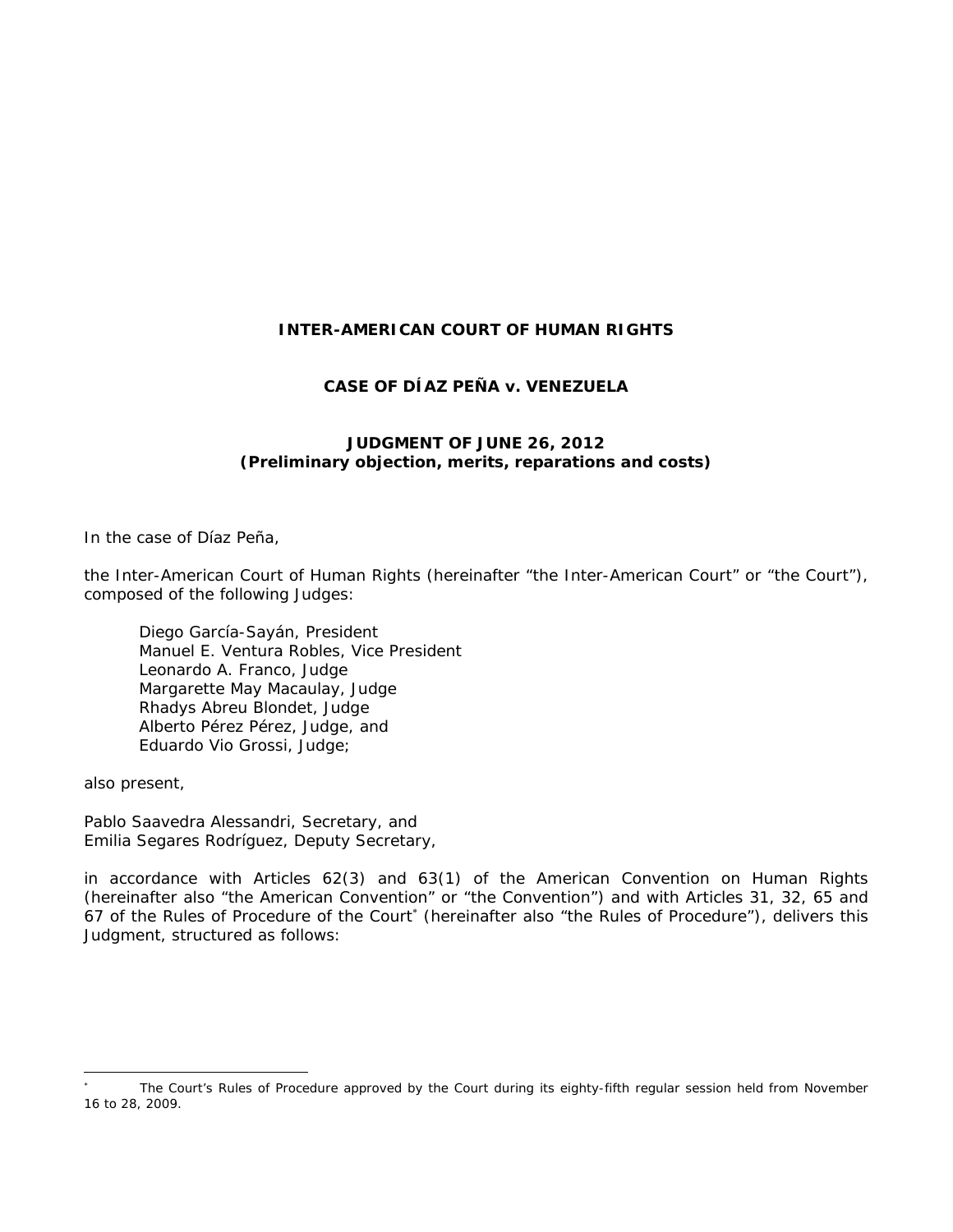# **TABLE OF CONTENTS**

| Chapter                                                                                                              |                                                                                               |                                                                                                      | Paragraphs |
|----------------------------------------------------------------------------------------------------------------------|-----------------------------------------------------------------------------------------------|------------------------------------------------------------------------------------------------------|------------|
| I INTRODUCTION OF THE CASE AND PURPOSE OF THE DISPUTE                                                                |                                                                                               |                                                                                                      | $1 - 4$    |
| <b>II PROCEEDINGS BEFORE THE COURT</b>                                                                               |                                                                                               |                                                                                                      | $5 - 11$   |
| <b>III COMPETENCE</b>                                                                                                |                                                                                               |                                                                                                      | 12         |
| <b>IV EVIDENCE</b>                                                                                                   |                                                                                               |                                                                                                      | 13         |
| A) Documentary, testimonial expert evidence                                                                          |                                                                                               | $14 - 15$                                                                                            |            |
|                                                                                                                      |                                                                                               | B) Admission of the evidence                                                                         |            |
|                                                                                                                      |                                                                                               | B.1) Admission of the documentary evidence                                                           | $16 - 25$  |
|                                                                                                                      |                                                                                               | B.2) Admission of the statement of the presumed victim and of the testimonial<br>and expert evidence | 26-33      |
| <b>V THE FACTS OF THE CASE</b>                                                                                       |                                                                                               |                                                                                                      |            |
|                                                                                                                      | A) Preliminary considerations                                                                 |                                                                                                      |            |
|                                                                                                                      | B) Background                                                                                 |                                                                                                      |            |
|                                                                                                                      | C) Arrest, judicial deprivation of liberty and criminal proceedings                           |                                                                                                      |            |
|                                                                                                                      | D) Sentence and conviction and waiver of the right of appeal                                  |                                                                                                      |            |
|                                                                                                                      | E) Alternative measure of serving the sentence under an open regime, and subsequent<br>flight |                                                                                                      |            |
| F) Detention conditions and deterioration in Mr. Díaz Peña's health                                                  |                                                                                               | 91-108                                                                                               |            |
|                                                                                                                      |                                                                                               | VI PRELIMINARY OBJECTION OF FAILURE TO EXHAUST DOMESTIC REMEDIES                                     |            |
|                                                                                                                      | A) Arguments of the parties and of the Inter-American Commission                              |                                                                                                      |            |
| B) Considerations of the Court                                                                                       |                                                                                               |                                                                                                      | 114-127    |
| VII MERITS: RIGHT TO PERSONAL INTEGRITY IN RELATION TO THE OBLIGATIONS TO<br><b>RESPECT AND GUARANTEE THE RIGHTS</b> |                                                                                               |                                                                                                      | 128        |
| A) Arguments of the Commission and the parties                                                                       |                                                                                               | 129-134                                                                                              |            |
| B) Considerations of the Court                                                                                       |                                                                                               | 135-141                                                                                              |            |
| VIII REPARATIONS (Application of Article 63(1) of the American Convention)                                           |                                                                                               |                                                                                                      | 142-146    |
| A) Injured party                                                                                                     |                                                                                               | 147-150                                                                                              |            |
|                                                                                                                      | B) Measures of integral reparation: satisfaction and guarantees of non-repetition             |                                                                                                      | 151-152    |
|                                                                                                                      | B.1)                                                                                          | Satisfaction: publication and dissemination of the Judgment                                          | 153        |
|                                                                                                                      | B.2)                                                                                          | Guarantees of non-repetition                                                                         | 154        |
|                                                                                                                      | B.3)                                                                                          | Other measures requested                                                                             | 155-156    |
| C                                                                                                                    | Compensation                                                                                  |                                                                                                      |            |
|                                                                                                                      | C.1                                                                                           | Pecuniary damage                                                                                     | 157-161    |
|                                                                                                                      | C.2                                                                                           | Non-pecuniary damage                                                                                 | 162-167    |
| D)                                                                                                                   |                                                                                               | Costs and expenses                                                                                   |            |
| E)                                                                                                                   |                                                                                               | Method of complying with the payments ordered                                                        | 173-178    |
| IX OPERATIVE PARAGRAPHS                                                                                              |                                                                                               |                                                                                                      | 179        |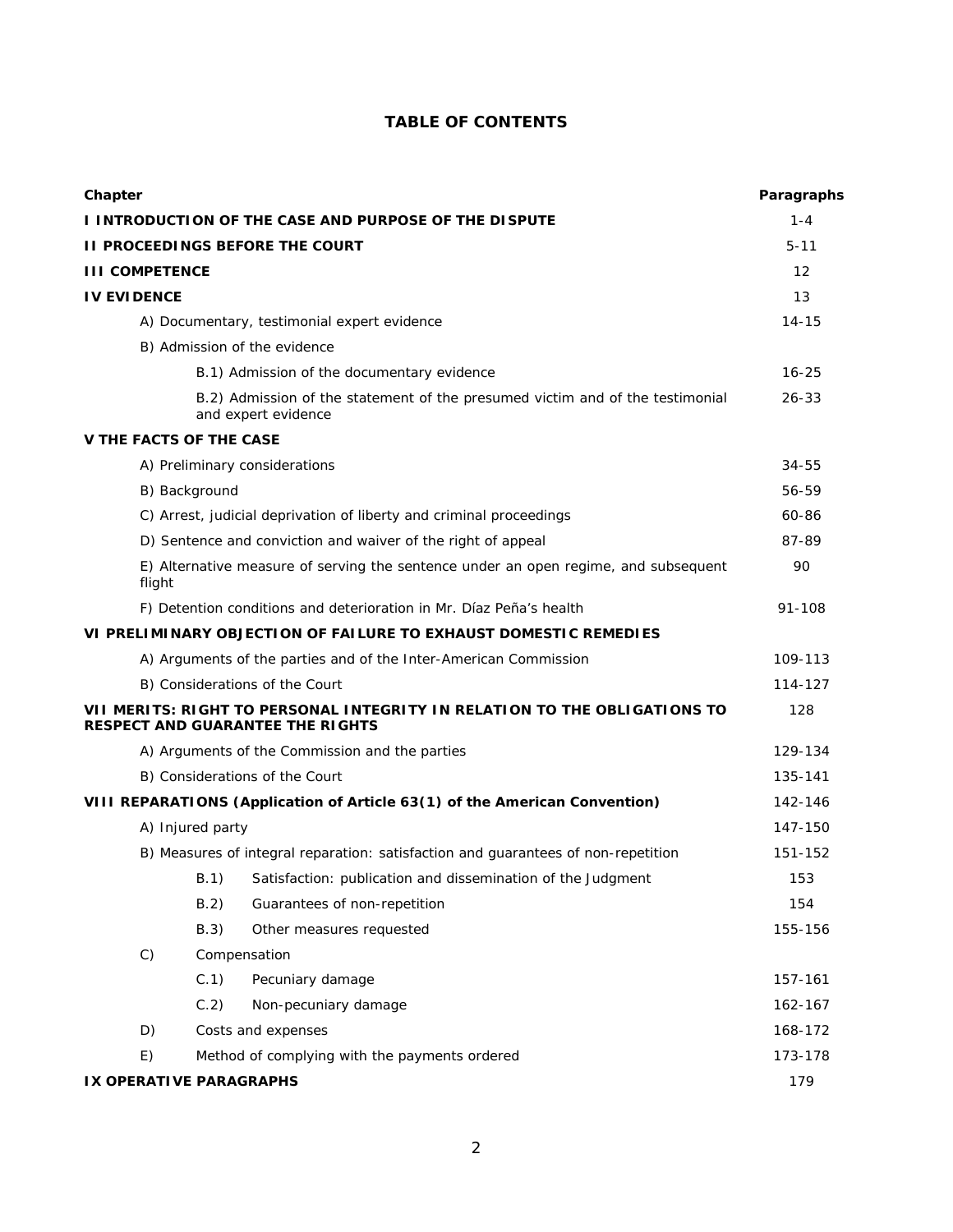**I** 

### **INTRODUCTION OF THE CASE AND PURPOSE OF THE DISPUTE**

1. On November 12, 2010, pursuant to the provisions of Articles 51 and 61 of the American Convention, the Inter-American Commission on Human Rights (hereinafter "the Inter-American Commission" or "the Commission") submitted to the jurisdiction of the Court case 12,703 against the Bolivarian Republic of Venezuela (hereinafter also "the State," "the Venezuelan State" or "Venezuela").

2. The proceedings before the Commission were conducted as follows:

a) On October 12, 2005, Patricia Andrade of the Venezuela Awareness Foundation lodged the initial petition before the Inter-American Commission (No. 1133-05) in which she also requested precautionary measures in favor of Mr. Díaz Peña, who at that time was subject to preventive detention in the Pre-Trial Detention Center of the General Directorate of the Intelligence and Prevention Services, located in El Helicoide in Caracas, Venezuela.<sup>1</sup>

b) On March 20, 2009, the Commission issued admissibility report No. 23/09 (hereinafter "admissibility report"), declaring that petition No. 1133-05 was admissible with regard to the presumed violation of Articles 5, 7, 8 and 25 of the American Convention in relation to Articles 1(1) and 2 of this instrument, and inadmissible with regard to the claims concerning the presumed violation of Articles 4, 11, 15 and 24 of the American Convention.

c) On July 13, 2010, the Commission approved merits report No. 84/10 (hereinafter "merits report"), under Article 50 of the Convention, in which it concluded that the Venezuelan State was responsible for the violation of Articles 5, 7, 8 and 25 of the American Convention, in relation to Articles 1(1) and 2 of this instrument, and made a series of recommendation to the State.

d) On August 12, 2010, the State was notified of the said report and granted two months to provide information on the measures adopted to comply with the Commission's recommendations. In view of the State's failure to present any information, the Commission decided to submit this case to the jurisdiction of the Court. The Commission appointed Paulo Sérgio Pinheiro, Commissioner, and Santiago A. Canton, Executive Secretary, as delegates, and Elizabeth Abi-Mershed, Deputy Executive Secretary, and Silvia Serrano Guzmán, lawyer of the Executive Secretariat, as legal advisers.

3. The Commission submitted to the Inter-American Court all the facts and human rights violations described in its merits report No. 84/10. $^2$  The facts presented by the Inter-American Commission occurred in the context of the protests which took place in Venezuela, particularly in Plaza Francia in Altamira, Caracas, beginning in October 2002 and continuing into part of 2003, and related to events that occurred on February 25, 2003, when two explosive devices were detonated in the Consulate General of the Republic of Colombia and in the Office for International Trade of the Kingdom of Spain in Caracas and, specifically, to the detention of Raúl José Díaz Peña for his alleged responsibility in them. It is alleged that his detention was illegal and arbitrary and

1

<sup>1</sup> Mr. Díaz Peña was sentenced and convicted to nine years and four months' imprisonment by a judgment of April 29, 2008, and when the time he had spent in preventive detention was subtracted four years and eleven months remained to be served (*infra* para. 89). On May 13, 2010, he was granted the alternative measure of serving his sentence in an open regime, and on September 5, 2010, he did not return to the Community Treatment Center as he should have done under the said regime. Currently, he is living in the United States of America where he has requested asylum (*infra* para. 90).

<sup>2</sup> According to Article 35(3) of the Rules of Procedure of the Court, "[t]he Commission shall indicate which facts contained in the report to which Article 50 of the Convention refers it is submitting to the consideration of the Court."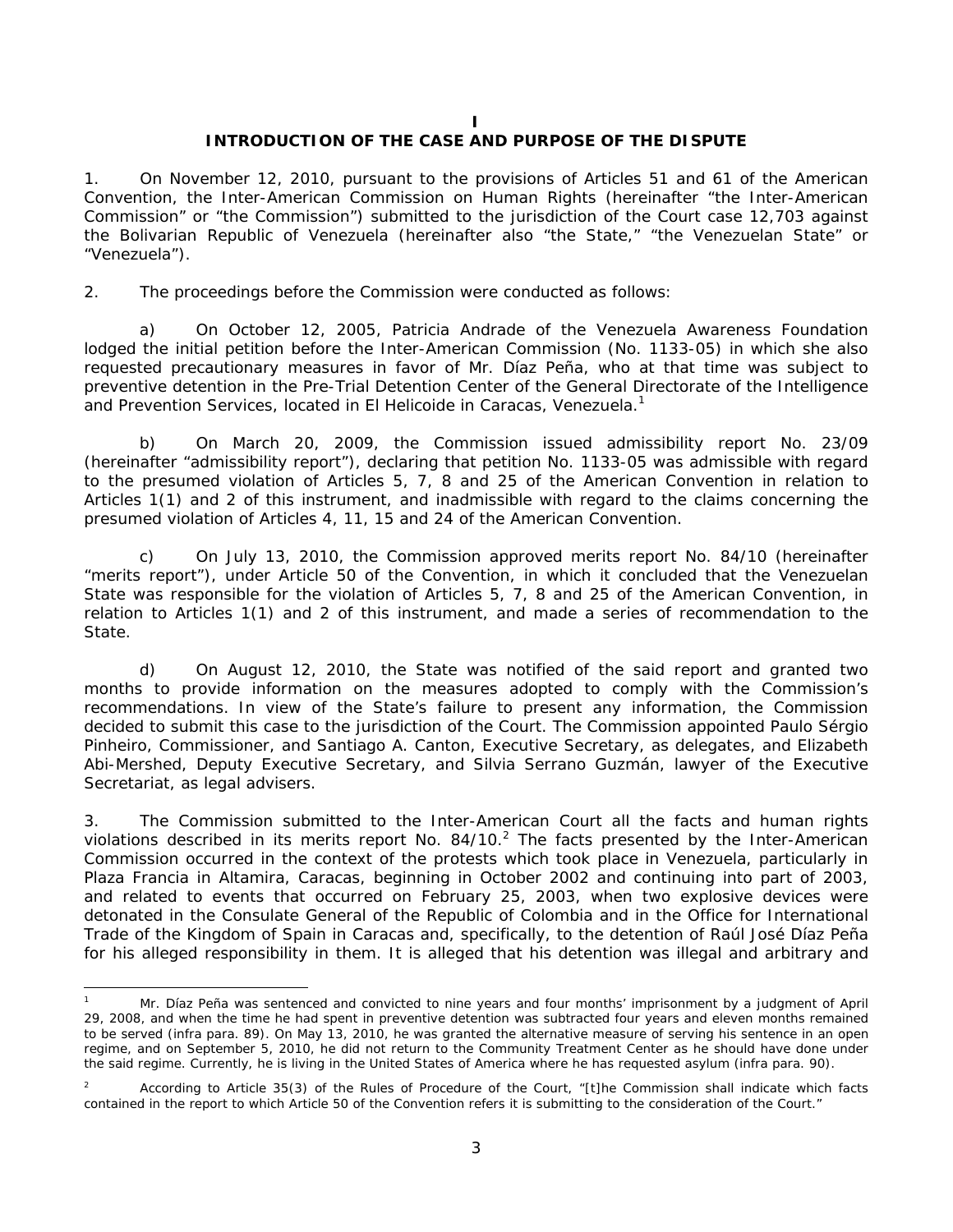that he was subjected to a preventive detention regime that exceeded the duration established by criminal law, based on a presumption of risk of flight.<sup>3</sup> During the time he remained in preventive detention at the headquarters of the former Directorate General of Intelligence and Prevention Services (hereinafter "DISIP"),<sup>4</sup> the situation of the presumed victim was not subject to judicial review. In addition, Raúl José Díaz Peña was subject to a trial with a series of irregularities that, it is alleged, resulted in the criminal proceedings lasting approximately five years and two months from the time of his arrest until he was sentenced and convicted. While he was in the State's custody, he was allegedly subjected to detention conditions that had serious effects on his health, without receiving the medical care that he supposedly required in a timely manner. Furthermore, the Commission considered that the Court should specifically take into consideration the more general problem of the alleged lack of independence and impartiality of some judicial authorities and of the Public Prosecution Service in Venezuela, in order to analyze the way in which these problems were reflected in the instant case.

4. Based on the foregoing, the Commission asked the Court to conclude and declare that the State was responsible for violating the following articles of the American Convention on Human Rights to the detriment of Raúl José Díaz Peña:

- Article 7(1), 7(2) and 7(4) (rights not to be deprived of liberty illegally and to know the reasons for the detention) in relation to Article 1(1);
- Article 7(1) and 7(3) (right not to be deprived of liberty arbitrarily) in relation to Articles 1(1) and 2;
- Articles 7(1), 7(5) and 8(2) (right to be tried within a reasonable time or to be released, and presumption of innocence) in relation to Article 1(1);
- Articles 7(1), 7(6) and 25(1) (rights to recourse to a competent judge or court to decide on the lawfulness of the arrest, and to judicial protection) in relation to Article 1(1);
- Article 8(1) (right to be judged within a reasonable time by an independent and impartial judge or court) in relation to Article 1(1), and
- Article  $5(1)$  and  $5(2)$  (right to humane treatment) in relation to Article  $1(1)$ .

Consequently, the Commission asked that the State be ordered to adopt specific measures of reparation.

#### **II PROCEEDINGS BEFORE THE COURT**

5. The Commission's submission of the case was notified to the representative and to the State on December 22 and 23, 2010, respectively.

6. On February 21, 2011, Patricia Andrade of the Venezuela Awareness Foundation, representative of the presumed victim (hereinafter "the representative"), forwarded her brief with pleadings, motions and evidence (hereinafter "pleadings and motions brief"), in accordance with Articles 25 and 40 of the Rules of Procedure. In general, the representative agreed with the violations alleged by the Inter-American Commission, and asked that the Court order the State to adopt different measures of reparation and pay the procedural expenses and costs.

-

<sup>3</sup> The first paragraph of article 251 of the Code of Criminal Procedure indicates that "[r]isk of flight shall be presumed in cases of unlawful acts, punished by imprisonment for a maximum of ten years or more."

<sup>4</sup> At the end of 2009, this became the Bolivarian National Intelligence System (SEBIN).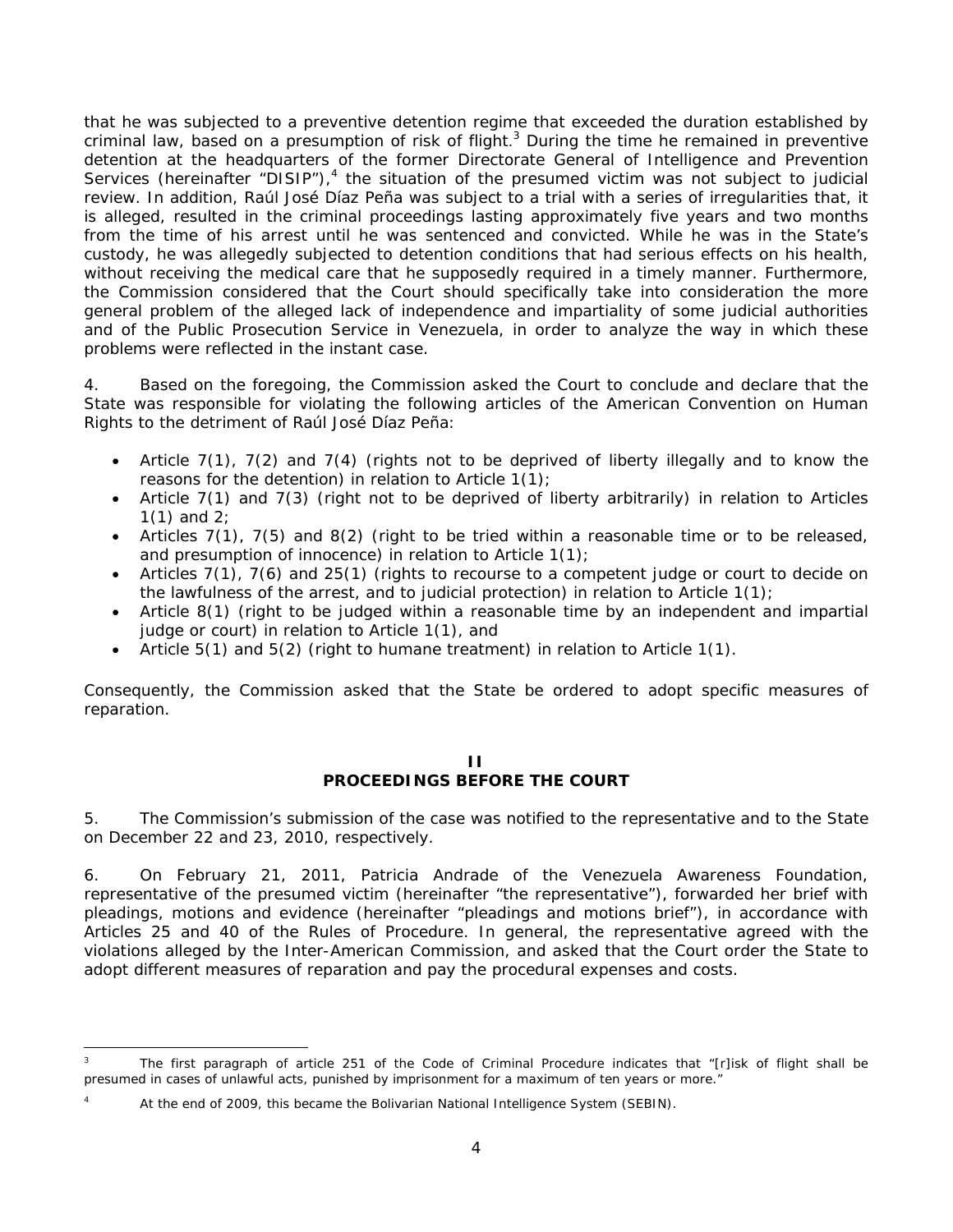7. On May 24, 2011, the State presented its brief filing preliminary objections<sup>5</sup> and answering the briefs submitting the case and with pleadings and motions (hereinafter "answering brief"). In this brief, Venezuela denied its international responsibility for violating the rights alleged by the Commission and by the representative and asked that the Court: (a) "declare report No. 84/10 of July 13, [2010, …] irreceivable, as well as the requests for reparations and costs"; (b) "dismiss and reject the pleading, motions and evidence submitted […] by Raúl José Díaz Peña, […] and, consequently, not sentence the Venezuelan State to make the reparations and pay the costs contained in the said brief," and (c) "urge the Commission to annul the arguments, conclusions and recommendations contained in report No. 84/10, […] because they do not represent the objective reality of the facts, they violate the sovereignty of the Venezuelan State, and they harm its domestic legal system. Lastly, the State appointed Germán Saltrón Negretti and Manuel García Andueza, as agent and deputy agent, respectively.

8. On August 12, 2011, the representative and the Commission forwarded their respective written arguments on the preliminary objection of failure to exhaust domestic remedies, in accordance with Article  $42(4)$  of the Rules of Procedure.<sup>6</sup>

9. Following the submission of the principal briefs (*supra* paras. 1, 6 and 7), in an Order of November 2, 2011, the President required that affidavits be received from five witnesses, one proposed by the representative and four by the State, as well as the expert opinions of two expert witnesses, one proposed by the representative and the other required, *ex officio,* by the President of the Court. The President also asked the State to submit various documents as helpful evidence. In addition, the President convened the parties and the Commission to a public hearing to receive the statement of the presumed victim proposed by the representative by video conference and, directly, the testimony of a witness and the opinion of an expert witness both proposed by the State, as well as the final oral arguments of the representative and of the State and the final oral observations of the Commission on the preliminary objection and eventual merits, reparations and costs.

10. The public hearing was held on December 1, 2011, during the Court's ninety-third regular session.<sup>7</sup>

11. On January 23 and 24, 2012 the State, the representative, and the Inter-American Commission submitted their respective final written arguments and observations. The State submitted, *inter alia*, documents requested by the Judges of the Court during the public hearing, which were forwarded to the other parties to that they could make any observations they deemed pertinent.

<sup>1</sup> 5 One of the two preliminary objections filed by the State was an allegation of "lack of impartiality" of some of the Judges and the Secretary of the Court. In this regard, the acting President of the Inter-American Court, Judge Alberto Pérez Pérez, issued the Order of June 24, 2011, in which he decided, *inter alia,* that the argument of lack of impartiality in the functions performed by some of the Judges who are members of the Court, submitted by the State of Venezuela as a preliminary objection, was not a preliminary objection. In addition, he declared that this allegation of lack of impartiality was unfounded and considered that it corresponded to the Court, in plenary, to continue hearing this case fully, until its conclusion. *Cf. Case of Díaz Peña v. Venezuela*. Order of the acting President of the Inter-American Court of Human Rights of June 24, 2011.

<sup>6</sup> In a note of the Secretariat of August 19, 2011, it was observed that, in the said brief, the representative had presented pleadings additional to the arguments on the preliminary objection that were requested; consequently, on the instructions of the President of the Court, the representative was informed that they were inadmissible. Nevertheless, the representative could present the arguments that she deemed pertinent at the appropriate procedural moments established in the Rules of Procedure, such as during the public hearing and in the final written arguments.

<sup>7</sup> At this hearing, there appeared: (a) for the Inter-American Commission: Elizabeth Abi-Mershed, Deputy Executive Secretary, and Silvia Serrano Guzmán, Adviser; (b) for the representative: Patricia Andrade of Venezuela Awareness Foundation, and Verioska Velasco, journalist, and (c) for the State: Germán Saltrón Negretti, Agent, and Norevy Cortez, Lawyer of the State Human Rights Agency before the Inter-American and International Systems.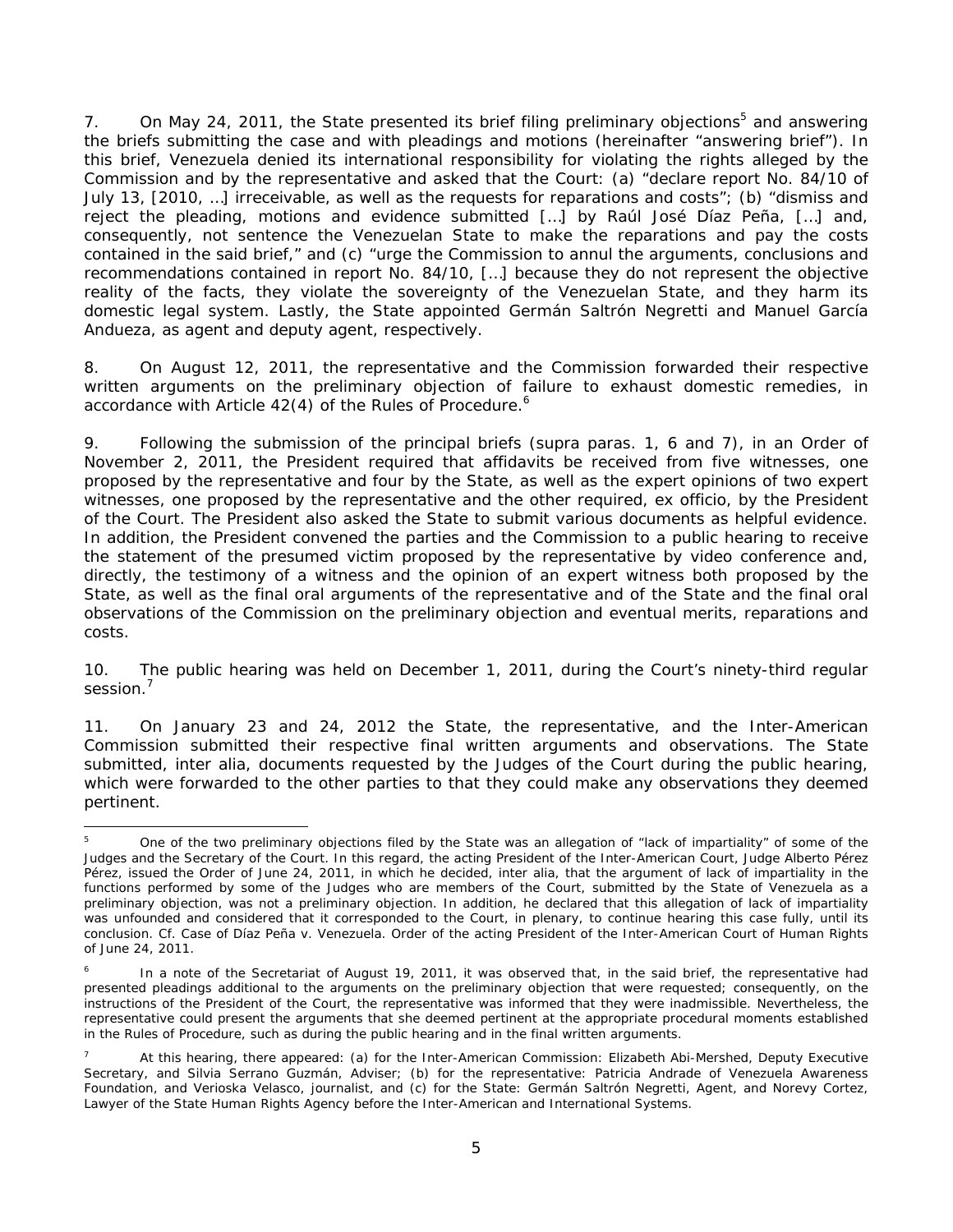#### **III JURISDICTION**

12. The Inter-American Court is competent to hear this case pursuant to Article 62(3) of the Convention, because Venezuela has been a State Party to the American Convention since August 9, 1977, and accepted the compulsory jurisdiction of the Court on June 24, 1981.

#### **IV EVIDENCE**

13. Based on the provisions of Articles 46, 47, 48, 50, 57 and 58 of the Rules of Procedure, together with the Court's case law concerning evidence and its assessment,<sup>8</sup> the Court will examine the probative documentary evidence forwarded by the parties at the corresponding procedural opportunities, and also the statement of the presumed victim, the testimony, and the expert opinion provided by affidavit, by audiovisual means, and during the public hearing before the Court, and the helpful evidence requested by the Court and its President (*supra* paras. 9 and 11). When examining and assessing the evidence, the Court will abide by the rules of sound judicial discretion within the corresponding legal framework.<sup>9</sup>

## *A) Documentary, testimonial and expert evidence*

1

14. The Court received different documents presented as evidence by the Inter-American Commission, the representative and the State attached to their main briefs. The Court also received the affidavits provided by the witnesses Eligio Cedeño, Didier Alirio Rojas Rodríguez, Jimai Montiel Calles and Enrique Alberto Arrieta Pérez. Regarding the evidence rendered during the public hearing, the Court received the testimony provided by electronic audiovisual means by the presumed victim Raúl José Díaz Peña, as well as the testimony of witness Elvis Ramírez and expert witness Espartaco José Martínez Barrios.<sup>10</sup>

15. Furthermore, in a brief of November 18, 2011, the Inter-American Commission advised the Court that "owing to his health," expert witness Alberto Arteaga Sánchez was "unable to provide the expert opinion" required, *ex officio*, by the President of the Court. For its part, the State failed to forward the affidavit made by witness Ricardo Hecker Puterman within the corresponding time frame, without any justification. Likewise, the representative did not forward the opinion provided by affidavit by expert witness James Jean within the respective time frame, but rather submitted a document entitled "expert opinion on the psychological reports prepared by the Florida Center for Survivors of Torture," by Gisell Estrella Viña and Maribel Del Río-Roberts (*infra* para. 21).

<sup>8</sup> *Cf. Case of the "White Van" (Paniagua Morales et al.) v. Guatemala. Merits.* Judgment of March 8, 1998. Series C No. 37, paras. 69 to 76, and *Case of Fornerón and daughter v. Argentina. Merits, Reparations and costs.* Judgment of April 27, 2012. Series C No. 242, para. 10.

<sup>9</sup> *Cf. Case of the "White Van" (Paniagua Morales et al.) v. Guatemala. Merits*, para. 76, and *Case of Fornerón and daughter v. Argentina*, para. 10.

<sup>&</sup>lt;sup>10</sup> The purpose of all these statements was established in the Order of the President of the Court of November 2, 2011, which can be consulted on the Court's web page at: http://www.corteidh.or.cr/docs/asuntos/diaz\_2\_11\_11.pdf (last consulted on June 26, 2012).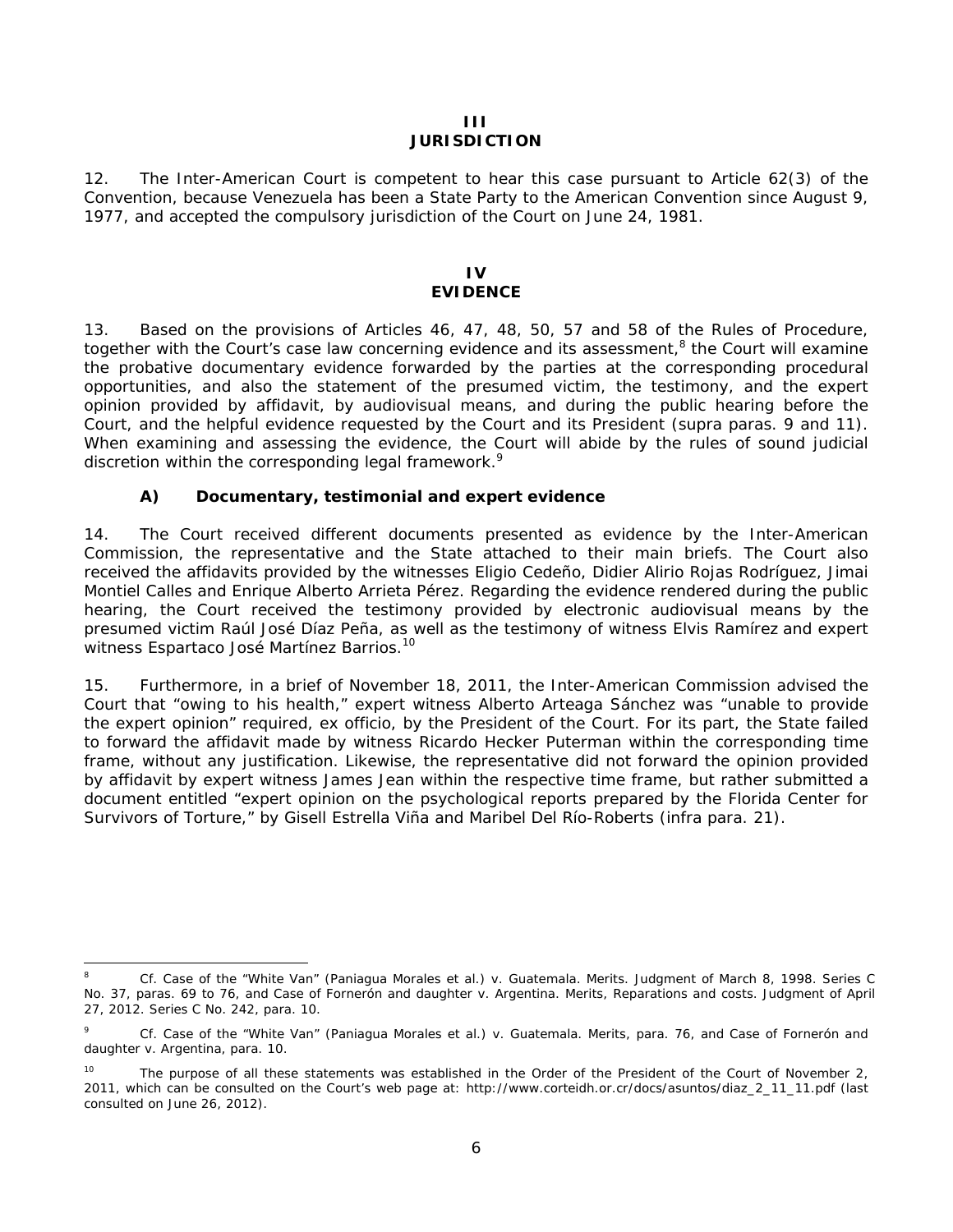# *B) Admission of the evidence*

## **B.1) Admission of the documentary evidence**

16. In this case, as in others, the Court admits those documents submitted opportunely by the parties that were not contested or challenged and the authenticity of which was not disputed.<sup>11</sup> The documents requested as helpful evidence by the Order of the President of the Court of November 2, 2011, $^{12}$  and by the Court during the public hearing, are incorporated into the body of evidence in application of the provisions of Article 58(b) of the Rules of Procedure.

17. With regard to newspaper articles, the Court has considered that they can be assessed when they refer to well-known public facts or declarations made by State officials or when they corroborate aspects related to the case.<sup>13</sup> The Court decides to admit those documents that are complete or that, at least, allow their source and date of publication to be verified, and will assess them taking into account the body of evidence, the observations of the parties, and the rules of sound judicial discretion.

18. Also, regarding some documents indicated by the Commission by means of electronic links, the Court has established that if a party provides, at least, the direct electronic link to the document it cites as evidence and the document can be accessed neither legal certainty nor procedural balance are impaired because it can be located immediately by the Court and by the other parties.<sup>14</sup> In this case, the parties did not oppose or make observations on the content and authenticity of such documents.

19. Some types of evidence proposed or requested pose specific problems that the Court will analyze in the following paragraphs in order to make an explicit ruling in this regard.

### *Request to transfer expert opinions provided in other cases against Venezuela*

20. The Commission asked the Court to transfer the expert opinions provided in other cases against Venezuela by Antonio Canova González and Román Duque Corredor. The former had referred, *inter alia*, to the situation of the Venezuelan Judiciary, its disciplinary regime, and the constitutional and legal powers of the administrative-law judges to order the integral restitution of legal situations that had been violated under Venezuela's domestic law; and the latter, *inter alia*, to Venezuela's domestic law concerning the functioning of the Judiciary, to error in law as a cause for disciplinary sanction, to the alleged lack of guarantees to ensure the independence of the Judiciary and the separation of powers, to the relationship of this to the existence of provisional judges, and to the norms for the appointment and removal of judges in Venezuela.<sup>15</sup> Neither the State nor the representative presented observations on this request. However, the Court considers that it is not

 11 *Cf. Case of Velásquez Rodríguez v. Honduras*. *Merits*. Judgment of July 29, 1988. Series C No. 4, para. 140, and *Case of Fornerón and daughter v. Argentina*, para. 12.

<sup>&</sup>lt;sup>12</sup> The Constitution, the Penal Code, the Code of Criminal Procedure, and the Law for the Protection of Constitutional Rights and Guarantees of Venezuela, in force and applicable at the time of the facts of this case. *Cf.* Order of the President of the Court of November 2, 2011, fifth operative paragraph.

<sup>13</sup> *Cf. Case of Velásquez Rodríguez v. Honduras, supra* note 11, para. 146, and *Case of López Mendoza v. Venezuela. Merits, reparations and costs*. Judgment of September 1, 2011. Series C No. 233, para. 19.

<sup>14</sup> *Cf. Case of Escué Zapata v. Colombia*. *Merits, reparations and costs.* Judgment of July 4, 2007. Series C No. 165, para. 26, and *Case of Chitay Nech et al. v. Guatemala, supra* note 52, para. 54.

<sup>&</sup>lt;sup>15</sup> Expert witness Antonio Canova González, lawyer specialized in administrative and constitutional law, proposed by the representative, testified in the case of *Reverón Trujillo v. Venezuela,* and expert witness Román Duque Corredor, former justice of the Political and Administrative Chamber of the Supreme Court of Justice, proposed by the Commission, in the case of *Apitz Barbera et al. ("First Court of Administrative Law") v. Venezuela*.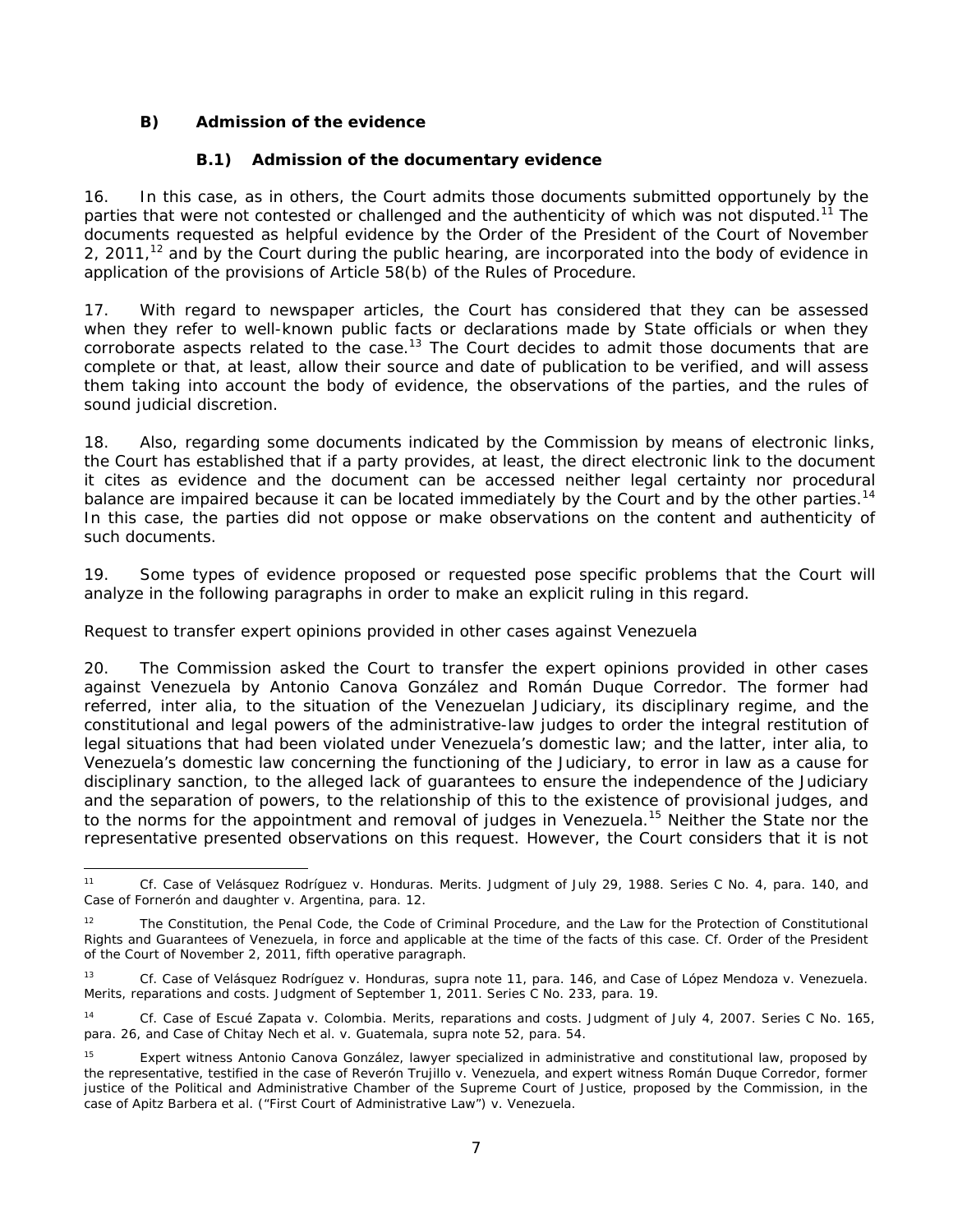pertinent to transfer the said expert opinions, because their purpose is outside the factual framework of the instant case (*infra* para. 55).

## *Psychological reports prepared by the Florida Center for Survivors of Torture*

21. On November 18, 2011, the representative forwarded the above-mentioned "expert opinion on the psychological reports prepared by the Florida Center for Survivors of Torture" and attached the *curricula vitae* of "the psychologists who prepared the said opinion" without providing any explanation in this regard (*supra* para. 15). On November 28, 2011, the representative was reminded that the persons who prepared the opinion "were not the person proposed at the appropriate occasion and required by the President in the first operative paragraph of his Order of November 2, 2011," because "[t]his expert opinion should have been prepared by James Jean." The representative and the State presented observations on this opinion in briefs of November 30 and December 1, 2011, respectively, even though such observations had not been requested by either the President or the Court; however, they did not make any other reference in this regard subsequently. The representative asked the Court to accept the psychological opinion prepared by the Florida Center for Survivors of Torture because, when offering it, she had indicated that it would be issued by this entity, but had not specified or given the name of the person who would issue the psychological reports because, given the way the Center operates, "the psychological report […] must be prepared by psychologists who are specialists in torture, [and] James Jean merely supervises and decides when Raúl Díaz has completed each stage of the program […]." For its part, the State indicated that it "reject[ed] and contest[ed] the [said] expert opinion […] because the conditions agreed and approved in the Order […] were not met […]."

22. The Court has verified that, in the Order of November 2, 2011, the President of the Court established that the expert witness proposed by the representative "James Jean, Specialist of the Florida Center for Survivors of Torture assigned to the case of Raúl José Díaz Peña," would provide an "expert opinion on the psychological, mental and personal effects and the effects on his health that the conditions endured during his imprisonment had had on Raúl José Díaz Peña." This opinion was to be provided by affidavit and sent to the Court by November 18, 2011.<sup>16</sup> The representative did not contest this decision or communicate with the Court. On the said date, the representative forwarded a psychological assessment prepared on March 25, 2011, by the psychologists Gisell Estrella Viña, Psy.D. and Maribel Del Río-Roberts, Psy.D., of the Center for Assessment and Intervention, Department of Applied Interdisciplinary Studies, Nova Southeastern University, which had been requested by Raúl Díaz "to determine his current level of general functioning, to assist in the process of requesting political asylum, and to explore the socio-emotional difficulties that he [was] experiencing"; the said assessment was notarized on the day it was prepared. Evidently, the persons who prepared the psychological assessment submitted to the Court are not the person who was proposed by the representative at the appropriate opportunity and required by the President of the Court. In addition, the assessment was prepared prior to the President's Order of November 2, 2011. Consequently, the Court finds that the said assessment does not correspond to the expert evidence required by the President in his Order and that, in the way in which it was provided, it is not appropriate to admit it. Consequently, the Court will not take it into consideration in its decision.

# *Time-barred evidence presented by the State*

23. The Court notes that evidence provided outside the appropriate procedural occasions is not admissible, unless it complies with the exceptions established in Article 57(2) of the Rules of Procedure, namely, *force majeure*, grave impediment or if it relates to a fact that occurred after the said procedural occasions. In the instant case, together with its final written arguments, the

<sup>16</sup> 

Cf. Order of the President of the Court of November 2, 2011, first and second operative paragraphs.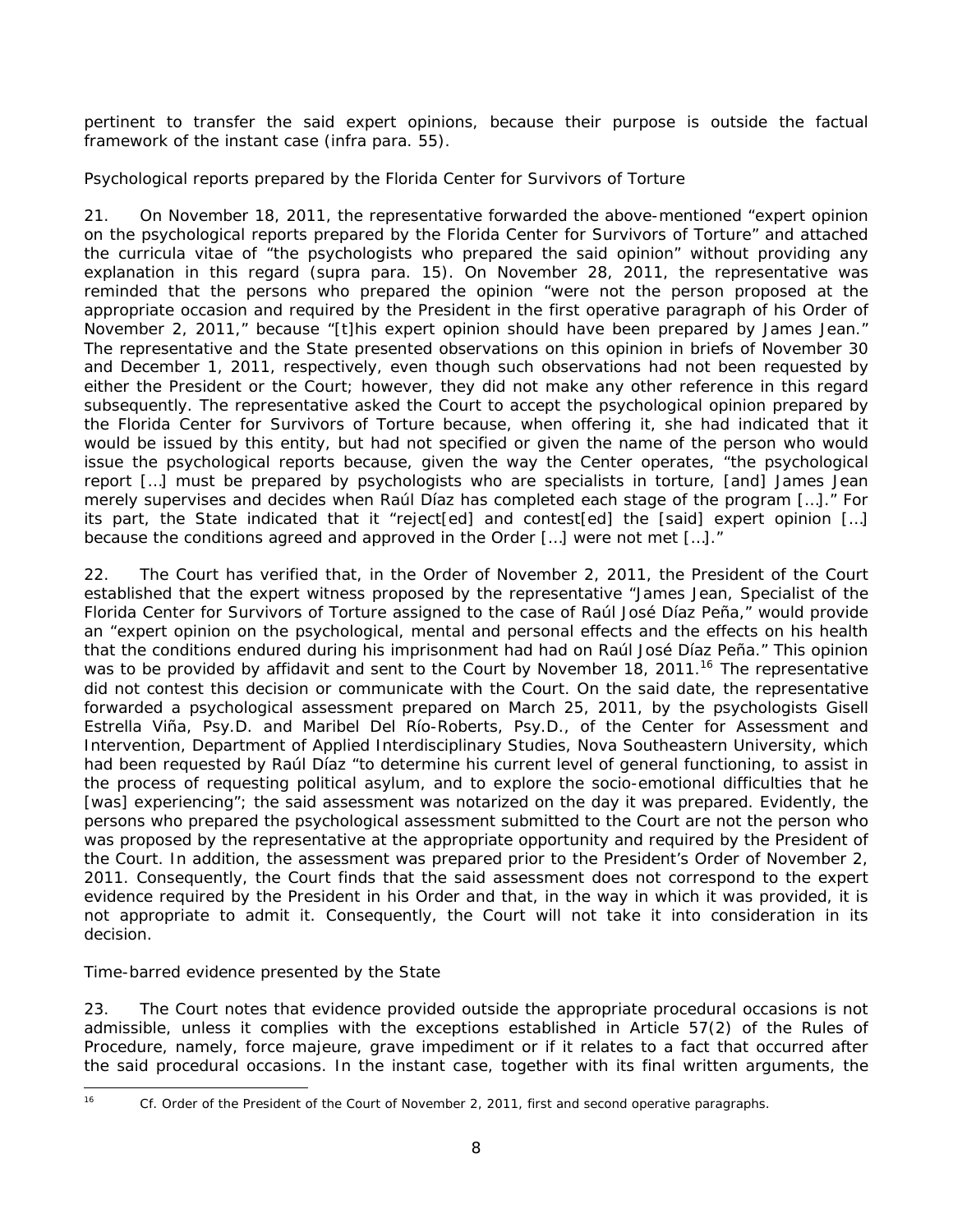State forwarded evidence that neither the Court nor its President had requested, without justifying the submission of this evidence, consisting of, *inter alia*, 74 compact discs with audiovisual recordings "of all the hearings held during the trial of Raúl Díaz Peña," after the answering brief. Regarding the compact discs, the representative argued that their presentation had been irregular because they constituted time-barred evidence and "[a]lthough it was true that the State possessed these recordings when it answered the application and did not include them at that time, it is also true that they contained elements that have been extensively discussed." In view of the fact that they are time-barred and that none of the grounds for exceptions are met, the Court finds that it is not appropriate to admit the said compact discs presented by the State outside the appropriate occasion; consequently the Court will not consider them in its decision.

## *Other documents provided by the State with its final written arguments*

24. The Court admits, *ex officio*, pursuant to Article 58(b) of the Rules of Procedure, the documents provided by the State with its final written arguments that had been requested by the Court. Accordingly, it incorporates them and they will be assessed as pertinent, taking into account the body of evidence, the observations of the parties, and the rules of sound judicial discretion. Similarly, the Court admits, *ex officio*, in keeping with Article 58(a) of the Rules of Procedure, those documents forwarded by the State with its final written arguments that were not contested or challenged, and the authenticity of which was not disputed, exclusively to the extent that they are pertinent and useful for the determination of the facts and the eventual legal consequences of those facts.

# *Helpful evidence requested by the Court during the hearing*

25. Regarding the helpful evidence requested by the Court during the public hearing held in this case (*supra* para. 11), the State failed to submit the decision ordering the removal of Judge Prado. Since the disciplinary case file forwarded by the State as an attachment to its final arguments shows that this is decision No. 2005-0238 issued by the Judicial Commission of the Supreme Court of Justice on November 1, 2005, and that the text of this decision appears on the web page of the Supreme Court of Justice of the Bolivarian Republic of Venezuela, as advised in a note of the Secretariat of May 7, 2012, and based on Article 58(a) of the Court's Rules of Procedure, the said decision is incorporated into the body of evidence of the instant case, *ex officio*. The parties were given the opportunity to present their observations in this regard.

### **B.2) Admission of the statement of the presumed victim and of the testimonial and expert evidence**

26. With regard to the statement of the presumed victim, the testimony of the witnesses, and the expert opinion provided during the public hearing and by affidavit presented at the appropriate opportunity, the Court finds them pertinent only to the extent that they are in keeping with the purpose defined by the President of the Court in the Order requiring them (*supra* para. 9). They will be assessed in the corresponding chapter together with the other elements of the body of evidence and taking into account the observations made by the parties.<sup>17</sup>

27. Regarding the statement of the presumed victim, the State made observations on some of Raúl José Díaz Peña's answers during his appearance before the Court, and alleged that the content of some of them was untrue. The Court notes that the State's observations attempt to discredit the probative value of Mr. Díaz Peña's statement, but do not contest the admissibility of this evidence. According to the Court's case law, the statements made by the presumed victims

 $17$ 17 *Cf. Case of Loayza Tamayo v. Peru. Merits.* Judgment of September 17, 1997. Series C No. 33, para. 43, and *Case of Fornerón and daughter v. Argentina*, para. 13.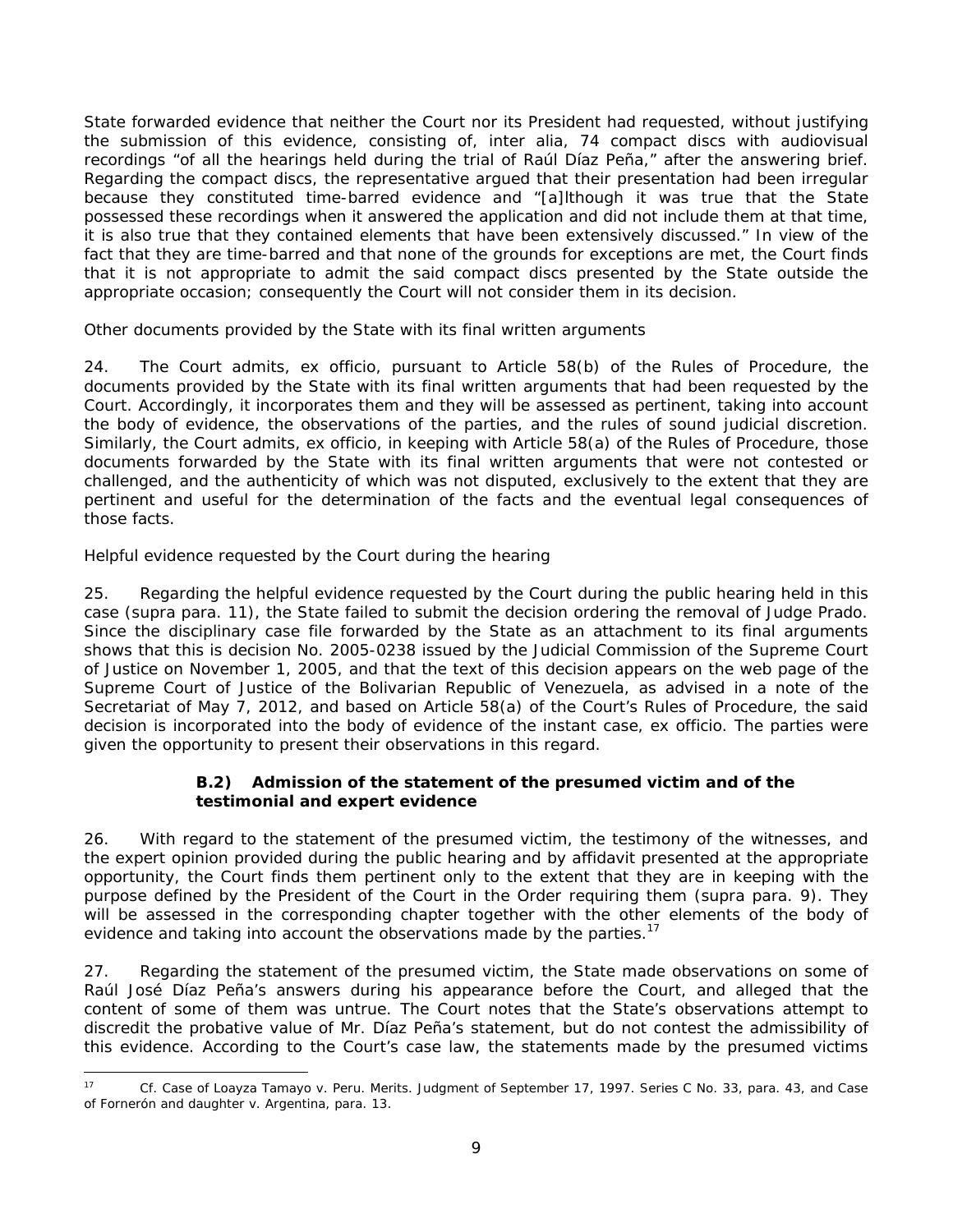cannot be assessed alone, but must be evaluated in the context of all the evidence in the proceedings,<sup>18</sup> because they are useful to the extent that they can provide further information on the alleged violations and their consequences.<sup>19</sup> Based on the foregoing, the Court admits the said statement, although its probative value will be considered taking into account the above-mentioned criteria and the rules of sound judicial discretion.

28. Regarding the expert opinion provided by Espartaco Martínez during the public hearing, the representative requested that the expert witness "be rejected as an expert […] because he was an [alleged] biased witness of the State who [had] tried to manipulate the opinion of the Judges with his statement." In this regard, she noted that Mr. Martínez "emphasized that he had no knowledge of the case, [and that] he only wished to give opinions on "dogma", but [he had been] specific in giving an opinion that concurred with the State's position." In addition, she indicated that Mr. Martínez had referred to issues about which "he [had] not [been] called on to declare as an expert witness, but were situations that were being examined in the case." She also indicated that, "as noted during the hearing, Prosecutor Martínez should have facilitated 'his notes' on which his expert opinion was based; however, […] they were never [received]."

29. The Court considers that, apart from these general assertions, the representative has not presented grounds for the alleged bias that would indicate the existence of one of the causes for impediment established in Article 48(1) of the Rules of Procedure. As regards the alleged concurrence of the expert's opinion with the position of the State, the Court has already established that even when the statements of the expert witnesses contain elements that support the arguments of one of the parties, this does not *per se* disqualify the expert.<sup>20</sup> Lastly, regarding the conclusions of the expert that are alleged to have exceeded the purpose of his testimony, the Court reiterates that it only admits those statements that are in keeping with the purpose that was defined opportunely (*supra* para. 26). Based on the above, the Court admits this expert opinion to the extent that it is in keeping with the purpose required and will assess it together with the body of evidence, taking into account the observations of the representative and the rules of sound judicial discretion.

30. The representative also made observations on the testimony given during the public hearing by Elvis Ramírez, arguing that this person did "not have the medical, psychiatric or psychological qualifications to given an opinion on the subject [on which he was called to testify]," because, during the hearing, he had confirmed that he "became aware of the place of detention of the [presumed] victim […], when he was appointed […] head of the Pre-Trial Detention Center in August 2009" and, since Raúl Díaz was released in May 2010, Mr. Ramírez had only known the SEBIN Pre-Trial Detention Center during the last 10 months of the presumed victim's detention. She also referred to supposed contradictions in this testimony, questioned the truth of certain answers given by Mr. Ramírez, and stated that "[i]n 2004, police Captain Elvis Ramírez [had been] Head of the Rapid Response Unit of the former DISIP, now SEBIN," and that this unit had been composed of "commandos [who] ha[d] been the subject of serious reservations owing to [the alleged] violation of human rights."

31. In this regard, the Court recalls that witnesses are governed by the obligation established in Article 51(3) of the Rules of Procedure "to speak the truth, the whole truth, and nothing but the truth" with regard to the facts and circumstances of which they are aware concerning the purpose

<sup>18</sup> 18 *Cf. Case of Loayza Tamayo v. Peru*. *Merits*, para. 43, and *Case of Fornerón and daughter v. Argentina*, para. 13.

<sup>&</sup>lt;sup>19</sup> Cf. Case of Radilla Pacheco v. Mexico. Preliminary objections, merits, reparations and costs. Judgment of November 23, 2009. Series C No. 209, para. 93, and Case of Fornerón and daughter v. Argentina, para. 13.

Cf.. Case of Radilla Pacheco v. Mexico, para. 97.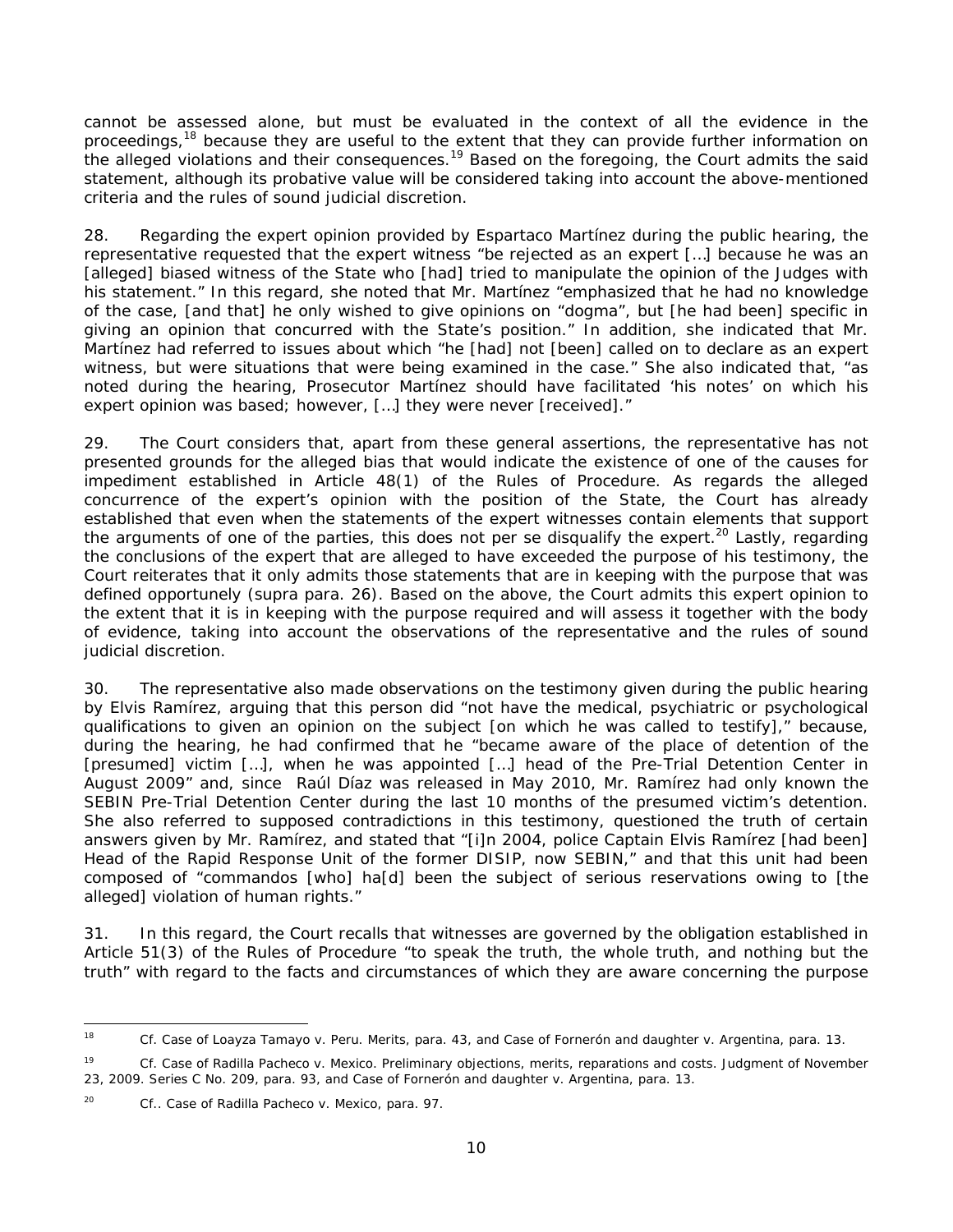of their testimony and must avoid giving personal opinions.<sup>21</sup> Moreover, the Court considers that the representative's observations on this testimony refer to aspects of its content that do not contest its admissibility, but relate to matters of probative value.<sup>22</sup> Consequently, the Court admits this testimony and will assess it when examining the merits of the matter, together with the remainder of the body of evidence. Thus, the pertinent parts of the representative's observations will be considered when analyzing the merits of the dispute, provided they refer to the facts alleged in this case, in keeping with its factual basis and the purpose of the litigation.

32. Regarding the list of questions presented by the representative to the witnesses Didier Alirio Rojas Rodríguez, Jimai Montiel Calles and Enrique Alberto Arrieta Pérez, which were admitted by the President of the Court and forwarded to the parties, expressly requesting the State to coordinate and take the necessary steps to ensure that the witnesses included the respective answers in their affidavits, as established in the Order of the President of November 2, 2011 (*supra* para. 9), the Court has verified that, following an extension of the time frame that was granted at the request of the State, "in order to forward an addendum [to] the testimonial reports [sent] with the answer to the questions admitted by the Court […], taking into consideration the time required for the domestic and notarial procedures," Venezuela failed to submit the said addendum within the time granted to this end, and failed to present any explanation in this regard.

33. Regarding the statements forwarded by the State, the Court notes that they do not contain the answers to the questions submitted by the representative and opportunely admitted by the President. The fact that the Rules of Procedure establish the possibility of the parties formulating written questions for the deponents offered by the other party and, as appropriate, by the Commission, imposes the corresponding obligation of the party that offered the testimony to coordinate and take the necessary steps to forward the questions to the deponents, and that the respective answers are provided. In the Court's opinion, the State's conduct is incompatible with the obligation of procedural cooperation and with the principle of good faith that govern the international proceedings. $23$ 

## **V**

# **THE FACTS OF THE CASE**

### *A) Preliminary considerations*

34. In accordance with Article 35(1) of the Court's Rules of Procedure, this case was submitted to the Court by the presentation of the report referred to in Article 50 of the Convention (namely, "the merits report"). According to Article 35(3) of the Rules of Procedure, the Commission "shall indicate which facts contained in [this report] it is submitting to the consideration of the Court." The facts in the merits report submitted to the Court's consideration constitute the factual framework of the proceedings before the Court. In the Court's opinion, when reference is made to the facts contained in the merits report, the said regulatory provision refers to the factual determinations made by the Inter-American Commission, and not to a simple reference to the arguments of the parties. In addition, it is not admissible that the presumed victims or their

 $21$ Cf. Case of González et al. ("Cotton field") v. Mexico. Preliminary objection, merits, reparations and costs. Judgment of November 16, 2009. Series C No. 205, para. 105.

Cf. Case of Reverón Trujillo v. Venezuela. Preliminary objection, merits, reparations and costs. Judgment of June 30, 2009. Series C No. 197, para. 43, and *Case of Abrill Alosilla et al. v. Peru. Merits, reparations and costs.* Judgment of March 4, 2011. Series C No. 223, para. 47.

<sup>23</sup> *Cf. Case of Cantoral Benavides v. Peru. Preliminary objections.* Judgment of September 3, 1998. Series C No. 40, para. 30, and *Case of Maritza Urrutia v. Guatemala. Merits, reparations and costs*. Judgment of November 27, 2003. Series C No. 103, para. 42.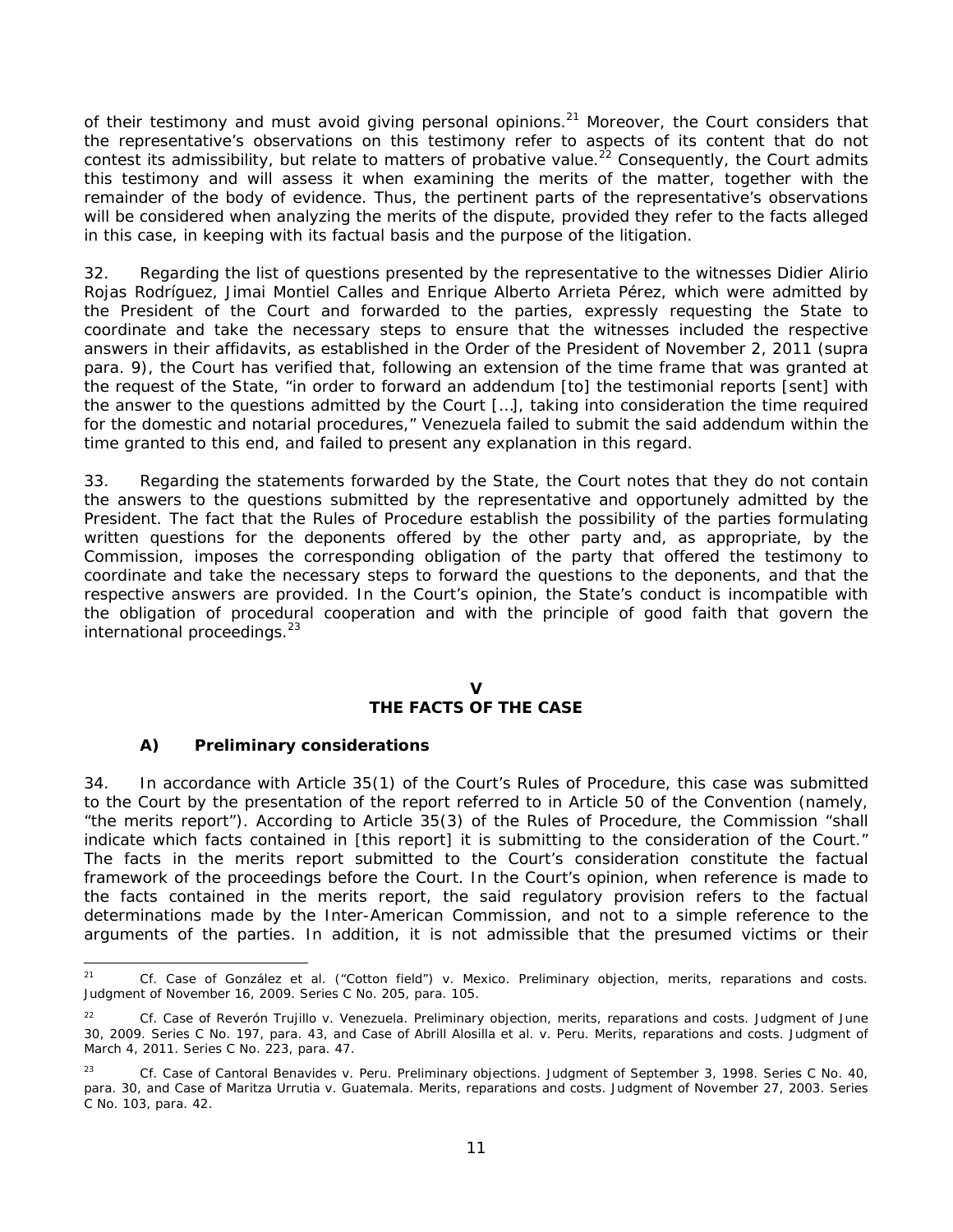representatives allege facts that differ from those described in the said report, even though they may state those facts that explain, provide details of, clarify or reject the facts mentioned in the report<sup>24</sup> and that have been submitted to the Court's consideration.

35. In its brief submitting the case, the Commission indicated that it "submit[ted] to the jurisdiction of the Court all the facts […] described in merits report 84/10." The Court has verified that the Commission included the following three sections in the factual determinations made in the Merits Report: "1. Context"; "2. The criminal proceedings undertaken against Raúl José Díaz Peña," and "3. Detention conditions and Raúl José Díaz Peña's health situation."

36. In particular, with regard to the second section on the criminal proceedings, the Commission included specific references to facts that had taken place from September 9, 2003, to May 17, 2010. They included: (a) the investigation and arrest of Raúl José Díaz Peña; (b) the preliminary hearing and other judicial proceedings; (c) the public oral proceedings; (d) the execution of judgment, and (e) the remedy of constitutional *amparo*.

#### *Allegations of irregularities in the preparatory phase of the proceedings and in the proceedings themselves*

37. For her part, during the proceedings before the Court, the representative presented factual and legal arguments concerning alleged irregularities during the preparatory phase of the trial. Specifically, she argued the existence of coerced and false statements, the seizure and transfer of evidence without complying with the minimum legal requirements, and the submission of expert evidence that was vitiated and subject to annulment. In addition, she stated that Mr. Díaz Peña was sentenced for crimes whose definition by the Public Prosecution Service was changed and, owing to the absence of due process, "the judgment resulted from an unjust trial."

38. In response, the State indicated that, after charges had been pressed and during the investigation phase, Mr. Díaz Peña's defense counsel could have requested that procedures were conducted to prove his innocence before the examining judge, a right that she did not exercise. In addition, it maintained that "there were no irregularities during the trial." These arguments of the representative and the State were also presented during the proceedings on admissibility and merits before the Commission.<sup>25</sup>

39. The file of this case reveals, as the Commission indicated in the proceedings before the Court, that in admissibility report No. 23/09 of March 20, 2009, relating to the petition presented on October 12, 2005, the Commission observed that the case referred to alleged violations of the American Convention as a result of: (i) "the presumed prolonged preventive detention to which Raúl José Díaz Peña was subjected"; (ii) "the alleged irregularities in the criminal proceedings against him"; (iii) "the deterioration in his health, presumably because of the detention conditions and the presumed negligence in the provision of adequate and prompt medical care" and, based on this determination, it analyzed the exhaustion of the domestic remedies.

 $24$ Cf. Case of the Barrios Family v. Venezuela. Merits, reparations and costs. Judgment of November 24, 2011. Series C No. 237, para. 33.

<sup>25</sup> *Cf.* Initial petition of October 12, 2005 (evidence file, tome V, folios 3138 to 3152); Admissibility Report No. 23/09, Petition 1133-05 Raúl José Díaz Peña - Venezuela, issued by the Inter-American Commission on March 20, 2009, paras. 9, 12, 22, 24 and 27 (file of the proceedings before the Inter-American Commission, folios 430 to 438); Merits Report No. 84/10, Case 12,703, Raúl José Díaz Peña – Venezuela issued by the Inter-American Commission on July 13, 2010, paras. 37 and 43 (merits file, tome I, folios 79 and 80); Note AGEV/000600 of May 3, 2007, addressed to the Executive Secretary of the Inter-American Commission on Human Rights by the Agent of the State of Venezuela (evidence file, tome XXV, folios 17191 to 17209), and Note AGEV/000863 of August 5, 2007, addressed to the Executive Secretary of the Inter-American Commission on Human Rights by the Agent of the State of Venezuela (evidence file, tome XXV, folios 17210 to 17218).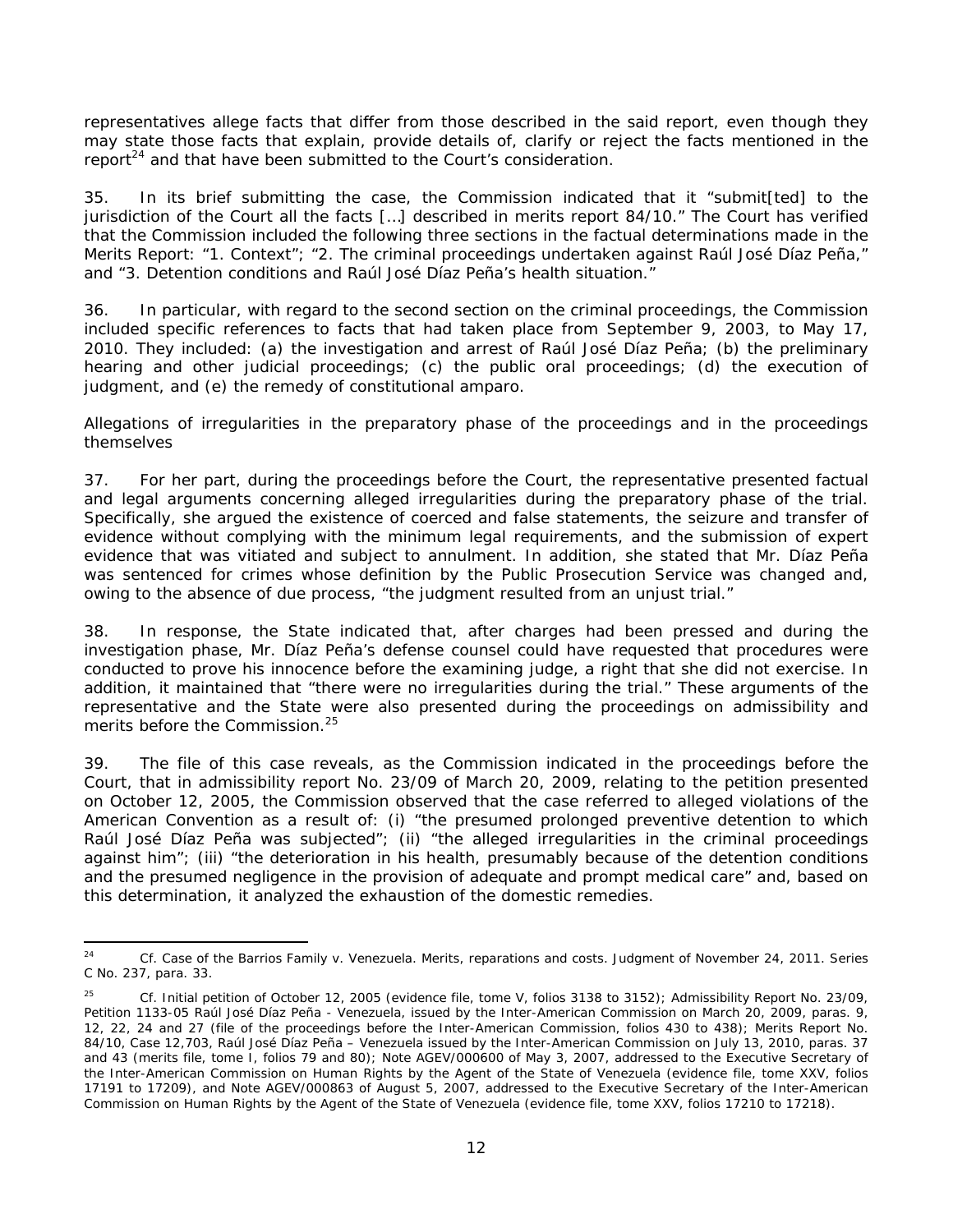40. In the said report, the Commission considered that the domestic remedies had been exhausted "as regards the petitioners' allegations concerning the presumed illegal deprivation of liberty and the prolonged preventive detention of Mr. Díaz Peña and the presumed violation of his right to the presumption of innocence," because various remedies had been filed over the period from March 24, 2006, to May 11, 2007; "at least seven requests to review the precautionary measure of preventive detention" and "annulment based on non-compliance with the methods and conditions established by law, as well as the nullity of the expert opinion offered by the Public Prosecution Office.<sup>"26</sup> Moreover, with regard to the detention conditions, the Commission observed that Mr. Díaz Peña's defense counsel "ha[d] taken different steps before the prison authorities and the judges who were hearing the case to request medical care [for him and] his transfer to another prison based on the state of his health. $n^{27}$  Hence, the Commission considered that the requirements of Article 46(1)(a) of the Convention had been met, "in relation to the arguments relating to the preventive detention and the detention conditions, with regard to the presumed violation of Articles 5, 7, 8 and 25"; accordingly, it concluded that the said claims were admissible in relation to the above-mentioned allegations. $^{28}$ 

41. Conversely, the Commission stated that "[r]egarding the presumed irregularities in the criminal proceedings against the presumed victim, the case file reveal[ed] that Raúl José Díaz Peña had waived the right to appeal the judgment against him, which was published officially on June 17, 2008. $129$  On this basis, it observed that, "regarding the claim of violations of due process in keeping with the right to judicial protection, the presumed victim could have appealed the judgment convicting him, and he waived this remedy of his own volition." Consequently, it concluded that, "based on these facts, the domestic remedies ha[d] not been exhausted and that, owing to non-compliance with this requirement, the exceptions established in Article 46(2) of the American Convention were not met."30

42. In this regard, the Court has noted that, during the proceedings before this Court, the Commission indicated that, since "the domestic remedies had not been exhausted, […] the analysis of merits did not incorporate the arguments on the irregularities in the criminal proceedings; for example, on the matter of the illegality of the way in which evidence was obtained," and "that, in fact, the arguments on the irregularities in the criminal proceedings that could have been remedied by appealing the conviction, were inadmissible."

43. When deciding on the admissibility of the said arguments of the representative (*supra* para. 37), the Court "must maintain a reasonable balance between the protection of human rights, the ultimate purpose of the system, and the legal certainty and procedural equilibrium that ensure the stability and reliability of the international protection [because, if it did not,] this would result in the

<sup>-</sup>26 *Cf.* Admissibility Report No. 23/09, Petition 1133-05 Raúl José Díaz Peña - Venezuela, issued by the Inter-American Commission on March 20, 2009, paras. 45 to 48 (file of the proceedings before the Inter-American Commission, tome I, folios 442 and 443).

<sup>27</sup> The Commission referred to requests made on November 15, 2006, and June 8, 2007. *Cf.* Admissibility Report No. 23/09, Petition 1133-05 Raúl José Díaz Peña - Venezuela, issued by the Inter-American Commission on March 20, 2009, footnote 62 (file of the proceedings before the Inter-American Commission, tome I, folio 443).

<sup>28</sup> *Cf.* Admissibility Report No. 23/09, Petition 1133-05 Raúl José Díaz Peña - Venezuela, issued by the Inter-American Commission on March 20, 2009, paras. 43 and 50 (file of the proceedings before the Inter-American Commission, tome I, folios 442 to 444).

<sup>29</sup> Admissibility Report No. 23/09, Petition 1133-05 Raúl José Díaz Peña - Venezuela, issued by the Inter-American Commission on March 20, 2009, para. 51 (file of the proceedings before the Inter-American Commission, tome I, folios 443 to 445).

<sup>&</sup>lt;sup>30</sup> Admissibility Report No. 23/09, Petition 1133-05 Raúl José Díaz Peña - Venezuela, issued by the Inter-American Commission on March 20, 2009, para. 51 (file of the proceedings before the Inter-American Commission, tome I, folios 443 to 445).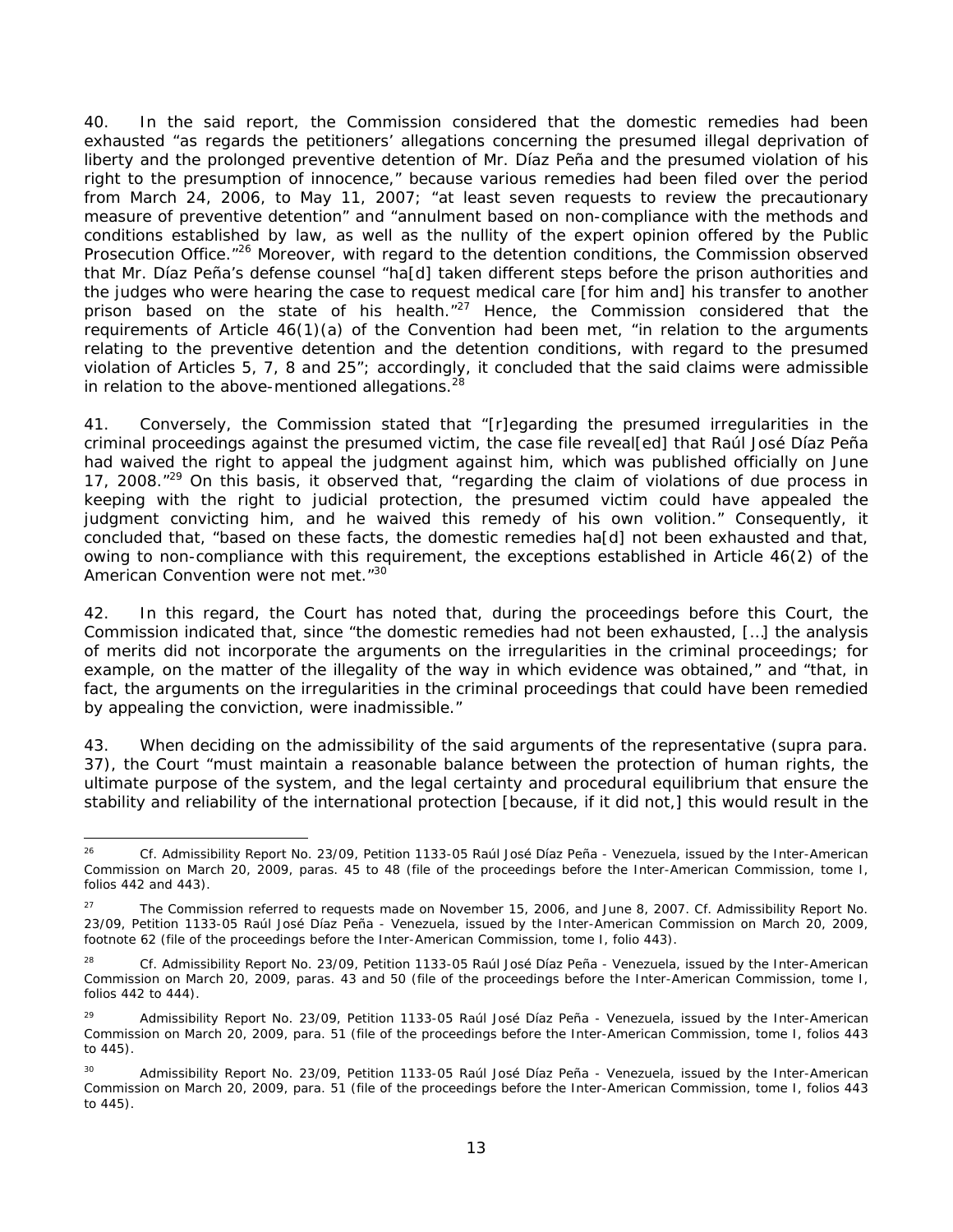loss of the authority and credibility that are essential for the organs responsible for administering the system for the protection of human rights. $131$ 

44. The foregoing leads naturally to the conclusion that it is not possible to suppose that allegations of a violation of rights that have been declared inadmissible by the Commission in its admissibility report have been submitted to the consideration of the Court. The provisions of the Court's Rules of Procedure must always be interpreted in accordance with of the Convention. In this specific case, Article 35 of these Rules of Procedure must be interpreted in relation to Articles 46 and 47 of the Convention, so that the "facts that allegedly give rise to a violation" (Article 35(1)) and the "facts contained in the report" on merits (Article 35(3)) cannot include allegations that have been considered inadmissible by the Commission and, in particular, facts regarding which domestic remedies have not been exhausted, unless the requirement of prior exhaustion of such remedies is not applicable.

45. Consequently, although the Commission stated that it had submitted to the Court all the facts described in merits report No. 84/10 of July 13, 2010, including those that refer to factual aspects relating to supposed irregularities in the criminal proceedings, $32$  regarding which the Commission itself concluded that domestic remedies had not been exhausted in its report of March 20, 2009, those aspects have not been submitted to the Court validly. This conclusion is corroborated taking into account that the Commission did not include the arguments concerning those factual aspects in the legal analysis of its merits report (*supra* para. 42).

46. Therefore, it is not incumbent on the Court to rule on the following legal arguments presented by the representative, which are based on factual aspects that, at the time of the admissibility stage, were excluded from the merits proceedings: (a) the alleged existence of coerced or false statements; (b) the alleged seizure and transfer of evidence which did not comply with the applicable legal provisions; (c) the alleged presentation of expert evidence that was vitiated and subject to annulment, and (d) the alleged change in the legal definition of the facts at the time of the judgment convicting Mr. Díaz Peña.

b) "As recorded in the expert report of November 5, 2003, the designated expert concluded that "the whitish waxy substance present in the sweeps examined and indicated, respectively, as No. 1 (cargo space) and No. 2 (rear floor - left side) corresponds to the powerful explosive known as C4 or HARRISITE";

 $31$ 31 *Case of Cayara v. Peru. Preliminary objections.* Judgment of February 3, 1993. Series C No. 14, para. 63, and *Case of Baena Ricardo et al. v. Panama. Preliminary objections.* Judgment of November 18, 1999. Series C No. 61, para. 42. See also, *Case of González Medina and family v. Dominican Republic*. *Preliminary objections, merits, reparations and costs*. Judgment of February 27, 2012. Series C No. 240, para. 28.

<sup>&</sup>lt;sup>32</sup> For example, in paragraphs 54, 55, 62 and 71 of this report on the factual determinations, the Commission indicated the following:

a) "On September 12, 2003, Raúl José Díaz Peña appeared before the CICPC to be interviewed during which he indicated that, on September 10, 2003, 'between 10 a.m. and 11 a.m.' a DISIP team came to his house with a warrant from the Prosecutor to seize his yellow Toyota Samuray pickup truck in order to perform forensic testing on it. The DISIP agents who seized it told him that expert tests would be carried out on the pickup truck that same day and that he could come to this agency at 2 p.m. When Raúl José Díaz Peña arrived at the DISIP headquarters at 2 p.m., the expert testing had already begun, therefore they complained to the Sixty-second Prosecutor, who continued with the procedure."

c) "On June 15, 2004, the 11th First Instance Examining Court of the Criminal Judicial Circuit of the Caracas Metropolitan Area […] declared, *inter alia,* that the objections and requests for annulment proposed by Raúl José Díaz Peña's legal counsel were inadmissible. On July 6, 2004, the Sixty-second Auxiliary Prosecutor of the Caracas Metropolitan Area, Sol Leylimar Domínguez Alvarenga, ruled with regard to the request for annulment made by Raúl José Díaz Peña's defense counsel and requested that the decision issued by the 11th First Instance Examining Court of the Criminal Judicial Circuit of the Caracas Metropolitan Area be confirmed," and

d) "On December 2, 2005, a proceeding was held to conduct the hearing of the oral public trial against Raúl José Díaz Peña and [one other person] before the 22nd First Instance Trial Court of the Criminal Judicial Circuit of the Caracas Metropolitan Area […]. During this proceeding [the other person prosecuted] declared that […] he was obliged to make a video accusing some individuals, including Raúl Díaz."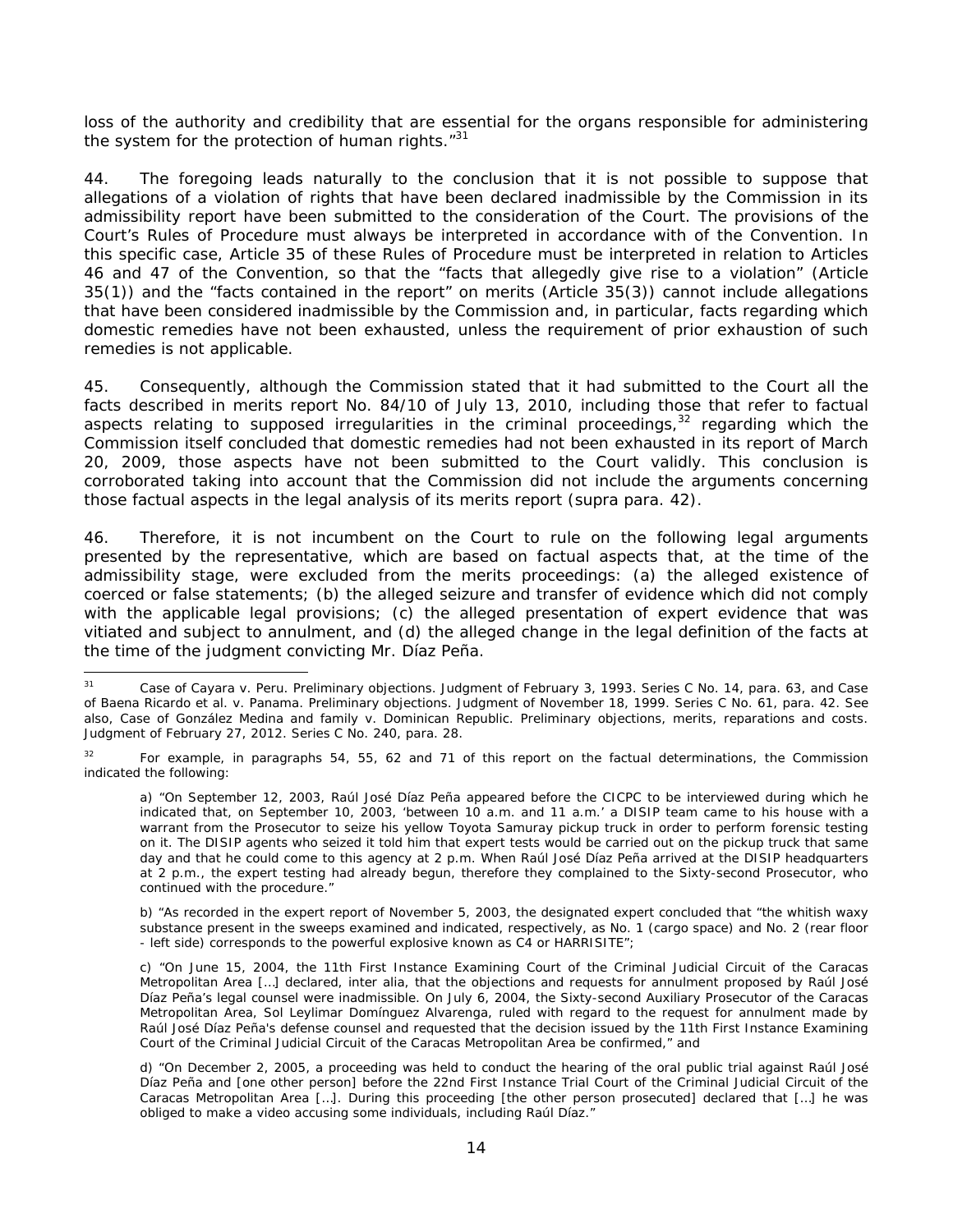47. Despite this, the Court may refer to those aspects as background information to place the facts that are the subject of the merits of the case in context, even though it cannot infer any specific legal consequences from them.<sup>33</sup>

#### *Allegations of a violation of the right to be tried within a reasonable time*

48. In its merits report, the Commission determined and argued before the Court the violation of the right to be tried within a reasonable time, established in Article 8(1) of the Convention, and affirmed that "the evidence in the case file reveals that the delay of more than four years in processing the criminal proceedings was due to the conduct of the judicial authorities." The representative argued that "[t]he delay incurred, which meant that this trial was only commenced [on September 17, 2007], was exclusively due to the Public Prosecution Service and the judges, who [had] continually used delaying tactics to keep Raúl Díaz imprisoned illegally, and prolonged his detention for four years and two months." The State contested these arguments indicating that, the trial and conviction of Raúl José Díaz Peña were strictly in keeping with Venezuelan law and with absolute respect for his human rights; at all times the corresponding procedural time frames were strictly observed, as well as the right to petition and to obtain a prompt and effective request, and it should not be interpreted that, for a remedy to be considered effective, the accused must necessarily obtain a positive response to his requests.

49. With regard to the arguments presented by the Commission and the parties, the Court considers that, in order to analyze a possible violation of the right to be tried within a reasonable time, it is necessary to assess four elements, as it has established in its case law: (a) the complexity of the matter; (b) the procedural activity of the interested party; (c) the conduct of the judicial authorities,<sup>34</sup> and (d) the effects on the legal situation of the person involved in the proceedings.35 Evidently, in order to analyze these components in this case, it is necessary to refer to the entire criminal proceedings and, eventually, to possible actions taken by the courts and the parties involved, some of which were excluded by the Commission in its report on admissibility. Consequently, it is not incumbent on the Court to rule on the alleged violations of the right to be tried within a reasonable time.

#### *Detention conditions and Mr. Díaz Peña's health situation*

50. In relation to the section concerning the detention conditions and Raúl José Díaz Peña's health, the Commission indicated that the petitioner had alleged that "on June 24, 2004, Raúl José Díaz Peña was placed for 24 hours in a punishment cell measuring 2.5 meters by 3 meters, with no light, windows or sanitary installations, known in the DISIP as '*el tigrito'* [the little tiger], and that "the reason for this solitary confinement was that he had sent a letter to a radio station which was read out by a journalist."<sup>36</sup>

51. The representative explained that "[w]hile he was imprisoned, Raúl Díaz was treated respectfully; nevertheless, there were some exceptions of officials who threatened and humiliated him and exerted constant psychological pressure on the political prisoners who were detained

<sup>33</sup> 33 *Cf., mutatis mutandi, Case of Almonacid Arellano et al. v. Chile. Preliminary objections, merits, reparations and costs.* Judgment of September 26, 2006. Series C No. 154, para. 82, *and Case of Manuel Cepeda Vargas v. Colombia. Preliminary objections, merits, reparations and costs.* Judgment of May 26, 2010. Series C No. 213, para. 46.

<sup>34</sup> *Cf. Case of Genie Lacayo v. Nicaragua. Merits, reparations and costs.* Judgment of January 29, 1997. Series C No. 30, para. 77, and *Case of Fornerón and daughter v. Argentina*, para. 66.

<sup>35</sup> *Cf. Case of Valle Jaramillo et al. v. Colombia. Merits, reparations and costs.* Judgment of November 27, 2008. Series C No. 192, para. 155, and *Case of Fornerón and daughter v. Argentina*, para. 66.

Merits Report, No. 84/10, Case of 12,703, Raúl José Díaz Peña - Venezuela, issued by the Inter-American Commission on July 13, 2010, para. 95 (merits file, tome I, folio 98).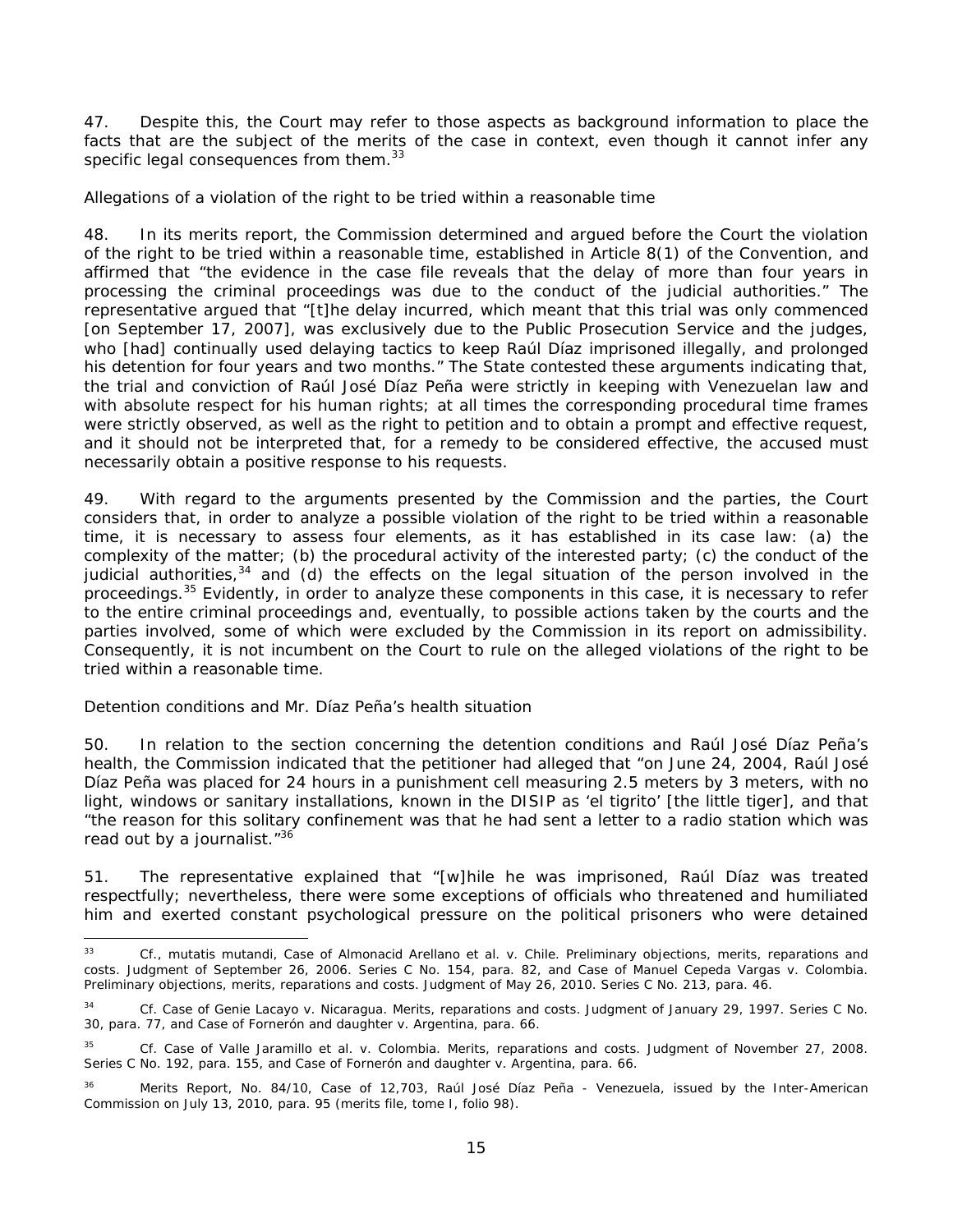there, such as Raúl Díaz in this case. If officials became aware of complaints about the detention conditions they took reprisals that could be physical or psychological, although […] only some officials behaved like that; most of them rejected [that type of] practice."

52. When testifying during the public hearing, Mr. Díaz Peña stated that "the treatment of the DISIP officials was fairly harsh; it was rough, humiliating; they insulted you for your political opinions [with] constant threats, [such as:] we're going to send you to prison so that they kill you; we won't allow your family to see you; we're going to eliminate visiting rights; we're going to eliminate benefits – benefits that we did not have." $37$  In this regard, during the public hearing and in her final written arguments, the representative argued that the alleged torture by mechanical suffocation (asphyxia), the alleged collective punishment, the punishment cells known as "*tigritos*," and the physical ill-treatment to which Mr. Díaz Peña had been subjected, caused him emotional harm and she therefore alleged the violation of Article 5(2) of the American Convention. Moreover, she indicated that the victim did not recall having received visits from the Ombudsman's Office, even though, in view of the alleged torture and violations, his family had resorted to this Office, "however, since this was a political case, it [had] refused to accept the complaints." For its part, the Commission did not submit any arguments in this regard.

53. The State questioned the absence of a complaint concerning the alleged torture before either the court hearing the case during the criminal proceedings, the prosecution, the Ombudsman's Office or the Red Cross, all of which had allegedly visited the presumed victim on several occasions. Regarding the supposed complaint filed before the Ombudsman's Office, it noted that "there is no file and no documentation concerning the case." Consequently, it indicated that "they never went to the Ombudsman's Office [and] never filed a complaint before a court."

54. The Commission dedicated paragraphs 195 to 214 of its merits report to this issue and, based on the facts and probative elements mentioned therein, it determined "that, despite the seriousness of his health condition, Raúl José Díaz Peña did not receive treatment or adequate and timely medical care at the detention center with negative consequences for his actual health" and concluded "that the deficient medical care received by the alleged victim violates[d] Article 5 of the American Convention." In addition, it concluded that "the State [had] violated Article 5(1) and 5(2) of the Convention in relation to Article 1(1) of this instrument, to the detriment of Raúl José Díaz Peña." Furthermore, with regard to the facts described by Mr. Díaz Peña, as well as the arguments submitted by the representative regarding acts that would constitute torture, the Commission merely reproduced in paragraph 95 of its merits report the allegations of the then petitioner without making a factual determination in this regard (*supra* para. 34). Consequently, the facts related to the alleged torture by mechanical asphyxia, the alleged collective punishment, the punishment cells known as "*tigritos*," and the physical ill-treatment to which it is alleged Mr. Díaz

 $\overline{37}$ Specifically, Mr. Díaz Peña stated the following: "In mid-2004 during the said appeal, I issued a press release; owing to this they placed me in a punishment cell for 48 hours where I had no access to water, no access to a toilet, I slept on the floor [and] did not have the right to wash myself. But the worst treatment by the officials was in mid-2005 during the escape [of a detainee]. At that time, I was tortured by DISIP officials and I was not the only one; around 3 or 4 more detainees were tortured so that we would say who had let [the said individual] out of his cell; even though we told these officials that we had no information about it, they continued. This torture included putting adhesive tape around our wrists before handcuffing us, so that the handcuffs would not leave marks; nevertheless, […] this did leave a mark on me and this is a deformation in the bone of my left hand […]. After they handcuff someone, they lift his arms, they cover you with a type of mattress and begin to hit you, with a stick such as a bat; they do this so that there are no external scars on your body; however, the external scars remain; fortunately, none of my ribs were broken, nothing like this, but I ached because of the beating. After this, since I continued to say nothing to them, because I knew nothing, they placed a plastic bag over my head after spraying the inside of the bag with insecticide, and closed it to asphyxiate me; they repeated this procedure 3 or 4 time until they were convinced that evidently I did not know who had helped [the said individual] escape from his cell." Testimony given by Raúl José Díaz Peña by electronic audiovisual means before the Inter-American Court of Human Rights during the public hearing held on December 1, 2011.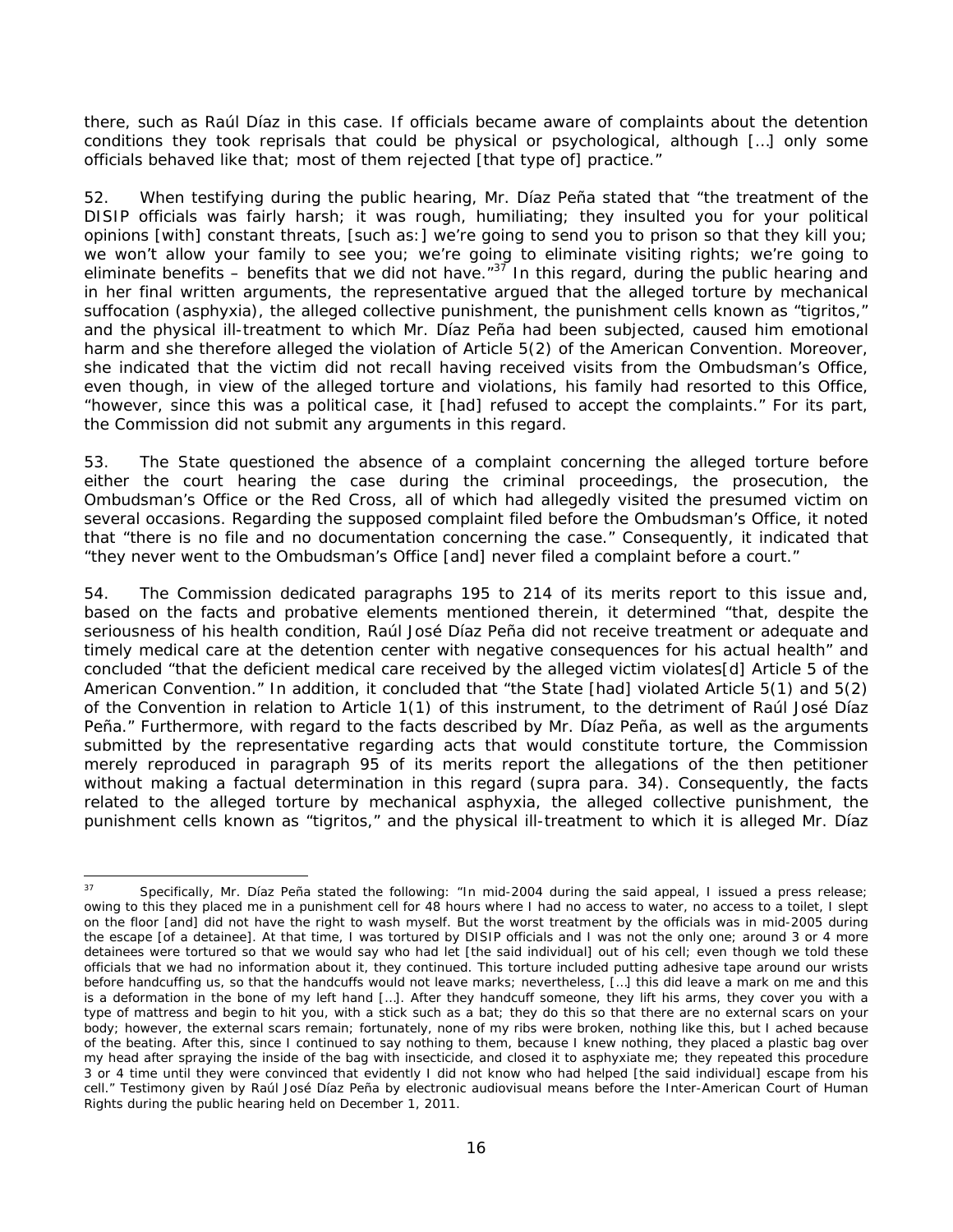Peña was subjected is not part of the factual framework and, therefore, will not be analyzed in Chapter VII on the merits.

## *Conclusions regarding the delimitation of the factual framework of this case*

55. Based on the above, the factual framework of the instant case submitted to the consideration of the Court is circumscribed to the facts related to the arrest and pre-trial detention of Mr. Díaz Peña; the alleged lack of independence and impartiality of a judge who took decisions in this regard, and the alleged deterioration in Mr. Díaz Peña's health, presumably because of the detention conditions and the alleged lack of adequate and timely medical care and treatment. The factual framework of this case, consequently, does not include a significant number of supposed facts, assessments of facts and contextual references that the parties presented and argued as part of it, and the Court will not rule specifically in regard to these alleged facts, even though it can take them into account, as pertinent, as arguments of the parties and as background information to the disputed facts.

# *B) Background information*

56. There is no dispute between the parties that, in the early morning hours of February 25, 2003, explosive devices were detonated in front of the Consulate General of the Republic of Colombia located in the municipality of Cacao, Miranda state, and in the Office for International Trade of the Kingdom of Spain located in La Castellan, Caracas, Capital District, Venezuela. The explosions injured about three people and caused material damage to the said premises, adjacent buildings, and vehicles in the area.<sup>38</sup>

57. Owing to these two incidents, investigations were opened and it was indicated publicly that the authors were possibly members of the National Armed Forces, because, starting in October 2002, some retired soldiers were holding protest meetings in the Plaza Francia in Altamira, in the municipality of Cacao, in the eastern part of Caracas.<sup>39</sup>

58. Raúl José Díaz Peña was a 29-year-old civil engineering student<sup>40</sup> at the time of the facts;<sup>41</sup> he often attended the events in Plaza Francia in Altamira, where he received the nickname "Felix," as a collaborator for security matters.<sup>42</sup>

59. As of September 10, 2003, Raúl José Díaz Peña was implicated in the said investigation owing to the seizure of a yellow Toyota Samurai pickup truck, license plate ATJ-706, owned by his

<sup>1</sup> See also news item on BBC World on February 25, 2003, entitled "Venezuela: condenan atentados", available at: http://news.bbc.co.uk/hi/spanish/latin\_america/newsid\_2797000/2797977.stm last visited June 26, 2012).

<sup>39</sup> Request for a judicial measure of deprivation of liberty by the Fourth Prosecutor of the Public Prosecution Service with competence for national environmental defense against officials of the National Armed Forces filed on January 29, 2004 (evidence file, tome XII, folios 6674 to 6686); Preliminary hearing against Felipe Orlando Rodríguez Ramírez held on February 6, 2005 (evidence file, tome XIII, folios 7896 to 7901), and news item broadcast on Venezuelan *Radio Nacional* on November 27, 2003, entitled "*DISIP and CICPC prueban que militares de Altamira están detrás de atentados terroristas",* available at http://www.rnv.gov.ve/noticias/?act=ST&f=2&t=1780 (last visited June 26, 2012).

<sup>40</sup> *Cf.* Testimony given by Raúl José Díaz Peña by electronic audiovisual means before the Inter-American Court of Human Rights during the public hearing held on December 1, 2011, and summary of Raúl José Díaz Peña's curriculum (file of the proceedings before the Inter-American Commission, tome II, folios 1191 to 1192).

<sup>41</sup> *Cf.* Passport of Raúl José Díaz Peña (merits file, tome II, folio 907).

<sup>42</sup> *Cf.* Interview with Raúl José Díaz Peña by the Homicide Investigation Division on September 12, 2003 (evidence file, tome X, folios 5458 to 5463), and Record of the hearing for the presentation of the accused held before the Eleventh Examining Court of the Criminal Judicial Circuit of the Caracas Metropolitan Area on February 26, 2004 (evidence file, tome V, folios 2755 to 2768). See also: Testimony given by Raúl José Díaz Peña by electronic audiovisual means before the Inter-American Court of Human Rights during the public hearing held on December 1, 2011.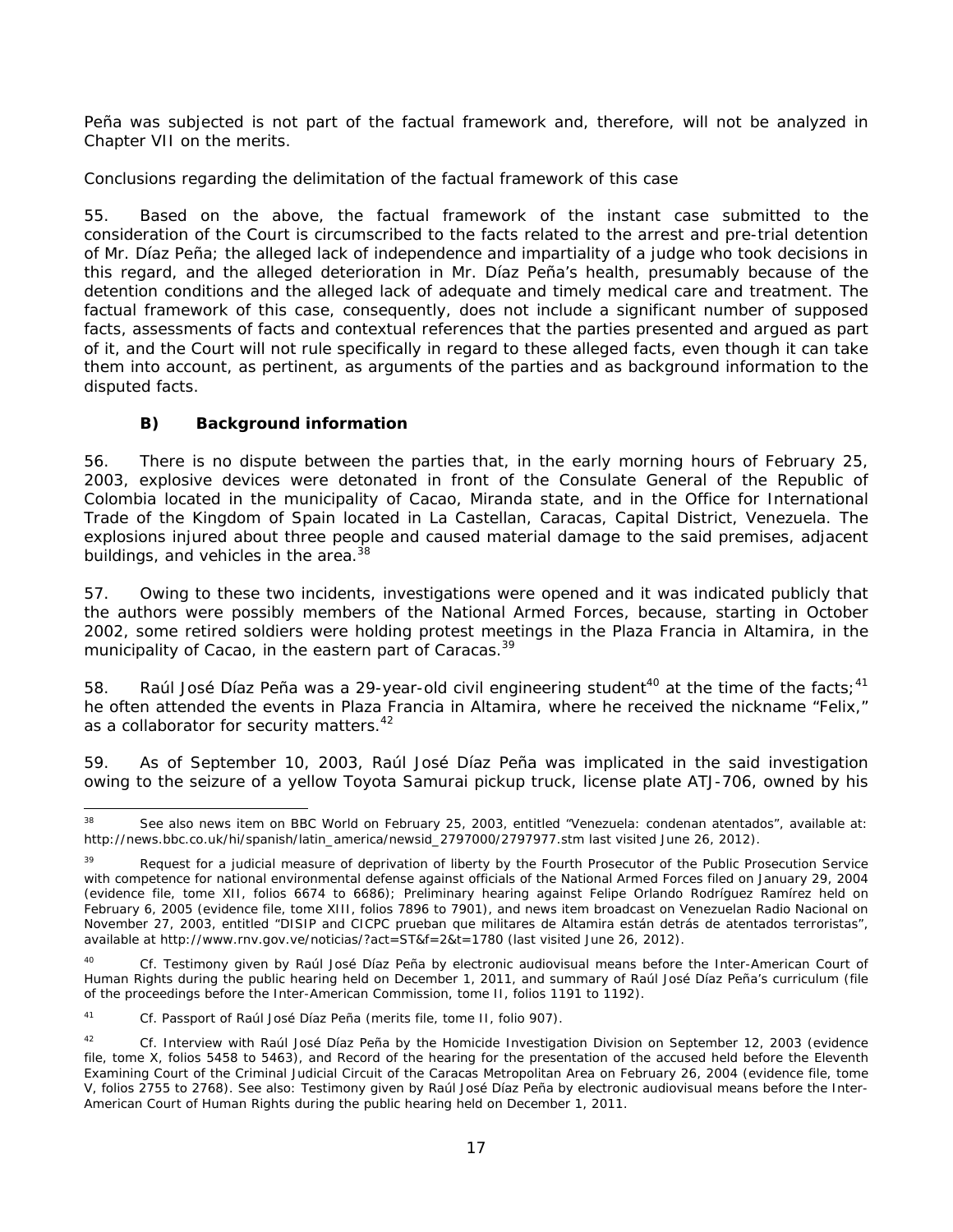father, in order to carry out "the forensic tests" required.<sup>43</sup> He was also summoned to testify before the Scientific, Criminal and Forensic Investigations Unit (hereinafter "CICPC")<sup>44</sup> and before the former DISIP<sup>45</sup> on September 11, 2003, before the CICPC on September 12, 2003,<sup>46</sup> and before the Directorate for Counter-terrorism Investigations on December 4, 2003.<sup>47</sup> In addition, it is recorded that he appeared before the CICPC on September 12, 2003, to testify about the incidents under investigation.<sup>48</sup>

# *C) Arrest, judicial preventive detention, and criminal proceedings*

60. Based on the statements taken during the said investigation and the results of the appraisal carried out on the pickup truck, $49$  on October 6, 2003, the CICPC called upon the prosecutors in charge of the investigations to process an arrest warrant and search order against Mr. Díaz Peña before the corresponding Examining Court.<sup>50</sup>

61. Consequently, on January 19, 2004, the then Sixty-second Prosecutor of the Public Prosecution Service of the Caracas Metropolitan Area asked the Eleventh Examining Court of the Criminal Judicial Circuit of the Caracas Metropolitan Area to issue an arrest warrant against Raúl José Díaz Peña, because "[d]uring the investigations it ha[d] been determined that RAUL JOSE DIAZ PEÑA [had been] aware of the planning of the terrorist attacks on the said diplomatic premises."51

<sup>43</sup> Authorization to seize the yellow Toyota truck, model Samuray, license plate ATJ-706 issued by the Twenty-second First Instance Examining Judge of September 9, 2003 (file of proceedings before the Inter-American Commission, tome II, folio 1023); Record of interview with Raúl José Díaz Peña by the Homicide Investigation Division on September 12, 2003 (evidence file, tome X, folios 5458 to 5463) and Testimony given by Raúl José Díaz Peña by electronic audiovisual means before the Inter-American Court of Human Rights during the public hearing held on December 1, 2011.

<sup>44</sup> *Cf.* CICPC summons of September 10, 2003, to appear on September 11, 2003 (evidence file, tome V, folio 2719).

<sup>45</sup> *Cf.* Summons of September 10, 2003 (evidence file, tome V, folio 2721).

<sup>46</sup> *Cf.* DISIP summons of September 10, 2003, to appear on September 11, 2003 (evidence file, tome V, folio 2721).

<sup>47</sup> *Cf.* CICPC summons of September 11, 2003, to appear on September 12, 2003 (evidence file, tome V, folio 2722).

<sup>48</sup> *Cf.* Record of interview with Raúl José Díaz Peña by the Homicide Investigation Division on September 12, 2003 (evidence file, tome X, folios 5458 to 5463).

 $49$  The representative questioned the appraisal performed on the pickup truck, insisting on the "irregularities in the procedures of seizure, inspection and appraisal conducted on the yellow Toyota, Samuray, license plate ATJ-706, which "produced" results that implicated Raúl Díaz." The Court will not rule on this issue because it does not form part of the facts that are the purpose of the dispute in the instant case (*supra* para. 46), although the Court takes note that the results of this appraisal, among other elements, are the basis for committing Mr. Díaz Peña to trial, and that Mr. Díaz Peña's defense counsel requested its annulment (*infra* para 73).

<sup>&</sup>lt;sup>50</sup> *Cf.* Police record of October 6, 2003 (evidence file, tome X, folios 5455 to 5457).

<sup>&</sup>lt;sup>51</sup> The Prosecutor indicated that the grounds for the request were:

<sup>&</sup>quot;On the basis of the provisions of articles 250, 251 and 252 of the Code of Criminal Procedure, this requests meets the requirements for admissibility of the measure requested, which are listed below:

<sup>1.</sup> Punishable acts, Against Persons, Against the Preservation of Public and Private Interests, and Against Public Order are liable to the punishment of deprivation of liberty, and the action has evidently not prescribed.

<sup>2.</sup> The evidence from which it is inferred that the accused was an accomplice in the punishable act is provided in chapter III of this brief.

<sup>3.</sup> Certainty, beyond a reasonable doubt, that the accused may escape owing to the punishment liable to be imposed.

All these concurring elements uphold the admissibility of this application, and are the reason why it is requested that a JUDICIAL ARREST WARRANT be issued against citizen: RAUL JOSE DIAZ PEÑA, identified above, because the requirements established in the norm to prove that the said citizen was truly an accomplice in the offenses of CONSPIRACY, established and penalized in article 287, PUBLIC INTIMIDATION, established and penalized in article 297 and AGAINST THE PRESERVATION OF PUBLIC AND PRIVATE INTERESTS established and penalized in articles 344, 347 and 355, DAMAGE TO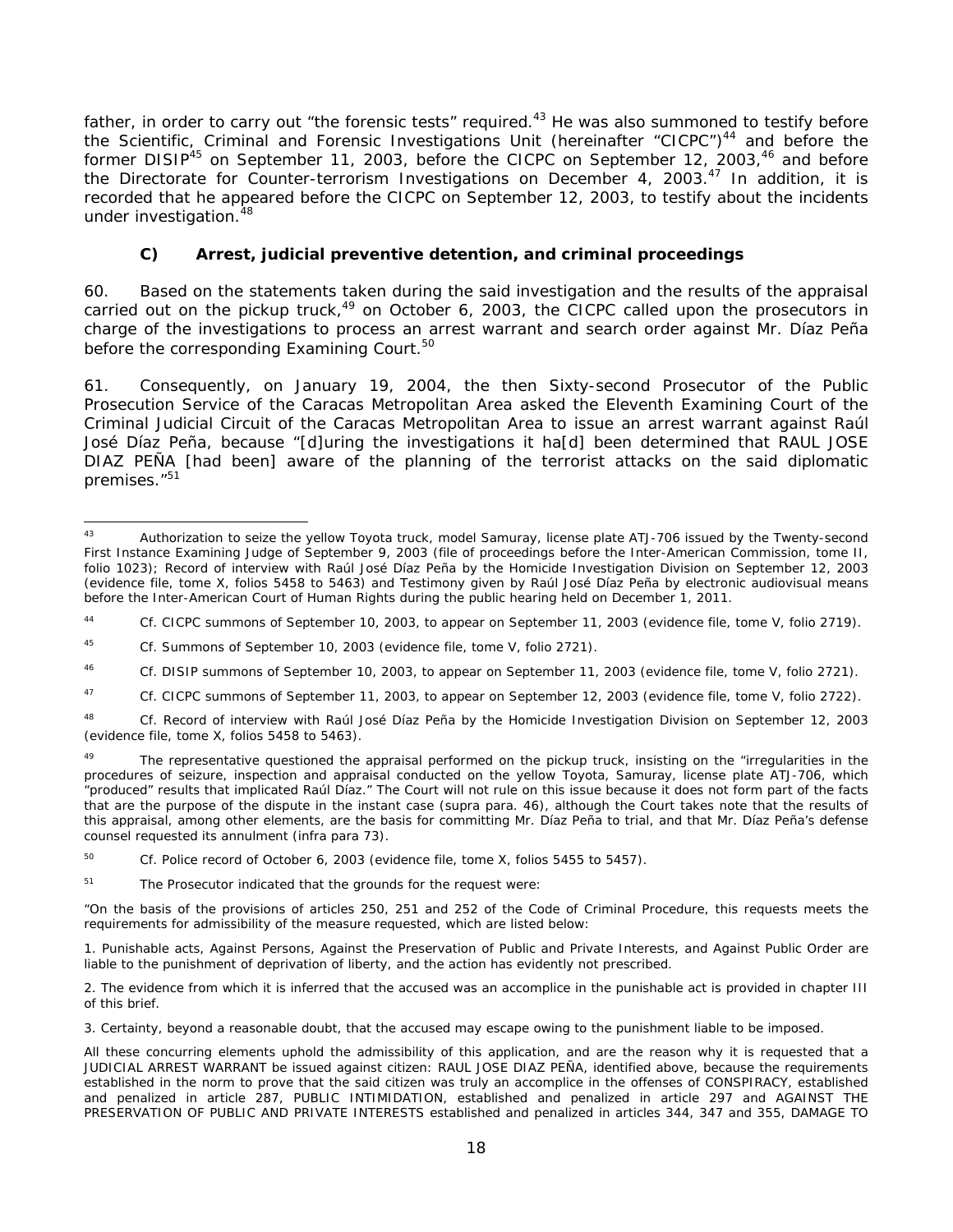#### *Judicial preventive detention*

-

62. On January 22, 2004, the Eleventh First Instance Examining Court of the Judicial Circuit of the Caracas Metropolitan Area ordered the judicial measure of preventive detention, based on the provisions of articles  $250^{52}$ ,  $251^{53}$  and  $252^{54}$  of the Procedural Code, together with article 44(1) of the Constitution of the Bolivarian Republic of Venezuela,<sup>55</sup> against Raúl José Díaz Peña;<sup>56</sup> accordingly, it issued arrest warrant No. 002-04,<sup>57</sup> to be sent for execution under note No. 103-04 to the Head of the CICPC Arrests Division.<sup>58</sup> The grounds for this were that "the legal requirements of articles 250, 251 and 252 of the Code of Criminal Procedure had been met to presume that RAUL JOSE DIAZ PEÑA was implicated in the offenses of PUBLIC INTIMIDATION, defined and sanctioned in article 297 and AGAINST PUBLIC AND PRIVATE INTERESTS, defined and sanctioned in articles 344, 347 and 355; DAMAGE TO PUBLIC PROPERTY, defined and sanctioned in articles 475 and 476, MINOR INJURIES, defined and sanctioned in article 418, in relation to article 84(1),

PUBLIC PROPERTY established and penalized in articles 475 and 476, and MINOR INJURIES established and penalized en article 418, in relation to article 84(1), all of the Venezuelan Penal Code in force. When your court has issued the warrant, he will be brought before it."

Note FMP-62-0038-04 of the Sixty-second Prosecutor of the Caracas Metropolitan Area addressed to the Eleventh Examining Court of the Criminal Judicial Circuit of the Caracas Metropolitan Area dated January 15, 2004, received on January 19, 2004 (evidence file, tome X, folios 5535 to 5539).

Article 250 of the Code of Criminal Procedure establishes the following requirements for the admissibility of a measure of preventive detention: "[t]he examining judge, at the request of the Public Prosecution Service, may order the preventive detention of the accused provided that the existence of the following has been proved:

1. A punishable act liable to the punishment of deprivation of liberty and the action has not prescribed.

2. Evidence to find that the accused has been the author or an accomplice in the perpetration of a punishable act;

3. A reasonable presumption, owing to the assessment of the circumstances of the specific case, of danger of flight or obstruction of the search for the truth with regard to a specific investigation."

Code of Criminal Procedure (evidence file, tome XXVI, folio 17561).

Article 251 of the Code of Criminal Procedure establishes that "[i]n order to determine the danger of flight, the following circumstances, in particular, shall be taken into account: (1) connections to the country, determined by domicile, usual place of residence, domicile of family, business or employment, and possibilities of leaving the country definitively or remaining hidden; (2) the punishment that could be imposed in the case; (3) the extent of the harm caused; (4) the conduct of the accused during the proceedings, or in a previous proceeding, insofar as it indicates willingness to submit to criminal prosecution; (5) the conduct of the accused prior to the offense.

Code of Criminal Procedure (evidence file, tome XXVI, folio 17561).

<sup>54</sup> Article 252 of the Code of Criminal Procedure establishes that "[i]n order to determine the risk of obstruction to discovering the truth, in particular, the genuine suspicion that the accused: (i) will destroy, modify, hide or falsify evidence; (2) exert influence so that co-accused, witnesses, victims or expert witnesses will provide false testimony or behave in a reticent or disloyal manner, or will induce others to act in this way, jeopardizing the investigation, the truth of the facts, and that justice is done."

Code of Criminal Procedure (evidence file, tome XXVI, folio 17561).

<sup>55</sup> Article 44 of the Constitution establishes the following: "[p]ersonal liberty is inviolable, consequently:

1. No one may be arrested or detained without a judicial arrest warrant, unless they are discovered *in flagrante delicto*. In that case, they shall be brought before a judicial authority in no more than forty-eight hours from the moment of detention. They shall be tried in liberty, except for the reasons determined by law, assessed by the judge in each case.

The establishment of bail required by law to grant liberty to the person detained shall not result in any tax."

Constitution of the Bolivarian Republic of Venezuela (evidence file, tome XXVI, folio 17432

56 *Cf.* Decision ordering judicial preventive detention issued by the Eleventh First Instance Examining Court of the Judicial District of the Caracas Metropolitan Area on January 22, 2004 (evidence file, tome X, folios 5540 to 5545).

57 *Cf.* Arrest warrant No. 002-04 of January 22, 2004 (evidence file, tome X, folio 5548).

58 *Cf. Note* No. 103-04 of January 22, 2004 (evidence file, tome X, folio 5547).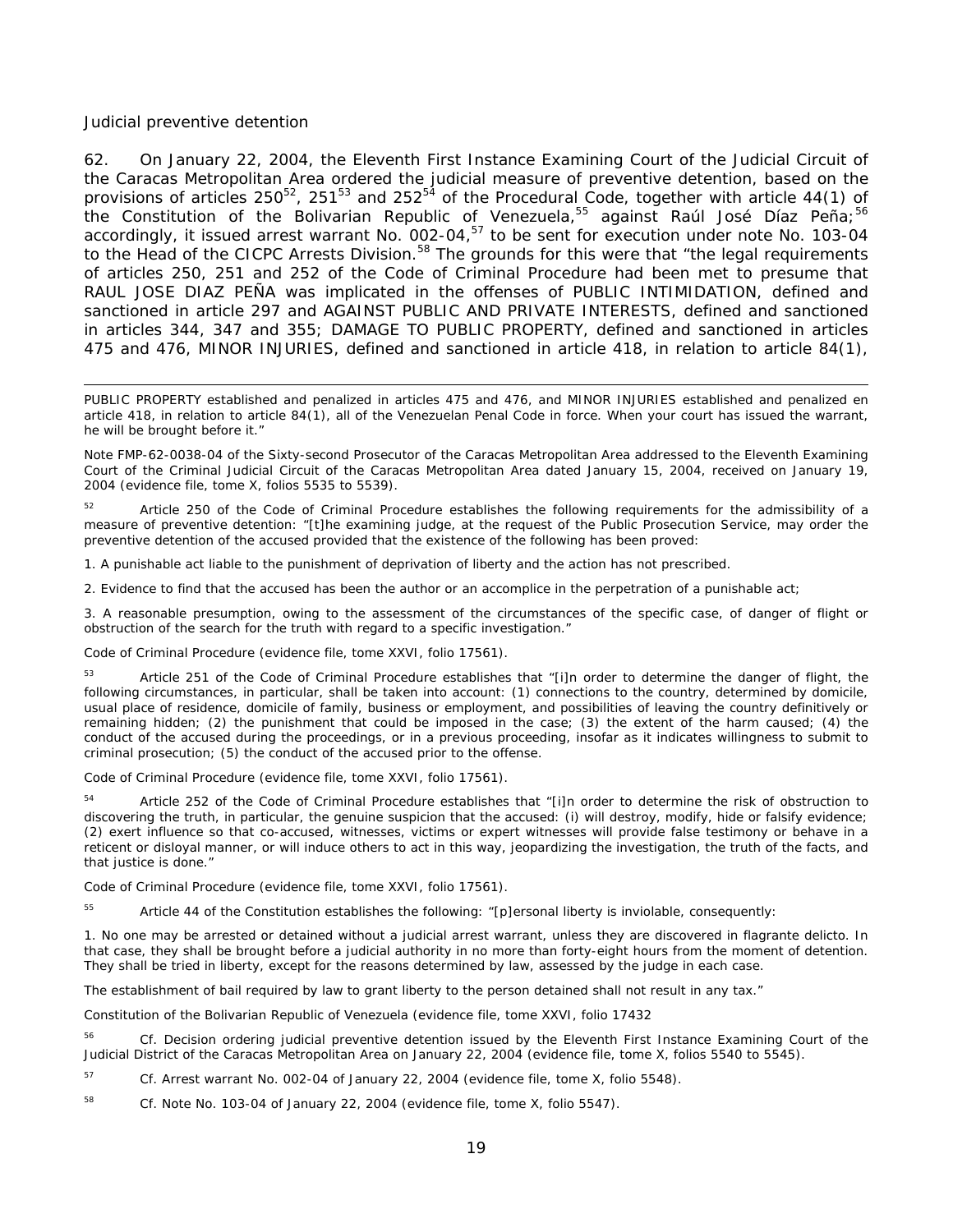and ACCOMPLICE IN CONSPIRACY, defined and sanctioned in article 287, all of the Penal Code," all of which meant that it was necessary "TO APPROVE AN ARREST WARRANT against RAUL JOSE DIAZ PEÑA, in accordance with the provisions of Chapter III, of section VIII, tome 1, of the Code of Criminal Procedure."59

63. Although, according to the judicial case file provided by the State, the said Note No. 103-04 was addressed to the Head of the CICPC Arrests Division,<sup>60</sup> on February 10, 2004, the Sixty-second Prosecutor of the Public Prosecution Service of the Caracas Metropolitan Area contacted an agent of the National Investigations Directorate of the then DISIP, and instructed him to withdraw the said note and arrest warrant,<sup>61</sup> which the latter proceeded to do.

64. Furthermore, the evidence provided by the Commission, which the State has not disputed, reveals that, on February 18, 2004, the above-mentioned prosecutor sent a summons to Raúl José Díaz Peña ordering him "to appear, OBLIGATORILY," before the said prosecutor on Wednesday, February 25, 2004, "with his lawyer, so that his statement could be taken pursuant to the provisions of article 130 of the Code of Criminal Procedure";<sup>62</sup> in other words, in order to take a statement from the accused.<sup>63</sup> This summons does not appear in the judicial case file forwarded by the State.

65. On February 25, 2004, Raúl José Díaz Peña presented himself before the Sixty-second Prosecutor of the Public Prosecution Service.<sup>64</sup> However, the judicial case file contains no record of this appearance, but rather a police record prepared by the DISIP officials who arrested him "near the Prosecution's offices."65

66. In the section on facts of its merits report No. 84/10, the Commission notes that there are two versions of the way in which the said arrest was carried out, namely:

<sup>59</sup> Decision ordering the judicial measure of preventive detention issued by the Eleventh First Instance Examining Court of the Judicial District of the Caracas Metropolitan Area on January 22, 2004 (evidence file, tome X, folios 5544 to 5545).

<sup>60</sup> *Cf.* Note No. 103-04 of January 22, 2004 (evidence file, tome X, folio 5547).

<sup>61</sup> *Cf.* Police record of February 10, 2004 (evidence file, tome X, folios 5657 to 5657-A).

 $62$  Summons of February 18, 2004 (evidence file, tome V, folio 2744).

<sup>&</sup>lt;sup>63</sup> Article 130 of the Code of Criminal Procedure establishes with regard to the testimony of the accused that:

<sup>&</sup>quot;The accused shall make a statement during the investigation before the official of the Public Prosecutor's Office in charge of the investigation, when he appears spontaneously and requests this, or when he is summoned by the Public Prosecutor's Office.

If the accused has been arrested, the examining judge shall be notified immediately so that the accused can make a statement before him, within twelve hours at the latest from the time of his arrest; this time limit shall be extended by a similar period, when the accused so requests in order to appoint a defense counsel.

During the intermediate stage, the accused shall make a statement, if this is requested, and the statement shall be received in the preliminary hearing by the judge.

During the oral trial, he shall testify when and as established by this Code.

The accused shall have the right to abstain from testifying and also to testify as often as he wishes, provided that his testimony is pertinent and does not appear to be merely a means of delaying the proceedings.

In any case, the testimony of the accused shall be null if it is not given in the presence of his defense counsel.

Code of Criminal Procedure (evidence file, tome XXVI, folio 17521).

<sup>64</sup> *Cf.* Testimony given by Raúl José Díaz Peña by electronic audiovisual means before the Inter-American Court of Human Rights during the public hearing held on December 1, 2011.

Police record of February 25, 2004 (evidence file, tome X, folios 5659 to 5660).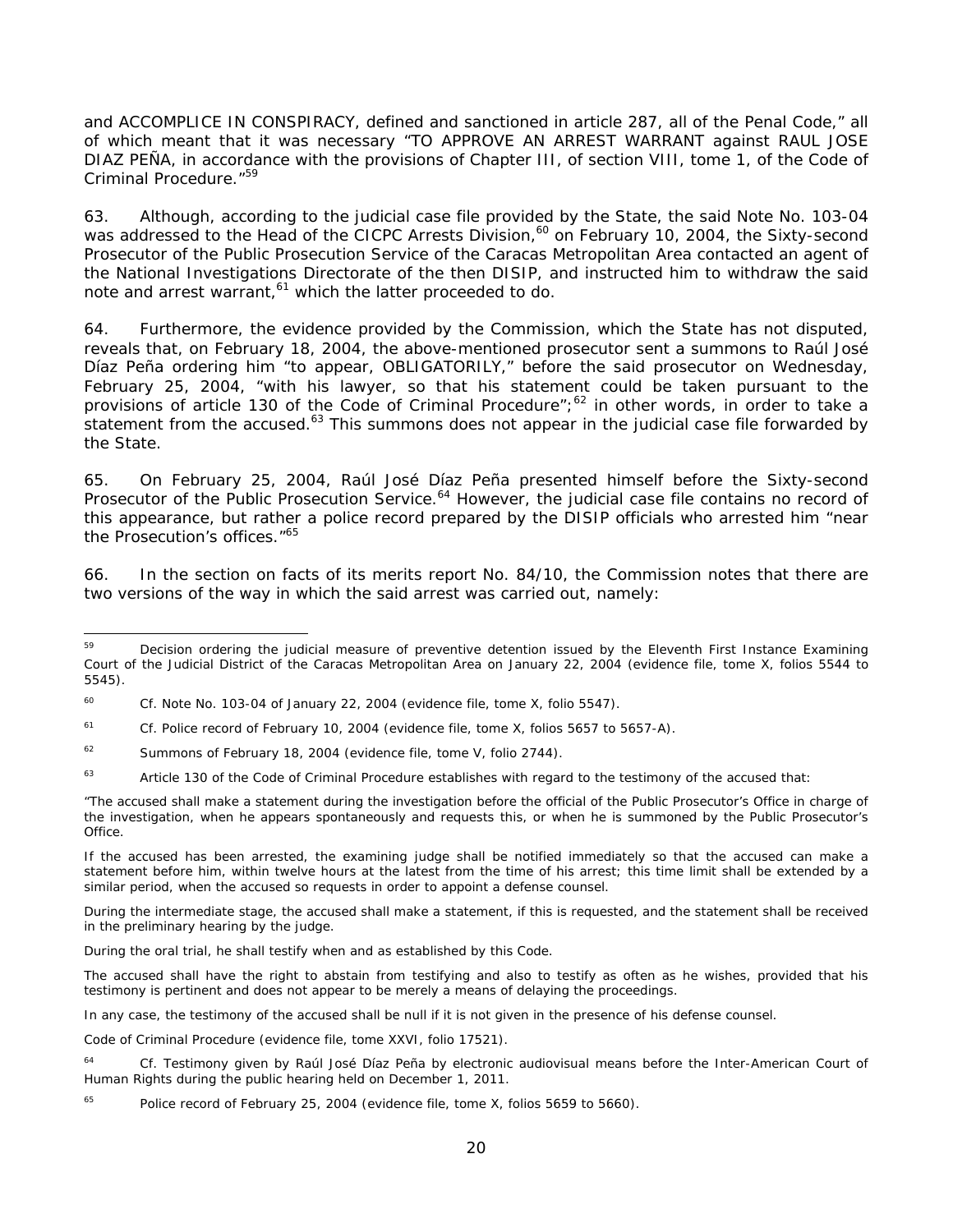a) According to the petitioner, an application for *amparo* filed on August 14, 2006, by Mr. Díaz Peña's defense counsel indicated that, when the latter left the Prosecutor's offices with his father in order to take the metro, they were intercepted by DISIP agents who "without showing them the arrest warrant" proceeded to detain him, and some of his belongings were handed over to his father. However, in the arrest report, these agents stated that they were passing by the Prosecution Service's building and observed that there was an individual acting suspiciously; they asked him for his identification document and when they requested a background check on (Raúl Díaz Peña), he appeared with an arrest warrant against him, so they arrested him and took him to the DISIP.<sup>66</sup>

b) According to the Police Record of February 25, 2004, the Deputy Police Chief, attached to the DISIP, placed on record that he was on his way to the Sixty-second Prosecutor's office in the company of two Chief Inspectors and two Inspectors, in order to interview the prosecutor. Regarding the arrest, the record states textually "[…]outside the said Prosecutor's office we saw an individual […] who, upon becoming aware of our presence, began to behave in a nervous and suspicious manner so that, immediately, we began to comply with the usual legal procedures. We identified ourselves as police officers attached to this office, and told him the reason for our action when ordering him to freeze; then, under article 205 of the Code of Criminal Procedure, we proceeded to conduct a body search; he was immediately asked for his national identity document, which was investigated by radio by the duty officer with the Information and Documentation Division of our Service; the duty officer advised that the said individual was required under arrest warrant No. 002-04 of January 22, 2004, issued by the Eleventh First Instance Examining Court of the Criminal Judicial District of the Caracas Metropolitan Area, headed by Judge Denair Nieves Bastia's, for the offenses of public intimidation, against public and private interests, damage to public property, and minor injuries; consequently, we proceeded to arrest him, under article 117 of the rules for police action, not without first reading him his rights as an accused as established in article 125 of the Code of Criminal Procedure.<sup>"67</sup>

67. The representative maintained that the police record dated February 25, 2004, is "plagued with lies, it has been altered, and does not indicate the real place or where the [presumed] victim was arrested, and this was supported with impunity by both the Public Prosecution Service, represented by Prosecutor Landaeta, and by the Eleventh Examining Judge, today Justice of the Criminal Chamber of the Supreme Court of Justice, Deyanira Nieves."

68. In the account he gave to the Court, Mr. Díaz Peña stated: "that day, I was going to the headquarters of the Public Prosecution Service with my lawyer and my father. When we arrived, we were interviewed by the prosecutor Gilberto Landaeta and, at that moment, the only thing he did was tell me: 'look, I have asked for an arrest warrant against you signed by the court; I recommend that you present yourself to the courts.' When I asked the reason, he told me: "well, for the same reasons that your pickup truck was seized.' And I said: 'ok, that's all right, I'll go straight to the court to present myself.' He said, wait here a moment, he withdrew and went to make a telephone call to the DISIP offices so that at the headquarters of the Prosecution Service, they would not allow me to present myself before the court."<sup>68</sup>

69. On February 26, 2004, the "hearing to present the accused" was held. During this hearing the Eleventh Court "ordered the judicial measure of preventive detention, under article 250,

1

<sup>&</sup>lt;sup>66</sup> *Cf.* Application for amparo filed before the Constitutional Chamber of the Supreme Court of Justice on August 14, 2006 (evidence file, tome XXIV, folio 16499).

 $67$  Police record of February 25, 2004 (evidence file, tome X, folios 5659 to 5660).

<sup>&</sup>lt;sup>68</sup> Testimony given by Raúl José Díaz Peña by electronic audiovisual means before the Inter-American Court of Human Rights during the public hearing held on December 1, 2011.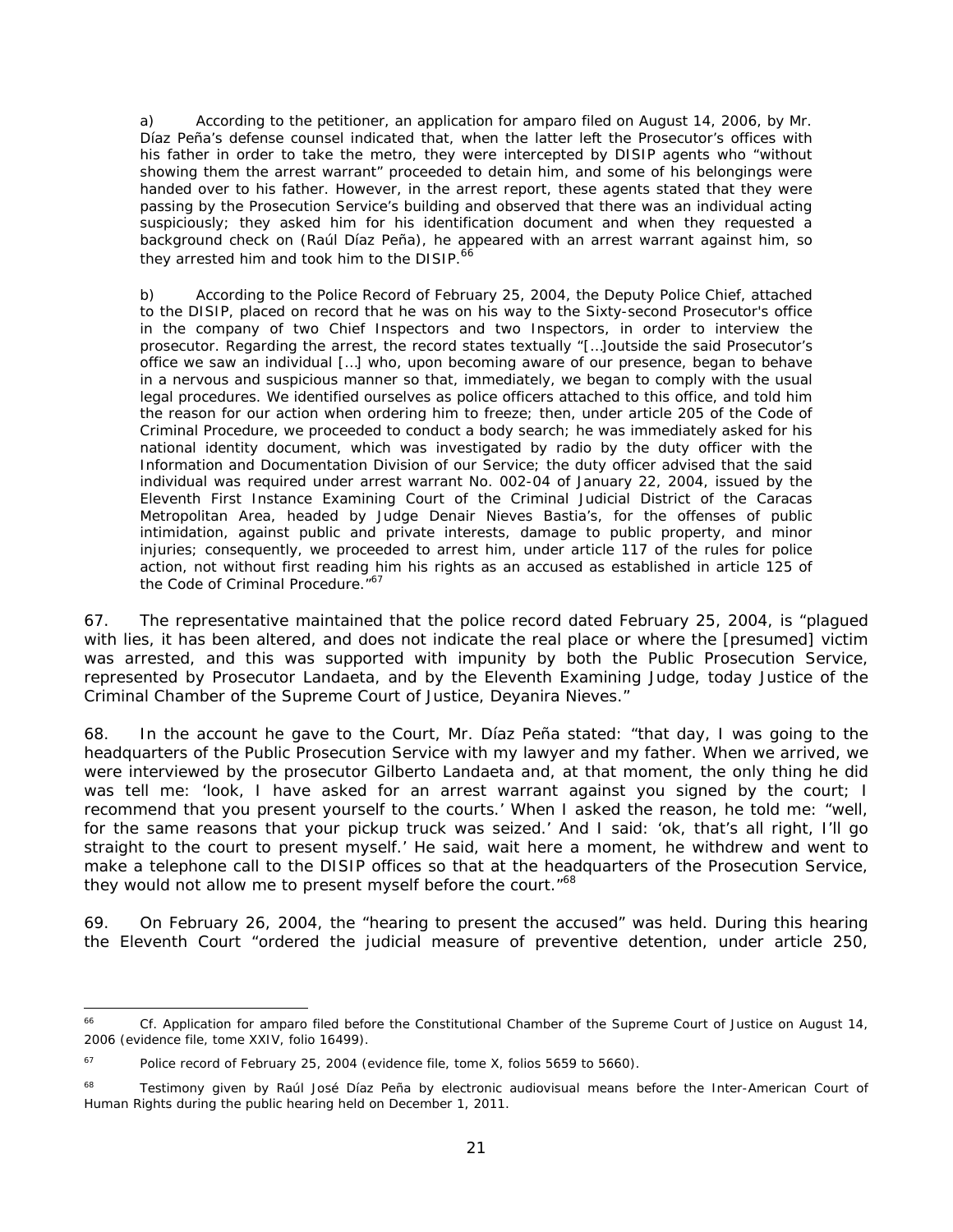paragraphs 1, 2 and 3 of the Code of Criminal Procedure.<sup>"69</sup> It founded its decision as follows: "several unlawful acts exist that merit deprivation of liberty and proceedings on them have not prescribed"; moreover, "there are well-founded indications to consider that the accused was an author or participant in the perpetration of previously defined unlawful acts."<sup>70</sup> In short, it affirmed that "a summary of the elements yielded by the investigation […] indicates that he knew about the facts before and after they occurred and since there is a reasonable presumption of risk of flight or of obstruction of the search for the truth concerning a specific act under investigation based on an assessment of the circumstances of the specific case, under the heading of article 251 of the Code of Criminal Procedure (that is, owing to the risk of flight, because it is presumed that the accused may evade the charges pressed by the Public Prosecution Service), and under its paragraphs 2 and 3 (that is owing to the punishment that could be imposed based on the concurring offenses and the extent of the damage caused, because damage was caused to property and persons), and article 252 with regard to the risk of obstruction (because the accused may himself, or through the other co-accused, destroy, modify or alter the evidence), the court rejects the defense counsel's request that one of the precautionary measures established in article 256 of the Code of Criminal Procedure be imposed on the accused."<sup>71</sup>

70. In addition, the Eleventh Court decided that Mr. Díaz Peña should be detained at the DISIP headquarters in El Helicoide, Caracas.<sup>72</sup> On February 26, 2004, the same court issued an order of imprisonment against Raúl José Díaz Peña.<sup>73</sup>

71. Lastly, in a decision of February 27, 2004, the Eleventh Court proceeded to provide the grounds for the ruling made in the "hearing for the presentation of the accused," $74$  stating that, "having made the corresponding review of the procedural records in this file," it found that there [were] sufficient indications to prove the perpetration of the offenses" that Mr. Díaz Peña was charged with, and for which a punishment was established of "up to six years' imprisonment; criminal proceedings had not prescribed because the acts were committed very recently that merit[ed] the punishment of deprivation of liberty," and that "there were well-founded indications to consider that RAUL JOSE DIAZ PEÑA [was] presumably an author and participant in the perpetration of the acts of which he was accused," as well as "a reasonable presumption […] of risk of flight or of obstruction of the search for the truth, as established in paragraphs 1, 2 and 3 of article 250 of the Code of Criminal Procedure"; also observing that there was "a risk of flight by the said individual owing to the punishment that could be imposed and the extent of the damage caused," and "risk of obstruction because the said individual could influence the co-accused, witnesses or experts to provide false information, or behave in a disloyal or reticent manner jeopardizing the investigation that is underway, the truth about the facts, and that justice is done." $75$ 

<sup>69</sup> Record of the hearing for the presentation of the accused held before the Eleventh Examining Court of the Criminal Judicial Circuit of the Caracas Metropolitan Area on February 26, 2004 (evidence file, tome V, folio 2757).

<sup>&</sup>lt;sup>70</sup> Record of the hearing for the presentation of the accused held before the Eleventh Examining Court of the Criminal Judicial Circuit of the Caracas Metropolitan Area on February 26, 2004 (evidence file, tome V, folios 2755 to 2768).

<sup>71</sup> Record of the hearing for the presentation of the accused held before the Eleventh Examining Court of the Criminal Judicial Circuit of the Caracas Metropolitan Area on February 26, 2004 (evidence file, tome V, folios 2755 to 2768).

<sup>&</sup>lt;sup>72</sup> *Cf.* Record of the hearing for the presentation of the accused held before the Eleventh Examining Court of the Criminal Judicial Circuit of the Caracas Metropolitan Area on February 26, 2004 (evidence file, tome V, folios 2755 to 2768).

<sup>73</sup> *Cf.* Imprisonment order No. 012-04, issued by the Eleventh Examining Court of the Criminal Judicial Circuit of the Caracas Metropolitan Area, on February 26, 2004 (evidence file, tome X, folio 5678).

<sup>&</sup>lt;sup>74</sup> Ruling of the Eleventh Examining Court of the Criminal Judicial Circuit of the Caracas Metropolitan Area on February 27, 2004 (evidence file, tome X, folios 5680 to 5685).

<sup>&</sup>lt;sup>75</sup> Ruling of the Eleventh Examining Court of the Criminal Judicial Circuit of the Caracas Metropolitan Area on February 27, 2004 (evidence file, tome X, folios 5680 to 5685).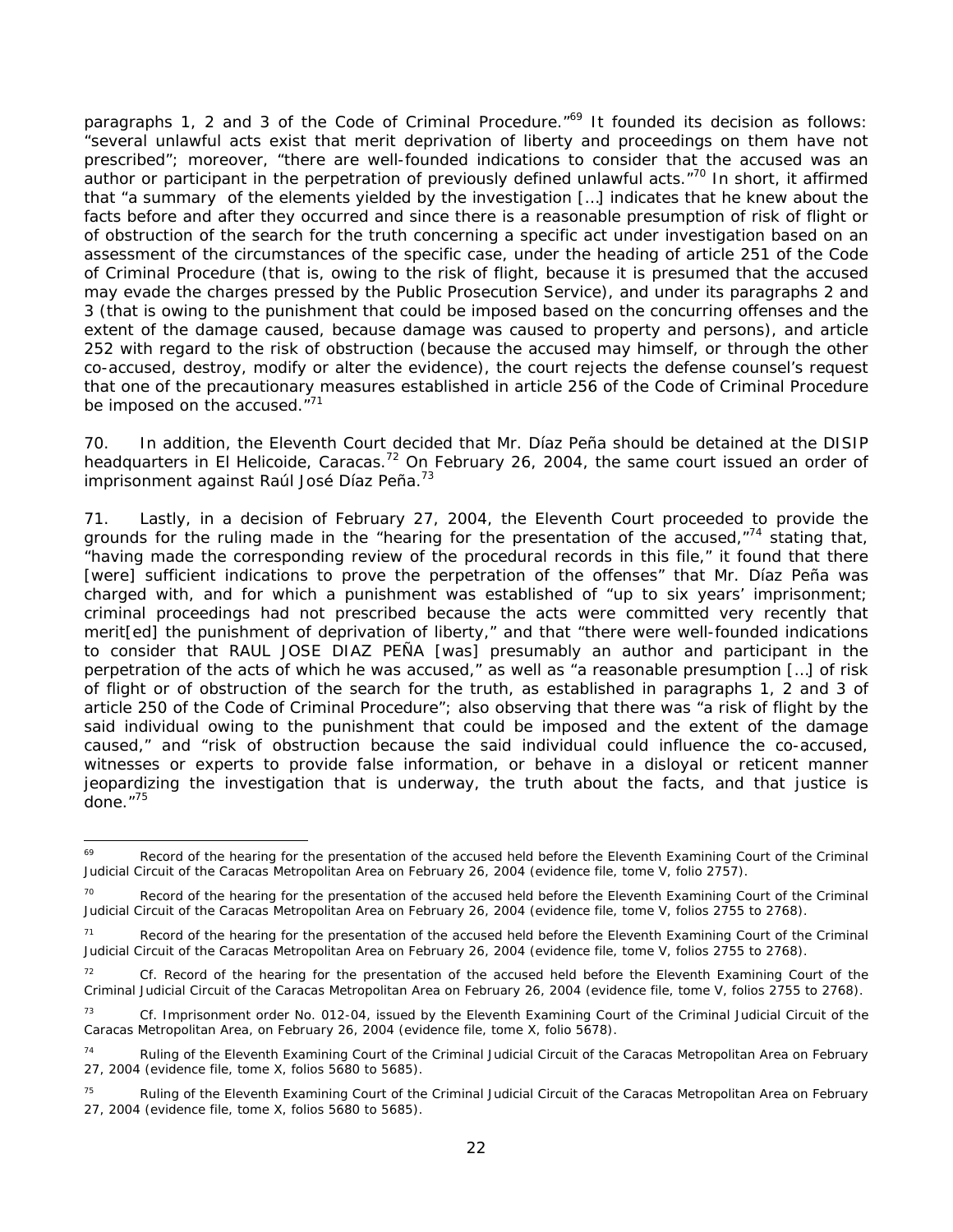72. Based on the provisions of article 250 of the Code of Criminal Procedure,  $76$  on March 19, 2004, the Sixty-second Prosecutor requested an extension of the time limit for submitting the final record of the said investigation, $77$  and the Eleventh Court granted the 15-day extension requested.<sup>78</sup> On April 6, 2004, the prosecution filed formal charges against Mr. Díaz Peña for the offenses of conspiracy, public intimidation, arson in public buildings, damage to private property, and minor injuries established in articles 287, 290, 297 and 344, with the aggravating circumstances defined in articles  $347$ ,  $355$ ,  $475$ ,  $476$  and  $418$  of the Penal Code,<sup>79</sup> as an accomplice, as established in article 84(3) of the Code.<sup>80</sup>

73. On April 22, 2004, Mr. Díaz Peña's defense counsel requested the annulment of certain measures based on non-compliance with the methods and conditions established by law; and the annulment of the opinion provided by the Public Prosecution Service's expert because it violated the guarantees of due process. She also filed objections to the charges brought by the prosecution, and requested the review and revocation of the measure of deprivation of liberty imposed on Mr. Díaz Peña. 81

74. On June 15, 2004, a preliminary hearing against Raúl José Díaz Peña was held before the Eleventh First Instance Examining Court of the Criminal Judicial District of the Caracas Metropolitan Area during which, *inter alia,* it was decided to admit all the charges filed against Raúl José Díaz Peña, to accept the prosecution's legal classification of the facts, and to maintain the measure of deprivation of liberty, because "the reasons for it had not changed, given the gravity of the acts that have caused a commotion in the country" and "because several unlawful acts have been committed that merit the punishment of deprivation of liberty, that have not prescribed and that, in this court's opinion, give rise to a presumption of risk of flight and obstruction of the proceedings

Once this period and its extension have expired without the prosecutor having filed the accusation, if applicable, the detainee shall be released by a decision of the examining judge who may impose an alternative precautionary measure.

Code of Criminal Procedure (evidence file, tome XXVI, folio 17527).

<sup>76</sup> The relevant part of article 250 of the Code of Criminal Procedure establishes:

If the judge decides to maintain the measure of judicial preventive detention during the preparatory phase, the prosecutor must file the accusation, or request a dismissal or the closure of the proceedings, within the 30 days following the judicial decision.

This period may be extended for 15 additional days at the most, only if the prosecutor requests this at least five days before the initial period expires. In this case, the prosecutor must provide grounds for his request and the judge shall decide its admissibility after hearing the accused.

<sup>77</sup> *Cf.* Request of the Sixty-second Prosecutor of the Public Prosecution Service of the Judicial District of the Caracas Metropolitan Area dated March 18, 2004, presented the following day (evidence file, tome X, folio 5732).

<sup>78</sup> *Cf.* Hearing to request an extension held before the Eleventh Examining Court of the Criminal Judicial Circuit of the Caracas Metropolitan Area on March 24, 2004 (evidence file, tome X, folios 5741 to 5742).

<sup>79</sup> *Cf.* Accusation brief filed by the Sixty-second Prosecutor of the Public Prosecution Service of the Judicial District of the Caracas Metropolitan Area on April 6, 2004 (evidence file, tome X, folios 5776 to 5795).

<sup>80</sup> According to the Prosecutor, "the accused in this case consented to his vehicle being used to keep the explosives that would then be place in the Embassy of Spain and the Consulate of Colombia, gave his assistance to the acts carried out, participating as an accomplice in the offenses of which he is accused." Accusation brief filed by the Sixty-second Prosecutor of the Public Prosecution Service of the Judicial District of the Caracas Metropolitan Area of April 6, 2004 (evidence file, tome X, folio 5786).

<sup>81</sup> *Cf.* Brief filed before the Eleventh Examining Court of the Criminal Judicial Circuit of the Caracas Metropolitan Area on April 22, 2004 (evidence file, tome X, folios 5815 to 5835).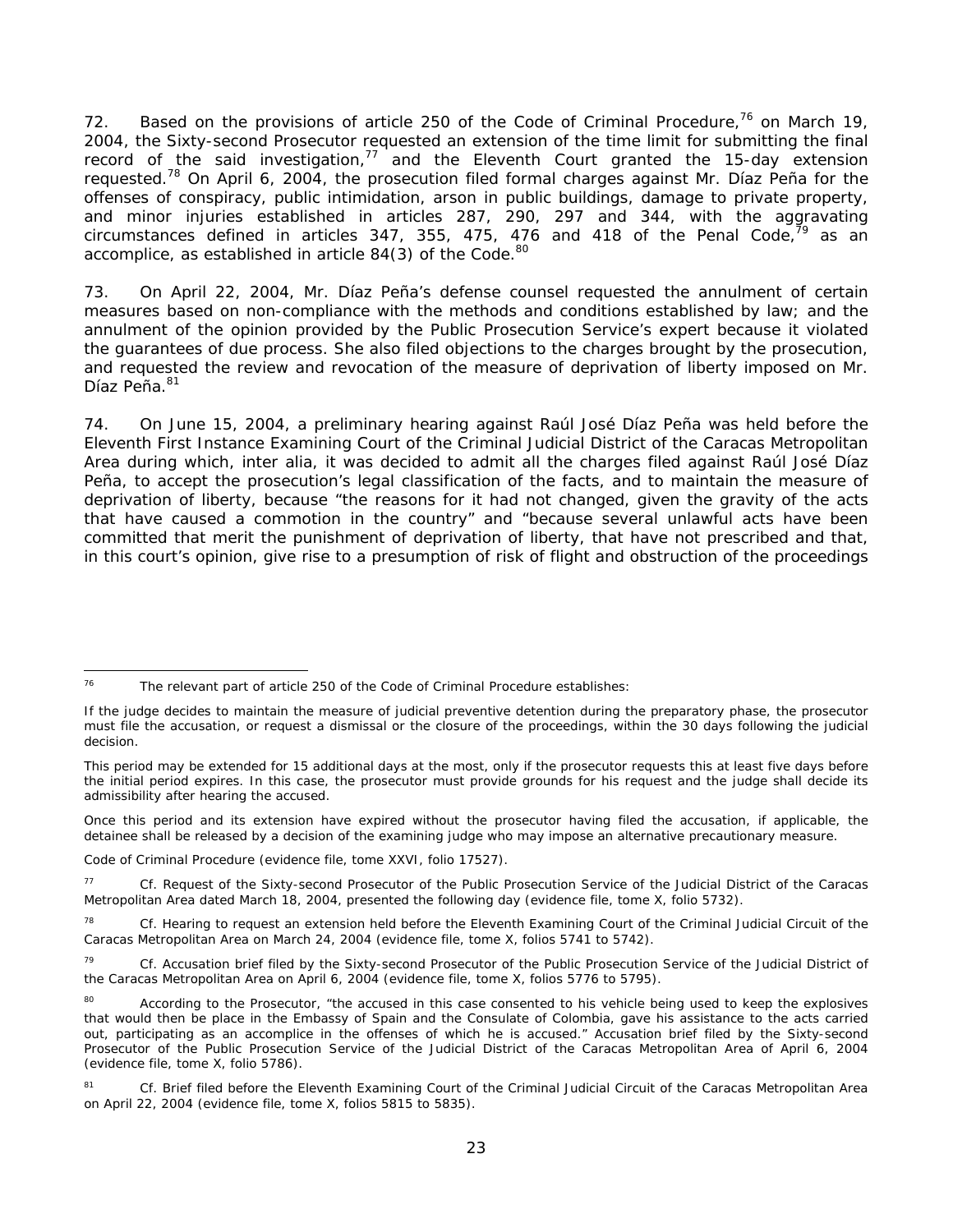in view of the gravity of the acts of which he is accused. $n^{82}$  In addition, it was decided to retain the DISIP as the place of detention.<sup>83</sup>

#### *First five applications for review of the measure of judicial preventive detention*

75. Following the preliminary hearing (*supra* para. 74), on six occasions Mr. Díaz Peña's defense counsel, invoking article 264 of the Code of Criminal Procedure, $84$  applied for a review of the measure of deprivation of liberty that had been imposed. The first five requests were filed during the first two years of preventive detention: on September  $7^{85}$  and December 16, 2004,  $86$  and February 21,<sup>87</sup> June 9<sup>88</sup> and September 19, 2005.<sup>89</sup> These requests were denied by decisions of September 15, 2004,<sup>90</sup> December 20, 2004,<sup>91</sup> February 24, 2005,<sup>92</sup> July 8, 2005<sup>93</sup> and October 11,  $2005<sup>94</sup>$  The said applications were denied on the same grounds relating to the gravity of the offenses and the extent of the damage caused.

#### *Request for a release or the application of a less restrictive measure*

76. Furthermore, on March 24, 2006, two years and one month after he had been placed in preventive detention, Raúl José Díaz Peña requested his release or, in any case, that "a less

Code of Criminal Procedure (evidence file, tome XXVI, folio 17528).

85 *Cf.* Request for review of the judicial measure of preventive detention, presented by Raúl José Díaz Peña's defense counsel, on September 7, 2004 (evidence file, tome XI, folios 5992 to 5998).

86 *Cf.* Request for review of the judicial measure of preventive detention, presented by Raúl José Díaz Peña's defense counsel, on December 16, 2004 (evidence file, tome XI, folios 6068 to 6072).

87 *Cf.* Request for review of the judicial measure of preventive detention, presented by Raúl José Díaz Peña's defense counsel, on February 21, 2005 (evidence file, tome XI, folios 6104 to 6109).

Cf. Request for review of the judicial measure of preventive detention, presented by Raúl José Díaz Peña's defense counsel, on June 9, 2005 (evidence file, tome XI, folios 6283 to 6287).

89 *Cf.* Request for review of the judicial measure of preventive detention, presented by Raúl José Díaz Peña's defense counsel, on September 19, 2005 (evidence file, tome XI, folios 6361 to 6364).

 $82$ Record of the preliminary hearing held against Raúl José Díaz Peña before the Eleventh Court of Caracas (evidence file, tome XI, folios 5887 to 5904).

Cf. Record of the preliminary hearing held against Raúl José Díaz Peña before the Eleventh First Instance Examining Court of the Criminal Judicial Circuit of the Caracas Metropolitan Area of June 15, 2004 (evidence file, tome XI, folios 5887 to 5904).

This norm, included in Chapter V: Examination and review of precautionary measures, establishes:

<sup>&</sup>quot;Examination and review. The accused may request the annulment or substitution of the judicial measure of preventive detention as many times as he deems pertinent. In any case, the judge must examine the need to maintain precautionary measures every three months, and when he considers it prudent substitute them for other less restrictive measures. The refusal of the Court to rescind or substitute the measure is not subject to appeal."

<sup>90</sup> In this case, in order to maintain that the offenses charged entailed punishments of more than 10 years, the Court even cited article 460 of the Penal Code, which was not included in the accusation admitted at the preliminary hearing or in the opening of the trial (*supra* para. 72). *Cf.* Ruling of the Twenty-eighth First Instance Trial Court of the Criminal Judicial Circuit of the Caracas Metropolitan Area of September 15, 2004 (evidence file, tome XI, folios 5999 to 6006).

Cf. Ruling of the Twenty-eighth First Instance Trial Court of the Criminal Judicial Circuit of the Caracas Metropolitan Area on December 20, 2004 (evidence file, tome XI, folios 6073 to 6078).

<sup>92</sup> Cf. Ruling of the Twenty-eighth First Instance Trial Court of the Criminal Judicial Circuit of the Caracas Metropolitan Area on February 24, 2005 (evidence file, tome XI, folios 6110 to 6115).

<sup>93</sup> *Cf.* Ruling of the Twenty-eighth First Instance Trial Court of the Criminal Judicial Circuit of the Caracas Metropolitan Area on July 8, 2005 (evidence file, tome XI, folios 6297 to 6300).

<sup>94</sup> *Cf.* Ruling of the Twenty-eighth First Instance Trial Court of the Criminal Judicial Circuit of the Caracas Metropolitan Area on October 11, 2005 (evidence file, tome XI, folios 6378 to 6381).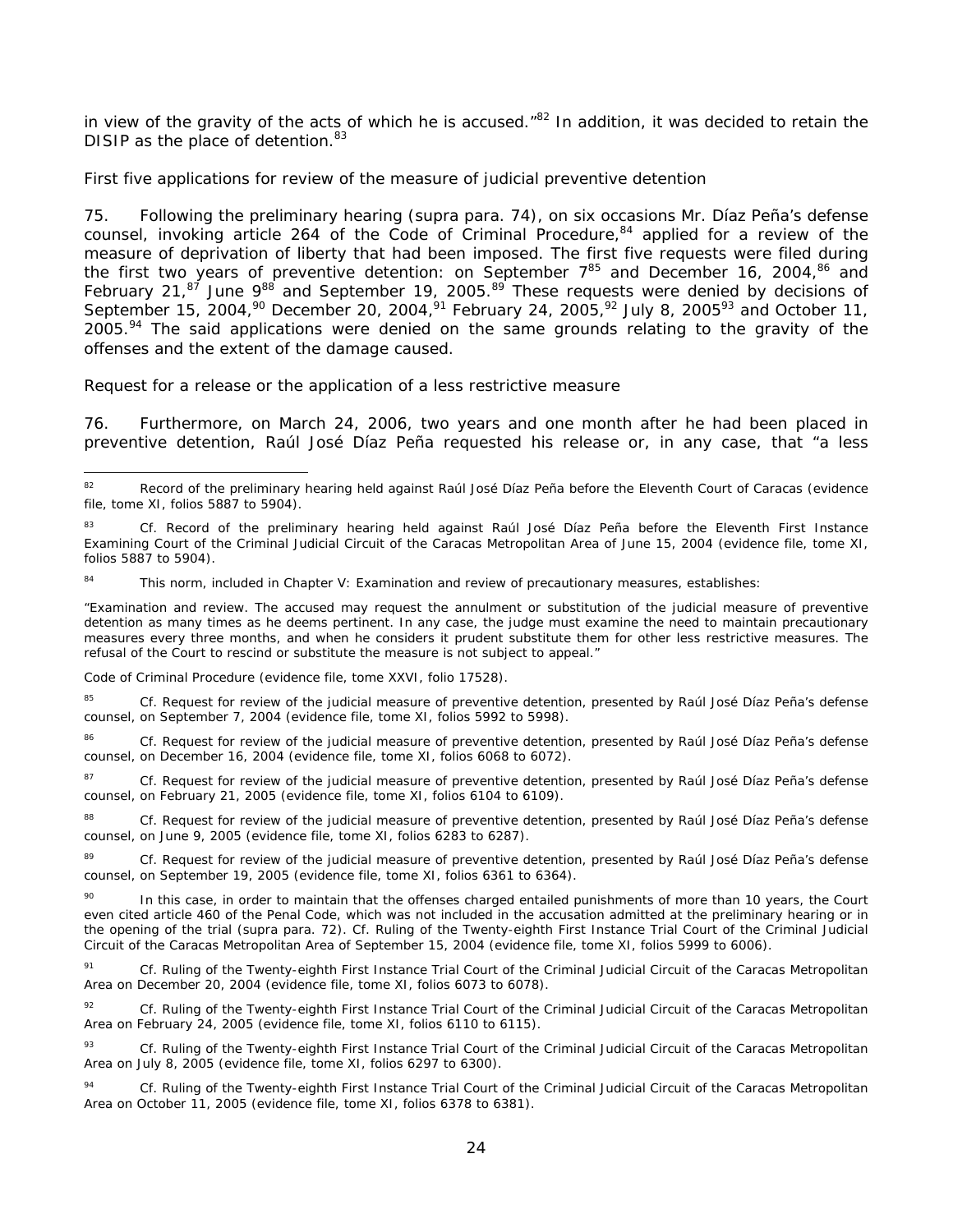restrictive measure" than preventive detention be applied until the oral proceedings were held. To this end, he cited article 244 of the Code of Criminal Procedure, $95$  and stated that "the maximum duration of preventive detention" had been exceeded," and that "it could never last more than two years," unless an extension had been granted, and that this had not even been requested by the Public Prosecution Service. He added that the purpose of the norm was "to ensure that the State [was] diligent in the prosecution of offenses and not to keep individuals in prison without trial," and that the delays in the case could not be attributed to him."<sup>96</sup>

77. On March 29, 2006, the Twenty-third First Instance Trial Court of the Criminal Judicial Circuit of the Caracas Metropolitan Area declared the review of the measure of deprivation of liberty irreceivable.<sup>97</sup> To this end, it stated, in particular, that "the procedural delay c[ould] not be attributed to [the said] court; that "the two years required in order to grant a less severe measure ha[d] not been completed," and that, pursuant to judgment 3421 of the Constitutional Chamber of the Supreme Court of Justice of November 9, 2005, "crimes against humanity, illegal human rights violations, and war crimes were excluded from benefiting, as were alternative precautionary measures if the judge considered that the deprivation of liberty of the accused was in order.<sup>"98</sup> It did not explain the grounds of which it classified the offenses with which Mr. Díaz Peña was charged in this way, or why it affirmed that the two years of preventive detention had not elapsed. In addition, the said court indicated that the case law of the Constitutional Chamber "did not denature the presumption of innocence, but rather the accused in this case must prove this during the oral and public debate."<sup>99</sup>

78. On April 17, 2006, Mr. Díaz Peña's defense counsel appealed the decision of March 29, 2006, before the Court of Appeal of the Caracas Metropolitan Area, reiterating and expanding the justification for the original request and, in particular, questioning the classification of the crimes with which he was charged as crimes against humanity, human rights violations, or war crimes, and indicating that the application filed was not to request the review of the measure, as the decision appealed had stated, but "for a ruling to be made regarding the fact that, when it has been verified that the duration of the detention indicated in article 244(2) of the Code of Criminal Procedure has been fulfilled without the State having concluded the proceedings in which he is

Code of Criminal Procedure (evidence file, tome XXVI, folio 17526).

<sup>95</sup> The said norm establishes:

Article 244. Proportionality. A measure of personal coercion may not be ordered when this may appear disproportionate in relation to the gravity of the offense, the circumstances in which it was committed, and the probable punishment.

In no case may it be more than the minimum punishment established for each offense, or exceed two years.

Exceptionally, the Public Prosecutor's Office or the complainant may request the examining judge to order an extension which may not exceed the minimum punishment established for the offense, in order to maintain the measures of personal coercion that are about to expire, when there are serious reasons for this, which must be duly founded by the prosecutor or the complainant. In this case, the examining judge must summon the accused and the parties to an oral hearing in order to make a ruling, taking into account the principle of proportionality in order to establish the length of the extension.

<sup>96</sup> *Cf.* Request for the substitution of the judicial measure of preventive detention presented by Raúl José Díaz Peña, on March 24, 2006 (evidence file, tome XV, folios 9211 to 9215).

<sup>97</sup> *Cf.* Ruling of the Twenty-third First Instance Trial Court of the Criminal Judicial Circuit of the Caracas Metropolitan Area on March 29, 2006 (evidence file, tome XV, folios 9231 to 9240).

<sup>&</sup>lt;sup>98</sup> Ruling of the Twenty-third First Instance Trial Court of the Criminal Judicial Circuit of the Caracas Metropolitan Area on March 29, 2006 (evidence file, tome XV, folios 9231 to 9240).

<sup>99</sup> Ruling of the Twenty-third First Instance Trial Court of the Criminal Judicial Circuit of the Caracas Metropolitan Area on March 29, 2006 (evidence file, tome XV, folios 9231 to 9240).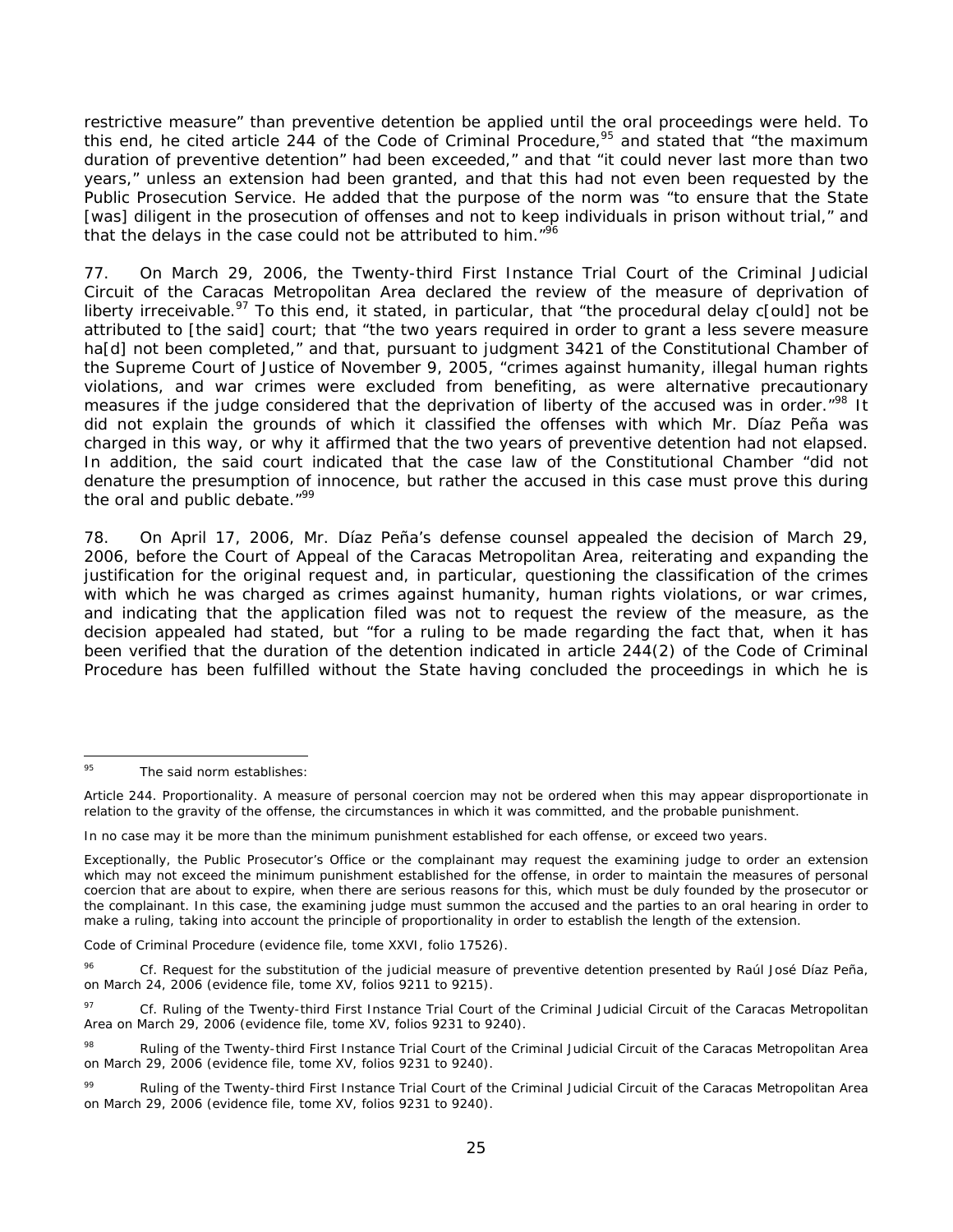accused, it should grant him an alternative precautionary measures to deprivation of liberty, whatever the gravity of the crime."<sup>100</sup>

79. On May 12, 2006, the office of the Eighth Prosecutor with Full National Jurisdiction of the Public Prosecution Service presented its answer to the appeal that had been filed requesting that it be declared inadmissible.<sup>101</sup> To this end, it stated, *inter alia*, that "this is the first time in the country's history that a terrorist act of this magnitude has been perpetrated; in this case with international transcendence, because it was perpetrated against public government institutions of other nations" and that "during the investigations, it had been determined" that Mr. Díaz Peña "participated in the planning of the said attack, and the trial was the appropriate occasion for the defense to disprove the elements that the Public Prosecution Service [had presented] in the indictment."102

80. The Special First Incidental Chamber of the Court of Appeal of the Criminal Judicial Circuit of the Caracas Metropolitan Area, which heard cases on crimes related to terrorism, declared the appeal admissible,  $103$  but when deciding on the merits on June 19, 2006, it declared it irreceivable, "in correct compliance with the binding case law of the Constitutional Chamber of the Supreme Court of Justice" and, consequently, confirmed the contested decision.<sup>104</sup> To this end, it founded its decision, *inter alia*, on the fact that the procedural delay could "not be attributed to the First Instance Court, but to the accused's defense counsel"; that the principle of proportionality established in article 244 of the Code of Criminal Procedure implied that the judicial preventive detention of an individual should be applied "only or specifically in the case of those offenses that represent harm with social relevance; in other words, this provision requires that the illegal act investigated should produce real harm of criminal relevance," and that "although it is true that more than two years has elapsed in this case, it is also true that" it was necessary to abide by the binding case law of the Constitutional Chamber of the Supreme Court of Justice.<sup>105</sup> It added that the case involved charges of crimes that were greatly in excess of the provisions of the first paragraph of article 251 of the Code of Criminal Procedure,<sup>106</sup> so that "the procedural presumption of FLIGHT RISK by the accused" was applicable, because "one of the circumstances or presumptions that determine flight risk" is "the punishment that could possibly be imposed on the

Code of Criminal Procedure (evidence file, tome XXVI, folio 17561).

1

<sup>&</sup>lt;sup>100</sup> Appeal filed by Mr. Díaz Peña's defense counsel before the Court of Appeal of the Caracas Metropolitan Area on April 17, 2006 (evidence file, tome XV, folios 9275 to 9282).

<sup>&</sup>lt;sup>101</sup> *Cf.* Response to the appeal of the Eighth Prosecutor of the Public Prosecutor's Office with national jurisdiction dated May 12, 2006 (evidence file, tome XV, folios 9360 to 9365).

<sup>&</sup>lt;sup>102</sup> Response to the appeal of the Eighth Prosecutor of the Public Prosecutor's Office with national jurisdiction dated May 12, 2006 (evidence file, tome XV, folios 9360 to 9365).

<sup>103</sup> *Cf.* Ruling of the Special First Incidental Chamber of the Court of Appeal of the Criminal Judicial Circuit of the Caracas Metropolitan Area for hearing cases on crimes related to terrorism of June 12, 2006 (evidence file, tome XXIII, folios 15626 to 15628).

<sup>104</sup> *Cf.* Ruling of the Special First Incidental Chamber of the Court of Appeal of the Criminal Judicial Circuit of the Caracas Metropolitan Area for hearing cases on crimes related to terrorism on June 19, 2006 (evidence file, tome XXIII, folios 15629 to 15643).

<sup>105</sup> *Cf.* Ruling of the Special First Incidental Chamber of the Court of Appeal of the Criminal Judicial Circuit of the Caracas Metropolitan Area for hearing cases on crimes related to terrorism on June 19, 2006 (evidence file, tome XXIII, folios 15629 to 15643).

<sup>106</sup> The first paragraph of this norm states that "[r]isk of flight shall be presumed in case of acts punishable with imprisonment with a maximum length of ten years or more. In this case, and provided that the circumstances of article 250 concur, the prosecutor of the Public Prosecution Service must request the measure of judicial deprivation of liberty. In any case, the judge may, based on the circumstances, which he must reason, reject the prosecutor's request and impose on the accused an alternative precautionary measure. The ruling may be appealed by the prosecutor or the victim, whether or not the latter has filed a complaint, within the five days following its publication."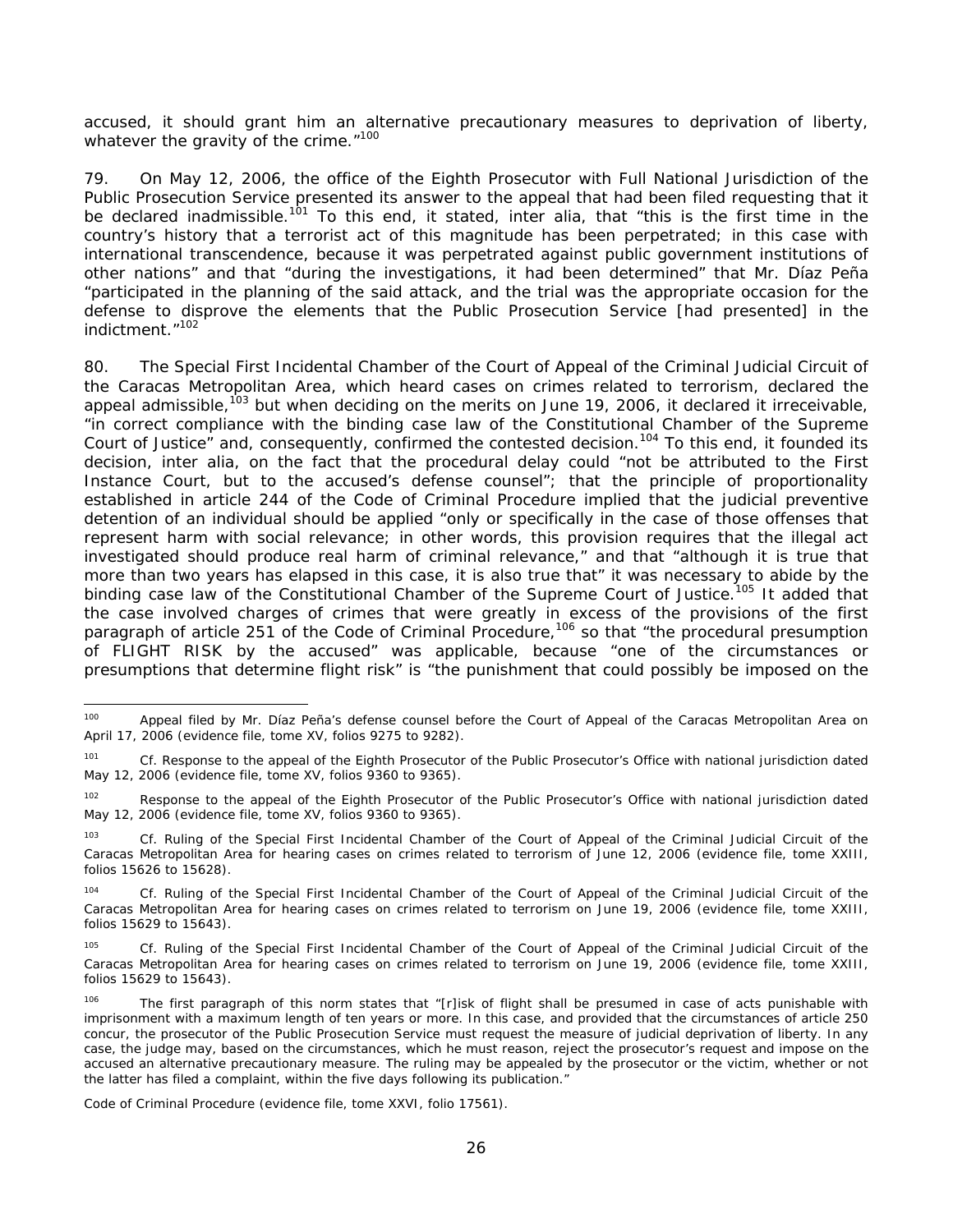accused and the magnitude of the harm caused by the unlawful act that is being investigated." Lastly, it related the acts charged to acts of a terrorist nature and punishable violations of human rights."107

81. On June 22, 2006, the defense counsel filed an application for annulment<sup>108</sup> against the decision denying the appeal,<sup>109</sup> which was declared inadmissible on June 28, 2006, because it was not "the appropriate means of indicating discrepancy with the decision issued."<sup>110</sup>

### *Application for amparo*

1

82. On August 14, 2006, Mr. Díaz Peña's lawyer filed an "application for *amparo*" before the Constitutional Chamber of the Supreme Court of Justice, on the basis of articles 1 and 4 of the Organic Law for the Protection of Constitutional Guarantees and Rights, "so that the superior court would re-establish immediately the legal situation that had been breached and violated by the decision of the Twenty-third Trial Court of the Criminal Judicial Circuit of the Caracas Metropolitan Area, of March 29, 2006, rejecting the substitution of the measure of deprivation of liberty requested by this representative, pursuant to the provisions of article 244 of the Code of Criminal Procedure, thus violating constitutional principles and guarantees such as: the right to personal liberty, to due process, to presumption of innocence, and to re-establishment of the legal situation that was harmed by error of law, contained in articles 44, and paragraphs 1, 2, 3, 4 and 8 of article 49 in relation to article 257 of the Constitution violated by the said decision."<sup>111</sup> The application for *amparo* alleged, among other matters, the existence of a procedural delay that could not be attributed to Mr. Díaz Peña, the conditions in which the deprivation of liberty was executed, the absence of sufficient evidence against him, his permanence in pre-trial detention for longer than established by law, and the constant violation of his right to the presumption of innocence.<sup>112</sup>

83. On December 19, 2006, the Constitutional Chamber of the Supreme Court of Justice declared itself incompetent to hear the application for the protection of constitutional protection and forwarded the case file to the Court of Appeal of the Criminal Judicial Circuit of the Caracas Metropolitan Area.<sup>113</sup> In addition, "the Chamber urge[d] that, if the plaintiff's affirmation was true that the above-mentioned court had unduly delayed holding the oral public hearing, the court put

<sup>107</sup> *Cf.* Ruling of the Special First Incidental Chamber of the Court of Appeal of the Criminal Judicial Circuit of the Caracas Metropolitan Area for hearing cases concerning crimes related to terrorism on June 19, 2006 (evidence file, tome XXIII, folios 15629 to 15643).

 $108$  The regulation concerning the appeal for annulment in the Code of Criminal Procedure is as follows:

Article 444. Admissibility. The appeal for annulment shall be admissible only against decisions that merely relate to substantiation, so that the court that issued them may re-examine the matter and deliver the appropriate decision.

Code of Criminal Procedure (evidence file, tome XXVI, folio 17537).

<sup>109</sup> *Cf.* Appeal for annulment filed on June 22, 2006 (evidence file, tome XXIII, folios 15654 to 15657).

<sup>110</sup> Ruling of the Special First Incidental Chamber of the Court of Appeal of the Criminal Judicial Circuit of the Caracas Metropolitan Area for hearing cases on crimes related to terrorism on June 28, 2006 (evidence file, tome XXIII, folios 15662 to 15664).

<sup>111</sup> *Cf.* Application for *amparo* filed before the Constitutional Chamber of the Supreme Court of Justice on August 14, 2006 (evidence file, tome XXIV, folios 16496 to 16504).

<sup>112</sup> *Cf.* Application for *amparo* filed before the Constitutional Chamber of the Supreme Court of Justice on August 14, 2006 (evidence file, tome XXIV, folios 16496 to 16504).

<sup>113</sup> *Cf.* Ruling of the Constitutional Chamber of the Supreme Court of Justice of December 19, 2006 (evidence file, tome XXIV, folios 16551 to 16565).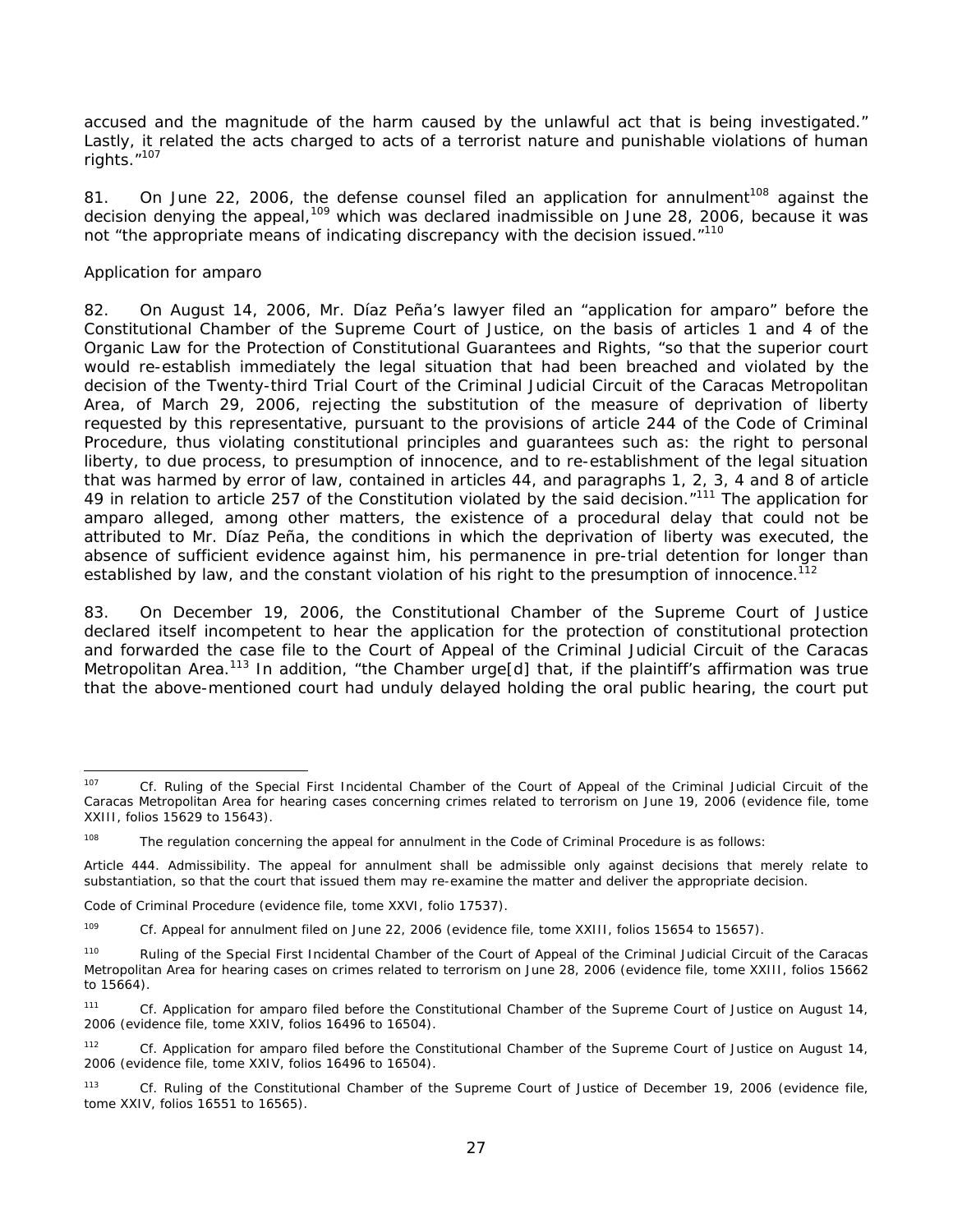in charge of the case should conduct this hearing in accordance with the legal provisions and time frame. $^{\prime\prime}$ <sup>114</sup>

84. On February 26, 2007, the Special First Incidental Chamber of the Court of Appeal of the Criminal Judicial Circuit of the Caracas Metropolitan Area declared itself competent to hear the application for *amparo*, but held that it was inadmissible under the provisions of article 6(5) of the Organic Law for the Protection of Constitutional Guarantees and Rights; in other words, because the plaintiff had chosen to exercise the ordinary means of contestation established by law, but had not complied precisely with the legal criteria to ensure that the application for *amparo* would be successful,<sup>115</sup> since Mr. Díaz Peña's defense counsel had chosen to file an appeal against the decision rejecting the review of the preventive measure. In addition, the Chamber indicated that, according to article 264 of the Code of Criminal Procedure, the review of the measure of deprivation of liberty can be requested as often as necessary and its refusal did not constitute a violation of a constitutional right or quarantee.<sup>116</sup>

85. On March 2, 2007, Mr. Díaz Peña's defense counsel appealed the declaration of inadmissibility.<sup>117</sup> On May 11, 2007, the Constitutional Chamber of the Supreme Court of Justice rejected the appeal and confirmed the decision of the Special First Incidental Chamber of the Court of Appeal. In this regard, it considered that, "in accordance with the case law [of the said Chamber,] the plaintiff could file the appeal, as he did, against the decision that is the subject of the application for *amparo* that refused to revise a measure of deprivation of liberty because more than two years had passed and he had not been tried, and for this reason it is inadmissible pursuant to the provisions of article 6(5) of the Organic Law for the Protection of Constitutional Guarantees and Rights."<sup>118</sup>

#### *Sixth request for review of the measure of judicial preventive detention*

86. The sixth request for review of the measure of deprivation of liberty was presented on April 17, 2007,119 and refused on April 23, 2007,120 on similar grounds to the five previous refusals (*supra*, para. 75).

### *D) Sentence and conviction, and waiver of the right of appeal*

87. Finally, Mr. Díaz Peña was sentenced and convicted to nine years and four months' imprisonment by a judgment handed down on April 29, 2008, by the Fourth First Instance Trial

120 *Cf.* Ruling of the Fourth First Instance Trial Court of the Criminal Judicial District of the Caracas Metropolitan Area on April 23, 2007 (evidence file, tome XVI, folios 10040 to 10050).

<sup>114</sup> Ruling of the Constitutional Chamber of the Supreme Court of Justice of December 19, 2006 (evidence file, tome XXIV, folio 16563).

In particular, the decision stated that since "the complainants have not exhausted the ordinary means stipulated by criminal procedural law, and have not complied faithfully with the legal requirements for the application for *amparo* to be successful." Ruling of the Special First Incidental Chamber of the Court of Appeal of the Criminal Judicial Circuit of the Caracas Metropolitan Area with full competence to hear cases for crimes concerning terrorism at the constitutional level of February 26, 2007 (evidence file, tome XXIV, folios 16597 to 16607).

<sup>116</sup> *Cf.* Ruling of the Special First Incidental Chamber of the Court of Appeal of the Criminal Judicial Circuit of the Caracas Metropolitan Area with full competence to hear cases for crimes related to terrorism at the constitutional level of February 26, 2007 (evidence file, tome XXIV, folios 16597 to 16607).

<sup>117</sup> *Cf.* Appeal filed on March 2, 2007 (evidence file, tome XXIV, folios 16636 to 16647).

<sup>118</sup> Ruling of the Constitutional Chamber of the Supreme Court of Justice of May 11, 2007 (evidence file, tome XXIV, folios 16660 to 16682).

<sup>119</sup> *Cf.* Request for review of the judicial measure of preventive detention, filed by Raúl José Díaz Peña's defense counsel, on April 17, 2007 (evidence file, tome XVI, folios 9972 to 9975 and 10028).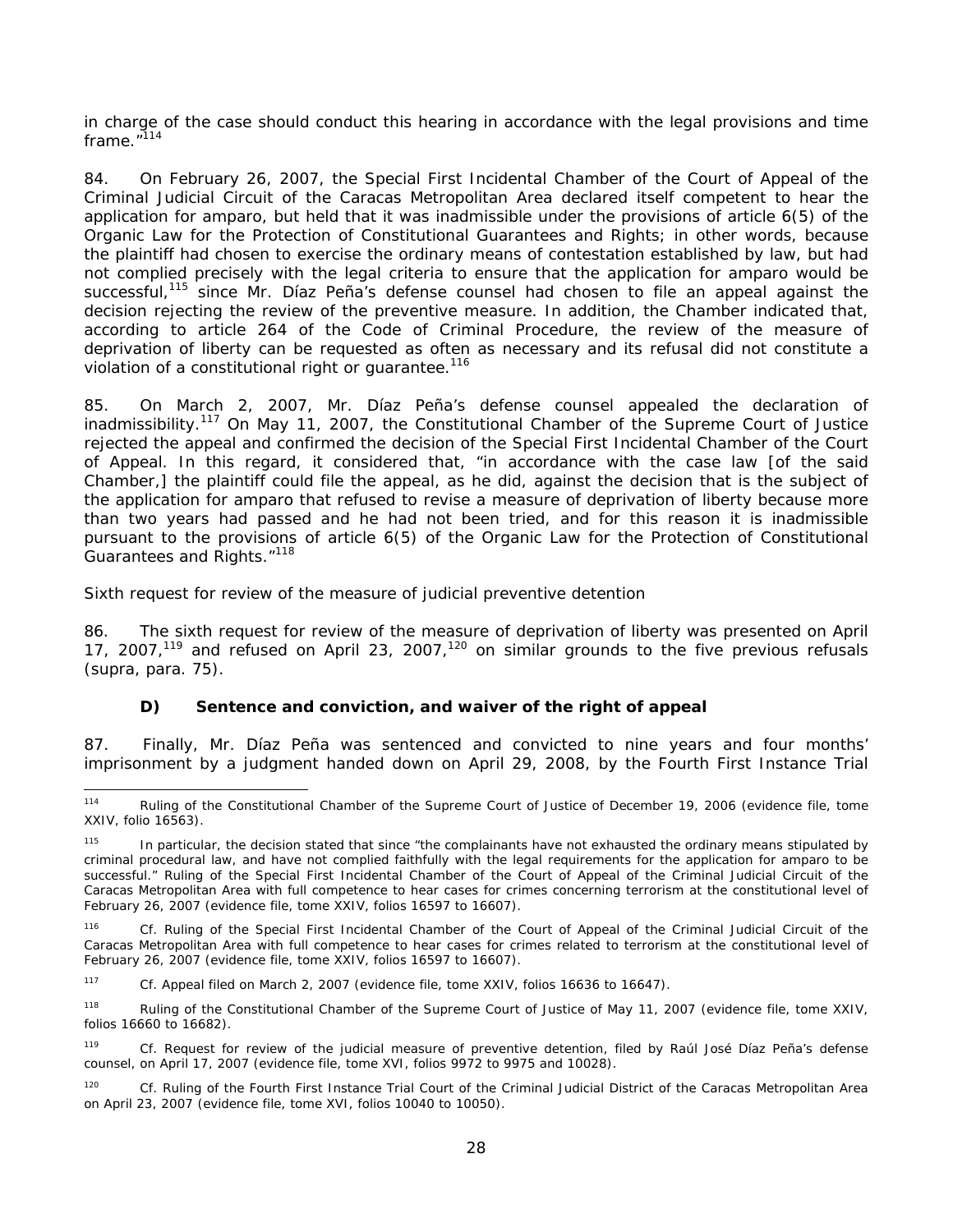Court of the Criminal Judicial Circuit of the Caracas Metropolitan Area (published on June 17 that year).<sup>121</sup> Consequently, Mr. Díaz Peña had remained in preventive detention for four years and five months,<sup>122</sup> which meant that he had been deprived of liberty during the entire criminal proceedings against him.

88. On July 2, 2008, one of the individuals convicted together with Mr. Díaz Peña filed an appeal against the judgment<sup>123</sup> and, eventually, on January 20, 2009, obtained the annulment of the judgment and an order that a new trial should be held.<sup>124</sup> Mr. Díaz Peña's defense counsel adopted an entirely different attitude: on July 9, 2008, Raúl José Díaz Peña's lawyer submitted a brief in which he stated that his client had asked him to waive the remedy of appeal, because he considered that "these proceedings related to a political rather than a legal case," and requested clarification of the operative part of the judgment owing to a change in the classification of the form of participation,<sup>125</sup> all of which was declared inadmissible on July 11, 2008, by the Fourth First Instance Criminal Trial Court of the Criminal Judicial Circuit of the Judicial District of the Caracas Metropolitan Area.<sup>126</sup> On July 17, 2008, Mr. Díaz Peña indicated to this court his express waiver of the remedy of appeal that he was entitled to file,<sup>127</sup> so that the judgment convicting him became final.

89. On July 25, 2008, the Eighth Caracas Court for Execution of Judgment made the final calculation of the sentence, and four years and eleven months remained to be served.<sup>128</sup>

### *E) Alternative measure of serving the sentence under an open regime, and subsequent flight*

90. On May 13, 2010, the Seventh First Instance Court for Execution of Judgments of the Criminal Judicial Circuit of the Caracas Metropolitan Area granted Mr. Díaz Peña the alternative measure of serving his sentence under an open regime, based on articles 500 of the Venezuelan Code of Criminal Procedure and 65 of the Prison Reform Law.<sup>129</sup> This decision was appealed on May

 $121$ 121 On April 29, 2008, the judgment was delivered, and on June 17, 2008, the Fourth First Instance Court of Caracas published the judgment sentencing Raúl José Díaz Peña to nine years and four months' imprisonment, finding him author of the crimes of conspiracy, aggravated arson of a building as a facilitator, and concealment of explosive substances. However, he was acquitted of the crime of illegal possession of a firearm. The dismissal of the accusation of the crime of minor personal injuries was decreed in favor of Raúl José Díaz Peña as well as the dismissal for the alleged perpetration of the offense of damage to property owing to the judicial prescription of the criminal action. *Cf.* Judgment delivered by the Fourth First Instance Trial Court of the Criminal Judicial Circuit of the Caracas Metropolitan Area on June 17, 2008 (evidence file, tome VII, folios 3339 to 3961, tome VIII, folios 3962 to 4621, and tome IX folios 4622 to 4709).

<sup>122</sup> *Cf.* Judgment delivered by the Fourth Court of Caracas on June 17, 2008, in case 45/397/2006 (evidence file, tome XIX, folios 12464 to 13066) and Decision concerning the execution of judgment issued by the Eighth Execution of Judgment Court on July 25, 2008 (evidence file, tome XXII, folios 13960 to 13974).

<sup>123</sup> *Cf.* Appeal filed by the lawyers of Felipe Orlando Rodríguez Ramírez on July 2, 2008 (evidence file, tome IX, folios 4730 to 4788).

<sup>124</sup> *Cf.* Ruling of the First Chamber of the Court of Appeal of the Criminal Judicial Circuit of the Judicial District of the Caracas Metropolitan Area on January 20, 2009 (evidence file, tome IX, folios 4974 to 5049).

<sup>125</sup> *Cf.* Waiver of appeal, filed by Raúl José Díaz Peña's lawyer on July 9, 2008 (evidence file, tome IX, folio 4795).

<sup>126</sup> *Cf.* Ruling of the Fourth First Instance Criminal Trial Court of the Criminal Judicial Circuit of the Judicial District of the Caracas Metropolitan Area (evidence file, tome IX, folios 4796 to 4802).

<sup>127</sup> *Cf.* Statement made by Raúl José Díaz Peña before the Fourth First Instance Trial Court of the Caracas Metropolitan Area on July 17, 2008 (evidence file, tome IX, folio 4818).

<sup>&</sup>lt;sup>128</sup> *Cf.* Order to execute the judgment issued by the Eighth Execution of Judgment Court on July 25, 2008 (evidence file, tome XXI, folios 13960 to 13974).

<sup>&</sup>lt;sup>129</sup> *Cf.* Order to grant the alternative measure of serving the sentence under an open regime in favor of Mr. Díaz Peña, issued by the Seven First Instance Court for Execution of Judgment of the Criminal Judicial Circuit of the Caracas Metropolitan Area on May 13, 2010 (evidence file, tome XXI, folios 14456 to 14460).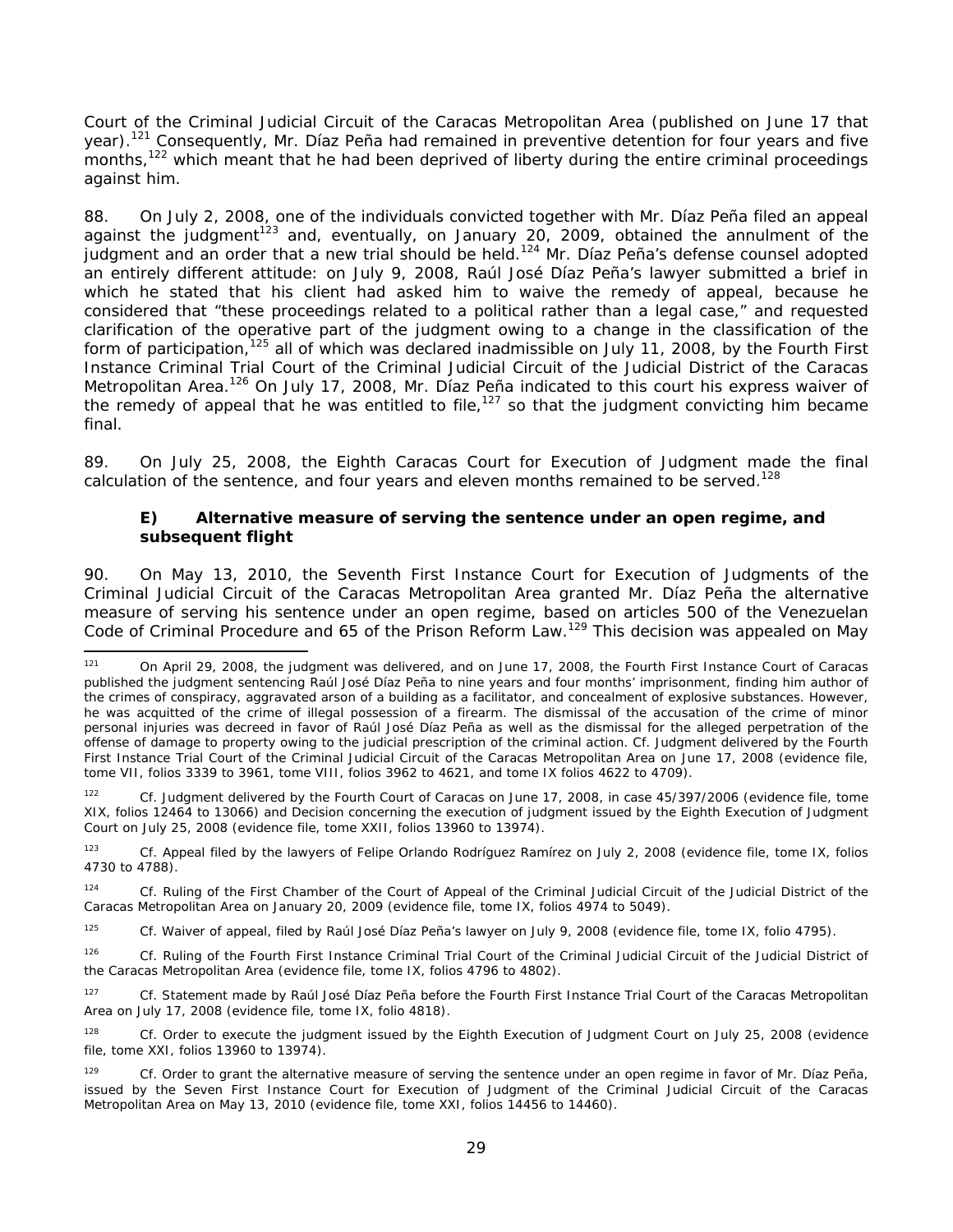20, 2010, by the Thirteenth Prosecutor of the Public Prosecution Service.<sup>130</sup> On September 7, 2010, the Director of the Community Treatment Center informed the Court for Execution of Judgments that Mr. Díaz Peña had been absent from this center since September 5, 2010, the date of which he should have returned to the facility after his weekend leave.<sup>131</sup> On September 8, 2010, the Seventh First Instance Court for Execution of Judgment of the Criminal Judicial Circuit of the Caracas Metropolitan Area decided to revoke the alternative measure of serving the sentence under an open regime granted to Mr. Díaz Peña,<sup>132</sup> and contacted INTERPOL to request a national and international red alert notice against Raúl José Díaz Peña as a wanted individual.<sup>133</sup> According to the representative, Mr. Díaz Peña is currently in the United States of America requesting asylum.

## *F) Detention conditions and deterioration in Mr. Díaz Peña's health*

91. Raúl José Díaz Peña remained imprisoned from February 25, 2004 (*supra* paras. 65 and 70), until May 13, 2010,<sup>134</sup> in the Pre-Trial Detention Center in El Helicoide, Caracas, headquarters of the former DISIP.

### *Detention conditions in the Pre-Trial Detention Center*

92. The Pre-Trial Detention Center consists of a structure with two corridors known as "A" and "B, $n^{135}$  each approximately 30 meters long by one meter to one and a half meters wide.<sup>136</sup> Each corridor has 10 individual cells and there are communal sanitary installations at the end of the corridor.<sup>137</sup> Generally, only one individual is kept in each cell.<sup>138</sup> The testimony of Elvis Ramírez also

<sup>130</sup> 130 *Cf.* Appeal filed by the Thirteenth Prosecutor of the Public Prosecution Service with national jurisdiction in matters relating to execution of judgment (evidence file, tome XXI, folios 14485 and 14491).

<sup>131</sup> *Cf.* Note No. 1693-10 of September 7, 2010 (evidence file, tome XXII, folio 14934).

<sup>&</sup>lt;sup>132</sup> *Cf.* Order revoking the alternative measure of serving the sentence under an open regime issued by the Seventh First Instance Court for Execution of Judgment of the Criminal Judicial Circuit of the Caracas Metropolitan Area of September 8, 2010 (evidence file, tome XXII, folios 14935 to 14937).

<sup>133</sup> *Cf.* Order to issue a National and International Request and Red Alert against Mr. Díaz Peña, issued by the Seventh First Instance Court for Execution of Judgment of the Criminal Judicial Circuit of the Caracas Metropolitan Area on September 16, 2010 (evidence file, tome XXII, folio 14966).

Cf. Decision of May 13, 2010, of the Seventh First Instance Court for Execution of Judgment of the Criminal Judicial Circuit of the Caracas Metropolitan Area; Appearance of Raúl José Díaz Peña of May 14, 2010, before the Seventh First Instance Court for Execution of Judgment of the Criminal Judicial Circuit of the Caracas Metropolitan Area; Note No. 0812- 10 of the Seventh First Instance Court for Execution of Judgment of the Criminal Judicial Circuit of the Caracas Metropolitan Area of May 19, 2010, and Release Order No. 018-10 of May 13, 2010, issued by the Seventh First Instance Court for Execution of Judgment of the Criminal Judicial Circuit of the Caracas Metropolitan Area in favor of Raúl José Díaz Peña (evidence file, tome XXI, folios 14460, 14476, 14498 and 14523).

<sup>135</sup> *Cf.* Testimony given by Elvis Ramírez before the Inter-American Court of Human Rights during the public hearing held on December 1, 2011; Report of the Head of the Integral Custody Process of the General Directorate of Intelligence and Prevention Services of April 20, 2007 (evidence file, tome XXV, folios 17167 and 17186), and Report issued by the Director General of the General Directorate of Intelligence and Prevention Services on October 2, 2009 (evidence file, tome XXV, folios 17401 to 17409).

<sup>136</sup>*Cf.* Testimony given by Eligio Cedeño by affidavit on November 18, 2011 (evidence file, tome XXVII, affidavits, folio 17598).

<sup>137</sup> *Cf.* Testimony given by Elvis Ramírez before the Inter-American Court of Human Rights during the public hearing held on December 1, 2011; Report of the Head of the Integral Custody Process of the General Directorate of Intelligence and Prevention Services of April 20, 2007 (evidence file, tome XXV, folios 17167 to 17186), and Report issued by the Director General of the General Directorate of Intelligence and Prevention Services on October 2, 2009 (evidence file, tome XXV, folios 17401 to 17409).

<sup>138</sup> Nevertheless, in March 2008, there were 24 people deprived of liberty in that place. *Cf.* Brief sent by the Director General of the General Directorate of Intelligence and Prevention Services to the Fourth First Instance Trial Court of the Criminal Judicial Circuit of the Caracas Metropolitan Area of March 19, 2008 (evidence file, tome XVIII, folio 12212). Also, the testimony given by Elvis Ramírez reveals that, during the period after August 2009, two brothers who were detained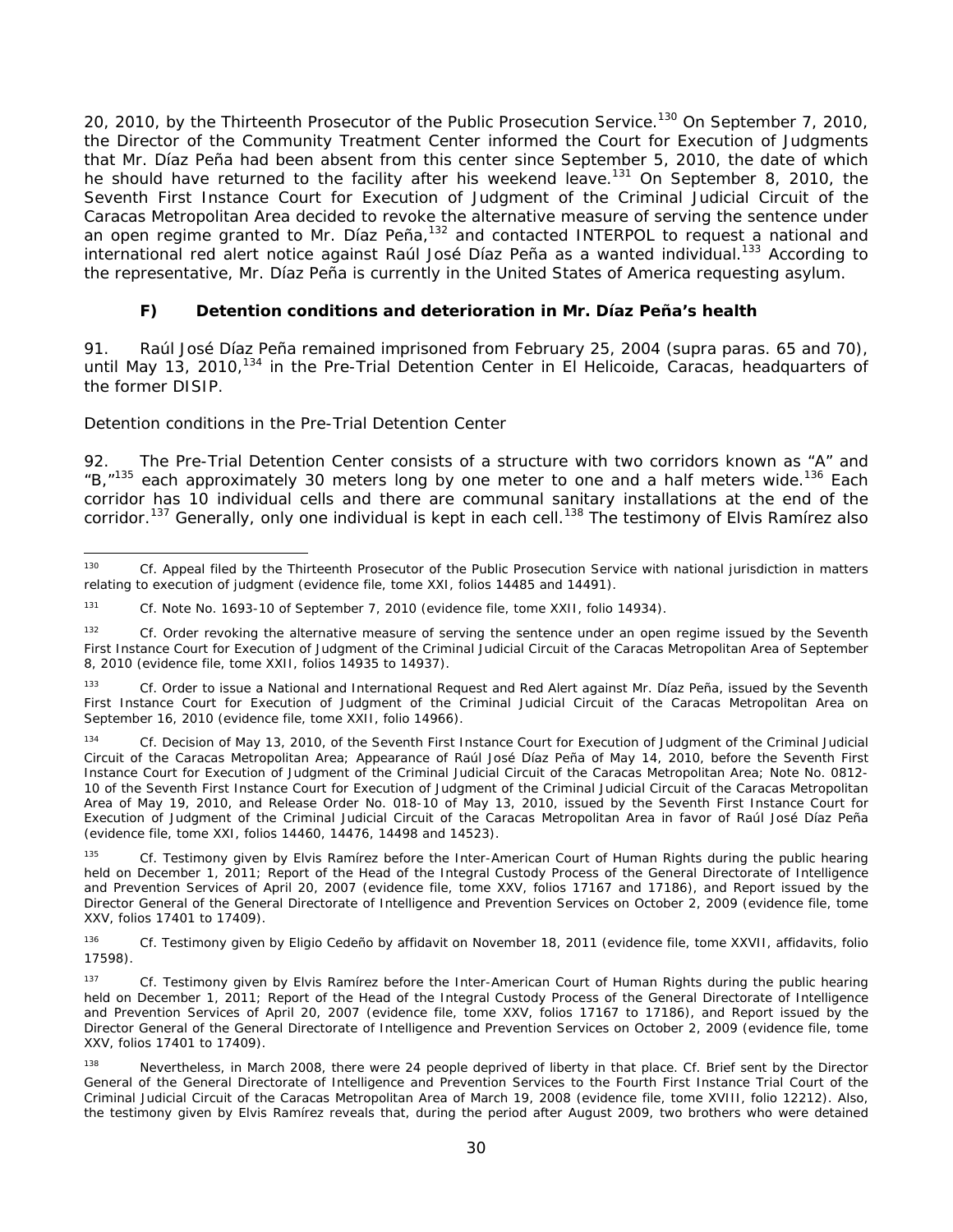reveals that thee Pre-Trial Detention Center has a cell known as the "preventive" cell, which has its own sanitary installations and never holds more than six detainees.<sup>139</sup> Mr. Díaz Peña was assigned the cell identified as No. 6 in corridor "B", which measured 2.65 meters by 2.36 meters, and was 2.87 meters high; the security system consisted of a black metal screen with a padlock.<sup>140</sup>

93. With regard to the detention conditions when he arrived at the Pre-Trial Detention Center, during the public hearing, Mr. Díaz Peña stated that "they were fairly deplorable," because the place was "totally closed in, without any type of ventilation or natural light; dark, because even the cells had no light; […] it did not have access to any area for carrying out any activity or for reading a book or to do something; […] it was very hot […]." He also stated that, "for the first year and a half, I did not have access to sunlight, the only chance I had to see the sun was during the transfers to the courts which was every three or four months," and that "there was no window; there were some windows, but they were completely sealed with cement blocks and there was no access to natural light or fresh air. $"141$  In view of the fact that the State did not clearly and expressly contest the detention conditions of Mr. Díaz Peña from February 25, 2004, to October 12, 2005, described by the Commission and the representative, and since the Court has no evidence that disproves the details of Mr. Díaz Peña's statement, the Court finds that the facts described by Mr. Díaz Peña in his statement are proved.

94. In addition, acceding to the request made when lodging the initial petition, the Inter-American Commission granted precautionary measures to protect Mr. Díaz Peña's life and health on October 31, 2005, and these were maintained while he remained detained.<sup>142</sup> Furthermore, it is a proven fact that, following the adoption of the precautionary measures, his physical detention conditions gradually improved.<sup>143</sup>

95. In summary, the evidence available in the body of evidence of the instant case reveals that, by April 2007, the Pre-Trial Detention Center had the following areas and services: (a) a gymnasium was fitted out and those deprived of liberty had access to it;<sup>144</sup> (b) an area was fitted

<sup>141</sup> Testimony given by Raúl José Díaz Peña by electronic audiovisual means the Inter-American Court at the public hearing held on December 1, 2011.

142 *Cf.* Admissibility Report No. 23/09, Petition 1133-05 Raúl José Díaz Peña - Venezuela, issued by the Inter-American Commission on March 20, 2009, para. 4 (file of the proceedings before the Inter-American Commission, tome I, folio 428), and Merits Report No. 84/10 issued by the Inter-American Commission on Human Rights el July 13, 2010, paras. 6 to 19 (merits file, tome I, folios 73 to 75).

<sup>143</sup> In this regard, it is clear that, as of 2007, significant improvements were made to the Pre-Trial Detention Center, because the inmates organized different detention spaces with materials they themselves provided in areas previously authorized by the DISIP authorities. *Cf.* Testimony given by Eligio Cedeño by affidavit on November 18, 2011 (evidence file, tome XXVII, affidavits, folios 17598 to 17601), and Testimony given by Raúl José Díaz Peña by electronic audiovisual means before the Inter-American Court of Human Rights during the public hearing held on December 1, 2011.

144 *Cf.* Report of the Head of the Integral Custody Process of the General Directorate of Intelligence and Prevention Services of April 20, 2007 (evidence file, tome XXV, folios 17160 and 17161); Report issued by the Director General of the General Directorate of Intelligence and Prevention Services on October 2, 2009 (evidence file, tome XXV, folios 17403 to 17409). See also Testimony given by Elvis Ramírez before the Inter-American Court of Human Rights during the public hearing held on December 1, 2011, and Testimony given by Raúl José Díaz Peña by electronic audiovisual means before the Inter-American Court of Human Rights during the public hearing held on December 1, 2011.

shared one of the cells. *Cf.* Testimony given by Elvis Ramírez before the Inter-American Court of Human Rights during the public hearing held on December 1, 2011.

<sup>139</sup> *Cf.* Testimony given by Elvis Ramírez before the Inter-American Court of Human Rights during the public hearing held on December 1, 2011.

<sup>140</sup> *Cf.* Report of the Head of the Integral Custody Process of the General Directorate of Intelligence and Prevention Services of April 20, 2007 (evidence file, tome XXV, folios 17160 and 17161), and Report issued by the Director General of the General Directorate of Intelligence and Prevention Services on October 2, 2009 (evidence file, tome XXV, folio 17403). See also, Statement made by Raúl José Díaz Peña before the Inter-American Court at the public hearing held on December 1, 2011.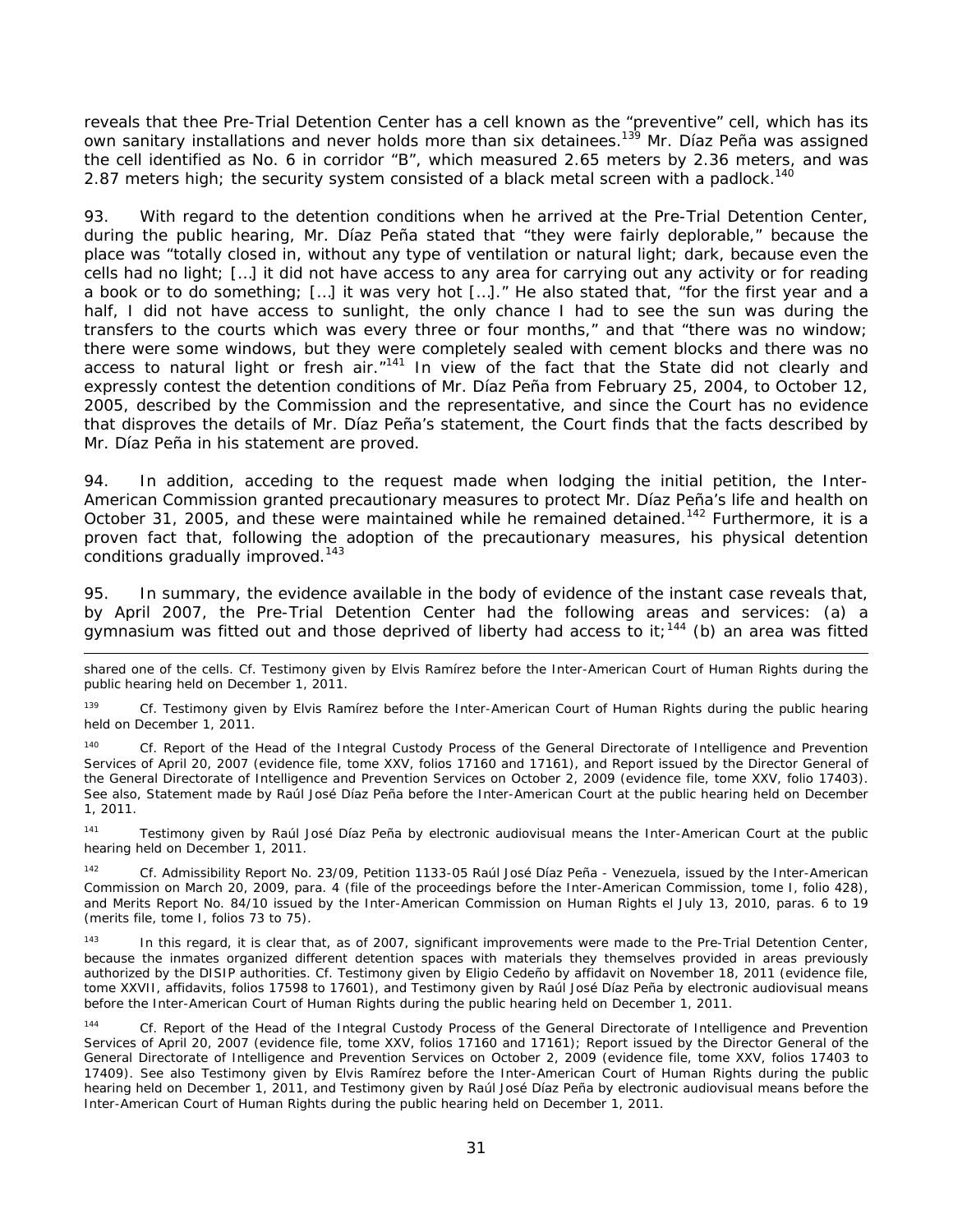out for receiving visits measuring 9 meters by 6 meters, for a total of 54 square meters, with male and female sanitary installations,<sup>145</sup> and also an area for receiving educational instructions, and and female sanitary installations,<sup>145</sup> and also an area for receiving educational instructions, and another for receiving conjugal visits;<sup>146</sup> (c) a telephone with a specific timetable for using it;<sup>147</sup> (d) items such as documents, photographs, a television, a stereo system, clothes, and implements for their personal hygiene were authorized in the individual cells,<sup>148</sup> and (e) a kitchen had been installed in one of the individual cells in corridor "A" which all the detainees could use,<sup>149</sup> so that, although the Pre-Trial Detention Center provided a meal service with breakfast, lunch and supper,<sup>150</sup> those deprived of liberty could also eat meals provided by their families, or could prepare their own food.<sup>151</sup>

96. In addition, it is a proven fact that, in the Pre-Trial Detention Center, Mr. Díaz Peña received visits from the members of his family and his lawyers.<sup>152</sup> Also, the International Red Cross, the Fundamental Rights Agents, and the Ombudsman's Office also made visits to the Pre-Trial Detention Center, during which they interviewed the individuals detained there.<sup>153</sup>

<sup>145</sup> Cf. Report of the Head of the Integral Custody Process of the General Directorate of Intelligence and Prevention Services of April 20, 2007 (evidence file, tome XXV, folios 17161 and 17162). See also Testimony given by Elvis Ramírez before the Inter-American Court of Human Rights during the public hearing held on December 1, 2011, and Testimony given by Raúl José Díaz Peña by electronic audiovisual means before the Inter-American Court of Human Rights during the public hearing held on December 1, 2011.

<sup>146</sup> *Cf.* Report of the Head of the Integral Custody Process of the General Directorate of Intelligence and Prevention Services of April 20, 2007 (evidence file, tome XXV, folios 17160 and 17161). See also Testimony given by Elvis Ramírez before the Inter-American Court of Human Rights during the public hearing held on December 1, 2011.

<sup>147</sup> *Cf.* Report of the Head of the Integral Custody Process of the General Directorate of Intelligence and Prevention Services of April 20, 2007 (evidence file, tome XXV, folio 17162).

<sup>&</sup>lt;sup>148</sup> *Cf.* Testimony given by Elvis Ramírez before the Inter-American Court of Human Rights during the public hearing held on December 1, 2011; Report of the Head of the Integral Custody Process of the General Directorate of Intelligence and Prevention Services of April 20, 2007 (evidence file, tome XXV, folios 17167 to 17186), and Report issued by the Director General of the General Directorate of Intelligence and Prevention Services on October 2, 2009 (evidence file, tome XXV, folios 17403 to 17409).

<sup>149</sup> *Cf.* Testimony given by Elvis Ramírez before the Inter-American Court of Human Rights during the public hearing held on December 1, 2011; Report of the Head of the Integral Custody Process of the General Directorate of Intelligence and Prevention Services of April 20, 2007 (evidence file, tome XXV, folios 17160 and 17161), and Report issued by the Director General of the General Directorate of Intelligence and Prevention Services on October 2, 2009 (evidence file, tome XXV, folios 17403 to 17409).

<sup>150</sup> *Cf.* Testimony given by Elvis Ramírez before the Inter-American Court of Human Rights during the public hearing held on December 1, 2011; Report of the Head of the Integral Custody Process of the General Directorate of Intelligence and Prevention Services of April 20, 2007 (evidence file, tome XXV, folio 17161), and decision of November 21, 2005, of the Vice Minister for Legal Security of the General Directorate for Human Rights of the Bolivarian Republic of Venezuela (evidence file, tome XXV, folios 17148 and 17149).

<sup>151</sup> *Cf.* Testimony given by Elvis Ramírez before the Inter-American Court of Human Rights during the public hearing held on December 1, 2011. See also Testimony given by Raúl José Díaz Peña by electronic audiovisual means before the Inter-American Court of Human Rights during the public hearing held on December 1, 2011.

<sup>152</sup> *Cf.* Testimony given by Raúl José Díaz Peña by electronic audiovisual means before the Inter-American Court of Human Rights during the public hearing held on December 1, 2011; Testimony given by Elvis Ramírez before the Inter-American Court of Human Rights during the public hearing held on December 1, 2011; Decision of November 21, 2005, of the Vice Minister for Legal Security of the General Directorate for Human Rights of the Bolivarian Republic of Venezuela (evidence file, tome XXV, folios 17148 and 17149); Report of the Head of the Integral Custody Process of the General Directorate of Intelligence and Prevention Services of April 20, 2007 (evidence file, tome XXV, folio 17161), and Report issued by the Director General of the General Directorate of Intelligence and Prevention Services on October 2, 2009 (evidence file, tome XXV, folio 17405).

<sup>153</sup> *Cf.*, among others, Testimony given by Elvis Ramírez before the Inter-American Court of Human Rights during the public hearing held on December 1, 2011, and Report of the Head of the Integral Custody Process of the General Directorate of Intelligence and Prevention Services of April 20, 2007 (evidence file, tome XXV, folios 17163 and 17164).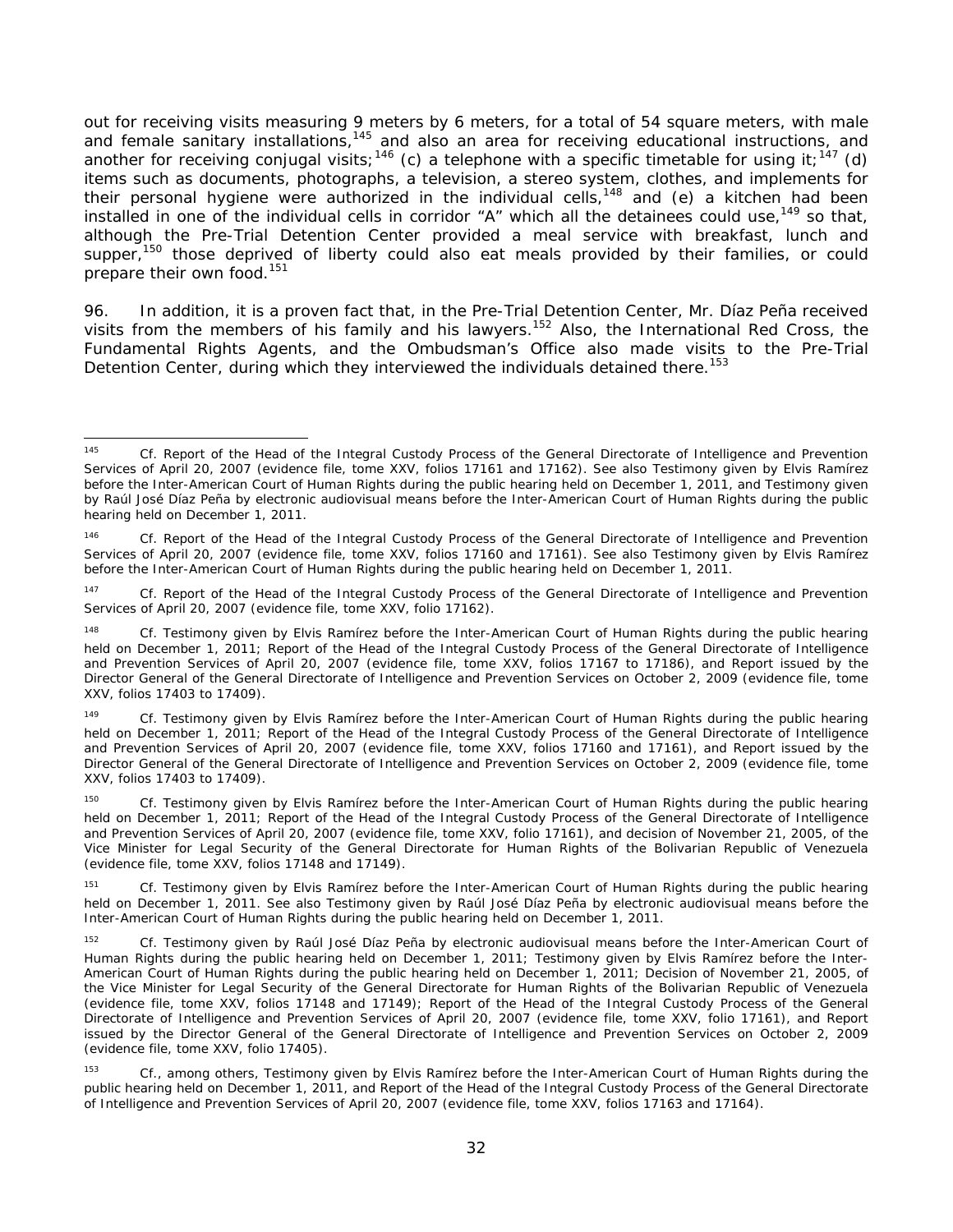97. It is also an undisputed fact that, as of October 2005, the Venezuelan authorities gradually began to permit access to fresh air, and the use of ventilators, among other elements. In addition, the evidence reveals that, around two years after the entry of Mr. Díaz Peña, a barred window of approximately 0.60 by 0.30 meters was opened in the corridor of the general entrance to the Pre-Trial Detention Center; this was a common space for all the entries into the detention corridors and it gave on to one of the access roads to the former DISIP Investigation Division.<sup>154</sup> By April 2007, the Pre-Trial Detention Center had a system of artificial lighting and ventilation provided by standing fans and internal air extractors which communicated with the outside<sup>155</sup> and, by September 2009, the said corridor "B" had a 24,000 Btu air conditioning system.<sup>156</sup> Subsequently, several small windows were opened up in the gymnasium to provide light and air.<sup>157</sup> Nevertheless, this measure appears to have been concluded after the time spent by Mr. Díaz Peña in the Pre-Trial Detention Center.

98. Regarding time outdoors, the State only provided three records of the time spent in the open air by Mr. Díaz Peña on August 5, 2006, and August 29 and September 13, 2009, <sup>158</sup> so that it is not possible to establish with certainty the frequency with which Mr. Díaz Peña was allowed to go outdoors, and for how long, during the time he remained in the State's custody in the then DISIP Pre-Trial Detention Center. Despite this, it can be inferred from the evidence that, during the first year and a half of Mr. Díaz Peña's imprisonment, he was not allowed out into the open air in the sunlight and that, subsequently, the possibility of going out into the fresh air and taking the sun was restricted at times to one hour on the weekend, at other times to two hours on weekends, and at still other times, to only two hours every two weeks.<sup>159</sup>

<sup>154</sup> Cf. Testimony given by Eligio Cedeño by affidavit on November 18, 2011 (evidence file, tome XXVII, affidavits, folios 17598 and 17599).

<sup>155</sup> *Cf.* Testimony given by Elvis Ramírez before the Inter-American Court of Human Rights during the public hearing held on December 1, 2011, and Report of the Head of the Integral Custody Process of the General Directorate of Intelligence and Prevention Services of April 20, 2007 (evidence file, tome XXV, folios 17160 and 17161).

<sup>156</sup> *Cf.* Report issued by the Director General of the General Directorate of Intelligence and Prevention Services on October 2, 2009 (evidence file, tome XXV, folio 17403).

<sup>157</sup> *Cf.* Testimony given by Elvis Ramírez before the Inter-American Court of Human Rights during the public hearing held on December 1, 2011.

<sup>158</sup> The schedule for time outdoors for August 5, 2006, records that Mr. Díaz Peña was allowed out from 9.40 a.m. to 10:40 a.m. *Cf.* Schedules for time allowed outdoors of the individuals detained in the DISIP Investigation Coordination Unit for August 5, 2006 (evidence file, tome XXV, folio 17152). In addition, the schedule for time outdoors of those detained for August 29 and September 13, 2009, shows that Mr. Díaz Peña was allowed out from 8 a.m. to 10 a.m. *Cf.* Schedules for time outdoors of the individuals detained in the DISIP Investigation Unit of August 29 and September 13, 2009 (evidence file, tome XXV, folios 17412 and 17413).

<sup>&</sup>lt;sup>159</sup> The case file shows that, in a brief of August 25, 2006, the State advised the Inter-American Commission that it had set up a system to allow those interned in the DISIP who so wished to go outdoors for one hour at a time during the week and at weekends. *Cf.* Communication addressed to the Inter-American Commission by the State Agent for Human Rights before the Inter-American and International Systems of the Bolivarian Republic of Venezuela dated August 25, 2006 (evidence file, tome XXV, folio 17146). Conversely, reports provided by DISIP officials dated April 20, 2007, March 19, 2008, and October 2, 2009, reveal that Mr. Díaz Peña went outside to get some sun for two hours at weekends in a selected area, and in keeping with a pre-established timetable. *Cf.* Report of the Head of the Integral Custody Process of the General Directorate of Intelligence and Prevention Services of April 20, 2007 (evidence file, tome XXV, folio 17161); Brief sent by the Director General of the General Directorate of Intelligence and Prevention Services to the Fourth First Instance Trial Court of the Criminal Judicial Circuit of the Caracas Metropolitan Area of March 19, 2008 (evidence file, tome XVIII, folios 12211 and 12212), and Report issued by the Director General of the Directorate of Intelligence and Prevention Services on October 2, 2009 (evidence file, tome XXV, folios 17403 to 17409). During the public hearing Elvis Ramírez explained that the detainees were allowed to go out into the sunshine under "a roster" divided into three groups. The groups rotated the outings each week, so that "if [a group] is allowed out on Saturday this week, next week it will be allowed out on Sunday, the following week it will not go out, and the third week it will again be allowed out on Saturday"; these outings are from 8 a.m. to 10 a.m. In addition, he indicated that this situation "has been gradually improved based on recommendations of the International Red Cross and the opinions of some of the detainees." Testimony given by Elvis Ramírez before the Inter-American Court of Human Rights during the public hearing held on December 1, 2011. Conversely, during the public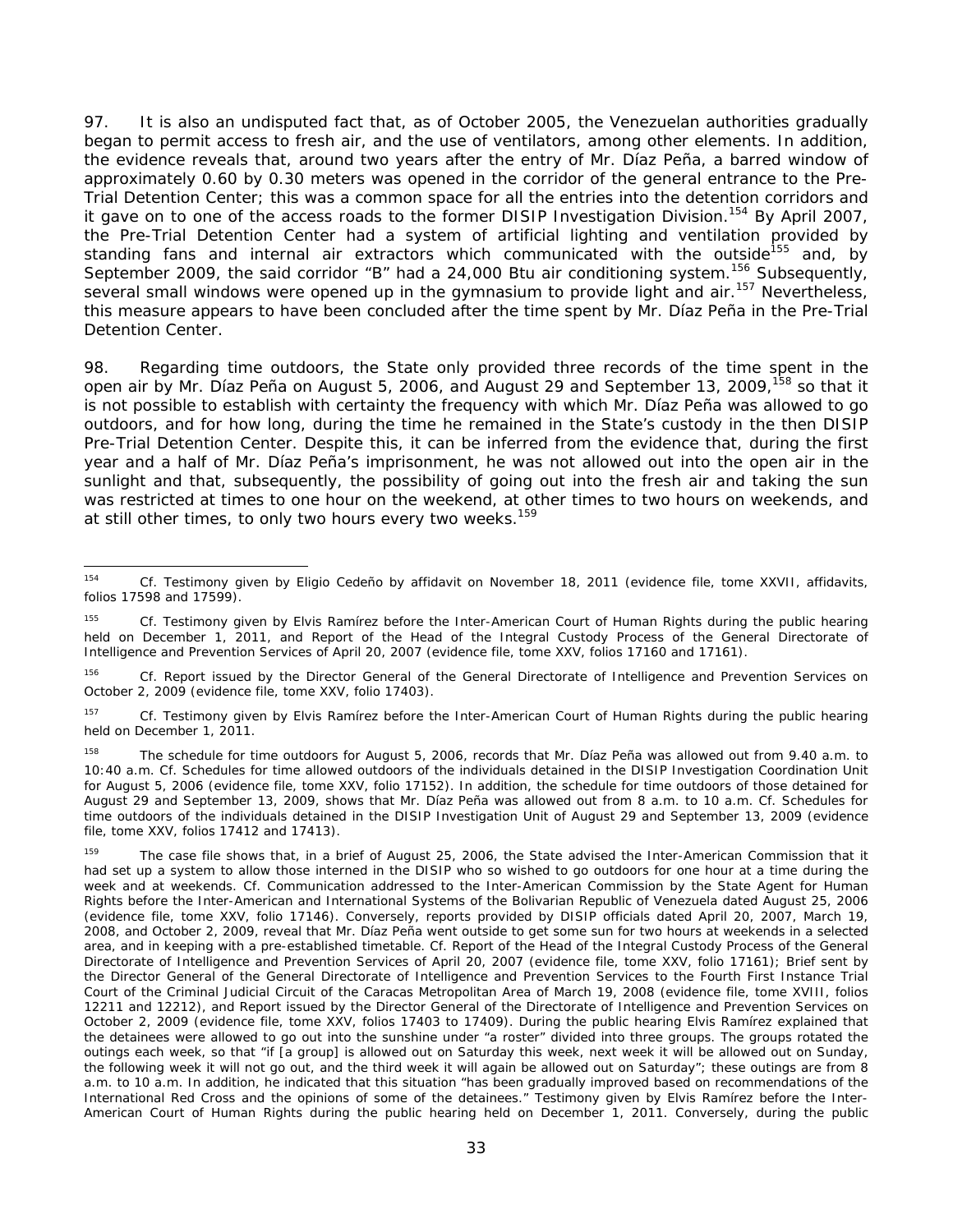99. Furthermore, the case file records that the security system in the area of the Pre-Trial Detention Center consists of doors made of metal railings with their respective padlocks. From the main entrance of the area to the cell of the different inmates there are six doors with metal railings.<sup>160</sup> It is an uncontested fact that, in mid-2006, the Director of Investigations, in charge of the area of the Pre-Trial Detention Center, ordered that "the cells should remain locked with padlocks from 10 p.m. to 7 a.m." In this regard, Raúl Díaz Peña and Eligio Cedeño testified that the cells of those deprived of liberty remained locked from around 10 p.m. until 6 a.m. the next day.<sup>161</sup> In this regard, the witness proposed by the State, Elvis Ramírez, Captain General, Investigations Coordinator as of August 2009 of the then DISIP, explained that there is a system with a bell that any detainee who has an emergency during the night can activate and, immediately, the officials on duty who are there 24 hours a day will go and attend the emergency.<sup>162</sup> Nevertheless, Mr. Díaz Peña indicated that the said bell was put in place five years after he entered the Center.<sup>163</sup> All in all, even though the Court does not have clear elements that would allow it to conclude when the bell was placed in corridor "B" of the Pre-Trial Detention Center, it is a proven fact that, at night and for more than three years, those deprived of liberty in the Pre-Trial Detention Center were subjected to long periods locked in their cells and that, since they had no sanitary installations in the cells, they had to call the officials who were guarding them in order to have access to the sanitary installations in each corridor.<sup>164</sup> However, if they received no response to their calls, they had to use bags or waste paper baskets that each of them had in their cell and could only throw out the fecal matter the next day.<sup>165</sup>

#### *Mr. Díaz Peña's health situation and the medical treatment he received*

-

100. With regard to the medical care and attention that Mr. Díaz Peña received while he was in the custody of the Venezuelan State, the evidence reveals that, on his entry into the Pre-Trial Detention Center on February 25, 2004, he underwent a physical examination and it was recorded that he was "generally in good condition."<sup>166</sup>

101. Subsequently, in a brief presented on November 1, 2004, Mr. Díaz Peña's defense counsel informed the judge of the case that, for more than three months, his client had been suffering from problems in his ears and that, approximately four years earlier, he had undergone surgery on his right ear,<sup>167</sup> and his left ear had been drained. In addition, it was explained that the DISIP Medical

hearing, Mr. Díaz Peña stated that "we had access to sunlight […] one hour every 15 days." *Cf.* Testimony given by Raúl José Díaz Peña by electronic audiovisual means before the Inter-American Court of Human Rights during the public hearing held on December 1, 2011.

<sup>160</sup> *Cf.* Report issued by the Director General of the General Directorate of Intelligence and Prevention Services on October 2, 2009 (evidence file, tome XXV, folio 17408).

Cf. Testimony given by Raúl José Díaz Peña by electronic audiovisual means before the Inter-American Court of Human Rights during the public hearing held on December 1, 2011, and Testimony given by Eligio Cedeño by affidavit on November 18, 2011 (evidence file, tome XXVII, affidavits, folio 17600).

<sup>162</sup> *Cf.* Testimony given by Elvis Ramírez before the Inter-American Court of Human Rights during the public hearing held on December 1, 2011.

163 *Cf.* Testimony given by Raúl José Díaz Peña by electronic audiovisual means before the Inter-American Court of Human Rights during the public hearing held on December 1, 2011.

<sup>164</sup> Testimony given by Elvis Ramírez before the Inter-American Court during the public hearing held on December 1, 2012, and Testimony given by José Díaz Peña before the Inter-American Court during the public hearing held on December 1, 2012.

165 Testimony of Eligio Cedeño given by affidavit on November 18, 2011 (evidence file, tome XXVII, affidavits, folios 17599 and 17600).

166 *Cf.* Medical report signed by Dr. Pedro Francis N. of February 25, 2004 (evidence file, tome X, folio 5662).

<sup>167</sup> It is a proven fact that, on July 7, 1999, Raúl José Díaz Peña had a transmeatal tympanoplasty in the right ear because he had tympanic atelectasis and seromucous otitis, with a satisfactory evolution and recovery of hearing in the said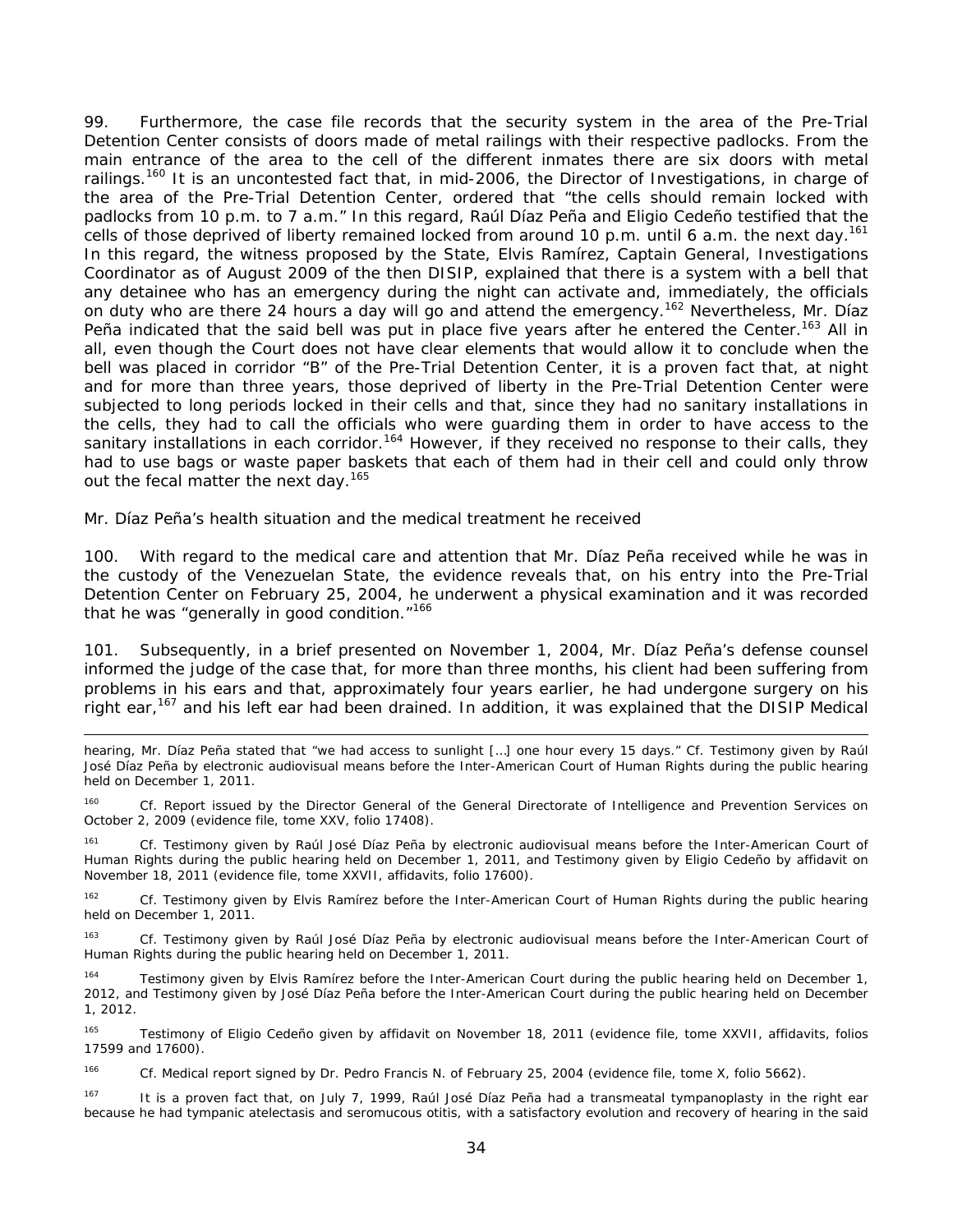Service had been treating the problem in his left ear; this Service provide medical services to the Center's officials and their families and were also responsible for providing general medical care to those detained in the Pre-Trial Detention Center in case of a health problem or emergency, in addition to providing them with regular general medicine services.<sup>168</sup> Despite following the treatment indicated by the ear, nose and throat specialist, the problem and the consequent pain and secretion had persisted. Consequently, the said specialist had indicated that an examination and assessment was required by an external center specialized in this type of ear problem that had the appropriate instruments to treat it.<sup>169</sup> In this regard, Mr. Díaz Peña explained during the public hearing that "regarding my health problems, they were problems that gradually increased; they began with simple allergies owing to the conditions of the place – the dust gave me allergies; these allergies worsened, they turned into colds, the colds got worse because they did not receive adequate treatment, and these colds began to cause me hearing and respiratory problems; hence towards the end of 2004, I told the DISIP officials that I had a problem with my ear."<sup>170</sup>

102. The case file also contains a medical report dated April 20, 2007, prepared by surgeons attached to the DISIP Medical Service, which records that, during the medical examination carried out that same day, Mr. Díaz Peña had a perianal abscess, for which there was no treatment, apart from an operation; he was therefore awaiting the approval of the court that was hearing the case in order to undergo surgery.<sup>171</sup> In this regard, Mr. Díaz Peña stated during the public hearing that "the food was terrible; it caused me stomach problems so that I suffered from hemorrhoids and then the perianal abscess."<sup>172</sup>

103. The evidence reveals that, on repeated occasions, Mr. Díaz Peña, his representative, Alberto Esteban Díaz Arvelo, Mr. Díaz Peña's father, the prosecutor assigned to the case, and the State Human Rights Agent before the International and Inter-American Systems asked the judge of the case that medical examinations and assessments be carried out on Mr. Díaz Peña, and these were eventually ordered. The evidence shows that on June  $7,^{173}$  June  $27^{174}$  and August 8, 2006,  $^{175}$  and

-

ear. *Cf.* Medical report signed by Dr. José Ramón Gutiérrez Longobardi dated February 25, 2011 (evidence file, tome VI, folio 3302).

<sup>168</sup> *Cf.* Testimony given by Elvis Ramírez before the Inter-American Court of Human Rights during the public hearing held on December 1, 2012, and Report of the Head of the Integral Custody Process of the General Directorate of Intelligence and Prevention Services of April 20, 2007 (evidence file, tome XXV, folio 17162).

<sup>169</sup> Brief filed on November 1, 2004, before the Twenty-eighth First Instance Trial Court of the Criminal Judicial Circuit of the Caracas Metropolitan Area (evidence file, tome XI, folios 6029 to 6030).

<sup>170</sup> Testimony given by Raúl José Díaz Peña by electronic audiovisual means before the Inter-American Court of Human Rights during the public hearing held on December 1, 2011.

<sup>171</sup> *Cf.* Report of the Head of the Pre-Trial Detention Process of the General Directorate of Intelligence and Prevention Services of August 2, 2007, and Medical report signed by Dr. Elisaul Morales on April 20, 2007 (evidence file, tome XXV, folios 17220 to 17224).

<sup>172</sup> Testimony given by Raúl José Díaz Peña by electronic audiovisual means before the Inter-American Court of Human Rights during the public hearing held on December 1, 2011.

<sup>173</sup> *Cf.* Ruling of the Fourth First Instance Trial Court of the Criminal Judicial Circuit of the Caracas Metropolitan Area on June 7, 2006 (evidence file, tome XV, folio 9448), and Note No. 0449-06 of the Fourth First Instance Trial Court of the Criminal Judicial Circuit of the Caracas Metropolitan Area of June 7, 2006 (evidence file, tome XV, folio 9449).

<sup>174</sup> *Cf.* Note 0510-06 of the Fourth First Instance Trial Court of the Criminal Judicial Circuit of the Caracas Metropolitan Area of June 27, 2006 (evidence file, tome XV, folio 9471). Before the judge of the case ordered this transfer, on June 20 2006, the prosecutor assigned to the case, sent a note to the Director of the Dr. Carlos Arvelo Military Hospital asking for information in order to verify whether this health care center had the appropriate equipment for performing a CAT scan on Raúl Díaz Peña. *Cf.* Note No DFGR-VFGR-DGAP-DPDF-16-PRO-421-7030-06 from the Office of the Prosecutor General of the Republic of August 15, 2006 (evidence file, tome XXV, folio 17143). Subsequently, on June 25, 2006, Mr. Díaz Peña asked the judge in charge of the case to ratify the request for a transfer, because the requested transfer had not been carried out. *Cf.* Appearance of June 26, 2006 (evidence file, tome XV, folio 9470); Brief sent by the Director General of the General Directorate of Intelligence and Prevention Services to the Fourth First Instance Trial Court of the Criminal Judicial Circuit of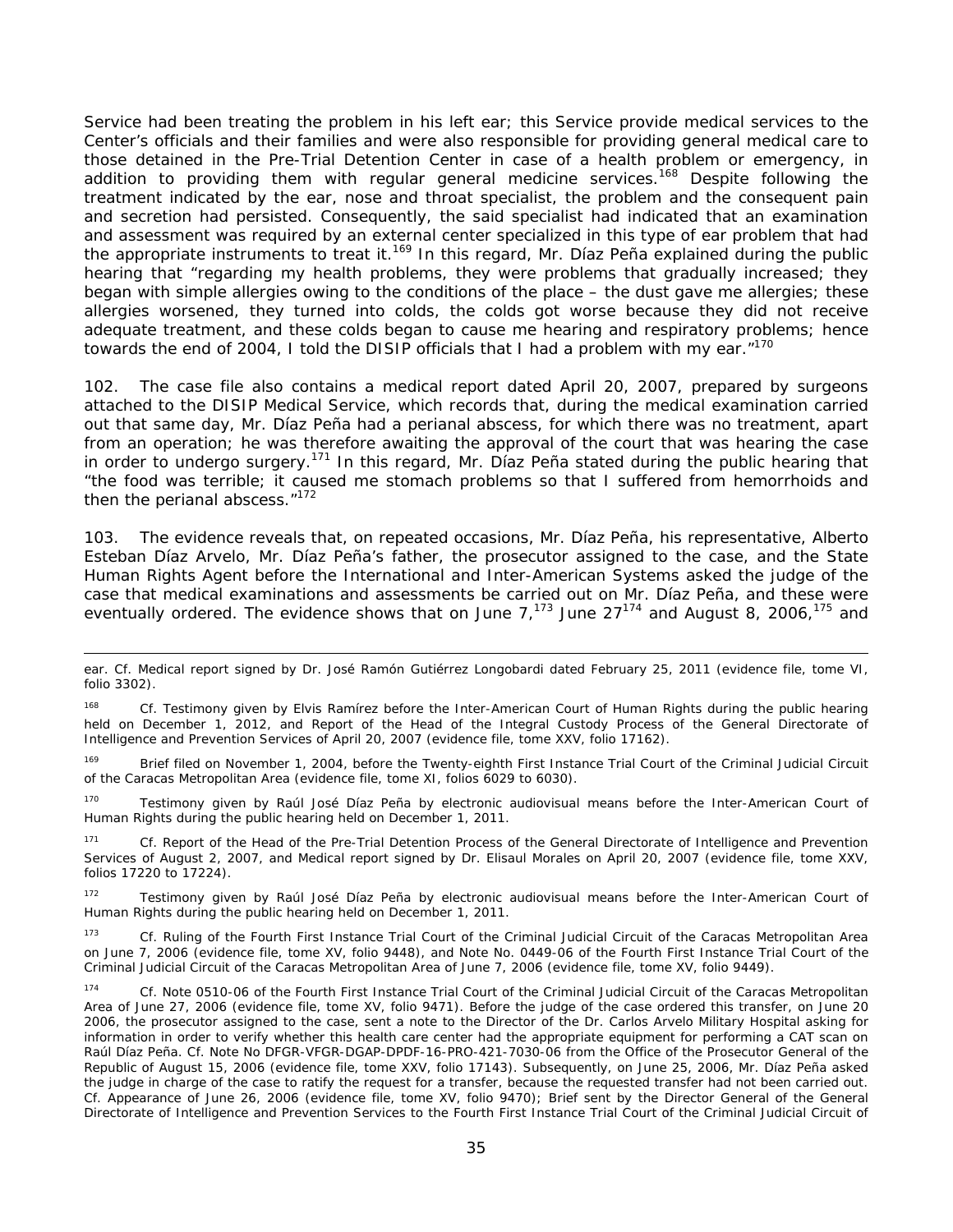on November 6, 2007,<sup>176</sup> the Judge of the case ordered that Mr. Díaz Peña be transferred to Hospital Vargas, the Dr. Carlos Arvelo Military Hospital, the Ear, Nose and Throat Institute, and the Clinic of the National Guard, respectively, to undergo specialized tests, which it was not possible to perform. Furthermore, during the time that Mr. Díaz Peña was detained in the Pre-Trial Detention Center, he received: (a) six medical evaluations by a private family doctor on September 26, 2005,<sup>177</sup> March  $7^{178}$  and November 27, 2006,<sup>179</sup> May 30<sup>180</sup> and February 22, 2007,<sup>181</sup> and March 12,  $2010;$ <sup>182</sup> (b) three medical appointments with the Chuao Otorhinolaryngology Medical Group "*Instituto Otohospital*" on September 14183 and November 28, 2006,184 and August 24, 2007,185 in which the doctor who attended him was the same one who had treated him since 1992 for repeated otitis, and who also cleaned his left ear and prescribed anti-allergic and anti-inflammatory medication and antibiotics;<sup>186</sup> (c) various doctor's appointments in the DISIP Medical Service, where Mr. Díaz Peña had access to an ear, nose and throat specialist. However, this service did not have the necessary equipment to perform the specialized examinations that Mr. Díaz Peña required

177 *Cf.* Medical report of September 26, 2005, signed by Dr. Carmen Peña (evidence file, tome XI, folios 6498 to 6500).

178 *Cf.* Medical report of March 7, 2006, signed by Dr. Carmen Peña (evidence file, tome XV, folio 9438).

179 *Cf.* Medical report of November 27, 2006, signed by Dr. Carmen Peña (evidence file, tome V, folios 3240 to 3243).

180 *Cf.* Medical report of May 30, 2007, signed by Dr. Carmen Peña (file of proceedings before the Inter-American Commission, tome II, folios 945 to 948).

181 *Cf.* Medical report of February 22, 2007, signed by Dr. Carmen Peña (evidence file, tome V, folio 3245).

182 *Cf.* Medical report of March 12, 2010, signed by Dr. Carmen Peña (evidence file, tome V, folio 3278).

183 *Cf.* Brief sent by the Director General of the General Directorate of Intelligence and Prevention Services to the Fourth First Instance Trial Court of the Criminal Judicial Circuit of the Caracas Metropolitan Area dated September 26, 2006 (evidence file, tome XV, folio 9567); Certification of consultation signed by Dr. José Ramón Gutiérrez Longobardi dated September 14, 2006 (evidence file, tome XV, folios 9568); Medical report of September 15, 2006, signed by Dr. José Ramón Gutiérrez Longobardi (evidence file, tome XV, Judicial case file No. 7E-1592-09 attached to the answer, folio 9569); Police record of September 14, 2006 (evidence file, tome XV, folios 9570), and Report of the Head of the Integral Custody Process of the General Directorate of Intelligence and Prevention Services of April 20, 2007 (evidence file, tome XXV, folios 17162 to 17163).

184 *Cf.* Note No. 100-900-400-440-441 No. 000037 of the Director General of the General Directorate of Intelligence and Prevention Services of January 8, 2007 (evidence file, tome XXV, folio 17154); Note No. 100-900-400-440 No. 1125 of the Captain General of the General Directorate of Intelligence and Prevention Services of December 12, 2006 (evidence file, tome XXV, folio 17156), and Medical report of November 28, 2006, signed by Dr. José Ramón Gutiérrez Longobardi (evidence file, tome XXV, folio 17157).

185 *Cf.* Medical report of August 24, 2007, signed by Dr. José Ramón Gutiérrez Longobardi (evidence file, tome XVI, folio 10367), and Note No. 100-400-440-441 No. 001729 of the Director General of the General Directorate of Intelligence and Prevention Services of the Ministry of People's Power for Internal Relations and Justice of the Bolivarian Republic of Venezuela of August 29, 2007 (evidence file, tome XXV, folio 17251).

186 *Cf.* Medical report of February 25, 2011, signed by Dr. José Ramón Gutiérrez Longobardi (evidence file, tome VI, folio 3302).

the Caracas Metropolitan Area (evidence file, tome XV, folio 9512), and Police record of July 6, 2006 (evidence file, tome XV, folio 9513).

<sup>175</sup> *Cf.* Note No. 644-06 of the Fourth First Instance Trial Court of the Criminal Judicial Circuit of the Caracas Metropolitan Area of August 8, 2006 (evidence file, tome XV, folio 9528), and Police record of August 22, 2006 (evidence file, tome XV, folio 9566).

<sup>176</sup> *Cf.* Ruling of the Fourth First Instance Trial Court of the Criminal Judicial Circuit of the Caracas Metropolitan Area on November 6, 2007 (evidence file, tome XVII, folio 11135); Note No. 760-07 of the Fourth First Instance Trial Court of the Criminal Judicial Circuit of the Caracas Metropolitan Area of November 6, 2007 (evidence file, tome XVII, folio 1136); Police record of November 14, 2007 (evidence file, tome XVII, folios 11254 to 11255), and Note No. 009-08 of the Fourth First Instance Trial Court of the Judicial Circuit of the Caracas Metropolitan Area of January 9, 2008 (evidence file, tome XXV, folios 17284 to 17285).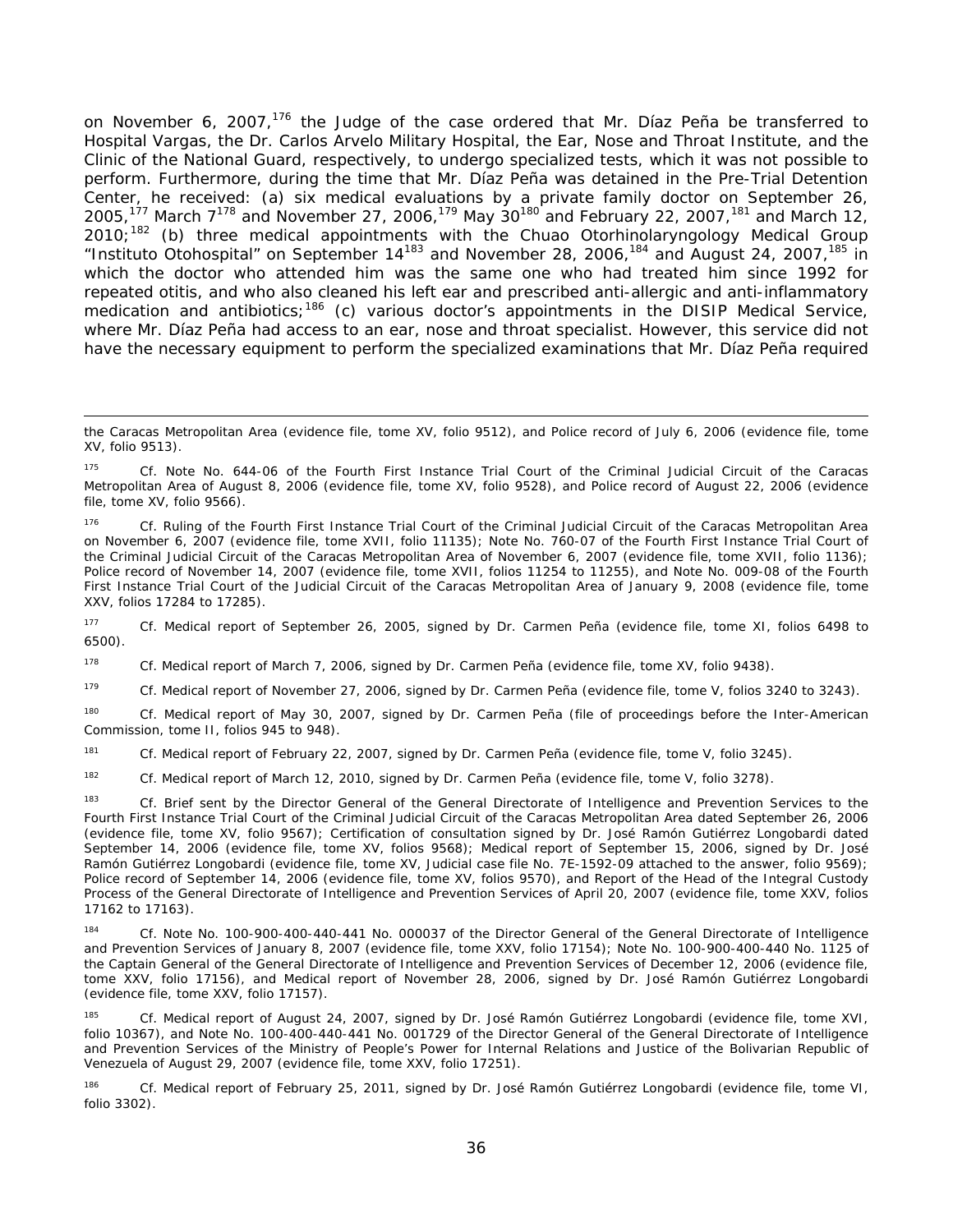while he was detained.<sup>187</sup> In this regard, the evidence reveals that four medical checkups were performed by the ear, nose and throat specialist of the DISIP Medical Service, which were recorded in the medical reports of November 15, 2004,<sup>188</sup> November 8, 2007,<sup>189</sup> and March  $5^{190}$  and 24, 2008,<sup>191</sup> as well as two medical checkups carried out by doctors attached to the DISIP Medical Service, as recorded in the medical reports of April 20, 2007,<sup>192</sup> and September 9, 2009;<sup>193</sup> (d) six forensic examinations were performed on Mr. Díaz Peña by forensic doctors attached to the CICPC National Forensic Science Coordination Unit with their respective expert opinions of April 20, 2005,<sup>194</sup> June 29, 2006,<sup>195</sup> July 16<sup>196</sup> and October 31, 2007,<sup>197</sup> November 28, 2008,<sup>198</sup> and April 2, 2009,<sup>199</sup> and (e) two specialized examinations were made on January 28<sup>200</sup> and March 18, 2008.<sup>201</sup>

-

<sup>187</sup> *Cf.* Brief filed by the State Agent for Human Rights before the Inter-American and the International Systems before the Twenty-second First Instance Trial Court of the Criminal Judicial Circuit of the Caracas Metropolitan Area (evidence file, tome XV, folio 9433).

<sup>188</sup> *Cf.* Note No. Inst. 0212-05 of the National Director of Investigations of the DISIP dated February 18, 2005 (evidence file, tome XI, folio 6133); Order of March 11, 2005, of the Twenty-eighth First Instance Trial Court of the Criminal Judicial Circuit of the Caracas Metropolitan Area (evidence file, tome XI, folio 6136), and Medical report of November 15, 2004, signed by Dr. Lily Viseras Gutiérrez (evidence file, tome XI, folio 6134).

<sup>189</sup> *Cf.* Medical report of November 8, 2007, signed by Dr. Efraín González Prato (evidence file, tome XVII, folios 11185 to 11192).

<sup>190</sup> *Cf.* Medical report of March 5, 2008, signed by Dr. Efraín González Prato (evidence file, tome XVIII, folios 12135 to 12136), and Brief sent by the Director General of the General Directorate of Intelligence and Prevention Services to the Fourth First Instance Trial Court of the Criminal Judicial Circuit of the Caracas Metropolitan Area dated March 5, 2008 (evidence file, tome XVIII, folio 12134).

<sup>191</sup> *Cf.* Medical report of March 24, 2008, signed by Dr. Efraín González Prato (evidence file, tome XVIII, folios 12239 to 12240).

<sup>192</sup> *Cf.* Medical report of April 20, 2007, signed by Dr. Elisaul Morales (evidence file, tome XXV, folios 17222 to 17224).

<sup>193</sup> *Cf.* Medical report of September 9, 2009, signed by Dr. Leidy Briceño (evidence file, tome XXV, folio 17410), and Ruling of the Pre-Trial Detention Center of the DISIP Investigations Coordination Unit (evidence file, tome XXV, folio 17411).

<sup>194</sup> *Cf.* Expert report of the Forensic Physician (Professional II) Anunziata Dambrosio of April 20, 2005 (evidence file, tome XI, folio 6231), and Note No. 162-05 of the Twenty-eighth Trial Court of the Criminal Judicial Circuit of the Caracas Metropolitan Area of May 13, 2005 (evidence file, tome XI, folio 6230).

<sup>195</sup> *Cf.* Expert report of the Forensic Physician (Professional II) Alberto López of June 29, 2006 (evidence file, tome XV, folios 9506 to 9507), and Note FMP-82-1181-2006 of the Eighty-second Prosecutor of the Public Prosecution Service of the Judicial District of the Caracas Metropolitan Area (evidence file, tome XV, folios 9504 to 9505).

<sup>196</sup> *Cf.* Note FMP-82-AMC-1417-2007 signed by the Eighty-second Prosecutor of the Public Prosecution Service of the Judicial District of the Caracas Metropolitan Area addressed to the Prosecutor General of the Republic, Directorate for the Protection of Fundamental Rights, dated July 16, 2007 (evidence file, tome XXVIII, folios 17761 to 17763), and Expert report of the Forensic Physician (Professional III) Mary Olga Farías dated July 16, 2007 (evidence file, tome XXVIII, folio 17764).

<sup>197</sup> *Cf.* Medical report of October 31, 2007, signed by Dr. Joel Vallenilla (evidence file, tome XXV, folio 17244), and Medical Opinion forwarded by the Forensic Physician Joel Vallenilla to the Fourth First Instance Trial Court of the Judicial Circuit of the Caracas Metropolitan Area, of November 5, 2007 (evidence file, tome XXV, folios 17256 to 17257).

<sup>198</sup> *Cf.* Note No. 129 14795-08 of Dr. Luis Martínez Ascanio, Forensic Physician of the National Coordination of Forensic Science of Caracas, of November 28, 2008 (evidence file, tome IX, folio 4969), and Note FMP-82-AMC-850-2008 of the Eighty-second Prosecutor of the Public Prosecution Service of the Judicial District of the Caracas Metropolitan Area addressed to the Eighth First Instance Criminal Judge for Execution of Judgment of the Judicial District of the Caracas Metropolitan Area (evidence file, tome IX, folio 4968).

<sup>199</sup> *Cf.* Medical report of April 2, 2009, signed by Dr. Minerva Barrios, Forensic Physician of the National Directorate of Forensic Science of Caracas (evidence file, tome XXI, folio 14111).

<sup>200</sup> *Cf.* Medical report of March 5, 2008, signed by Dr. Efraín González Prato (evidence file, tome XVIII, folios 12135 to 12136), and Note sent by the Director General of the of the General Directorate of Intelligence and Prevention Services to the Fourth First Instance Trial Court of the Criminal Judicial Circuit of the Caracas Metropolitan Area of March 5, 2008 (evidence file, tome XVIII, folios 12134).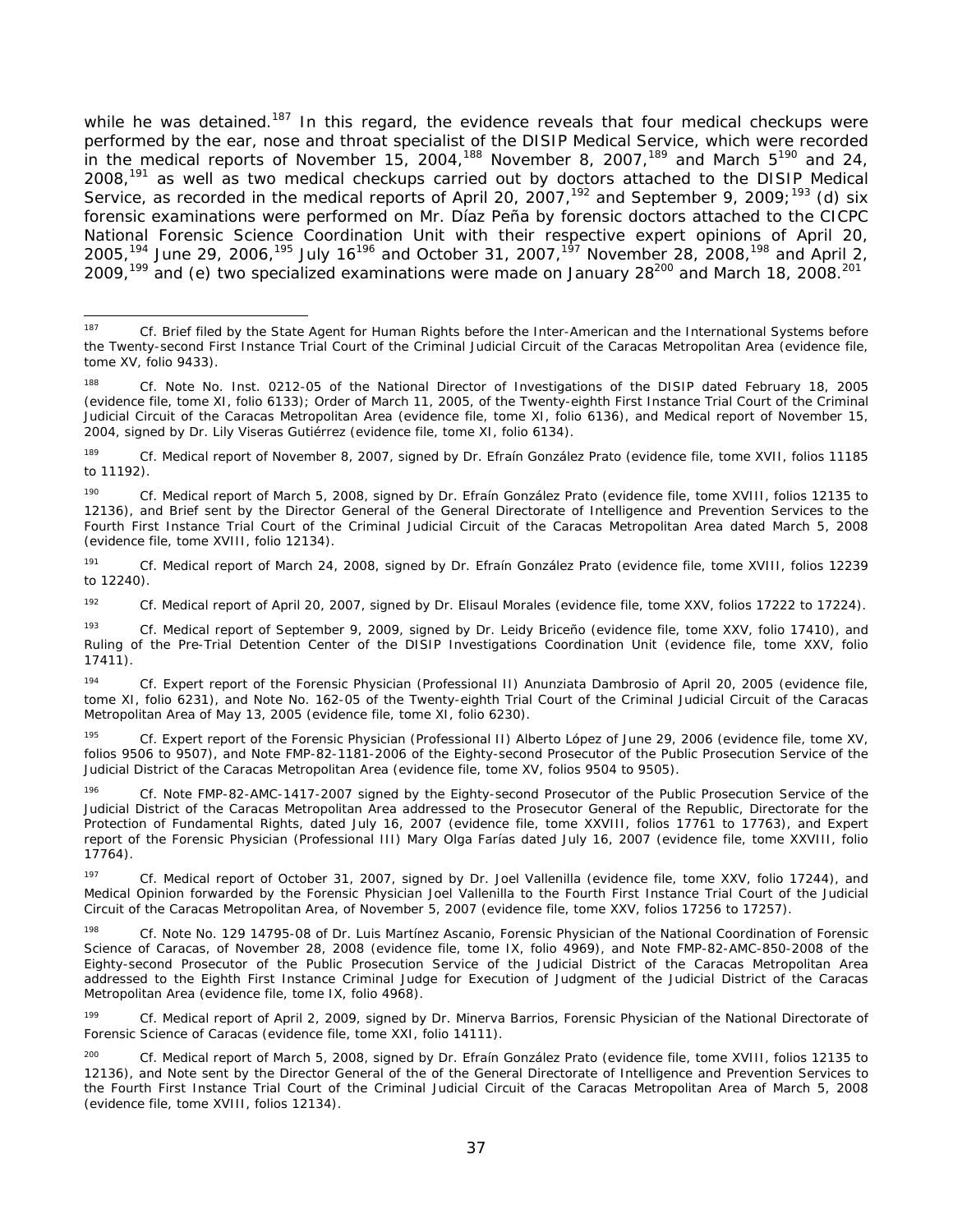104. Finally, following his release from the DISIP Pre-Trial Detention Center, medical examinations were conducted on Mr. Díaz Peña on July 19, 2010, and on February 25, 2011. The former verified that there was evidence of the abscess in the rectal region in 2005 and 2007 that had not been operated on and that had drained spontaneously, resulting in the presence of a rectal fistula, diagnosed as "Anal-rectal fistula, third-degree hemorrhoids."<sup>202</sup> While the latter confirmed that Mr. Díaz Peña had a problem in his left ear similar to the one he had had previously in his right ear for which he had undergone surgery on July 7, 1999; thus, his left ear had been treated with medication, but "it has not been operated on to date."<sup>203</sup>

105. Regarding the constant problems that Mr. Díaz Peña had in his left ear while he was in the DISIP Pre-Trial Detention Center, it has been proved that, on November 15, 2004, the ear, nose and throat specialist of the DISIP Medical Service had suggested carrying out a computerized axial tomography (CAT scan) of the middle ear and mastoids, and pure tone audiometry,<sup>204</sup> but these test were not carried out until January 28<sup>205</sup> and March 18, 2008<sup>206</sup> (that is, more than three years later). Although it is true that Mr. Díaz Peña received medical treatment during that period and his condition improved transitorily, it is also true that his symptoms returned constantly.

106. It has also been proved that, in his diagnosis of March 24, 2008, the ear, nose and throat specialist of the DISIP Medical Service concluded that Mr. Díaz Peña "ha[d] no clinical or paraclinical criteria (CAT scan of the middle ear and mastoids, vocal and tonal audiometric tests and impedance measurement) that would reveal surgical pathology in area of the ear. $n^{207}$  In this regard, the Court notes that the ear, nose and throat specialist of DISIP Medical Service had twice insisted not only on tonal audiometric testing and the CAT scan of the middle ear and mastoids, but also on a tomography of para-nasal sinuses (coronal and axial cross sections), in order to determine whether Mr. Díaz Peña required an operation in the area of otorhinolaryngology.<sup>208</sup> However, when making his diagnosis on March 24, 2008, he did not request that the latter test be

<sup>203</sup> Medical report of February 25, 2011, signed by Dr. José Ramón Gutiérrez Longobardi (evidence file, tome VI, folio 3302).

204 *Cf.* Note No. Inst. 0212-05 of the DISIP National Director of Investigations of February 18, 2005 (evidence file, tome XI, folio 6133); Ruling of the Twenty-eighth First Instance Trial Court of the Criminal Judicial Circuit of the Caracas Metropolitan Area on March 11, 2005 (evidence file, tome XI, folio 6136), and Medical report of November 15, 2004, signed by Dr. Lily Viseras Gutiérrez (evidence file, tome XI, folio 6134).

205 *Cf.* Medical report of March 5, 2008, signed by Dr. Efraín González Prato (evidence file, tome XVIII, folios 12135 to 12136), and Note sent by the Director General of the General Directorate of Intelligence and Prevention Services to the Fourth First Instance Trial Court of the Criminal Judicial Circuit of the Caracas Metropolitan Area of March 5, 2008 (evidence file, tome XVIII, folio 12134).

 <sup>201</sup> *Cf.* Criminal Investigations Unit decision of March 18, 2008 (evidence file, tome XVIII, folio 12232); Note sent by the Director General of the General Directorate of Intelligence and Prevention Services to the Fourth First Instance Trial Court of the Criminal Judicial Circuit of the Caracas Metropolitan Area dated March 26, 2008 (evidence file, tome XVIII, folio 12231), and X-ray diagnosis by Dr. Félix Salas Barraez dated March 18, 2008 (evidence file, tome XVIII, folios 12234 to 12238).

<sup>202</sup> *Cf.* Medical report of July 19, 2010, signed by the Surgeon General, Dr. Francisco Manzanilla (evidence file, tome VI, folio 3300).

Cf. Criminal Investigations Unit decision of March 18, 2008 (evidence file, tome XVIII, folios 12232 to 12233); Note sent by the Director General of the General Directorate of Intelligence and Prevention Services to the Fourth First Instance Trial Court of the Criminal Judicial Circuit of the Caracas Metropolitan Area of March 26, 2008 (evidence file, tome XVIII, folio 12231), and X-ray diagnosis by Dr. Félix Salas Barraez of March 18, 2008 (evidence file, tome XVIII, folios 12234 to 12238).

<sup>&</sup>lt;sup>207</sup> Medical report of March 24, 2008, signed by Dr. Efraín González Prato (evidence file, tome XVIII, folios 12239 to 12240).

<sup>208</sup> *Cf.* Medical report of November 8, 2007, signed by Dr. Efraín González Prato (evidence file, tome XVII, folios 11185 to 11192), and Medical report of March 5, 2008, signed by Dr. Efraín González Prato (evidence file, tome XVIII, folios 12135 to 12136).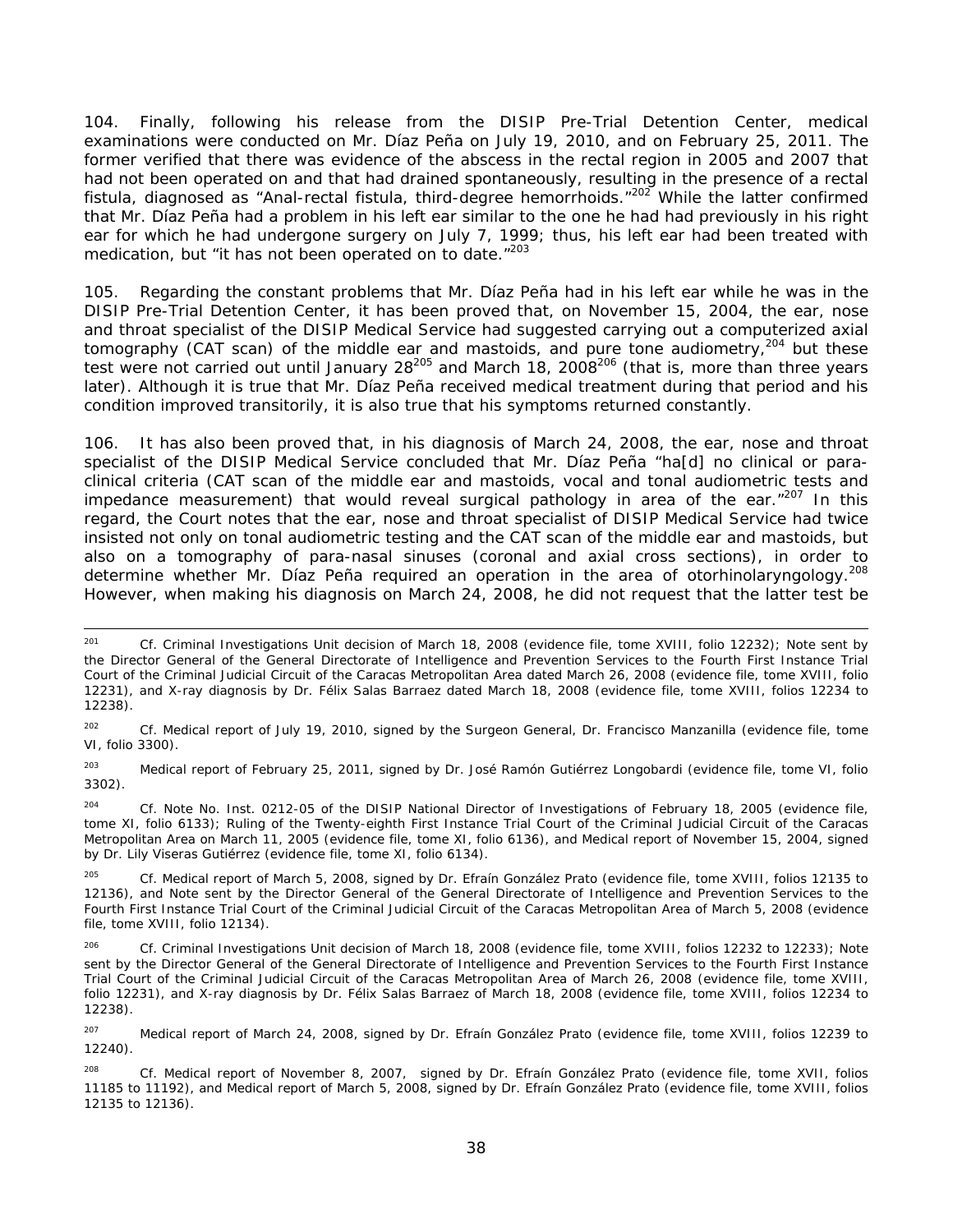performed, and settled for just the results obtained from the first two that were carried out. Nevertheless, on March 3209 and April 21, 2010,210 the defense counsel and Mr. Díaz Peña's father, respectively, requested his transfer to the Chuao Otorhinolaryngology Medical Group so that his ear, nose and throat specialist could make an assessment of his hearing, since his hearing problems had again worsened. In other words, following the March 24, 2008, diagnosis, Mr. Díaz Peña's symptoms reappeared, and there is no record in the body of evidence in this case that he had been transferred as requested.

107. In short, the Court has verified that, during the time Mr. Díaz Peña remained detained in the Pre-Trial Detention Center, his medical reports revealed a progressive deterioration in his health. In this regard, on November 15, 2004, more than eight months after Mr. Díaz Peña had entered the Pre-Trial Detention Center, the ear, nose and throat specialist of the DISIP Medical Service recorded that Mr. Díaz Peña, with a history of a myringoplasty in the right ear in 1999, had otalgia and hypoacusis in the left ear with an evolution of nine months.<sup>211</sup> In this regard, the reports of the private family doctor who evaluated Mr. Díaz Peña on several occasions refer to hypoacusis, chronic otitis media in the right ear and suppurating otitis in the left ear.<sup>212</sup> Meanwhile, various medical reports prepared on Mr. Díaz Peña were also consistent in indicating decrease in hearing and nasal allergies, nasal obstruction syndrome owing to allergic rhinitis, meningitis, sinusitis, gingivitis, and gingivorragia.<sup>213</sup> Similarly, a medical report dated November 27, 2006, recorded that, early in November 2006, Mr. Díaz Peña had abdominal colic, flatulence and recurring diarrhea.<sup>214</sup> Subsequently, starting in 2007, the medical reports were consistent in indicating the presence of recurrent perianal abscesses, and an expert opinion of November 28, 2008, indicated that Mr. Díaz Peña had a perianal fistula that had evolved over two years,<sup>215</sup> while the medical report of March 12, 2010, recorded that Mr. Díaz Peña had suffered from a perianal abscess on four occasions, with an anal fissure as a result of the last episode that had been drained and treated by the patient himself, hence the recurrence.<sup>216</sup>

<sup>209</sup> Cf. Appearance of Mr. Díaz Peña's defense counsel of March 3, 2010 (evidence file, tome XXI, folio 14406).

<sup>210</sup> *Cf.* Brief submitted by Alberto Esteban Díaz Arvelo to the Seventh First Instance Court for Execution of Judgment of the Criminal Judicial Circuit of the Caracas Metropolitan Area dated April 21, 2010 (evidence file, tome XXI, folio 14437).

<sup>211</sup> *Cf.* Note No. Inst. 0212-05 of the DISIP National Director of Investigations of February 18, 2005 (evidence file, tome XI, folio 6133); Ruling of March 11, 2005, of the Twenty-eighth First Instance Trial Court of the Criminal Judicial Circuit of the Caracas Metropolitan Area (evidence file, tome XI, folio 6136), and Medical report of November 15, 2004, signed by Dr. Lily Viseras Gutiérrez (evidence file, tome XI, folio 6134).

<sup>212</sup> *Cf.* Medical report of September 26, 2005, signed by Dr. Carmen Peña (evidence file, tome XI, folios 6498 to 6500); Medical report of May 30, 2007, signed by Dr. Carmen Peña (file of proceedings before the Inter-American Commission, tome II, folios 945 to 948); Medical report of November 27, 2006, signed by Dr. Carmen Peña (evidence file, tome V, folios 3240 to 3243), and Medical report of March 12, 2010, signed by Dr. Carmen Peña (evidence file, tome V, folio 3278).

<sup>213</sup> *Cf.* Expert report of the Forensic Physician (Professional II) Anunziata Dambrosio of April 20, 2005 (evidence file, tome XI, folio 6231); Medical report of September 15, 2006, signed by Dr. José Ramón Gutiérrez Longobardi (evidence file, tome XV, folio 9569); Expert report of the Forensic Physician (Professional III) Mary Olga Farías of July 16, 2007 (evidence file, tome XXVIII, folio 17764); Medical report of August 24, 2007, signed by Dr. José Ramón Gutiérrez Longobardi (evidence file, tome XVI, folio 10367); Medical report of November 8, 2007, signed by Dr. Efraín González Prato (evidence file, tome XVII, folios 11185 to 11192), and Medical report of March 12, 2010, signed by Dr. Carmen Peña (evidence file, tome V, folio 3278).

<sup>214</sup> *Cf.* Medical report of November 27, 2006, signed by Dr. Carmen Peña (evidence file, tome V, folios 3240 to 3243).

<sup>215</sup> *Cf.* Note No. 129 14795-08 of Dr. Luis Martínez Ascanio, Forensic Physician of the National Coordination of Forensic Science of Caracas, dated November 28, 2008 (evidence file, tome IX, folio 4969), and Note FMP-82-AMC-850-2008 of the Eight-second Prosecutor of the Public Prosecution Service of the Judicial District of the Caracas Metropolitan Area addressed to the Eighth First Instance Criminal Judge for Execution of Judgment of the Judicial District of the Caracas Metropolitan Area (evidence file, tome IX, folio 4968).

<sup>216</sup> *Cf.* Medical report of March 12, 2010, signed by Dr. Carmen Peña (evidence file, tome V, folio 3278).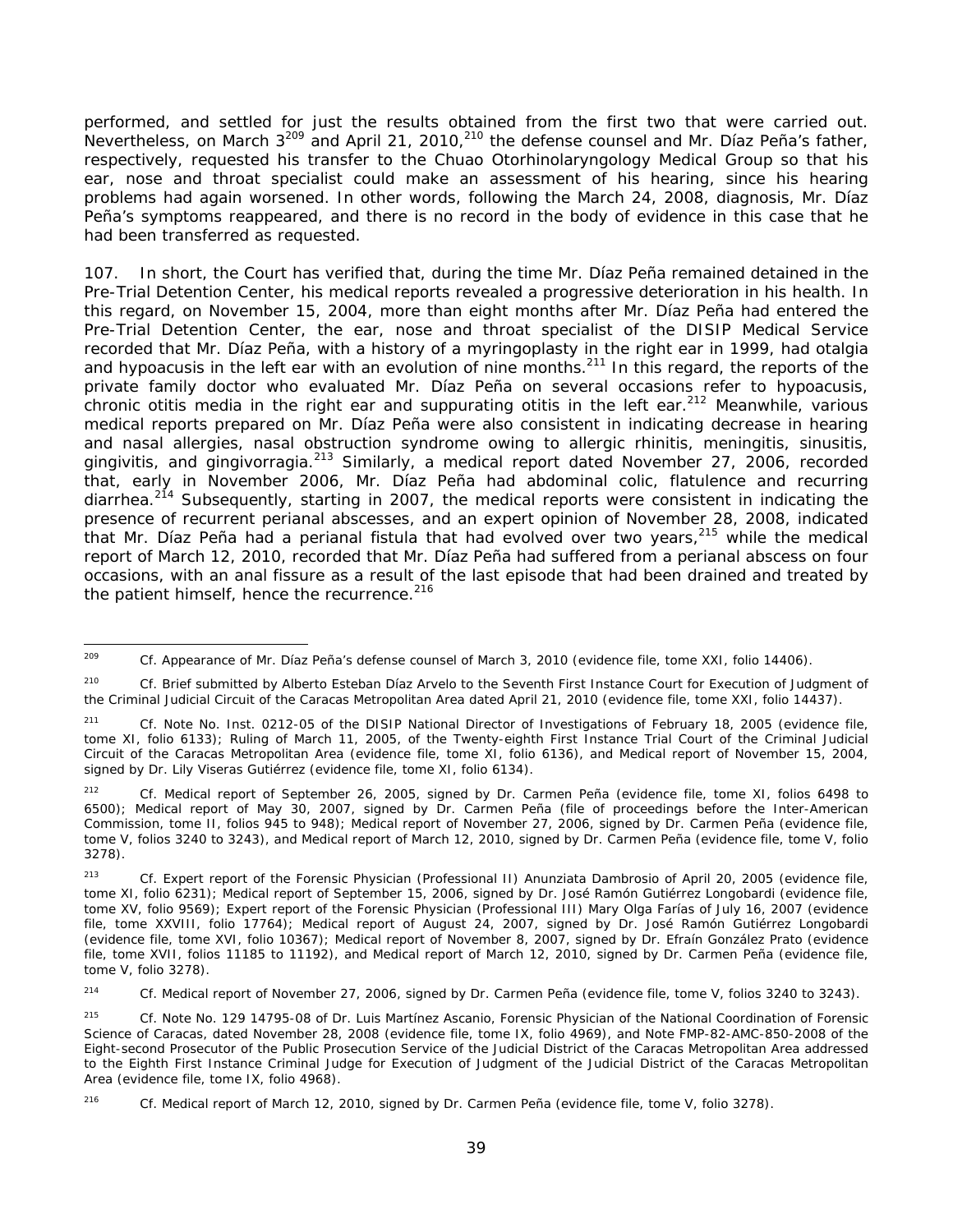108. In this regard, even though during an interview conducted with Mr. Díaz Peña by several State officials on November 21, 2005, he stated that in that place he was "safe and therefore it was preferable that he remained detained [t]here,"<sup>217</sup> in briefs of April 5 and 15, and June 30, 2005, March 14, July 11 and August 7, 10 and 14, 2006, and January 29, 2010, Mr. Díaz Peña and his defense counsel asked the judge of the case, the prosecutor assigned to the case, and officials from the State Agency for Human Rights before the International and Inter-American Systems, to transfer him to a detention center other than the DISIP.<sup>218</sup> Regarding these requests, the case file only includes answers dated July 13, 2005,  $219$  and February 17, 2010,  $220$  in which the judge of the case rejected them.

#### **VI**

# **PRELIMINARY OBJECTION OF FAILURE TO EXHAUST DOMESTIC REMEDIES**

### *A) Arguments of the parties and of the Inter-American Commission*

#### *Arguments of the State*

109. The State filed the preliminary objection of failure to exhaust domestic remedies. In particular, it argued that Raúl José Diaz Peña "failed to file, exercise and, above all, exhaust the domestic remedies" established by law and the Constitution in the Venezuelan domestic legal system and that, if he had filed them opportunely and not waived them, this would have allowed him to rectify the presumed irregularities in the criminal proceedings instituted against him and denounced before the Court. In this regard, the State referred to the existence of the following remedies: (i) the ordinary remedy of appeal; (ii) the appeal for review, and (iii) the constitutional review. It also indicated that the Venezuelan system of criminal procedure included a stage known as "Execution of judgment," and that article 478 of the Code of Criminal Procedure showed clearly that any person who was convicted had a series of rights and possibilities related to the execution

219 *Cf.* Ruling of the Twenty-second First Instance Trial Court of the Criminal Judicial Circuit of the Caracas Metropolitan Area on July 13, 2005 (evidence file, tome XI, folio 6310).

<sup>217</sup> Decision of November 21, 2005, of the Vice Minister of Legal Security of the General Directorate for Human Rights of the Bolivarian Republic of Venezuela (evidence file, tome XXV, folios 17148 and 17149).

<sup>218</sup> *Cf.* Brief filed on April 5, 2005, before the Twenty-eighth First Instance Trial Court of the Criminal Judicial Circuit of the Caracas Metropolitan Area (evidence file, tome XI, folios 6170 and 6171); Appearance of Mr. Díaz Peña before the Twenty-eighth First Instance Trial Court of the Criminal Judicial Circuit of the Caracas Metropolitan Area on April 15, 2005 (evidence file, tome XI, folio 6186); Brief filed on June 30, 2005, before the Twenty-second First Instance Trial Court of the Criminal Judicial Circuit of the Caracas Metropolitan Area (evidence file, tome XI, folios 6295 to 6296); Communication addressed by the State Agent for Human Rights before the Inter-American and the International Systems of the Bolivarian Republic of Venezuela to the Inter-American Commission dated August 25, 2006 (evidence file, tome XXV, folio 17145); Hearing of Raúl José Díaz Peña before the Eight-second Prosecutor of the Public Prosecution Service of the Judicial District of the Caracas Metropolitan Area on July 11, 2006 (evidence file, tome XV, folios 9508 to 9509); Hearing on August 7, 2006, before the Fourth First Instance Trial Court of the Criminal Judicial Circuit of the Caracas Metropolitan Area (evidence file, tome XV, folio 9527); Note No. 644-06 of the Fourth First Instance Trial Court of the Criminal Judicial Circuit of the Caracas Metropolitan Area of August 8, 2006 (evidence file, tome XV, folio 9528); Hearing on August 10, 2006, before the Fourth First Instance Trial Court of the Criminal Judicial Circuit of the Caracas Metropolitan Area (evidence file, tome XV, folio 9530); Record of August 14, 2006 of the State Agency for Human Rights before the Inter-American and the International Systems of the Ministry of Foreign Affairs of the Bolivarian Republic of Venezuela (evidence file, tome XXV, folios 17150 to 17151); Brief filed on January 29, 2010, before the Seventh First Instance Court for Execution of Judgment of the Criminal Judicial Circuit of the Caracas Metropolitan Area (evidence file, tome XXI, folios 14392 to 14393), and Ruling of the Seventh First Instance Court for Execution of Judgment of the Criminal Judicial Circuit of the Caracas Metropolitan Area of February 17, 2010 (evidence file, tome XXI, folio 14394).

<sup>&</sup>lt;sup>220</sup> *Cf.* Brief filed on January 29, 2010, before the Seventh First Instance Court for Execution of Judgment of the Criminal Judicial Circuit of the Caracas Metropolitan Area (evidence file, tome XXI, folios 14392 to 14393), and Ruling of the Seventh First Instance Court for Execution of Judgment of the Criminal Judicial Circuit of the Caracas Metropolitan Area on February 17, 2010 (evidence file, tome XXI, folio 14394).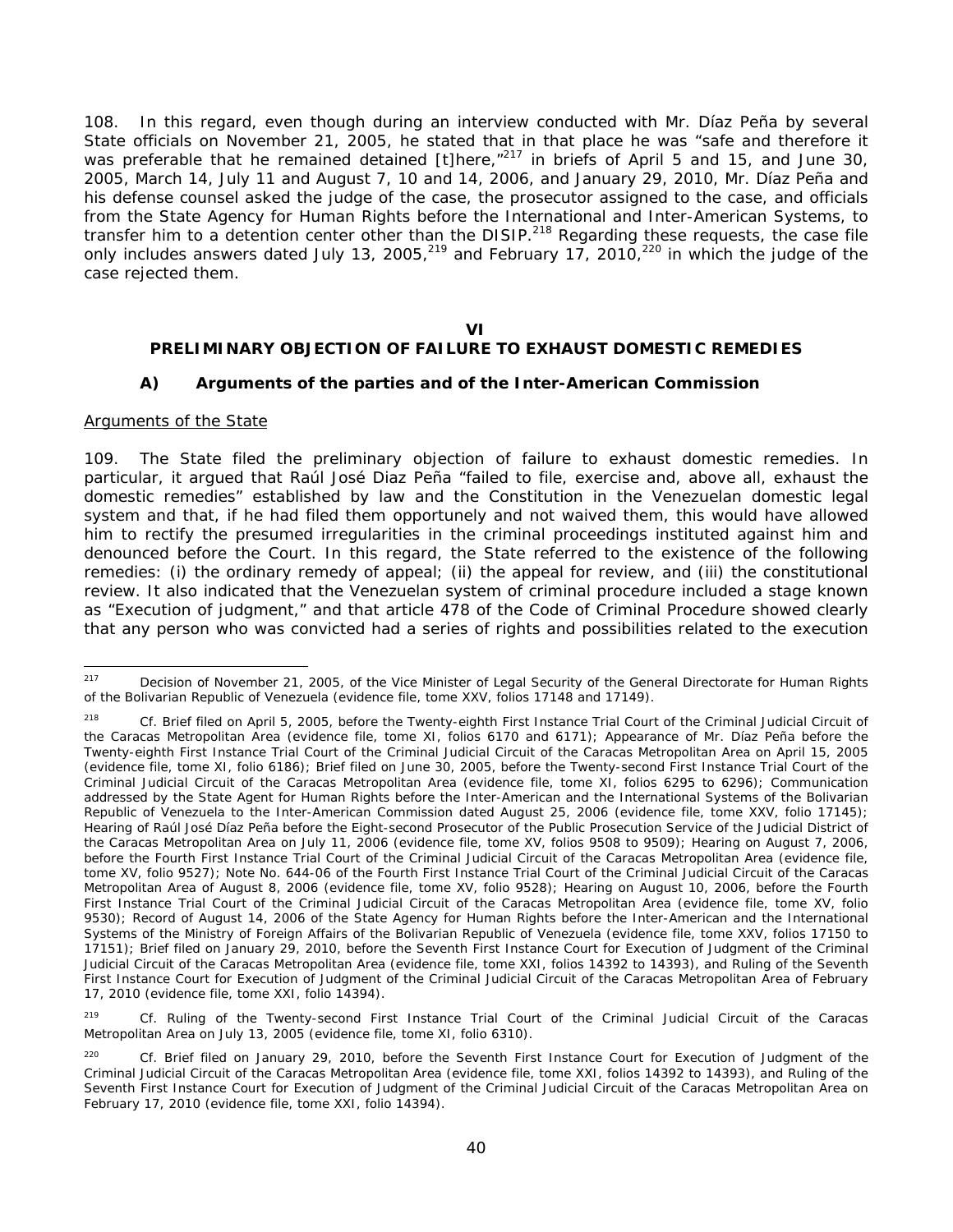of the punishment; moreover, he was not prevented from exercising other actions or remedies designed to safeguard his rights that had presumably been violated. In this regard, the State indicated that "the petitioner or his representatives should have indicated expressly before the Commission which of the situations established in Article 46[(2)(b)] of the American Convention [...] provided the grounds for the failure to exhaust the domestic remedies," because they had the legal obligation to indicate why the petitioner did not have access to these remedies or whether he had been prevented from exhausting them. In addition, the State indicated that the petition filed before the Commission stated expressly that "to date the family and his defense counsel have decided not to file any remedy in order to expedite the benefits that he may receive […] and, thus, he may be granted parole so that he is able to accede to the doctors required for his operation and prompt recovery." According to the State, the Commission should have analyzed this statement, because the grounds for not filing the remedy were based on subjective situations of the petitioner and not on interference or obstruction by the State.

110. The State also referred to the subsidiary or complementary nature of the inter-American protection system and indicated that, in briefs of August 25, 2006, and January 9, May 3 and August 5 and 8, 2007, it had submitted arguments to the Commission affirming that the latter's opinion – according to which the prior exhaustion of domestic remedies was one of the State's means of defense that could be waived, even tacitly – "could not be justified, because no State can tacitly waive its rights," and "contradicts the spirit, purpose and reason of the [American] Convention." The State indicated that, according to Articles 27 and 28 of its Rules of Procedure, "the Commission has the obligation and the responsibility to verify compliance with all the procedural requirements, […] before processing or considering a petition. With regard to the time frame for the presentation of petitions established in Article 46(1)(b), the State maintained that "the Commission must require petitioners to satisfy the prior exhaustion of domestic remedies in order to […] comply strictly with the peremptory time frame established in Article 32(1) of [its] Rules of Procedure," because the infringement of this article would violate flagrantly the intention of the States when acceding to the American Convention. The State observed that the petition before the Commission was submitted on October 12, 2005, and "that, at that date, the Venezuelan courts were still hearing the proceedings against [Raúl José Díaz Peña], which proves the failure to exhaust domestic remedies and, consequently, the inadmissibility of the said petition." On this basis, the State asked the Court to declare its disapproval of the Commission's conduct, "insofar as it should not admit any case where it is evident that the petitioner has not exhausted the domestic remedies."

### *Arguments of the Commission*

111. In response, the Commission argued that the filing of this objection was time-barred and asked the Court to declare it inadmissible because the arguments on which it was founded had not been submitted opportunely. The Commission maintained that, even though it is true that, at the admissibility stage before the Commission, the State had argued that the criminal proceedings were underway and that the domestic remedies had not been exhausted, this argument had been generic, without indicating any of the remedies proposed. Consequently, it corresponded to the Court to declare the preliminary objection irreceivable owing to its lack of precision at the appropriate procedural moment. In addition, the Commission noted that the arguments made by the State in its answering brief before the Court of May 24, 2011, "[had been] included in almost identical terms" in a brief submitted to the Commission on November 12, 2009, after the admissibility stage. Notwithstanding the foregoing, the Commission also argued the substantial inadmissibility of the arguments submitted by the State on the preliminary objection and indicated that it was not consistent with the purpose of the case delimited by the Commission in the admissibility report, because this preliminary objection referred to the exhaustion of domestic remedies "in relation to allegations that had not been admitted by the Commission and that were not ruled on at the merits stage," so that "its inadmissibility was evident."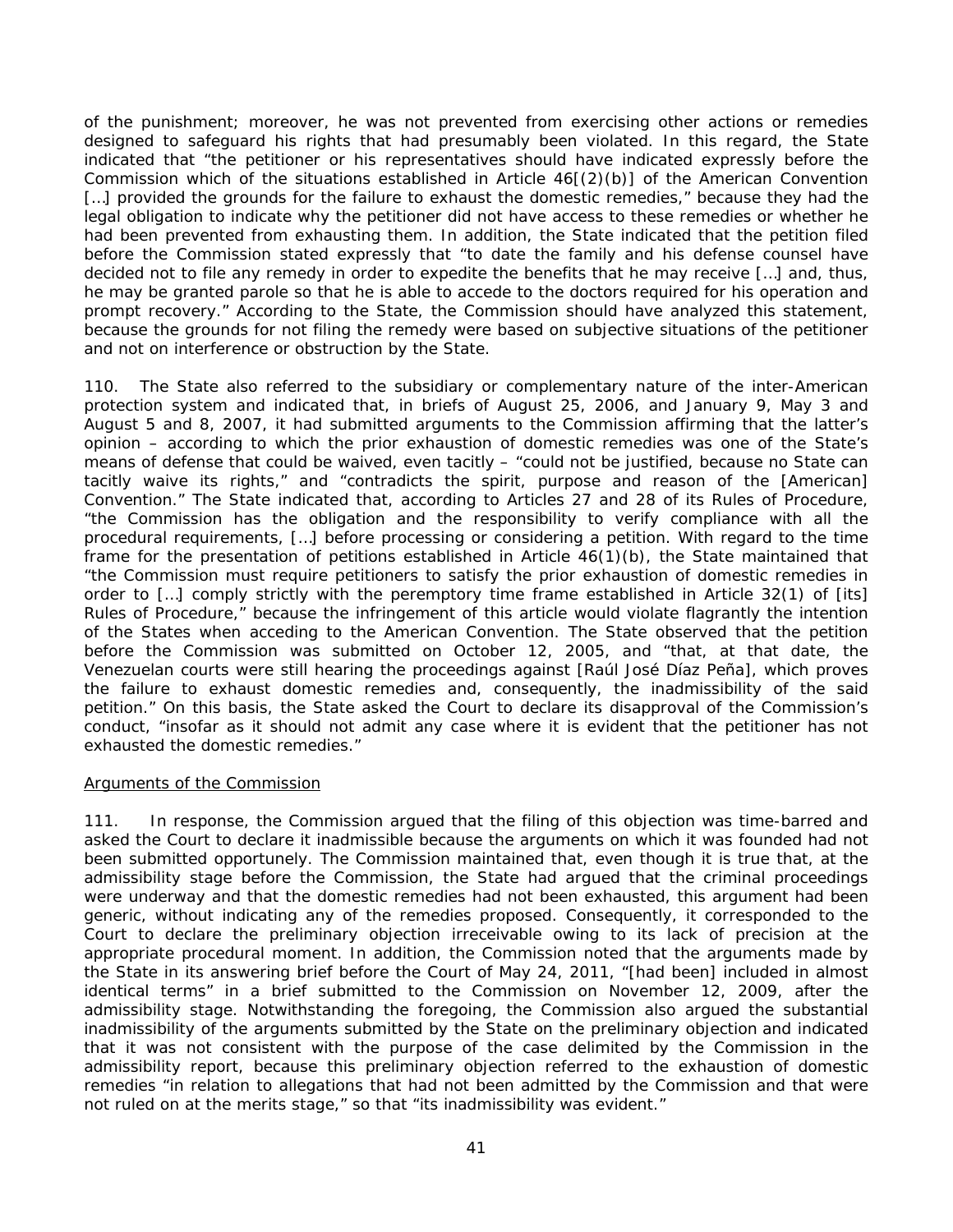112. In this regard, the Commission indicated that, on receiving the initial petition, it had identified three groups of facts: (a) those related to the preventive detention of Mr. Díaz Peña and the duration of the proceedings; (b) those related to a series of irregularities in the criminal proceedings, and (c) those related to the detention conditions and the lack of medical attention. According to the Commission, these facts differed in nature and, owing to their continuing nature, it had analyzed the requirement of exhaustion of domestic remedies separately; consequently, it had declared the first and third groups of facts admissible – namely, the preventive detention, the duration of the proceedings, and the issues of personal integrity – because it considered that Mr. Díaz Peña had exhausted numerous domestic remedies, which it referred to in detail, as well as taking different steps before the domestic authorities. Regarding the facts relating to irregularities concerning due process, the Commission had declared the petition inadmissible precisely because Raúl José Díaz Peña "waived the right to file an appeal against his conviction." Hence, "since it would have been possible to rectify some of the supposed violations of due process by using this remedy, the Commission considered that the requirement of exhaustion of domestic remedies had not been met at that time" and, consequently, "the analysis of the merits did not include the arguments on the irregularities in the criminal proceedings; for example, the aspect relating to the illegality of the way evidence was obtained."

## *Arguments of the representative*

113. For her part, the representative endorsed the arguments presented by the Commission and asked that the Court declare the State's arguments on the preliminary objection inadmissible and continue hearing the case in its entirety. Specifically, the representative stated that, when the petition was lodged before the Commission, the judgment convicting Raúl Díaz Peña had not been delivered and, at that time, it was a question of protecting his rights to presumption of innocence, not to be deprived of liberty unlawfully, to be tried while at liberty, and to due process, especially regarding compliance with a reasonable time, regarding which she argued that the violations "had already been committed and were substantiated as the facts evolved during the proceedings." The representative stated that Mr. Díaz Peña had exhausted the remedies provided under Venezuelan law for the jurisdictional review of preventive detention, exercising an application for constitutional amparo as a last remedy.<sup>221</sup> Regarding the appeal for review established in article 470 of the Code of Criminal Procedure, the representative indicated that it was only admissible against final judgments, which did not apply to the presumed victim. In addition, she indicated that the reasons why Raúl Díaz Peña did not exercise the domestic legal remedies when he was sentenced and convicted "related to the constant and systematic failure of the Venezuelan Judiciary to comply with the time frames established in the Code of Criminal Procedure for his trial and for deciding the procedural incidents."

# *B) Considerations of the Court*

114. First, the Court notes that the State, in its arguments, seeks to require the Court to modify its consistent case law which affirms that if the objection of failure to exhaust domestic remedies is not filed at the appropriate moment, the possibility of filing this objection is relinquished. In this regard, the Court reiterates, as it has in the cases of *Reverón Trujillo, Usón Ramírez* and *Chocrón* 

 $221$ On this point, she indicated that Raúl José Díaz Peña technical defense counsel contested the decision that confirmed the judicial measure of preventive detention by filing the appeal for review established in article 264 of the Code of Criminal Procedure, arguing, basically, the expiry of the time limit for preventive detention under the provisions of article 244 of the said Code. To counter the negative decision, an application for constitutional *amparo* was filed, which was declared inadmissible, and an appeal was filed against this declaration of inadmissibility, which was declared irreceivable by the Constitutional Chamber of the Supreme Court of Justice.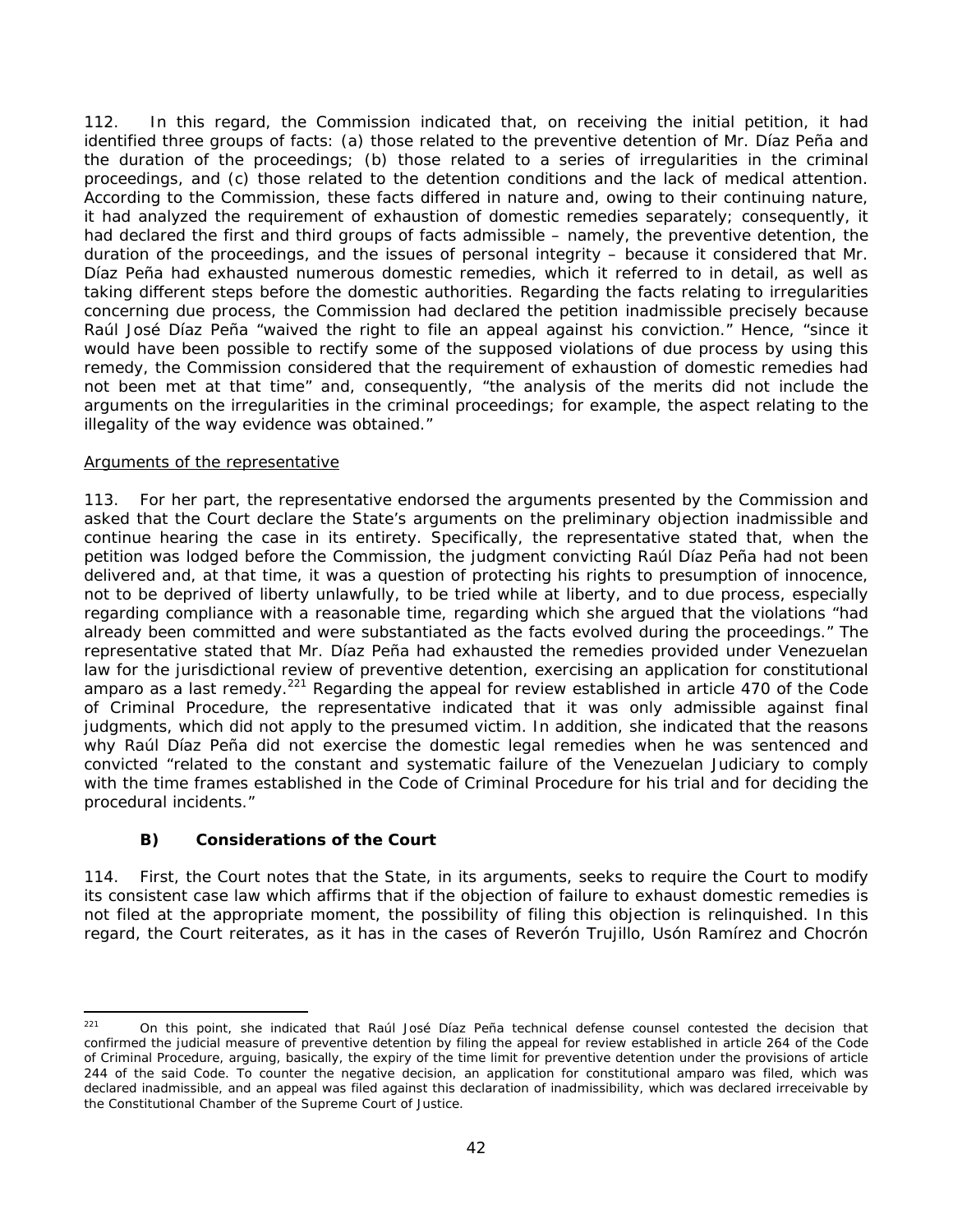*Chocrón,*222 that although the supervision of the Inter-American Court is of a subsidiary, supplementary and complementary nature,<sup>223</sup> Article 46(1)(a) of the Convention stipulates that the rule of the exhaustion of domestic remedies must be interpreted in accordance with generally recognized principles of international law, which include the principle establishing that the use of this rule is a defense available to the State and, therefore, must be verified at the procedural moment in which the objection has been filed. If it is not filed while the admissibility is being processed before the Commission, the State has relinquished the possibility of using this measure of defense before the Court. This has been recognized not only by this Court,<sup>224</sup> but also by the European Court of Human Rights.<sup>225</sup> Consequently, the Court reiterates that the interpretation that it has given to Article 46(1)(a) of the Convention for more than 20 years is in conformity with international law.

115. Furthermore, it is pertinent to recall that, when the Commission's conduct in relation to the proceedings followed before it is questioned as a preliminary objection, the Court has maintained that the Inter-American Commission has autonomy and independence in the exercise of its mandate as established in the American Convention and, in particular, in the exercise of its functions in relation to the processing of individual petitions established by Articles 44 to 51 of the Convention.226 However, in matters it is considering, the Court has the authority to monitor the legality of the Commission's conduct,<sup>227</sup> which does not necessarily mean reviewing the proceedings conducted before the latter,  $228$  unless there has been a grave error that violates the right to defense of the parties.<sup>229</sup> Lastly, the party who affirms that the conduct of the Commission during the proceedings before it has been irregular and impaired the right to defense must prove

 $222$ 222 *Cf. Case of Reverón Trujillo v. Venezuela, para. 20; Case of Usón Ramírez v. Venezuela. Preliminary objection, merits, reparations and costs.* Judgment of November 20, 2009. Series C No. 207, para. 22, and *Case of Chocrón Chocrón v. Venezuela. Preliminary objection, merits, reparations and costs*. Judgment of July 1, 2011. Series C No. 227, para. 21.

<sup>223</sup> *Cf.* Preamble and Article 46 of the American Convention on Human Rights. See also: *The Effect of Reservations on the Entry into Force of the American Convention on Human Rights* (Arts. 74 and 75). Advisory Opinion OC-2/82 of September 24, 1982. Series A No. 2, para. 31, and *Case of Chocrón Chocrón v. Venezuela*, para. 21.

<sup>224</sup> *Cf. Case of Velásquez Rodríguez v. Honduras*. *Preliminary objections.* Judgment of June 26, 1987. Series C No. 1, para. 88, citing the *Matter of Viviana Gallardo et al.*, Decision of November 13, 1981, No. G 101/81. Series A, para. 26, and *Case of Mejía Idrovo v. Ecuador. Preliminary objections, merits, reparations and costs*. Judgment of July 5, 2011 Series C No. 228, paras. 27 and 29.

<sup>225</sup> *Cf.* ECHR, *Case of De Wilde, Ooms and Versyp ("Vagrancy" Cases) v. Belgium (Merits)*, Judgment of 18 June 1971, Series A no. 12, paras. 54 and 55; ECHR, *Case of Foti et al. v. Italy,* Judgment of 10 December 1982, Series A no. 56, para. 46, and ECHR, *Case of Bitiyeva and X v. Russia*, Judgment of 21 June 2007, paras. 90 and 91.

<sup>&</sup>lt;sup>226</sup> *Cf. Control of Due Process in the Exercise of the Powers of the Inter-American Commission on Human Rights* (Arts. 41 and 44 of the American Convention on Human Rights). Advisory Opinion OC-19/05 of November 28, 2005. Series A No. 19, first operative paragraph, and *Case of Grande v. Argentina. Preliminary objections and merits*. Judgment of August 31, 2011 Series C No. 231, para. 45.

<sup>227</sup> *Cf. Control of Due Process in the Exercise of the Powers of the Inter-American Commission on Human Rights (Arts. 41 and 44 of the American Convention on Human Rights).* Advisory Opinion OC-19/05, *supra* note 8, third operative paragraph, and *Case of Grande v. Argentina. Preliminary objections and merits*. Judgment of August 31, 2011 Series C No. 231, para. 45.

<sup>228</sup> *Cf. Case of the Dismissed Congressional Employees (Aguado Alfaro et al.) v. Peru. Preliminary objections, merits, reparations and costs*. Judgment of November 24, 2006. Series C No. 158, para. 66, and *Case of González Medina and family v. Dominican Republic*, para. 28.

<sup>229</sup> Cf. *Case of the Dismissed Congressional Employees (Aguado Alfaro et al.) v. Peru*, para. 66, and *Case of González Medina and family v. Dominican Republic*, para. 28.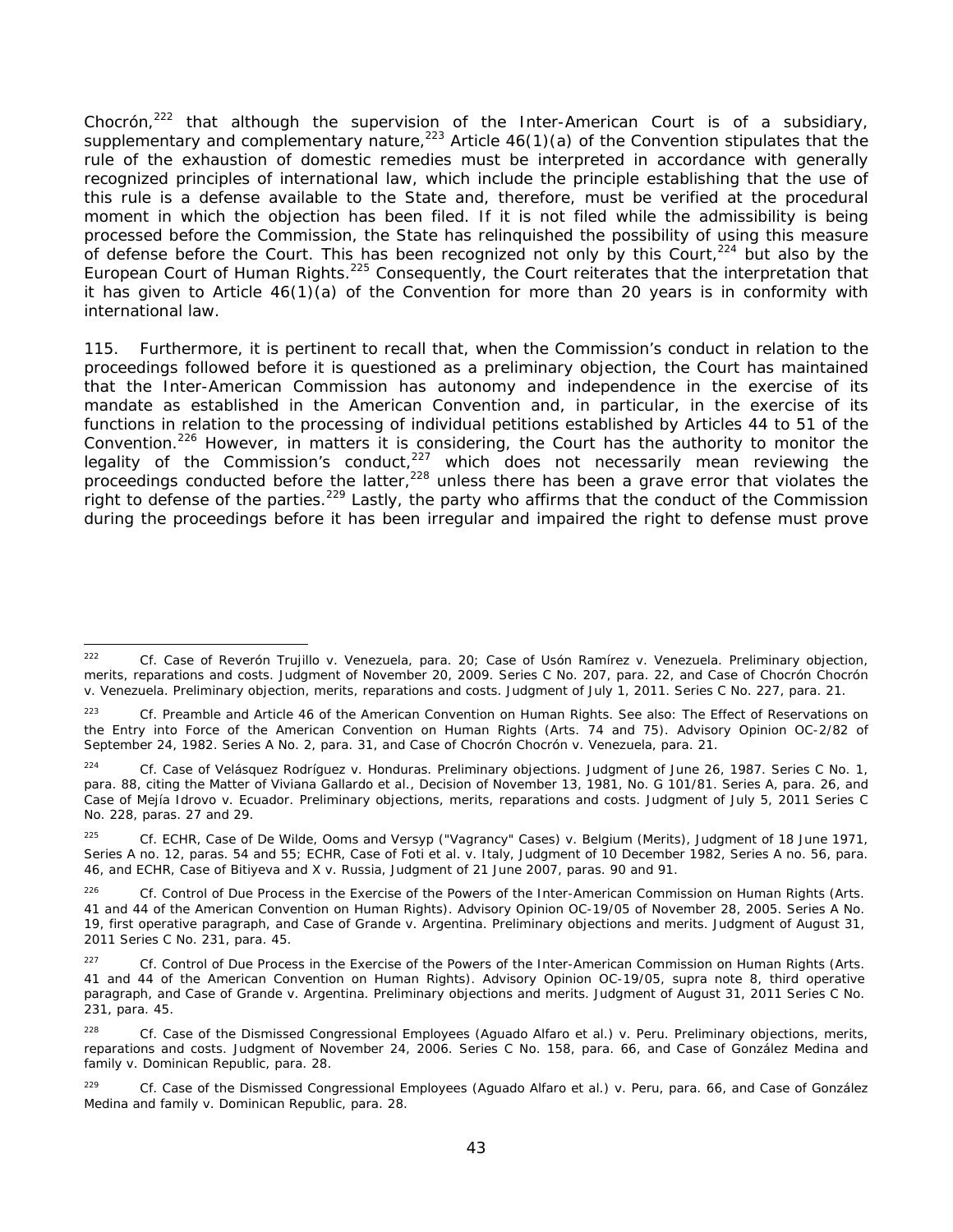this harm.<sup>230</sup> In this regard, a complaint or difference of opinion with regard to the conduct of the Inter-American Commission is not sufficient.<sup>231</sup>

116. The Court will now assess whether, in this case, the formal and material presumptions exist to admit a preliminary objection of failure to exhaust domestic remedies.<sup>232</sup> To this end, it will begin by presenting a chronological summary of the pertinent facts.

117. First, the Court notes that, the initial petition of October 12, 2005,<sup>233</sup> did not allege that domestic remedies had been exhausted, but rather the petition merely transcribed Article 46 of the American Convention and made the two following statements, one of them before the transcription of the said article and the other after:

"Owing to the legal situation of the citizen Raúl Díaz Peña in Venezuela in the instant case, the exception to the exhaustion of domestic remedies established in Article 46 has been complied with," [and]

[…]

-

"The citizen Díaz Peña is defenseless before the Venezuelan courts owing to the influence of some members of the Legislature and the Executive. Because of this defenselessness, he has been obliged to seek the protection of the […] Commission."

118. After a copy of the original petition had been forwarded to it, the State, in a brief of May 3, 2007, presented its observations on the petition in which it referred to the criminal proceedings instituted against Mr. Díaz Peña, rejected everything set out in the petition, and affirmed that "this case d[id] not meet the requirements to be admitted by the Commission, because proceedings were underway before the competent organs of the State, in which, at all times, the human rights of [Mr.] Díaz had been guaranteed and, in addition, the existing domestic remedies had not been exhausted. $1234$  Venezuela repeated these assertions in briefs of August 5 and 8, 2007.<sup>235</sup> In the second brief, presented in the context of the precautionary measures adopted by the Commission, the State made specific reference to Article 46(1)(a) of the American Convention.

119. In its admissibility report of March 20, 2009, $^{236}$  the Commission:

 a) Did not rule on the petitioner's argument that the exceptions to the requirement of exhaustion of domestic remedies were applicable.

<sup>230</sup> *Cf. Case of the Dismissed Congressional Employees (Aguado Alfaro et al.)*, *supra* note 14, para. 66, and *Case of Vélez Loor v. Panama. Preliminary objections, Merits, Reparations and Costas*. Judgment of November 23, 2010 Series C No. 218, para. 22.

<sup>231</sup> *Cf. Case of Castañeda Gutman v. United Mexican States. Preliminary objections, merits, reparations and costs.*  Judgment of August 6, 2008. Series C No. 184, para. 42, and *Case of Gomes Lund et al. (Guerrilha do Araguaia) v. Brazil*. Preliminary objections, merits, reparations and costs. Judgment of November 24, 2010. Series C No. 219, para. 27.

<sup>232</sup> *Cf. Case of Perozo et al. v. Venezuela. Preliminary objections, merits, reparations and costs.* Judgment of January 28, 2009. Series C No. 195, para. 42, and *Case of Vera Vera et al. v. Ecuador. Preliminary objection, merits, reparations and costs.* Judgment of May 19, 2011. Series C No. 224, para. 13.

<sup>233</sup> *Cf.* Initial petition of October 12, 2005 (evidence file, tome V, folios 3138 to 3152).

<sup>&</sup>lt;sup>234</sup> Note AGEV/000600 of May 3, 2007, addressed to the Executive Secretary of the Inter-American Commission on Human Rights by the Agent of the State of Venezuela (evidence file, tome XXV, folios 17191 to 17209).

<sup>235</sup> *Cf.* Note AGEV/000863 of August 5, 2007, addressed to the Executive Secretary of the Inter-American Commission on Human Rights by the Agent of the State of Venezuela (evidence file, tome XXV, folios 17210 to 17218), and Note AGEV/000940 of August 8, 2007, addressed to the Executive Secretary of the Inter-American Commission on Human Rights by the Agent of the State of Venezuela (evidence file, tome XXV, folios 17225 to 17235).

<sup>236</sup> *Cf.* Admissibility Report No. 23/09, Petition 1133-05 Raúl José Díaz Peña - Venezuela, issued by the Inter-American Commission on March 20, 2009 (file of proceedings before the Inter-American Commission, tome I, folios 441 to 445).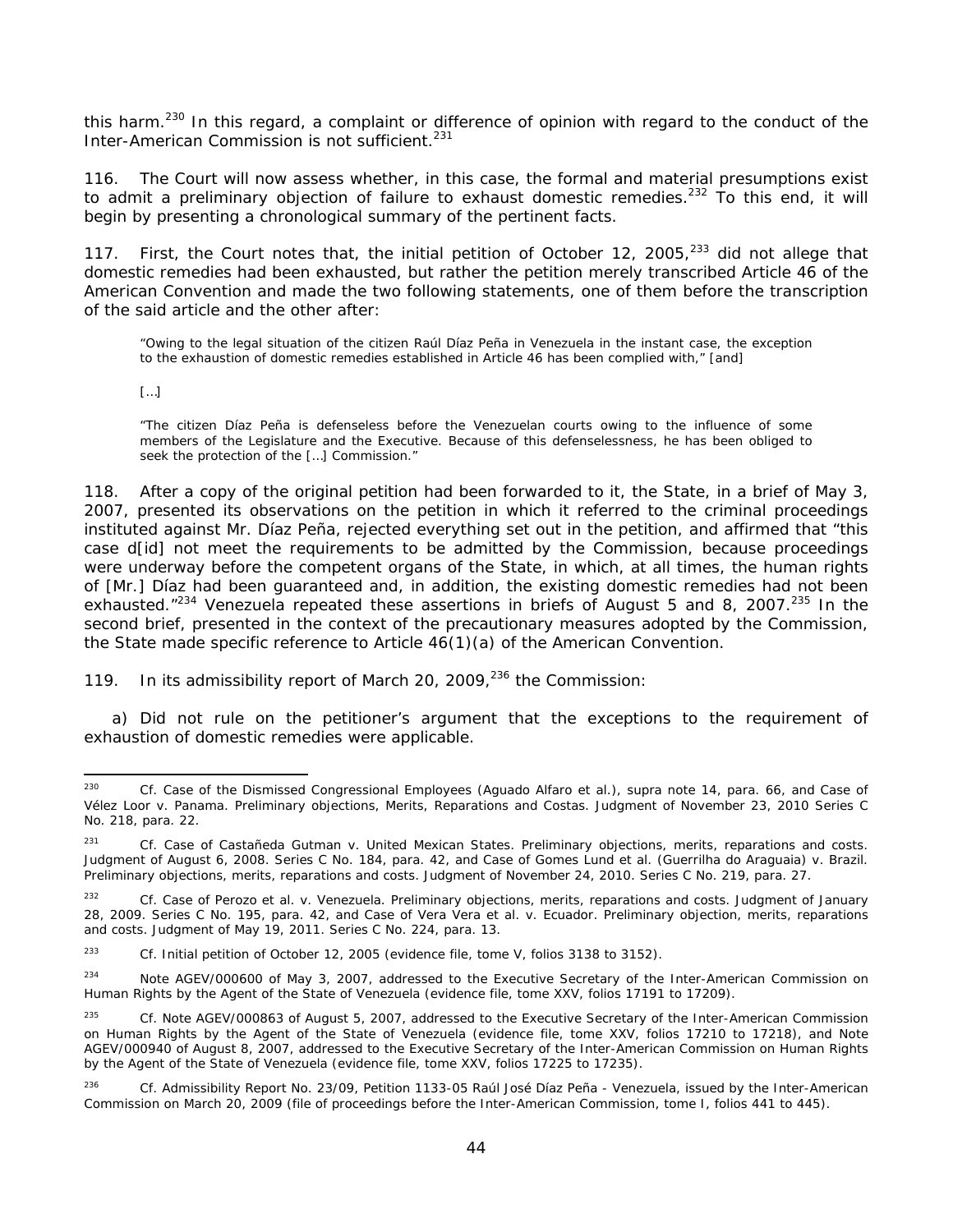b) Did not indicate that the State's argument was time-barred or lacked the required specificity as regards indicating the existing remedies, but rather analyzed the arguments on which it was founded.

 c) Regarding the exhaustion of domestic remedies, it understood that they had been duly exhausted on May 11, 2007, when the Constitutional Chamber of the Supreme Court of Justice confirmed the inadmissibility of the application for constitutional *amparo* filed on August 14, 2006, against the rejection of the appeal for review of the measure of detention filed on March 24, 2006 (*supra* paras. 82 to 85).

 d) Regarding the time frame, concluded that, since "the application for *amparo* that exhausted the domestic remedies [had been] declared inadmissible in second instance on May 11, 2007," the petition [had been] submitted opportunely on October 12, 2005.

 e) Consequently, the Commission considered that the requirements of Article 46(1)(a) of the American Convention had been met in relation to the arguments concerning the preventive detention and the detention conditions, in relation to the presumed violation of Articles 5, 7, 8 and 25 of the Convention

 f) To the contrary, regarding the presumed irregularities of the criminal proceedings, based on the waiver of the right to appeal the adverse judgment (*supra* para. 88) the Commission found that, for these facts, the domestic remedies had not been exhausted and that, given the failure to comply with this requirement, the exceptions established in Article 46(2) of the American Convention had not been met.

120. On November 12, 2009, in the brief with observations submitted in the proceedings on the merits of the case before the Commission and after admissibility report No. 23/09 of March 20, 2009, the State referred to the existence of the ordinary remedy of appeal, the appeal for review, and the constitutional review, as well as the possibilities of protecting Mr. Díaz Peña's rights at the eventual stage of execution of judgment established in the Venezuelan system of criminal procedure.<sup>237</sup>

121. The above reveals that the objection does not include the facts relating to "a group of irregularities in the criminal proceedings," regarding which the petition was declared inadmissible and which, therefore, do not form part of the factual framework of the instant case (*supra* paras. 41 and 46). Consequently, this Court's analysis will be limited to the "groups of facts" regarding which the Commission declared the petition admissible: those relating to "the preventive detention of Mr. Díaz Peña and the duration of the proceedings," and those relating to "the detention conditions and the lack of medical care." Before this, the Court will examine a formal objection filed by the Commission.

### *Presumed lack of specificity*

122. The Commission has affirmed before this Court that the State's argument of failure to exhaust domestic remedies lacked specificity at the appropriate procedural moment, because it had been of a general nature and had not included a precise indication of the existing remedies. The Court considers that the Commission's argument cannot be admitted in general, because when the State argued the failure to exhaust the domestic remedies, the Commission had not yet divided up the purpose of the petition into three different elements. As already indicated (*supra* para. 39), that division was made by the Commission, at least implicitly, in admissibility report No. 23/09 of

 $237$ 237 *Cf.* Note AGEV/000537 of November 12, 2009, addressed to the Inter-American Commission on Human Rights by the Agent of the State of Venezuela (evidence file, tome V, folios 3157 to 3176).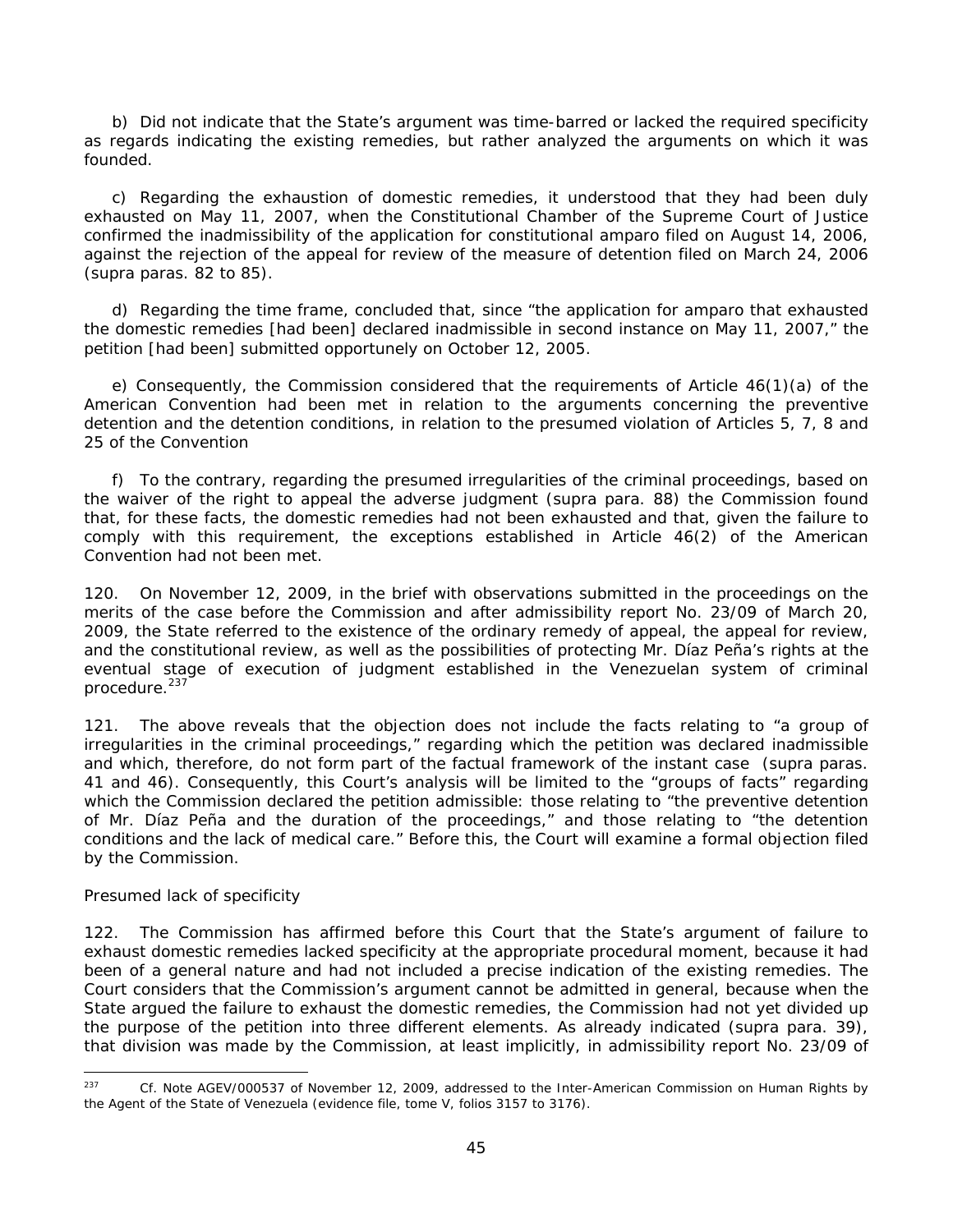March 20, 2009. Up until that time, it could have been considered that the matter related to a complaint of violation of due process in the context of a criminal trial that was underway and the duration of which had not exceeded a reasonable time. Hence, the State cannot be blamed for the fact that, when presenting its observations on the petition, it made no specific reference to the available remedies, with the important exception that will be mentioned when analyzing the aspect regarding the detention conditions and the deterioration in Mr. Díaz Peña's health (*infra* paras. 126 and 127).

#### *Arguments relating to the preventive detention and the duration of the proceedings*

123. The Commission considered that domestic remedies had been exhausted bearing in mind that different appeals had been filed over the period from March 24, 2006, to May 11, 2007 (*supra*  para. 119(c)). Thus, it referred to appeals filed over a period that began more than five months after the initial petition was lodged before the Commission and culminated one year and seven months after this. The Court finds that, in these circumstances, it cannot be understood that the requirement of prior exhaustion of domestic remedies established in Article 46(1)(a) of the American Convention has been satisfied. Furthermore, the Court observes that, when the initial petition was forwarded to the State on February 23, 2007, the decision of May 11, 2007, that supposedly exhausted domestic remedies had not yet been issued.

124. Moreover, it cannot be considered that domestic remedies had been exhausted by the requests filed by Mr. Díaz Peña's defense counsel in the context of the criminal proceedings that were underway at the time (nullity based on failure to comply with the legal methods and conditions, nullity of an expert opinion offered by the Public Prosecution Service; requests for review of the preventive detention). In fact, the appropriate remedy in this regard, was to appeal the judgment delivered at the end of the proceedings (without prejudice to the possibility of contesting it owing to the excessive duration of the proceedings or of the preventive detention). As already indicated (*supra* para. 88), Mr. Díaz Peña expressly waived the right to file this appeal, and the Inter-American Commission declared that "the arguments concerning the irregularities in the criminal proceedings that could have been rectified by contesting the adverse judgment were inadmissible" (*supra* para. 42).

125. Based on the above, *the preliminary objection of failure to exhaust domestic remedies filed by the State is admitted as regard the facts relating to the preventive detention of Mr. Díaz Peña and the duration of the proceedings.*

#### *Arguments relating to the detention conditions and the deterioration in Mr. Díaz Peña's health*

126. The situation is different as regards the detention conditions and the deterioration in Mr. Díaz Peña's health (which the Commission alluded to as "the detention conditions and absence of medical attention") (*supra* para. 112). The corresponding arguments were submitted in the initial petition and, although the Commission had not yet explained the division of the different aspects of the case into three parts, the State could not ignore that, in that regard, it should have referred to precise and opportune remedies. Despite this, the State did not indicate specifically – either then or later – the remedies that could have been filed to obtain an improvement in the poor detention conditions that were alleged and to prevent the consequent deterioration in Mr. Díaz Peña's health that was alleged. That omission leads to the conclusions that, in this respect, there were no remedies to be exhausted. Consequently, the exception to the requirement of prior exhaustion of domestic remedies established in Article 46)(2)(a) of the American Convention is applicable.

127. Therefore, *the Court rejects the objection of failure to exhaust domestic remedies filed by the State as regards the detention conditions and the deterioration in Mr. Díaz Peña's health.*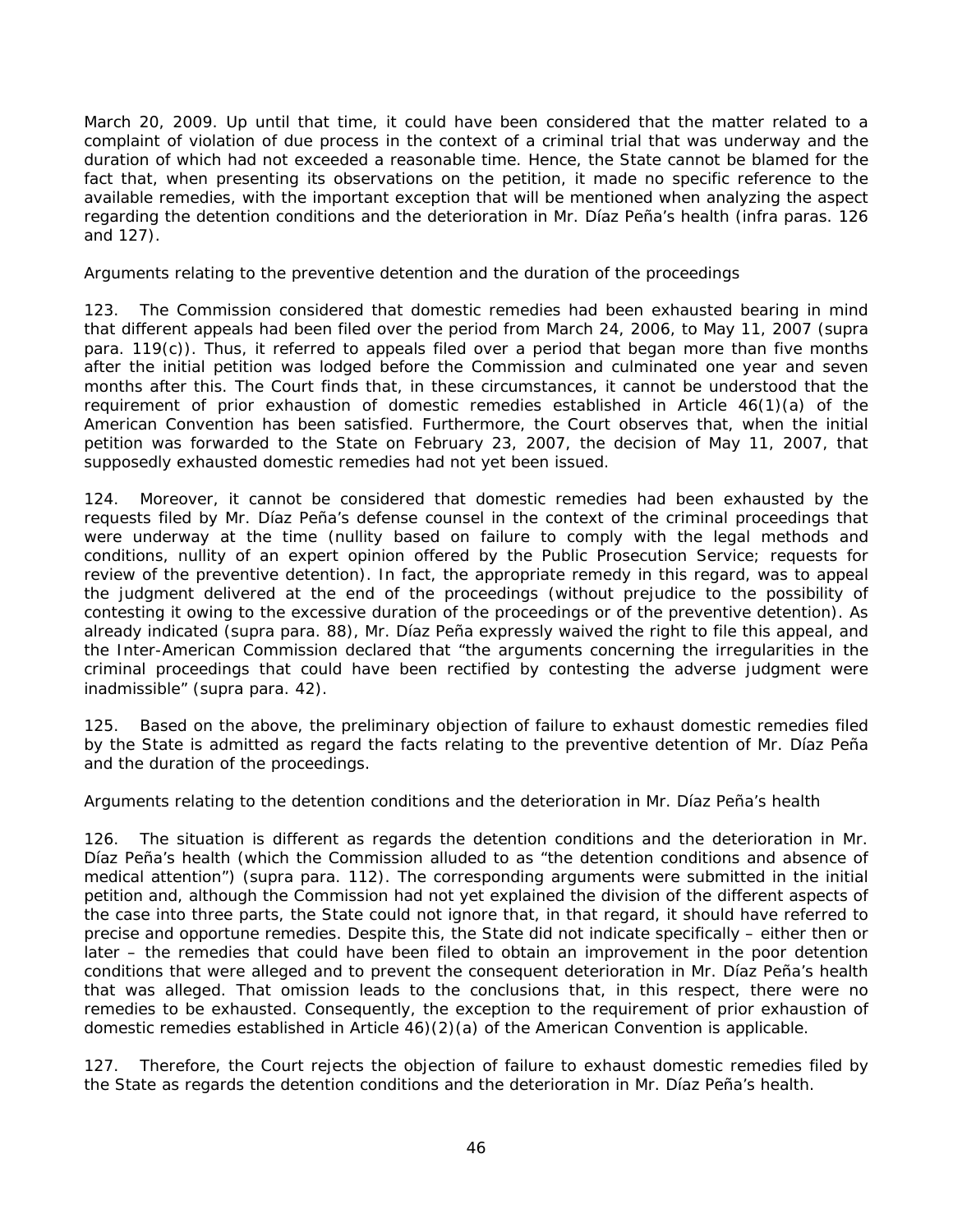#### **VII MERITS**

### **RIGHT TO PERSONAL INTEGRITY IN RELATION TO THE OBLIGATIONS TO RESPECT AND GUARANTEE THE RIGHTS**

128. In this chapter, the Court will examine the arguments on violation of the right to personal integrity in relation to the obligations to respect and guarantee the rights.

### *A) Arguments of the Commission and of the parties*

129. The arguments of the Commission under Article 5(1) and 5(2) of the American Convention refer to the alleged progressive deterioration in the health of Raúl José Díaz Peña as a result of the alleged detention conditions to which he had been subjected, added to the alleged lack of adequate and opportune medical care for "the loss of hearing in one ear and recurring perianal abscesses." Hence, when establishing the State's international responsibility, it considered the existence of the following detention conditions of Raúl José Díaz Peña in the DISIP: (a) the lack of natural light and ventilation; (b) the fact of being locked up at night from 10 p.m. to 7 a.m., without access to the sanitary installations, and (c) time in the open air being limited to two hours once every 15 days.

130. In addition, the Commission argued that "the State was not diligent in permitting a rigorous and opportune diagnosis of the health situation of the [presumed] victim by continuous access to medical specialists and the performance of the specialized tests that he required." In addition, according to the Commission, "once it was aware of the importance of an operation and of the limited prospect of recovery under the detention conditions in which [Mr. Díaz Peña] was kept, the State [had] failed to adopt any measure to permit the operation to be carried out immediately and to facilitate conditions for his rehabilitation."

131. The representative agreed with the arguments of the Commission and indicated that when Mr. Díaz Peña entered the DISIP cells, the detention conditions were inhuman and deplorable, for the following reasons: the cell had no illumination and any light it received came from the corridor; he slept on a mattress on the floor; it was strictly forbidden to have electric appliances; there was no kind of air from outside; it was very hot and humid; it was very dusty; he was not allowed to go out into the sunlight; there was no place to do exercises; there was a single bathroom for 10 cells; visiting rights were twice a week for one hour, and the DISIP provided the food, which was very greasy. Subsequently, after October 2005, the Venezuelan authorities gradually allowed the use of ventilators and access to sunlight one hour each week. Nevertheless, in mid-2006, the Director of Investigations, responsible for the area of the Pre-Trial Detention Center, where Raúl Díaz was imprisoned, had ordered that "the cells remain locked with padlocks from 10 p.m. to 7 a.m.," which made it impossible for the prisoners to go to the sanitary installations during these hours, obliging them "to attend to their necessities in plastic bags, newspapers or bottles, without being able to wash their hands, and having to keep their feces and urine in that small cell throughout the night," a situation that would continue until the date on which Mr. Díaz Peña left the DISIP. In addition, she argued that the detention conditions to which Mr. Díaz Peña was subjected from February 25, 2004, to October 12, 2005, had resulted in "changes in his biological clock," and that the food received from the DISIP had wreaked havoc with his health, causing him "continuous diarrhea, with the loss of 12 kilos in six months."

132. The representative indicated that, in 2005, Raúl Díaz had been diagnosed with a perianal abscess that required appropriate treatment, which he had not received. In addition, since the cells were locked for the night at 10 p.m., "having to attend to his necessities in a bag, without being able to wash" had exacerbated the infection and he had developed a fistula that would only be cured by an operation, "so that, at this time, he had a cyst that required surgery." In addition, she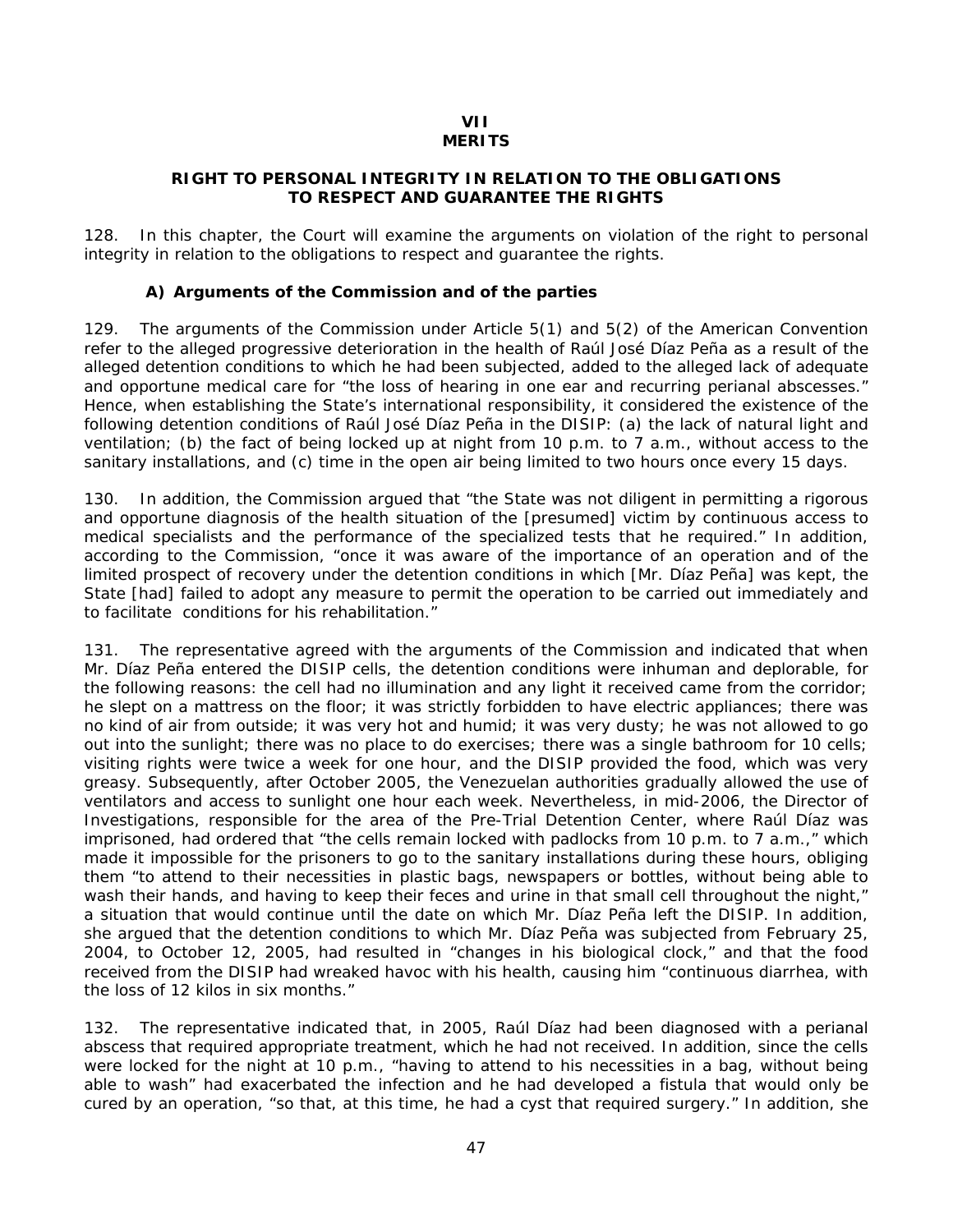argued that Mr. Díaz Peña had serious health problems in his ears, especially his left ear, "which had been treated belatedly" and which were the "result of colds that never ended owing to his allergy to dust, and having to breath impure air because the air did not circulate owing to the absence of windows." In this regard, she referred to supposed contradictions between the medical reports prepared by independent doctors and those prepared by the DISIP medical staff, and indicated that "the State only provided reports by general practitioners that had been prepared following examinations without the necessary medical equipment used by the specialists, and this is why they concluded that Díaz Peña was a healthy adult," while the reports that indicated "the risks of encephalitis, meningitis or another serious illnesses that would place Díaz Peña's life at risk," as well as the need for an operation, were simply ignored by the State,<sup>238</sup> and this had led to a health problem from which the presumed victim still suffered. Lastly, she argued that a change in the place of detention had been requested and all the necessary steps had been taken, but this had not happened "owing to the State's lack of interest; hence, the detention conditions required to ensure that the harm to [the presumed victim's] integrity was alleviated, had not materialized."

133. In response, the State indicated that it had guaranteed the fundamental rights of those held for trial or sentenced and convicted who were in the place formerly known as the DISIP – now the General Directorate of the Bolivarian National Intelligence System (SEBIN) – and complied absolutely with the necessary conditions of health and hygiene. In addition, it argued that Mr. Díaz Peña had been provided with the pertinent medical treatment. Specifically, it indicated that the DISIP facilities had areas for physical activities, a place for visits by family and friends, an electric stove, electrical appliances, refrigerators to keep food cool, and area for conjugal visits with its respective bathroom, and acceptable conditions of hygiene, as well as cells provided with several fire extinguishers distributed in the different corridors. In addition, it referred to the existence of a log entry of November 21, 2005, recording the physical conditions and the guarantees of the human rights of Mr. Díaz Peña.

134. The State indicated that Mr. Díaz Peña was always provided with the pertinent medical care and that the judge of the case had allowed him to go to the *Instituto Médico Otorrinolaringológico*, on Santa Cruz Street, Chuao, Miranda state, which was "one of the best medical centers in Caracas," where he had been by a specialist on June 14, September 14 and November 28, 2006. Furthermore, on January 8, 2007, the DISIP Director General had informed the State's Agent at the time of Mr. Díaz Peña's transfer to the said medical center for a medical evaluation and cleaning of his ear. The State argued that doctors at the Military Hospital had also been able "to examine the problem with his left ear." Similarly, the State referred to the records, visits, and examinations of Mr. Díaz Peña of November 21, 2005, June 16, July 28 and October 19, 2006, April 25 and August 6, 2007, September 9 and October 2, 2009.

### *B) Considerations of the Court*

135. This Court has indicated that, according to Article 5(1) and 5(2) of the Convention,  $239$  any person deprived of liberty has the right to live in detention conditions compatible with his personal dignity. As the entity responsible for places of detention, the State plays a special role as guarantor

<sup>238</sup> The representative affirmed that Mr. Díaz Peña had been treated seven time, "only not by a specialist," and although it was true that the alleged victim had been treated in the Chuao Ear, Nose and Throat Clinic twice, on September 14, 2006 and on November 28, 2007, during the second visit, "an urgent operation to save the diseased ear" had been recommended," and therefore "the visits to the [said] Center [had] ceased." Lastly, she mentioned that "[t]wo examinations [by] forensic physicians [had confirmed] the need for specialized medical equipment."

 $239$  The pertinent part of Article 5 of the American Convention stipulates that:

<sup>1.</sup> Every person has the right to have his physical, mental, and moral integrity respected.

<sup>2.</sup> No one shall be subjected to torture or to cruel, inhuman, or degrading punishment or treatment. All persons deprived of their liberty shall be treated with respect for the inherent dignity of the human person.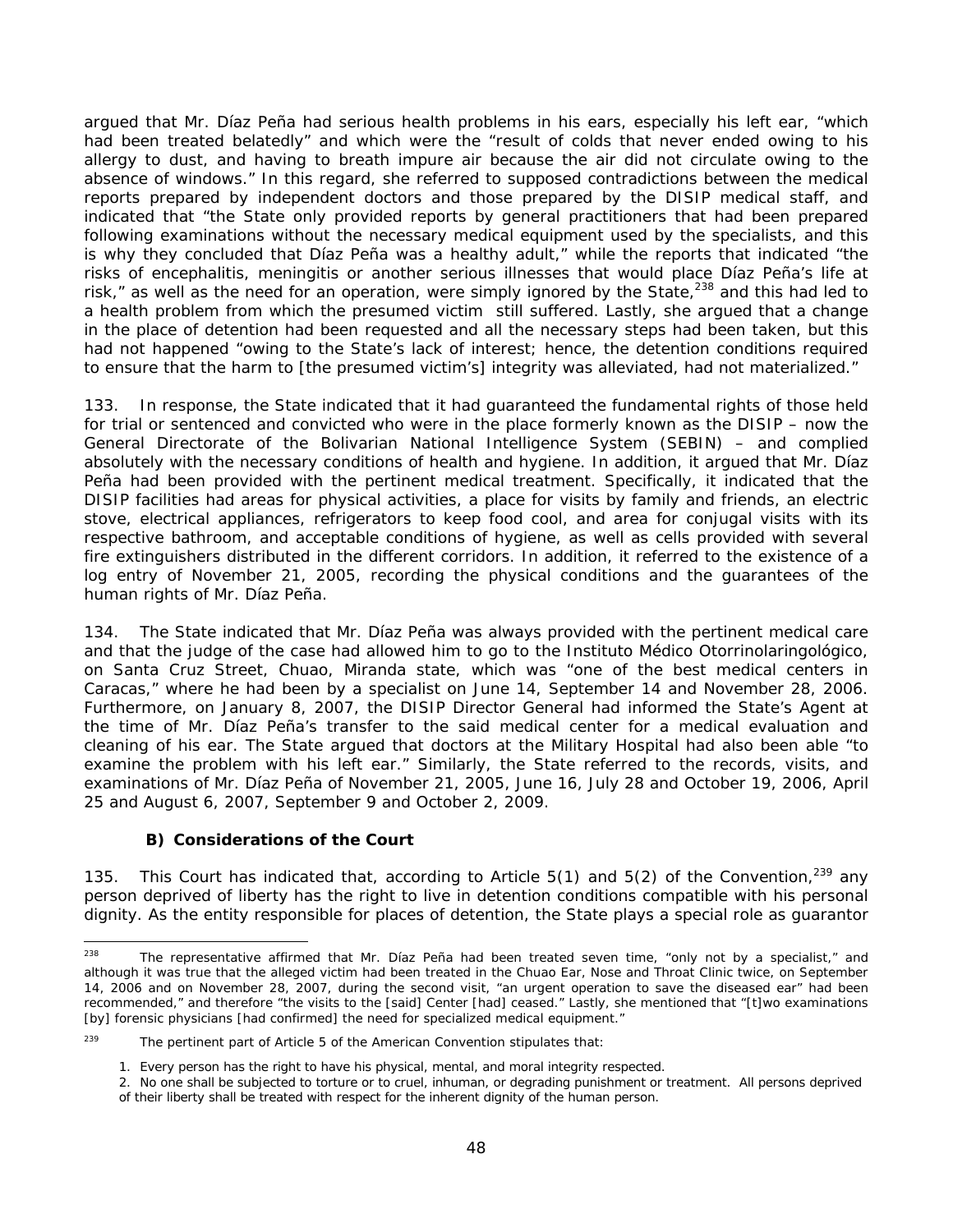of the rights of all those who are in its custody.<sup>240</sup> This entails the State's obligation to safeguard the health and welfare of prisoners, providing them, among other elements, with the required medical assistance, and ensuring that the manner and method of deprivation of liberty do not exceed the inevitable level of suffering inherent in detention.<sup>241</sup> In this regard, the Court has considered that bad physical and hygienic conditions in places of detention,  $242$  such as the lack of adequate light and ventilation,<sup>243</sup> can, in themselves, violate Article 5 of the American Convention, depending on their intensity, duration and the personal characteristics of those that endure them, because they can cause suffering of an intensity that exceeds the inevitable level of suffering resulting from the detention, and because they result in feelings of humiliation and inferiority.<sup>244</sup> Thus, the State cannot invoke financial difficulties to justify detention conditions that do not comply with the minimum international standards in this area and that fail to respect the dignity of the human being. $245$ 

136. Although it has been confirmed in this case that, approximately one year and eight months after Mr. Díaz Peña entered the Pre-Trial Detention Center a window was opened in a specific area of it, the use of standing ventilators was gradually allowed, a system of artificial lights, air extractors and air conditioning were progressively installed, and, in a limited manner, access to the open air (*supra* para. 97), the precautionary measures adopted were insufficient to comply with the State's obligation to carry out a complete overhaul of the facilities in order to ensure access to natural light and fresh air, as well as regular and constant time out in the open air, as part of the inherent conditions of detention.

137. In addition, the Court has indicated that the general obligations to respect and guarantee the rights established in Article 1(1) of the American Convention gives rise to special obligations that are determined on the basis of the particular needs for protection of the subject of law, owing either to his personal situation or to the specific situation in which he finds himself.<sup>246</sup> Thus, the State has the obligation to provide detainees with regular medical checkups and attention and adequate treatment when this is required.<sup>247</sup> Principle 24 of the Body of Principles for the Protection

<sup>240</sup> 240 *Cf. Case of Neira Alegría et al. v. Peru*. *Merits*. Judgment of January 19, 1995. Series C No. 20, para. 60, and *Case of Vélez Loor v. Panama*, para. 198.

<sup>241</sup> *Cf. Case of the "Children's Rehabilitation Institute" v. Paraguay. Preliminary objections, merits, reparations and costs.* Judgment of September 2, 2004. Series C No. 112, para. 159, and *Case of Vélez Loor v. Panama*, para. 198.

<sup>&</sup>lt;sup>242</sup> In this regard, Rule 10 of the United Nations Standard Minimum Rules for the Treatment of Prisoners establishes that: "[a]ll accommodation provided for the use of prisoners and in particular all sleeping accommodation shall meet all requirements of health, due regard being paid to climatic conditions and particularly to cubic content of air, minimum floor space, lighting, heating and ventilation." While Rule 12 stipulates that "[t]he sanitary installations shall be adequate to enable every prisoner to comply with the needs of nature when necessary and in a clean and decent manner."

<sup>&</sup>lt;sup>243</sup> Regarding access to natural light and fresh air, Rule 11 of the United Nations Standard Minimum Rules for the Treatment of Prisoners establishes that " In all places where prisoners are required to live or work: (a) The windows shall be large enough to enable the prisoners to read or work by natural light, and shall be so constructed that they can allow the entrance of fresh air whether or not there is artificial ventilation; (b) Artificial light shall be provided sufficient for the prisoners to read or work without injury to eyesight. With regard to access to fresh air and to physical and recreational training, Rule 21 of the United Nations Standard Minimum Rules for the Treatment of Prisoners stipulates that "(1) Every prisoner who is not employed in outdoor work shall have at least one hour of suitable exercise in the open air daily if the weather permits. (2) Young prisoners, and others of suitable age and physique, shall receive physical and recreational training during the period of exercise. To this end space, installations and equipment should be provided."

<sup>244</sup> *Cf. Case of Montero Aranguren et al. (Retén de Catia) v. Venezuela. Merits, reparations and costs.* Judgment of July 5, 2006. Series C No. 150, para. 97.

<sup>245</sup> *Cf. Case of Montero Aranguren et al. (Retén de Catia) v. Venezuela*, para. 85, and *Case of Vélez Loor v. Panama*, para. 198.

<sup>&</sup>lt;sup>246</sup> *Cf. Case of the Pueblo Bello Massacre v. Colombia. Merits, reparations and costs. Judgment of January 31, 2006.* Series C No. 140, para. 111, and *Case of Vera Vera et al. v. Ecuador*, para. 42.

<sup>247</sup> *Cf. Case of Tibi v. Ecuador. Preliminary objections, merits, reparations and costs.* Judgment of September 7, 2004. Series C No. 114, para. 156, and *Case of Vélez Loor v. Panama*, para. 220.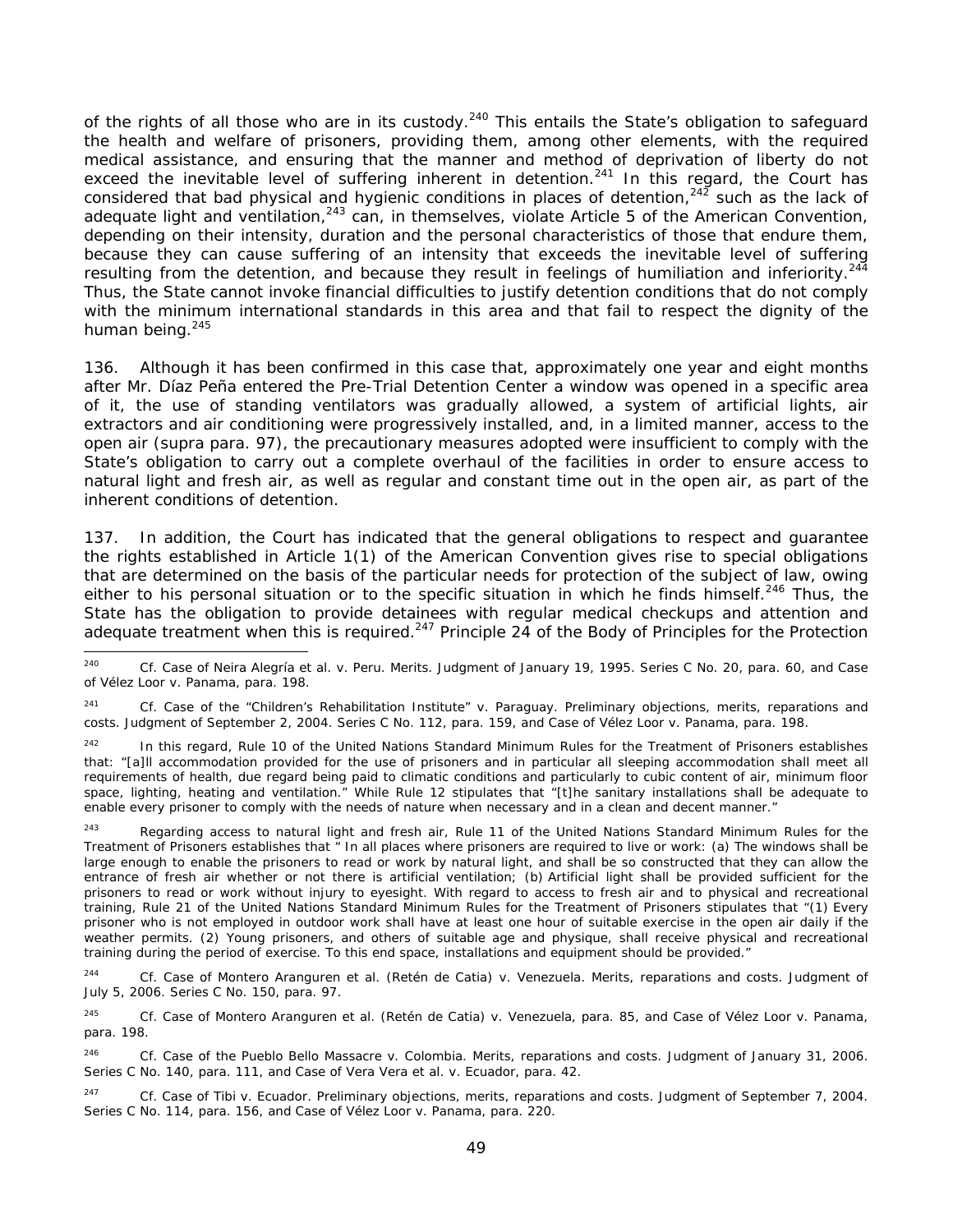of All Persons under Any Form of Detention or Prison stipulates that "[a] proper medical examination shall be offered to a detained or imprisoned person as promptly as possible after his admission to the place of detention or imprisonment, and thereafter medical care and treatment shall be provided whenever necessary. This care and treatment shall be provided free of charge."<sup>248</sup> Care by a doctor who does not have links to the prison or detention authorities is an important safeguard against the torture or physical or mental ill-treatment of the persons deprived of liberty.<sup>249</sup> In this regard, the lack of adequate medical treatment for a persons who is deprived of liberty and in the State's custody may be considered a violation of Article 5(1) and 5(2) of the Convention depending on the particular circumstances of the specific person, such as their health or the type of ailments they suffer from, the time that has passed without attention, the accumulative physical and mental effects,  $250$  and in some cases the sex and age of the person.  $251$ 

138. In order to rule on the alleged violations of Article 5(1) and 5(2) of the American Convention, the Court must now refer only to the conditions regarding which the Commission made factual determination in the merits report (*supra* para. 34).

139. The pertinent facts were described *in extenso* in section F) of Chapter V, entitled "Detention conditions and deterioration of Mr. Díaz Peña's health" (*supra,* paras. 91 to 108). In brief, the Court has verified that during the time Mr. Díaz Peña remained detained in the Pre-Trial Detention Center, the medical reports that were prepared showed a progressive deterioration in his health. On November 15, 2004, more than eight months after Mr. Díaz Peña entered the Pre-Trial Detention Center, it was recorded that Mr. Díaz Peña, with a history of a myringoplasty in the right ear in 1999, had otalgia and hypoacusis in the left ear with an evolution of nine months. Various medical reports indicated a decrease in his hearing and nasal allergies, a syndrome of nasal obstruction due to allergic rhinitis, meningitis, sinusitis, gingivitis, and gingivorragia; in November 2006, it was recorded that Mr. Díaz Peña had abdominal colic, flatulence and recurrent diarrhea; in 2007, the presence of recurrent perianal abscesses was recorded; an expert appraisal of November 28, 2008, indicated that Mr. Díaz Peña had a perianal fistula with an evolution of two years, and the medical report of March 12, 2010, recorded that he had suffered from a perianal abscess on four occasions, which had resulted in an anal fissure, all of which had been drained and treated by the patient himself, which explained their recurrent nature (*supra,* para. 107).

140. In summary, it must be considered proved that the detention conditions were extremely deficient, in particular the lack of access to light and natural ventilation, and the restricting time in the open air for more than six years, as well as being locked up at night and thus the restrictions in access to the only sanitary installations available for 10 individual cells for more than three years. In addition, it has been proved that Mr. Díaz Peña suffered a serious progressive deterioration in his health and that the medical assistance services were not provided opportunely, adequately and completely for the problems that Mr. Díaz Peña had in his left ear; in particular as regards the indication of the ear, nose and throat specialist that he required an examination and evaluation in an external center specialized in this type of ear problem that had adequate instruments to treat it, and the delay of several months in performing the computerized axial tomography (CAT scan) of the middle ear and mastoids, as well as the tonal audiometry.

<sup>248</sup> United Nations, Body of Principles for the Protection of All Persons under Any Form of Detention or Imprisonment, Adopted by the General Assembly in Resolution 43/173, 9 December 1988, Principle 24. See also, Rule 24 of the United Nations Standard Minimum Rules for the *Treatment* of Prisoners.

<sup>249</sup> *Cf. Case of Montero Aranguren et al. (Retén de Catia) v. Venezuela*, para. 102, and *Case of Vélez Loor v. Panama*, para. 220.

<sup>&</sup>lt;sup>250</sup> Cf. Case of Montero Aranguren et al. (Retén de Catia) v. Venezuela, para. 103, and Case of Vélez Loor v. Panama, para. 220.

<sup>251</sup> *Cf. Case of the "Street Children" (Villagrán Morales et al.) v. Guatemala. Merits.* Judgment of November 19, 1999. Series C No. 63, para. 74, and *Case of Vera Vera et al. v. Ecuador*, para. 44.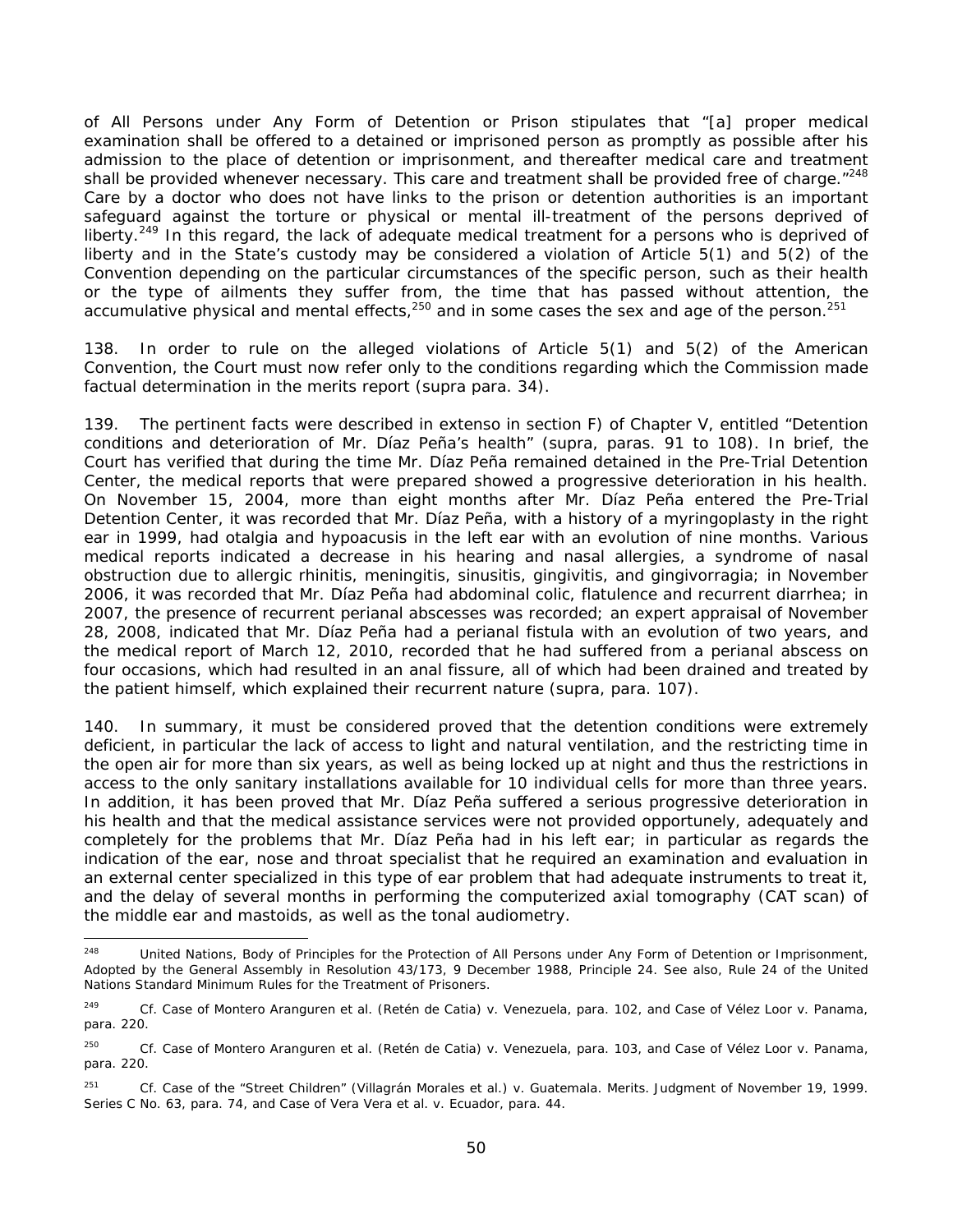141. Based on these facts, *the Court finds that Mr. Díaz Peña's detention conditions did not comply with the minimum material requirements of decent treatment and, consequently, taken as a whole, constituted inhuman and degrading treatment that violated the provisions of Article 5(1) and 5(2) of the American Convention, in relation to Article 1(1) thereof, to the detriment of Mr. Díaz Peña.*

#### **VIII REPARATIONS (Application of Article 63(1) of the American Convention)**

142. Based on the provisions of Article  $63(1)$  of the American Convention,<sup>252</sup> the Court has indicated that any violation of an international obligation that has produced harm entails the obligation to make adequate reparation, $253$  and that this article reflects a customary norm that constitutes one of the basic principles of contemporary international law on State responsibility.<sup>254</sup>

143. The reparation of the harm caused by the violation of an international obligation requires, whenever possible, full restitution (*restitutio in integrum*), which consists in the re-establishment of the previous situation. When this is not feasible, as on numerous occasion, the Court will determine measures to guarantee the rights that have been violated and repair the consequences produced by the violations.<sup>255</sup> Consequently, the Court has found the need to grant different measures of reparation in order to redress the harm integrally; thus, in addition to pecuniary compensation, measures of restitution and satisfaction and guarantees of non-repetition have special relevance for the harm caused. $256$ 

144. This Court has established that "the reparations must have a causal connection with the facts of the case, the violations declared, the damage proved, and the measures requested in order to repair the respective damage. Therefore, the Court must observe this concurrence in order to rule appropriately and in keeping with the law."<sup>257</sup>

145. Based on the violations of the American Convention declared in the preceding chapter, the Court will proceed to examine the claims presented by the Commission and the representative, as well as the State's arguments, in light of the criteria established in the Court's case law regarding the nature and scope of the obligation to make reparation, $258$  so as to order measures to make reparation for the damage caused to the victim. The claims relating to the aspects of the case

<sup>252</sup> Article 63(1) of the Convention establishes that "[i]f the Court finds that there has been a violation of a right or freedom protected by this Convention, the Court shall rule that the injured party be ensured the enjoyment of his right or freedom that was violated. It shall also rule, if appropriate, that the consequences of the measure or situation that constituted the breach of such right or freedom be remedied and that fair compensation be paid to the injured party."

<sup>253</sup> *Cf. Case of Velásquez Rodríguez v. Honduras. Reparations and costs*. Judgment of July 21, 1989. Series C No. 7, para. 25, and *Case of Fornerón and daughter v. Argentina*, para. 145.

<sup>254</sup> *Cf. Case of Aloeboetoe et al. v. Suriname. Reparations and costs.* Judgment of September 10, 1993. Series C No. 15, para. 43, and *Case of Fornerón and daughter v. Argentina*, para. 145..

<sup>255</sup> *Cf. Case of Velásquez Rodríguez v. Honduras. Reparations and costs*, para. 26, and *Case of Fornerón and daughter v. Argentina*, para. 157.

<sup>256</sup> *Cf. Case of* the *Dos Erres Massacre v. Guatemala. Preliminary objection, merits, reparations and costs.* Judgment of November 24, 2009. Series C No. 211, para. 226, and *Case of Pacheco Teruel et al. v. Honduras*, para. 91..

<sup>257</sup> *Case of Ticona Estrada v. Bolivia. Merits, reparations and costs.* Judgment of November 27, 2008. Series C No. 191.para. 110, and *Case of Fornerón and daughter v. Argentina*, para. 146.

<sup>&</sup>lt;sup>258</sup> *Cf. Case of Velásquez Rodríguez v. Honduras. Reparations and costs, paras.* 25 to 27, and *Case of Atala Riffo and daughters v. Chile. Merits, reparations and costs*. Judgment of February 24, 2012. Series C No. 239, para. 240.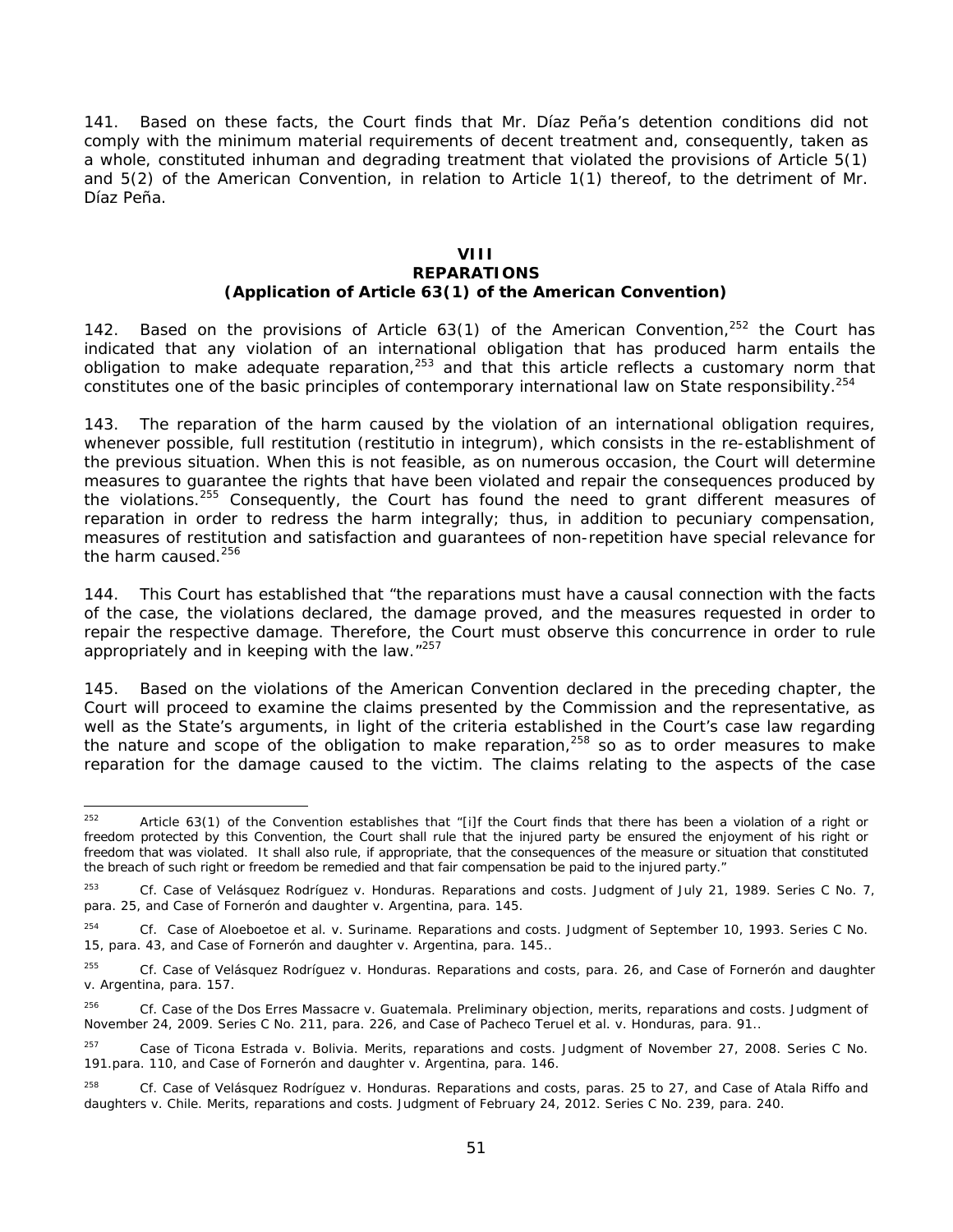regarding which it has been determined that the requirement of prior exhaustion of domestic remedies had not been complied with will not be taken into account.

146. Before determining the measures of reparation, the Court notes that, in its answering brief, the State, in general, asked the Court not to admit the reparations and costs requested by the representative and by the Commission; thus, it did not refer to the requests for reparation specifically.

# *A) Injured party*

147. The Commission considered that Raúl José Díaz Peña was a beneficiary. In addition, it informed the Court that, in a communication of September 12, 2010, following merits report No. 84/10, the petitioner, in addition to indicating the victim's interest in presenting the case to the Inter-American Court, mentioned the following family members of Raúl José Díaz Peña: Alberto Esteban Díaz Arvelo (father), Algi Josefina Peña de Díaz (mother) and Claudia Elena Díaz Peña (sister), including a reference to their "physical changes" and changes in "lifestyle" as a result of the human rights violations to the detriment of Raúl José Díaz Peña.

148. The representative referred to the suffering experienced by the Díaz Peña family, who, according to the representative, will "suffer from persecution, harassment [and] anguish for the rest of their lives." In this regard, she indicated that the State should make reparation to Raúl Díaz, his father, his mother and his sister for the extensive damage caused owing the severe anguish they suffered.

149. In this case, the Court reiterates that, according to Article 63(1) of the Convention, the injured party is considered to be those declared victims of the violation of any right recognized therein. Consequently, the Court considers Raúl José Díaz Peña to be an "injured party," and, as the victim of the violations declared in paragraphs 135 to 141 of Chapter VII, he will be considered a beneficiary of the reparations ordered by the Court.

150. Regarding Mr. Díaz Peña's parents and sister, who the representative requested should be compensated, the Court observes that the Commission did not declare them as victims of any violation of the Convention in its merits report, and merely identified Mr. Díaz Peña as the sole beneficiary of the reparations. Consequently, in the instant case and in accordance with its case law,<sup>259</sup> the Court will not consider the victim's family to be an injured party, and will not rule on the requests made by the representative in their favor.

# *B) Measures of integral reparation: satisfaction and guarantees of non-repetition*

151. The Commission asked that the Court order the Venezuelan State to take the following measures of reparation: (a) make a public acknowledgement of international responsibility; (b) publish the judgment that the Court eventually delivers: (c) order the administrative, disciplinary or other measures with regard to the conduct of State officials that contributed to the violations found in merits report No. 84/10, including the lack of adequate and timely medical care, as well as the delays at different stages of the proceedings; (d) implement measures to rectify the detention conditions at the former DISIP – actual Bolivarian Intelligence Service (SEBIN); (e) adopt effective measures to ensure that those deprived of liberty at the former DISIP – actually Bolivarian Intelligence Service (SEBIN) – have access to opportune and appropriate medical care, and (e)

<sup>259</sup> 259 *Cf. Case of the Ituango Massacres v. Colombia. Preliminary objection, merits, reparations and costs.* Judgment of July 1, 2006. Series C No. 148, para. 98, and *Case of Tiu Tojín v. Guatemala. Merits, reparations and costs.* Judgment of November 26, 2008. Series C No. 190, para. 58.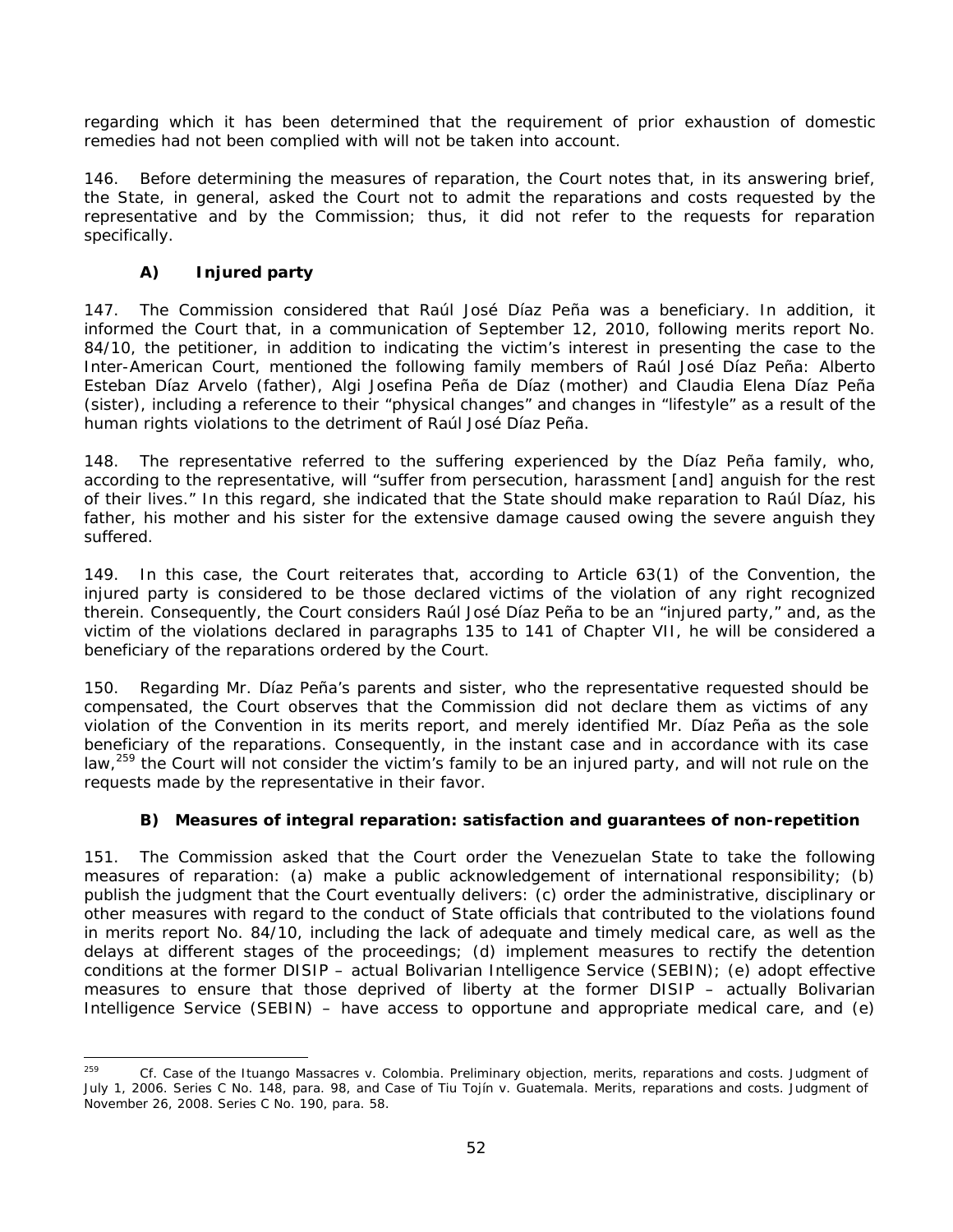adapt the first paragraph of article 251 of the Code of Criminal Procedure to Venezuela's international obligations in the area of preventive detention.

152. The representative, for her part, requested "acknowledgment of the innocence of Raúl Díaz, which should be published in four important national newspapers and that this acknowledgement take up a whole page in the main section," and that "the Agent for the Venezuelan State, Germán Saltrón, make a public statement to all the media, retracting the attacks on the dignity of Raúl Díaz and indicating his innocence," because this agent of the State had made "statements subjecting Raúl Díaz to public opprobrium calling him a 'participant in a coup, a criminal and a terrorist.'"

## **B.1) Satisfaction: publication and dissemination of the Judgment**

153. The Court decides, as it has in other case,  $260$  that the State must publish, within six months of notification of this Judgment: (a) the official summary of this Judgment prepared by the Court, once, in the Official Gazette; (b) the official summary of this Judgment prepared by the Court, once, in a national newspaper with widespread circulation, and (c) this Judgment, in its entirety, available for one year, on an official website.

# **B.2) Guarantees of non-repetition**

154. The Court need only rule on the requests for reparation related to the facts concerning which it has declared violations. In that regard, the Court establishes that the State must adopt, within a reasonable time, the necessary measures to ensure that the detention conditions in the Pre-Trial Detention Center of the former General Directorate of Intelligence and Prevention Services (DISIP) – now, Bolivarian Intelligence Service (SEBIN) – located in El Helicoide, in Caracas, Venezuela, are in accordance with the relevant international standards. In this regard, it should be recalled that these standards are even stricter in the case of persons deprived of liberty who have not been convicted, because the way they are treated must accord with the presumption of innocence. In particular, the State must ensure that any person deprived of liberty lives in conditions that are compatible with his human dignity, which include, *inter alia*: (a) well-ventilated cells with access to natural light; (b) access to clean showers and sanitary installations with sufficient privacy; (c) food of good quality, with sufficient nutritional value to maintain the health and strength of the person deprived of liberty, and (d) the necessary, adequate, decent and timely health care.

### **B.3) Other measures requested**

155. Regarding the other measures requested, the Court finds that the harm to Mr. Díaz Peña will be sufficiently repaired with the delivery of this judgment, its publication (*supra* para. 153), and the compensation established in paragraphs 161 and 167 *infra*.

156. Furthermore, regarding the other measures of reparation requested by the Commission (*supra* para. 151), the Court considers that the delivery of this Judgment and the reparations ordered in this chapter are sufficient and appropriate to remedy the violations suffered by the victim and does not find it necessary to order the said measures.<sup>261</sup>

<sup>260</sup> 260 *Cf. Case of Cantoral Benavides v. Peru. Reparations and costs*. Judgment of December 3, 2001. Series C No. 88, para. 79*, and Case of González Medina and family v. Dominican Republic*, para. 295.

<sup>261</sup> *Cf. Case of Radilla Pacheco v. Mexico*, para. 359, and *Case of Pacheco Teruel et al. v. Honduras*, para. 123.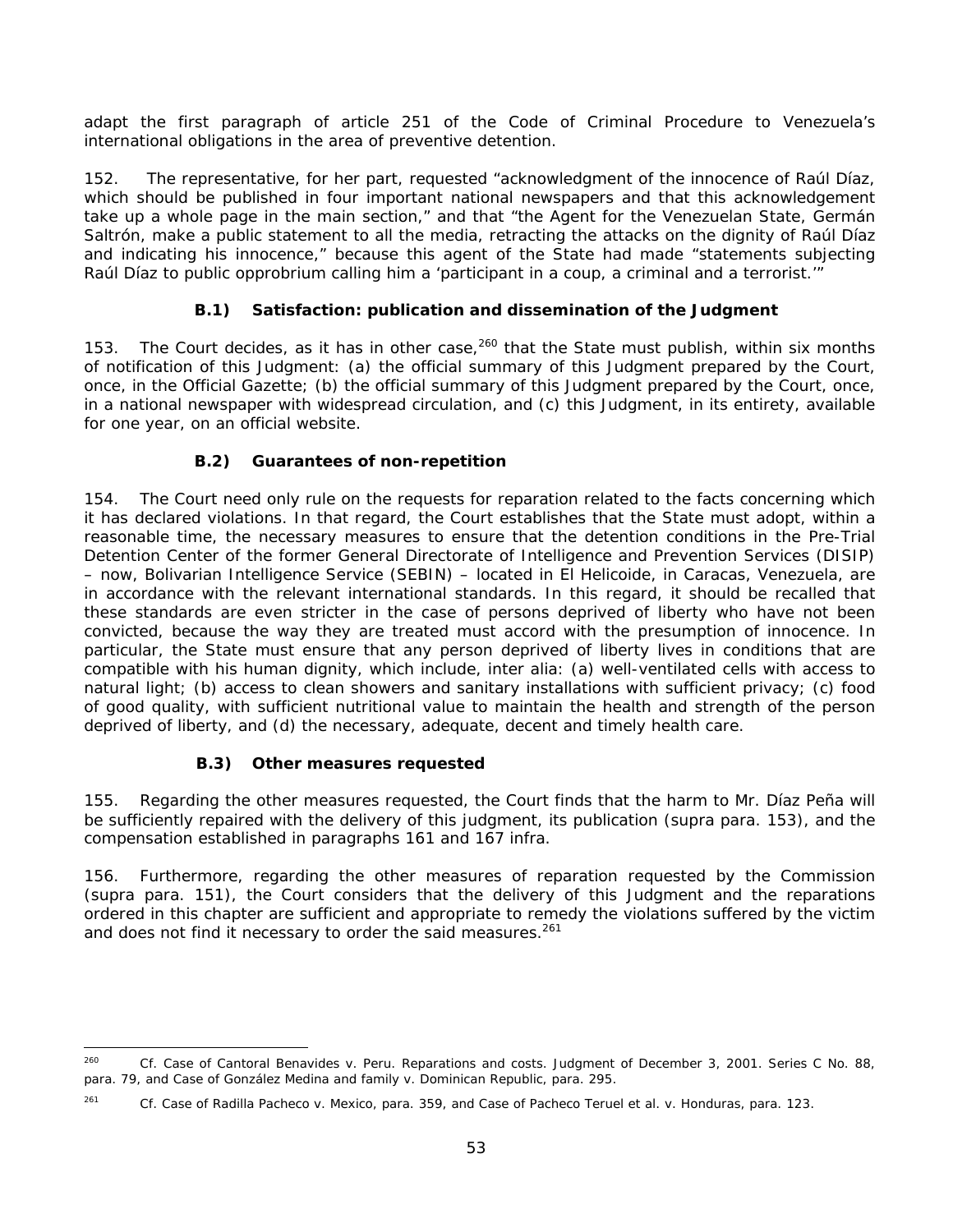## *C) Compensation*

## **C.1) Pecuniary damage**

157. The Court has developed the concept of damage in its case law and the situations in which it should be compensated. This Court has established that pecuniary damage entails "the loss of or harm to the income of the victims, the expenses incurred owing to the facts, and the consequences of a pecuniary nature that have a causal connection to the facts of the case."<sup>262</sup>

158. The Commission asked the Court to establish, based on the equity principle, the amount of the reparation corresponding to the pecuniary damage.

159. In relation to "compensation and costs" for Mr. Díaz Peña, the representative took into account the operations (surgery on the middle ear and perianal abscess), post-operation and rehabilitation expenses, medicines, and the convalescence time of Raúl Díaz. Hence, she requested US\$28,000.00 for expenses relating to the middle ear surgery, and US\$35,000.00 for expenses relating to the operation on the hemorrhoids and perianal abscess.

160. The Court observes that Mr. Díaz Peña received private medical care as a result of the ailments he suffered while he was in the State's custody (*supra* para. 103). Nevertheless, with the evidence in the case file, the Court is unable to quantify precisely the amount that Mr. Díaz Peña or his next of kin paid out. Likewise, although the medical attestations provided indicate that Mr. Díaz Peña has not yet been operated on for his health problems,  $263$  no evidence was submitted to authenticate the estimated costs of the said operations presented by the representative. Therefore, the Court is unable to quantify the amount that the victim would require if he had to undergo the said operations.

161. Consequently, in this case the Court considers it necessary to order reparation for pecuniary damage that includes a component for rehabilitation adapted to the physical ailments suffered by the victim. Therefore, it establishes, in equity, the sum of US\$5,000.00 (five thousand United States dollars), which must be paid to Mr. Díaz Peña by the State as reimbursement for expenses incurred for medical care,<sup>264</sup> and also to cover future expenses for specialized medical treatment and other related costs, in the place where he resides. $265$ 

# **C.2) Non-pecuniary damage**

1

162. The Court has developed the concept of non-pecuniary damage and has established that this "may include both the suffering and anguish caused to the direct victim and his family, the harm to values of great significance to the individual, as well as the changes of a non-pecuniary nature in the living conditions of the victim or his family."266

<sup>262</sup> *Case of Bámaca Velásquez v. Guatemala. Reparations and costs*. Judgment of February 22, 2002. Series C No. 91, para. 43, and *Case of Fornerón and daughter v. Argentina*, para. 187.

<sup>263</sup> *Cf.* Medical report of July 19, 2010, signed by the Surgeon General, Dr. Francisco Manzanilla (evidence file, tome VI, folio 3300), and Medical report of February 25, 2011, signed by Dr. José Ramón Gutiérrez Longobardi (evidence file, tome VI, folio 3302)

<sup>&</sup>lt;sup>264</sup> Cf. Case of Bueno Alves v. Argentina. Merits, reparations and costs. Judgment of May 11, 2007. Series C No. 164, para. 185, and *Case of the Barrios Family v. Venezuela*, para. 366.

<sup>265</sup> *Cf. Case of Gomes Lund et al. (Guerrilha do Araguaia) v. Brazil*, para. 269.

<sup>&</sup>lt;sup>266</sup> Cf. Case of the "Street Children" (Villagrán Morales et al.) v. Guatemala. Reparations and costs. Judgment of May 26, 2001. Series C No. 77, para. 84, and *Case of Pacheco Teruel et al. v. Honduras*, para. 134.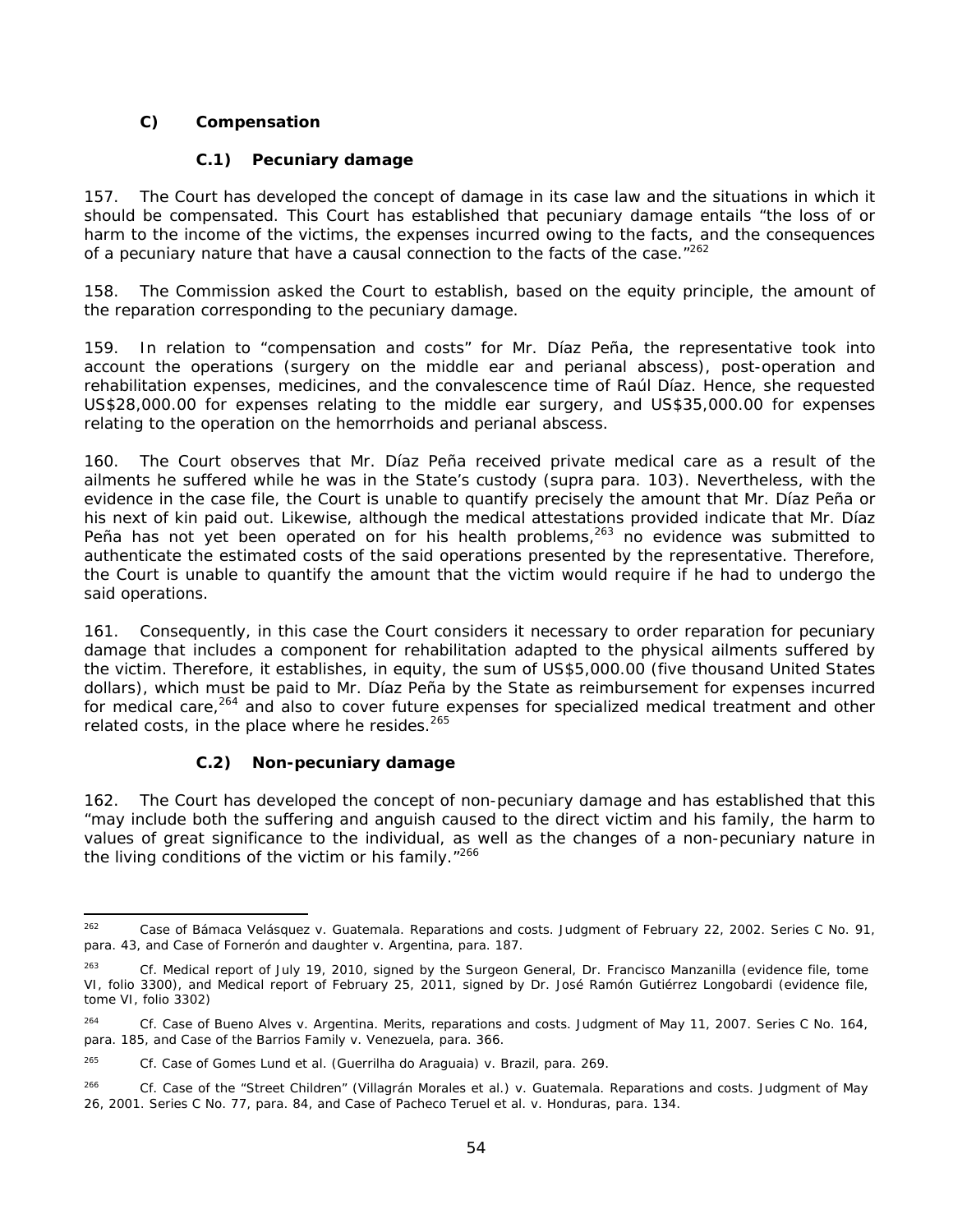163. The Commission asked the Court to establish, in equity, the amount of the reparation corresponding to non-pecuniary damage.

164. The representative requested one million United States dollars for Mr. Díaz Peña for emotional damage, an amount that includes "the pain suffered by Raúl Díaz, owing to six years of political imprisonment in the DISIP cells, which cannot be calculated in money; pain that affects his future life and requires therapies and a lifestyle that can help him overcome the trauma suffered, which is severe," as well as "the changes in lifestyle (work, physical, emotional, moral and, again, the time away from his immediate family by being obliged to go into exile owing to the harassment that the Venezuelan State has initiated against Raúl Díaz; harassment that continues to this day with continuous statements that try to implicate him in acts of terrorism in Venezuela; constant attacks where he is exposed to public disrepute as a terrorist by President Hugo Chávez, his cabinet and followers, as well as continuous attacks in programs of the Venezuelan State television channel)." Bearing in mind "the circumstance that the recent harassment obliged Raúl Díaz to leave Venezuela and that he is living in [the United States of America]," she asked that the payment be made in the United States of America.

165. In this case it has been proved that Mr. Díaz Peña was subjected to preventive detention in deficient conditions and, consequently, suffered a progressive deterioration of his health because adequate and specialized medical assistance was not provided (*supra* para. 140). Based on the violations it has declared in this Judgment, the Court considers that it can be presumed that the violations produced non-pecuniary damage, because it is inherent in human nature that any person who suffers a violation of his human rights experiences suffering.  $267$ 

166. International jurisprudence has established repeatedly that the Judgment may constitute *per se* a form of reparation.268 However, considering the circumstances of the case *sub judice*, the Court finds it pertinent to establish an amount, in equity, as compensation for non-pecuniary damage.  $^{269}$ 

167. Consequently, the Court finds it pertinent to establish, in equity, the sum of US\$10,000.00 (ten thousand United States dollars) in favor of Raúl José Díaz Peña, as compensation for nonpecuniary damage.

### *D) Costs and expenses*

168. The representative asked that the Venezuelan State be condemned to pay the costs and expenses of these proceedings, without establishing a specific amount for her organization or submitting vouchers for expenditures.

169. The Court reiterates that, under its case law,<sup>270</sup> costs and expenses are part of the concept of reparation, because the activity deployed by the victims in order to obtain justice at both the national and the international level entails expenses that must be compensated when the State's international responsibility is declared in a judgment.

<sup>267</sup> 267 *Cf. Case of Reverón Trujillo v. Venezuela,* para. 176, and *Case of Barbani Duarte et al. v. Uruguay. Merits, reparations and costs*. Judgment of October 13, 2011. Series C No. 234, para. 259.

<sup>268</sup> *Cf. Case of El Amparo v. Venezuela. Reparations and costs*. Judgment of September 14, 1996. Series C No. 28, para. 35, and *Case of Fornerón and daughter v. Argentina*, para. 149.

<sup>269</sup> *Cf. Case of Neira Alegría et al. v. Peru. Reparations and costs.* Judgment of September 19, 1996. Series C No. 29, para. 56, and *Case of González Medina and family v. Dominican Republic*, para. 319.

<sup>&</sup>lt;sup>270</sup> *Cf. Case of Garrido and Baigorria v. Argentina. Reparations and costs. Judgment of August 27, 1998. Series C No.* 39, para. 79, and *Case of Fontevecchia and D'Amico v. Argentina. Merits, reparations and costs*. Judgment of November 29, 2011. Series C No. 238, para. 124.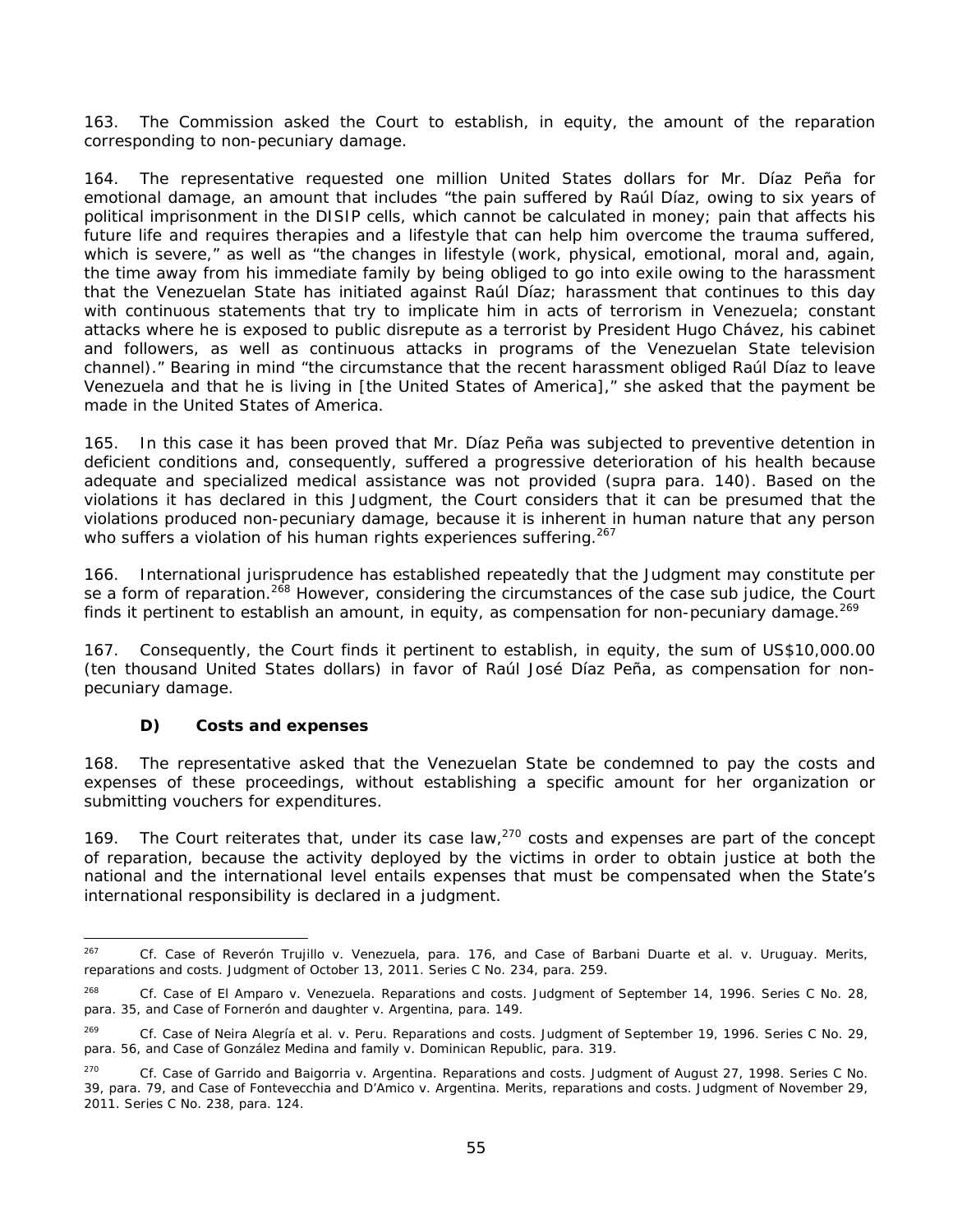170. Regarding their reimbursement, the Court must assess prudently their scope, which includes the expenses arising before the authorities of the domestic jurisdiction, as well as those incurred during the proceedings before the Court, taking into account the circumstances of the specific case and the nature of the international jurisdiction for the protection of human rights. This assessment may be made based on the principles of equity and taking into account the expenses indicated by the parties, provided their *quantum* is reasonable.

171. The Court has indicated that "the claims of the victims or their representatives with regard to costs and expenses, and the evidence to support them, must be submitted to the Court at the first procedural moment granted to them; that is, with the brief with pleadings, motions and evidence, without prejudice to these claims being updated subsequently, in keeping with the new costs and expenses they have incurred owing to the proceedings before this Court."<sup>271</sup> In addition, the Court reiterates that it is not sufficient to merely forward probative documents; rather, the parties must submit arguments that relate the evidence to the fact to which it is supposed to relate and, in the case of alleged financial disbursements, the items and their justification must be clearly established.<sup>272</sup>

172. In the instant case, the representative did not provide any evidence to authenticate the disbursement of the alleged expenditure. However, the Court also notes that the representative incurred expenses to attend the public hearing of the case at the seat of the Court, as well as expenses arising from forwarding her briefs, among other matters, during the proceedings before the Court. In addition, it is reasonable to suppose that, during the five years the matter was processed before the Commission, the victim or his next of kin had financial expenses. Taking this into account and owing to the lack of vouchers, the Court establishes, in equity, the sum of US\$3,000.00 (three thousand United States dollars) in favor of the Venezuela Awareness Foundation. At the stage of monitoring compliance with this Judgment, the Court may order the State to reimburse the victim or his representatives any reasonable and duly authenticated expenses.

# *E) Means of complying with the payments ordered*

173. The State must make the payment of the compensation for pecuniary and non-pecuniary damage and the reimbursement of costs and expenses established in this Judgment directly to the persons and organizations indicated herein, within one year of notification of this Judgment, in accordance with the following paragraphs.

174. If the beneficiary is deceased or dies before he receives the respective compensation, this shall be made directly to his heirs, in accordance with the applicable domestic law.

175. The State must comply with its monetary obligation by payment in United States dollars or the equivalent in Venezuelan currency, using the exchange rate in force in the Central Bank of the Bolivarian Republic of Venezuela, the day before the payment to make the respective calculation.

176. If, for causes that can be attributed to the beneficiary of the compensation and his heirs, it is not possible to pay the amounts established within the time frame indicated, the State must deposit the said amounts in his favor in an account or a certificate of deposit in a solvent Venezuelan financial institution, in United States dollars, and in the most favorable financial conditions allowed

<sup>271</sup> Case of Chaparro Álvarez and Lapo Íñiguez. v. Ecuador. Preliminary objection, merits, reparations and costs. Judgment of November 21, 2007. Series C No. 170, para. 275, and *Case of Fornerón and daughter v. Argentina, para. 202.* 

*<sup>272</sup> Cf. Case of Chaparro Álvarez and Lapo Íñiguez v. Ecuador,* para. 277, and *Case of Contreras et al. v. El Salvador. Merits, reparations and costs.* Judgment of August 31, 2011. Series C No. 232, para. 233.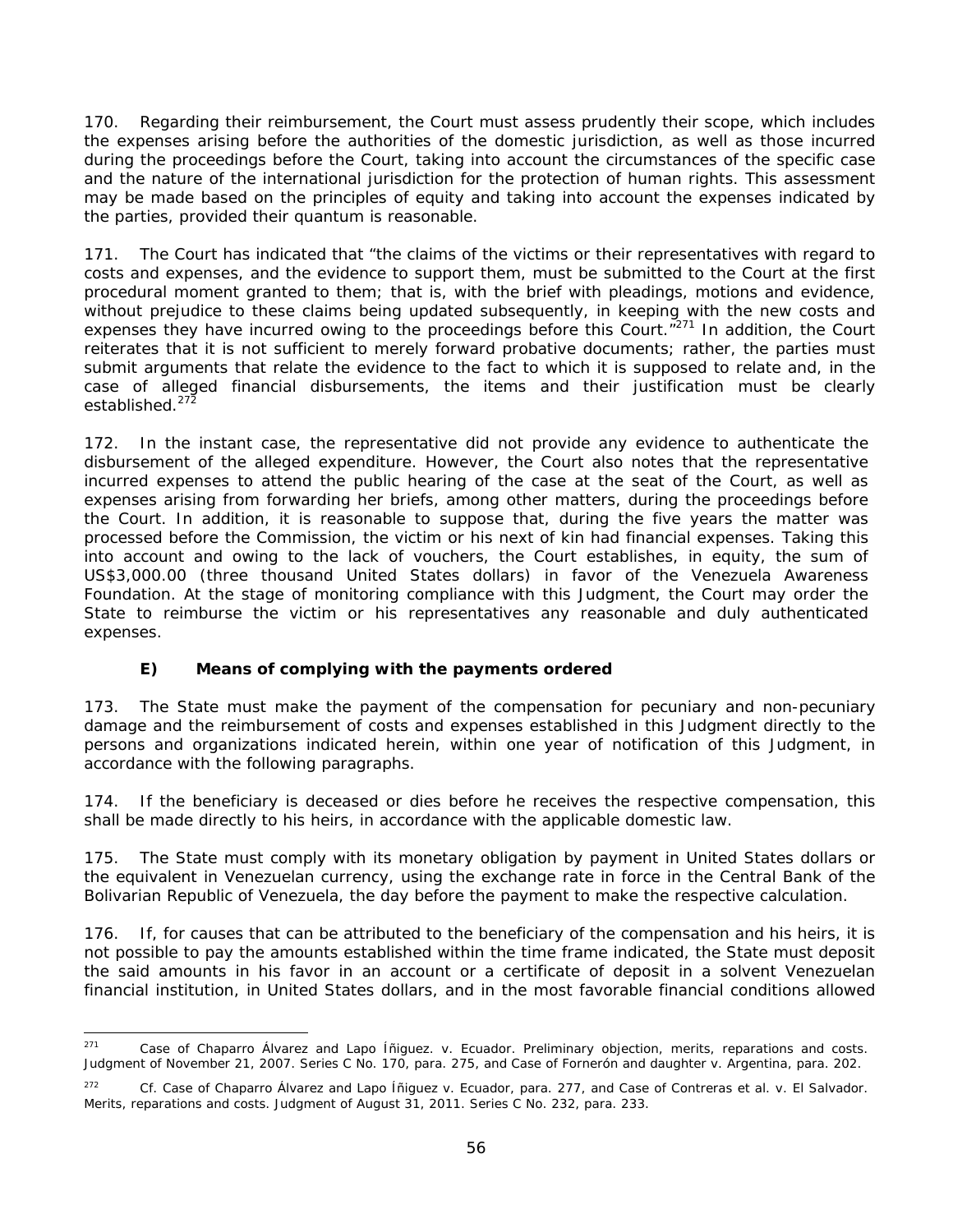by law and banking practice. If the corresponding compensation is not claimed for 10 years, the amounts shall be returned to the State with the interest accrued.

177. The amounts established in this Judgment as compensation and as reimbursement of costs and expenses must be delivered to the persons and organizations indicated integrally, as established in this Judgment, without any reductions due to possible taxes or charges.

178. If the State should fall in arrears it must pay interest on the amount owed corresponding to bank interest on arrears in the Bolivarian Republic of Venezuela.

#### **IX OPERATIVE PARAGRAPHS**

179. Therefore,

### **THE COURT**

#### **DECIDES,**

By six votes to one,

1. To admit the preliminary objection of failure to exhaust domestic remedies filed by the State as regards the facts relating to the preventive detention of Raúl José Díaz Peña and the duration of the proceedings, in keeping with paragraphs 114 to 125 of this Judgment.

2. To reject the preliminary objection of failure to exhaust domestic remedies filed by the State as regards the detention conditions and the deterioration in the health of Raúl José Díaz Peña, in keeping with paragraphs 126 to 127 of this Judgment.

### **DECLARES,**

by six votes to one, that

3. The State is responsible for the violation of the right to personal integrity recognized in Article 5(1) and for the inhuman and degrading treatment contrary to Article 5(2) in relation to Article 1(1) of the American Convention on Human Rights to the detriment of Raúl José Díaz Peña, in keeping with paragraphs 135 to 141 of this Judgment.

### **AND ORDERS,**

by six votes to one, that,

4. This Judgment constitutes *per se* a form of reparation.

5. The State must make the publications ordered, as established in paragraph 153 of this Judgment.

6. The State must adopt, within a reasonable time, the necessary measures to ensure that the detention conditions in the Pre-Trial Detention Center of the former General Directorate of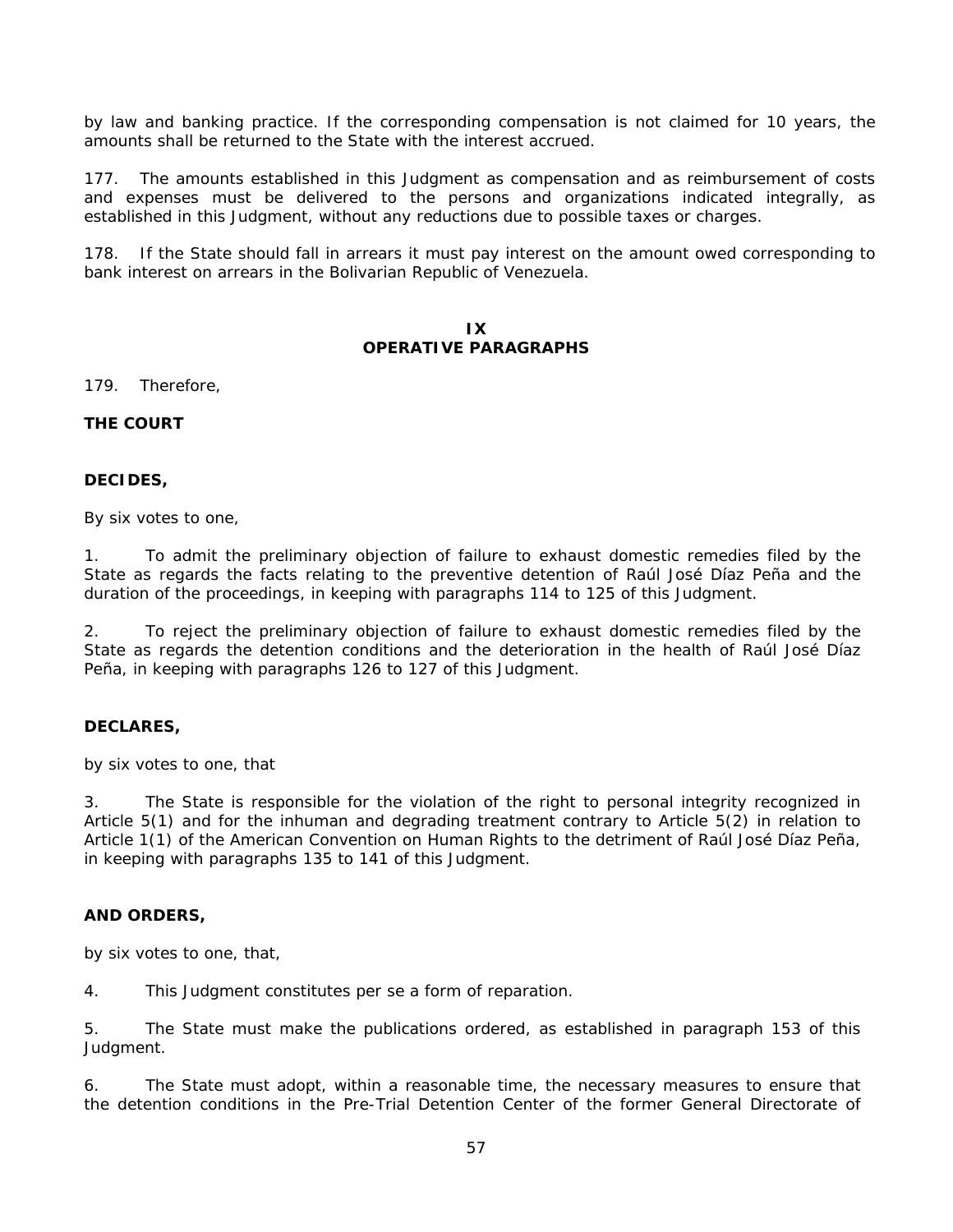Intelligence and Prevention Services, now the Bolivarian Intelligence Service, located in El Helicoide are in accordance with the relevant international standards, as established in paragraph 154 of this Judgment.

7. The State must pay the amounts established in paragraphs 161, 167 and 172 of this Judgment, as compensation for pecuniary and non-pecuniary damage and for reimbursement of costs and expenses, as applicable, within one year of notification of this Judgment, as established in paragraphs 173 to 178 hereof.

8. The State must, within one year of notification of this Judgment, provide the Court with a report on the measures adopted to comply with it.

9. The Court will monitor full compliance with this Judgment, in exercise of its powers and in compliance with its obligations under the American Convention on Human Rights, and will close this case when the State has complied fully within its provisions.

Judge Eduardo Vio Grossi informed the Court of his Dissenting Opinion which accompanies this Judgment.

Done, at San José, Costa Rica, on June 26, 2012, in the Spanish and the English languages, the Spanish version being authentic.

> Diego García-Sayán President

Manuel E. Ventura Robles **Leonardo A. Franco** 

Margarette May Macaulay **Rhamatic Accord Accord Accord Accord Accord Accord Accord Accord Accord Accord Accord A** 

Alberto Pérez Pérez **Eduardo Vio Grossi** et al estado Vio Grossi et al estado Vio Grossi et al estado Vio Grossi

Pablo Saavedra Alessandri **Secretary**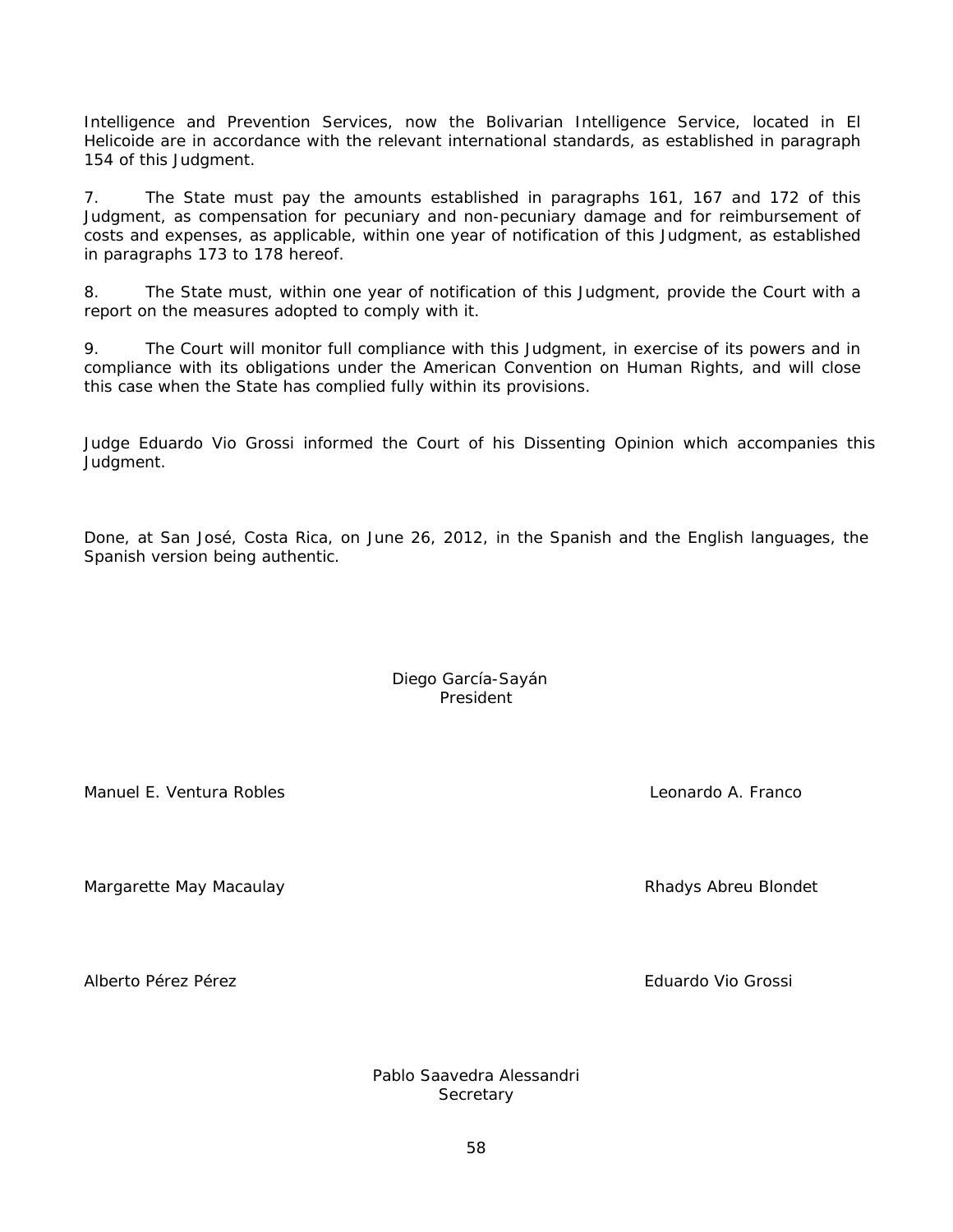So ordered,

Diego García-Sayán President

Pablo Saavedra Alessandri **Secretary**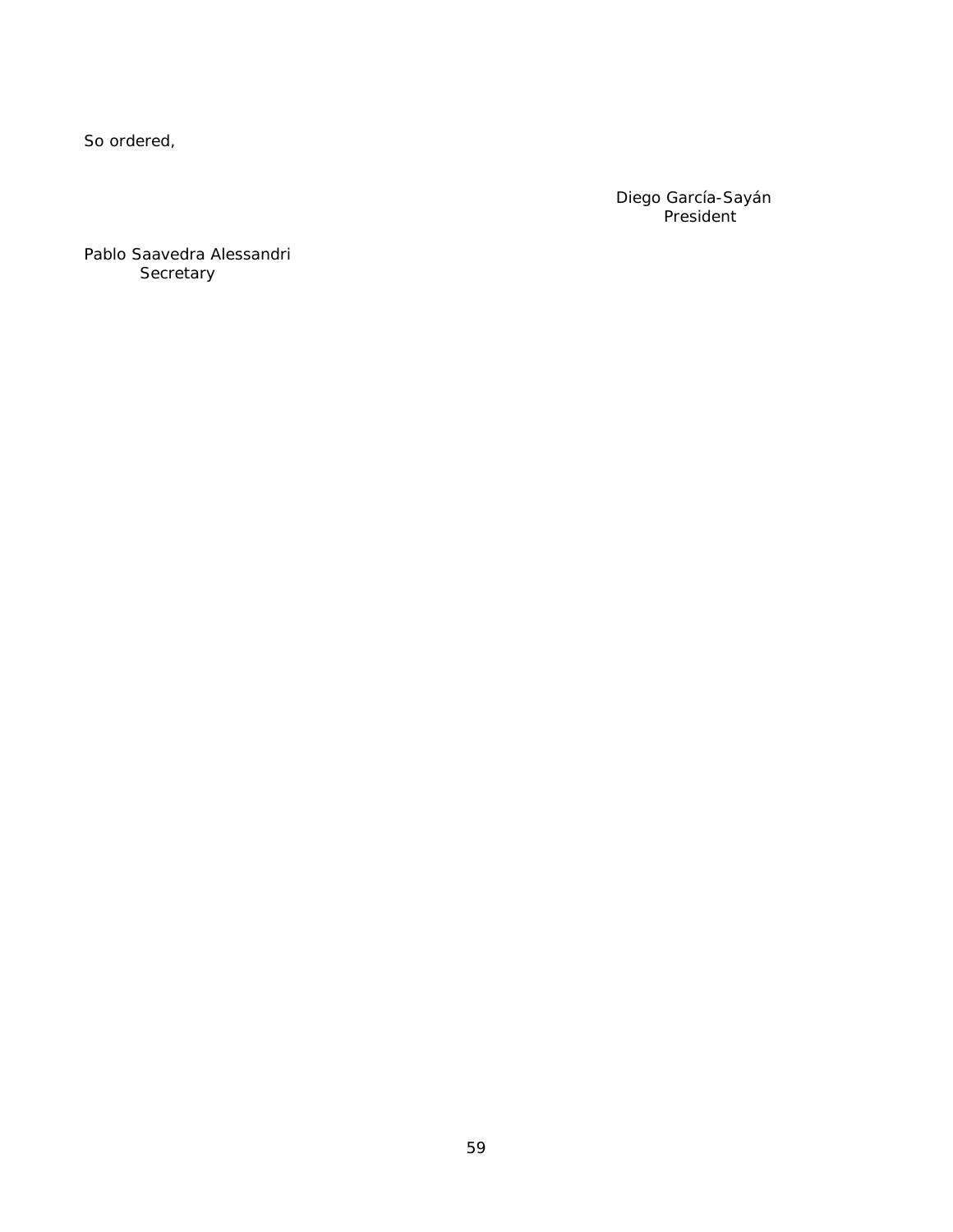#### **SEPARATE OPINION OF JUDGE EDUARDO VIO GROSSI, CASE OF DÍAZ PEÑA** *v.* **VENEZUELA JUDGMENT OF JUNE 26, 2012 (***Preliminary objection, merits, reparations and costs***)**

#### Introduction

-

The dissenting opinion with regard to the judgment in reference (hereinafter "the Judgment") is presented, because the undersigned considers that the preliminary objection filed by the Bolivarian Republic of Venezuela (hereinafter "the State") concerning the prior exhaustion of domestic remedies was admissible as regards the whole of the instant case and not only part of it, as indicated in this judgment, because, since this requirement had not been complied with opportunely, the Inter-American Commission on Human Rights (hereinafter "the Commission") should have declared the petition lodged before, which originated the case, inadmissible. Consequently, the Commission should have abstained from processing the petition and, subsequently, submitting it to the Inter-American Court of Human Rights (hereinafter "the Court"). Hence, it was not incumbent on the Court to rule on its merits. The foregoing for the following reasons.

1. Decision on the admissibility of the petition

Based on the provisions of Articles 44,<sup>1</sup> 45(1) and (2),<sup>2</sup> 46)(1)(a)<sup>3</sup> and (2),<sup>4</sup> 47<sup>5</sup> and 48<sup>6</sup> of the American Convention on Human Rights (hereinafter "the Convention"), it is evident that the decision on admissibility or

*3 "Admission by the Commission of a petition or communication lodged in accordance with Articles 44 or 45 shall be subject to the following requirements: (a) that the remedies under domestic law have been pursued and exhausted in accordance with generally recognized principles of international law."* 

*4 "2. The provisions of paragraphs 1.a and 1.b of this article shall not be applicable when:* 

*(a) the domestic legislation of the state concerned does not afford due process of law for the protection of the right or rights that have allegedly been violated;* 

 *(c) there has been unwarranted delay in rendering a final judgment under the aforementioned remedies.* 

*5 "The Commission shall consider inadmissible any petition or communication submitted under Articles 44 or 45 if:* 

- *(a) any of the requirements indicated in Article 46 has not been met;*
- *(b) the petition or communication does not state facts that tend to establish a violation of the rights guaranteed by this Convention;*
- *(c) the statements of the petitioner or of the state indicate that the petition or communication is manifestly groundless or obviously out of order; or*
- *(d) the petition or communication is substantially the same as one previously studied by the Commission or by another international organization.*

*6 "1. When the Commission receives a petition or communication alleging violation of any of the rights protected by this Convention, it shall proceed as follows:* 

*(a) If it considers the petition or communication admissible, it shall request information from the government of the state indicated as being responsible for the alleged violations and shall furnish that government a transcript of the pertinent portions of the petition or communication. This information* 

<sup>1</sup> "Any person or group of persons, or any non-governmental entity legally recognized in one or more member states of the Organization, may lodge petitions with the Commission containing denunciations or complaints of violation of this Convention by a State Party."

*<sup>2</sup> "1. Any State Party may, when it deposits its instrument of ratification of or adherence to this Convention, or at any later time, declare that it recognizes the competence of the Commission to receive and examine communications in which a State Party alleges that another State Party has committed a violation of a human right set forth in this Convention.* 

 *<sup>2.</sup> Communications presented by virtue of this article may be admitted and examined only if they are presented by a State Party that has made a declaration recognizing the aforementioned competence of the Commission. The Commission shall not admit any communication against a State Party that has not made such a declaration.* 

 *<sup>(</sup>b) the party alleging violation of his rights has been denied access to the remedies under domestic law or has been prevented from exhausting them; or*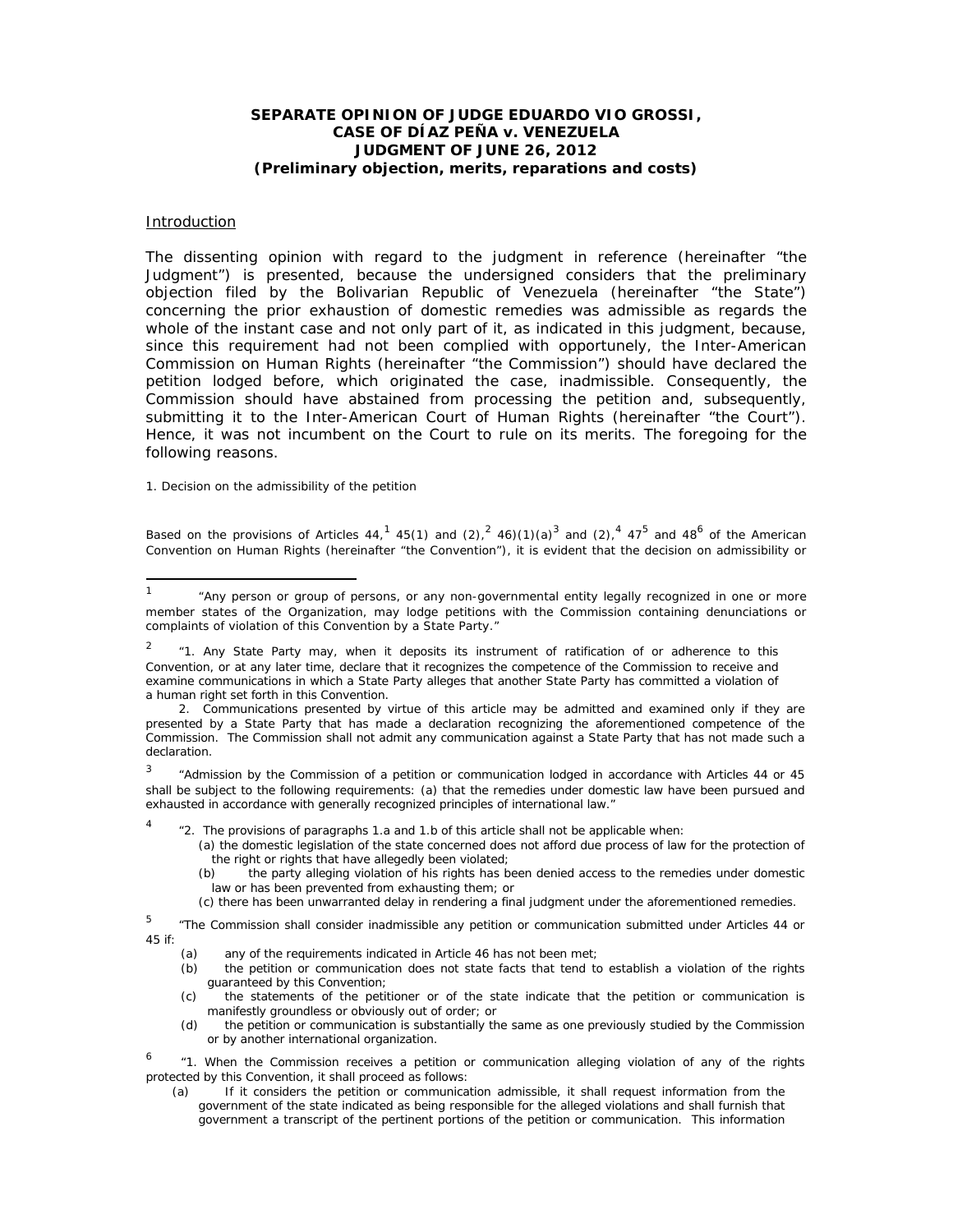inadmissibility that the Commission must issue under the provisions of these articles must be with regard to the specific "*petition or communication lodged*" which contains the pertinent denunciation or complaint against a State Party to the Convention, owing to violation of this instrument, and not with regard to other and different subsequent requests, presentations, documents, measures or decisions.

Similarly, on the same basis, it is beyond question that the said decision must, on the one hand, refer to the facts that the said petition refers to and, on the other, abide by its specific terms and, especially, what is requested or set forth in it.

The articles of the Convention cited above, which are those that the Court must apply and interpret,<sup>7</sup> leave no margin of doubt in this regard, because they refer clearly, precisely, expressly, repeatedly, and only to the "*petition or communication lodged."* In this regard, they contain a peremptory mandate and, consequently, do not concede any margin for an interpretation other than the one set forth that differs from that which the States Parties to the Convention really agreed to in this regard, and as they stated in these articles.

However, as can be observed in the Judgment, this is not what happened in the instant case.

It is a fact of the case that, as it states, the request that originated the case was lodged on October 12, 2005, and, in its own words, is a "*petition and complaint against the State of Venezuela for the violation of human rights and due process of the victim Raúl José Díaz Peña, illegally detained … ,"* for whom are requested "*measures in favor of the victim, who has health problems that must be treated as soon as possible and, once this has been decided, that* [the Commission*] continue on to decide the merits of the petition."* 

The note accompanying the petition, of the same date, reiterates that *"the following petition and complaint against the State of Venezuela* [is lodged] *for the violation of human rights and due process of the victim Raúl José Díaz Peña,"* and then indicates the "*human rights violated*" in the context of the criminal proceedings that were underway against the victim at the time concerned, successively, the "*prison conditions*," the "*illegal detention*" the "*accusation against Raúl Díaz Peña,*" the *"irregularities in the proceedings,"* the *"violations of due process,"* and the *"procedural delay*," all of which occurred prior to the submission of the said petition.

*shall be submitted within a reasonable period to be determined by the Commission in accordance with the circumstances of each case.* 

*(b) After the information has been received, or after the period established has elapsed and the*  information has not been received, the Commission shall ascertain whether the grounds for the *petition or communication still exist. If they do not, the Commission shall order the record to be closed.* 

-

- *(c) The Commission may also declare the petition or communication inadmissible or out of order on the basis of information or evidence subsequently received.*
- *(d) If the record has not been closed, the Commission shall, with the knowledge of the parties, examine the matter set forth in the* petition or *communication in order to verify the facts. If necessary and*  advisable, the Commission shall carry out an investigation, for the effective conduct of which it shall *request, and the states concerned shall furnish to it, all necessary facilities.*
- *(e) The Commission may request the states concerned to furnish any pertinent information and, if so requested, shall hear oral statements or receive written statements from the parties concerned.*
- *(f) The Commission shall place itself at the disposal of the parties concerned with a view to reaching a friendly settlement of the matter on the basis of respect for the human rights recognized in this Convention.*
- *2. However, in serious and urgent cases, only the presentation of a petition or communication that*  fulfills all the formal requirements of admissibility shall be necessary in order for the Commission to *conduct an investigation with the prior consent of the state in whose territory a violation has allegedly been committed."*

<sup>7</sup> Art. 62(3) of the Convention: "The jurisdiction of the Court shall comprise all cases concerning the interpretation and application of the provisions of this Convention that are submitted to it, provided that the States Parties to the case recognize or have recognized such jurisdiction, whether by special declaration pursuant to the preceding paragraphs, or by a special agreement."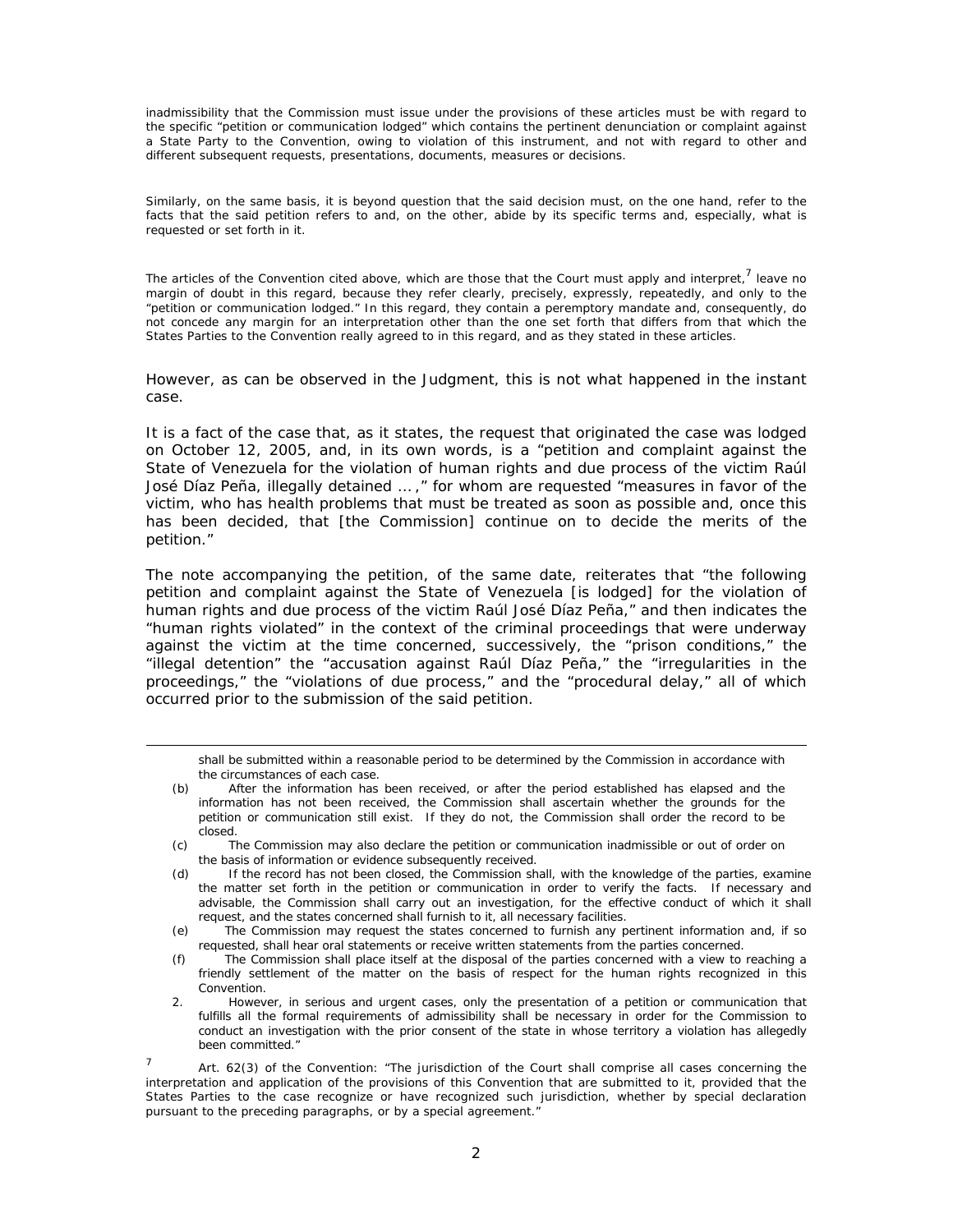It is worth adding that the said request was only added to or complemented, without altering it, by notes from the petitioner dated June 14, and July 10 and 18, 2006, in response to a request of the Commission dated April 21, 2006, with information on judicial measures and decisions after the date of the petition and relating to the application for *amparo* [protection of constitutional rights] filed, to the evolution of the criminal proceedings, and to the requests concerning the detention conditions.

*Thus, the foregoing reveals that the petition was founded on what had happened and was happening in the criminal proceedings and that, conversely, the precautionary measures that the Commission was asked to adopt, to be decided previously, as in fact was decided,<sup>8</sup> concerned facts that were taking place during these proceedings, which, according to the petition, were that Mr. Díaz Peña had "health problems."* 

This is corroborated by the Judgment itself, which states that, in the initial petition, the petitioner "*also, requested precautionary measures in favor of Mr. Díaz Peña,*" which "*were maintained while his detention lasted";*<sup>9</sup> in other words, in addition to what was requested with regard to what could be called the merits, it requested the said measures.<sup>10</sup> This is also supported by the subsequent observations of the petitioner that "*when lodging the petition before the Commission, no judgment convicting Raúl Díaz Peña existed and that, at that time, it was a question of protecting the rights to presumption of innocence and not to suffer unlawful deprivation of liberty, to be tried in liberty, and to due process, especially as regards compliance with a reasonable time,* regarding which it alleged that the violations 'had already been committed and were *gradually substantiated as the proceedings evolved.'"*<sup>11</sup>

In other words, the petition related basically and exclusively to what had happened up until October 12, 2005, in the criminal proceedings filed against Mr. Díaz Peña, considered as a unit or an indissoluble whole. This is also revealed in the circumstances that all the petitions made concerning the deprivation of liberty or preventive detention were filed before the judge before whom the said proceedings were being processed or in relation to him.<sup>12</sup>

Additionally, the Judgment itself recognizes that the petition referred fundamentally to the criminal proceedings in question, when it states that, up until the Admissibility Report of March 20, 2009, *"…it could have been considered that the matter related to a complaint of violation of due process … .*"13

Nevertheless, the Commission attributed another understanding or scope to the said petition, distinguishing three types of facts in it; some relating to the preventive detention and the length of the proceedings, others to irregularities in the criminal proceedings, and the third, to the detention conditions and the absence of medical attention. Based on this, it declared that the petition was inadmissible with regard to the second group of facts, and admissible in relation to the first and third group of facts.<sup>14</sup>

 $\frac{1}{8}$  Para. 94 of the Judgment. All references to paragraphs below will refer to the paragraphs of the Judgment.

<sup>9</sup> Paras. 2(a) and 94.

 $10$  Paras.  $2(a)$  and 94.

<sup>11</sup> Para. 113.

<sup>&</sup>lt;sup>12</sup> The fact that the precautionary measures ordered by the Commission are thus, according to Article 25(1) of its Rules of Procedure in force at the time,, "[*i]n serious and urgent cases,"* so that the "*State concerned"*  adopts them *"to prevent irreparable harm to persons"* and, in accordance with Article 25(4) of these Rules of Procedure, the granting and adoption of them "*shall not constitute a prejudgment on the merits of a case"* is consistent with this observation.

<sup>13</sup> Para. 122.

<sup>14</sup> Para. 121.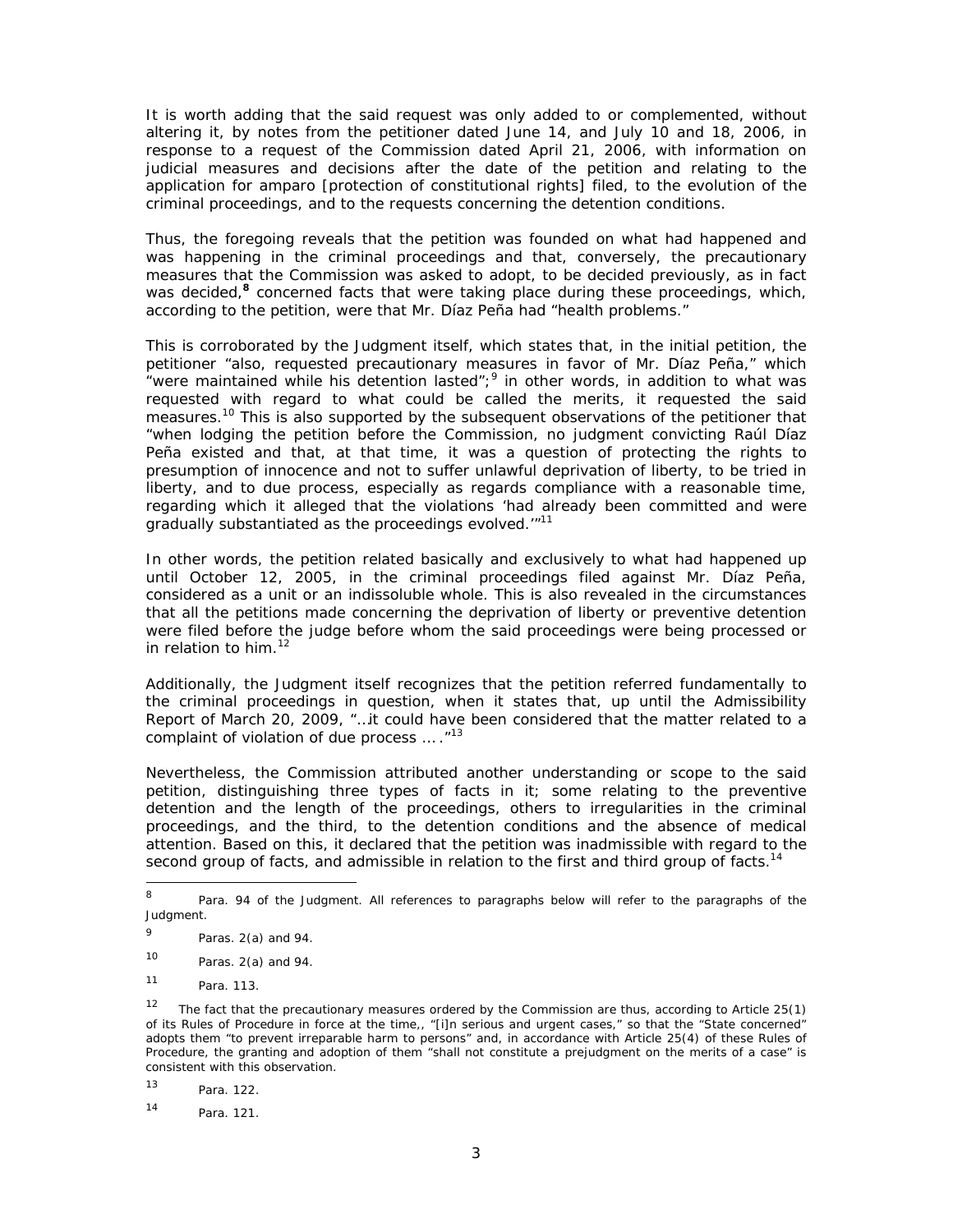It was this distinction, therefore, that allowed the Commission to proceed as it did; namely ruling not on the admissibility of the petition as it was lodged by the petitioner and in his terms, but according to the Commission's understanding of the petition, and that allowed it, therefore, to declare it inadmissible as regards one aspect, and admissible as regards the other two, as if the latter were not an indivisible part of the former.

For its part, although the Judgment notes that the Commission "*submitted to the Court all the facts described in merits report No. 84/10*,*"*15 and despite recognizing that, at least up until the Admissibility Report, the complaint related to the criminal proceedings,<sup>16</sup> it follows the division made by the Commission as if this was a factual aspect of the case and not a methodological option, hence theoretical and questionable. By proceeding in this way, the Judgment did not rule on all the facts that had been submitted, but exclusively on the pertinent ones that had allowed the Commission to substantiate the partial admissibility of the petition.<sup>17</sup>

In other words, taking this approach, the Judgment validated the contradiction in which the Commission had incurred when submitting to the Court all the facts of the case and, at the same time, asking it to rule exclusively on some of them. Thus, considering that it was only competent to rule on the latter, the Court also considered those facts, not as they had been submitted in the petition, but as elements that had taken place outside the criminal proceedings taken as a whole.

#### 2. Rule of the prior exhaustion of domestic remedies

From the articles of the Convention mentioned previously it can also undoubtedly be inferred that, for a petition to be admitted by the Commission, the requirement consisting in the prior filing and exhaustion of domestic remedies must have been met at the date of its presentation before the Commission, and not subsequently.

This is because the corresponding provisions of the Convention establish, peremptorily, on the one hand that "[*a]dmission by the Commission of a petition or communication […] shall be subject to the following requirements: […] that the remedies under domestic law have been pursued and exhausted*,"18 and, on the other hand, that "[*t]he Commission shall consider inadmissible any petition […] if: […] any of the requirements indicated in Article 46 has not been met*,"19 which include the said requirement of prior exhaustion of domestic remedies.

However, another fact of the instant case is that, at the date the petitioner lodged the petition before the Commission, that is October 12, 2005, the domestic remedies had not been exhausted.

In fact, bearing in mind that it corresponds to the petitioner to request that his petition be exempted from the obligation of having previously exhausted the domestic remedies in order to be admitted, it must be understood that the said remedies were not exhausted when the pertinent petition was lodged.

-

<sup>15</sup> Para. 45.

<sup>16</sup> Para. 122.

<sup>17</sup> Paras. 55 and 121.

<sup>18</sup> Art.  $46(1)(a)$  of the Convention.

<sup>19</sup> Art. 47 of the Convention.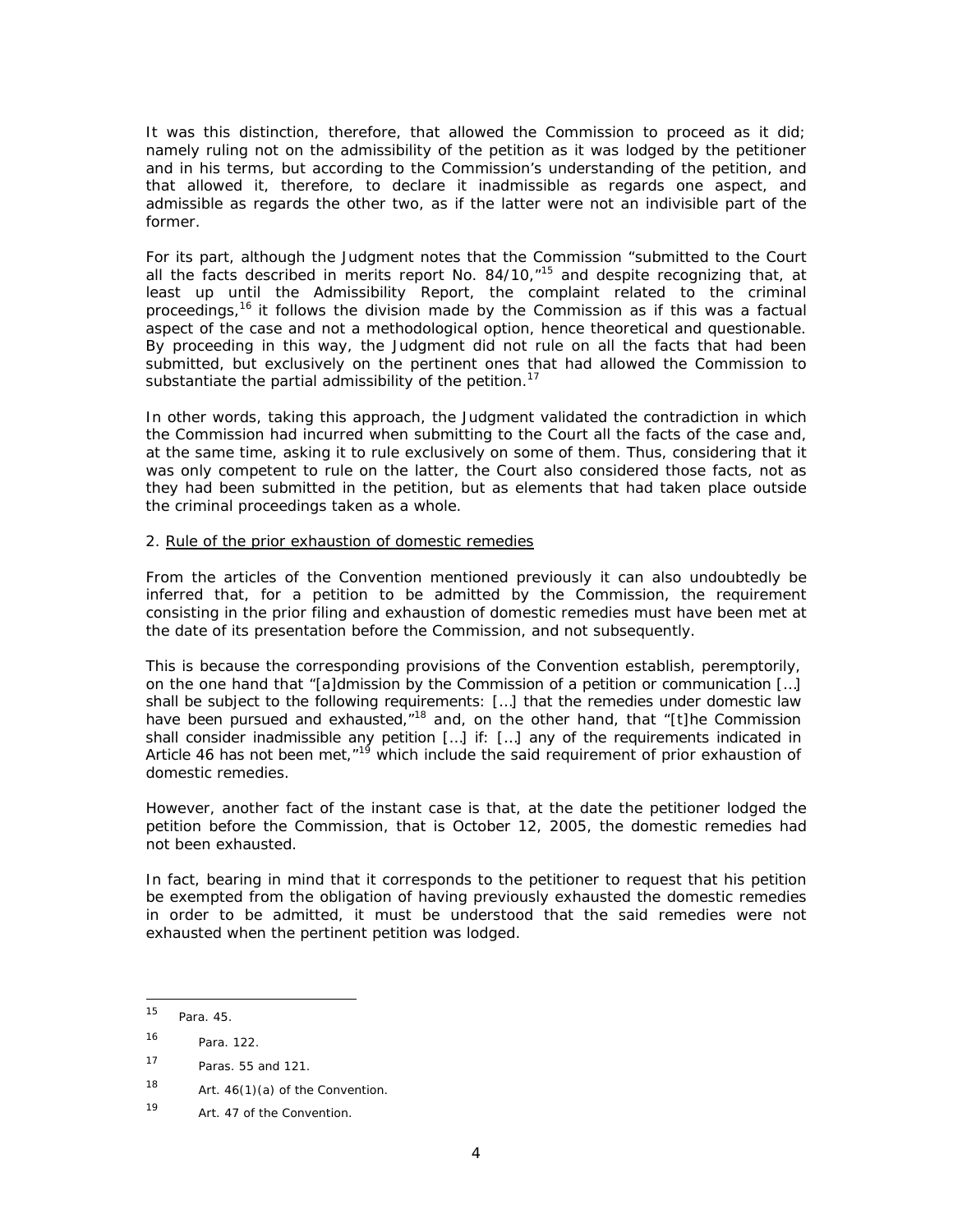This is what occurred in the instant case. And this is expressly recognized in the petition itself, when it states that *"[o]wing to the legal situation of the citizen Raúl Díaz Peña in Venezuela in this case, the exception to the exhaustion of domestic remedies under Article 46 is complied with.*" In other words, what it asks is that, for the petition to be admitted, the need to previously exhaust the domestic remedies should not be required, which logically leads to the conclusions that, in point of fact, it is accepting that the remedies were not exhausted when it was submitted because, if they had been, there would have been no need to invoke the exception established in the said provision.

The above is supported by the circumstance that the petition did not indicate which of the causes established in the pertinent norm<sup>20</sup> is invoked as grounds for applying the requested exception because, if it had done so, as established in the corresponding provision of the Convention, it would have had to indicate either the inexistence of due process, or the remedies to which access had been denied or which the petitioner had been prevented from exhausting or in which there had been a delay in the respective decision. If access had been denied to the pertinent remedies or if the petitioner had been prevented from exhausting them, or if there had been a delay in the respective decision, this should have been specified. But this did not happen; presumably because they were not filed or no attempt was made to do so.

To the above, must be added that the petition itself indicates "*Remedies filed*," namely: *"September 7, 2004: Petition for review of the judicial measure of preventive detention," "December 16, 2004, Request for a precautionary measure of liberty, for under 10 years in accordance with articles invoked by the prosecution," "March 1, 2005: request for a precautionary measure of liberty for, under 10 years in accordance with articles invoked by the prosecution," "April 14, 2005: Request for transfer to another detention center," "June 6, 2005, a precautionary measure again filed,"* and *"June 10, 2005, request for a transfer to another detention center for humanitarian reasons, based on the deterioration in the physical and emotional health of Raúl Díaz.*"21

However, the said procedural actions are not really "remedies, $n^{22}$  because they do not allege the illegality or the arbitrary nature of a judicial decision; they were not requested to annul, to declare illegal or to invalidate; rather their purpose was to request the lifting of the measure of deprivation of liberty, the transfer of the person detained to another center or the realization of medical examinations and treatment and, all this, based on reasons other than the reasons for a remedy or an appeal. Perhaps, it is for these reasons that the petition did not refer to the said remedy and to the said measures in relation to compliance with the requirement of prior exhaustion of domestic remedies and that, on the other hand, it asked to be exempt from the latter.

Likewise, it must be said that it would be inadmissible to deduce from the mere fact of the presentation of successive requests, which strictly speaking do not contest a decision, in other words, that do not constitute real domestic "remedies," that the latter have been exhausted, because this could lead to the absurdity that it would be sufficient to present similar petitions several times in order to comply with the requirement of prior exhaustion of domestic remedies.

#### 3. The objection argued by the State

 $20\degree$ Art. 46(2) of the Convention.

<sup>&</sup>lt;sup>21</sup> The Judgment alludes to three other requests; namely, dated February 21, June 9, and September 19, 2005 (para. 75).

<sup>22</sup> *Diccionario Jurídico Universitario*, Editorial Heliasta, Buenos Aires, 2000, and *Diccionario de la Lengua Española*, Real Academia Española, Twenty-second edition..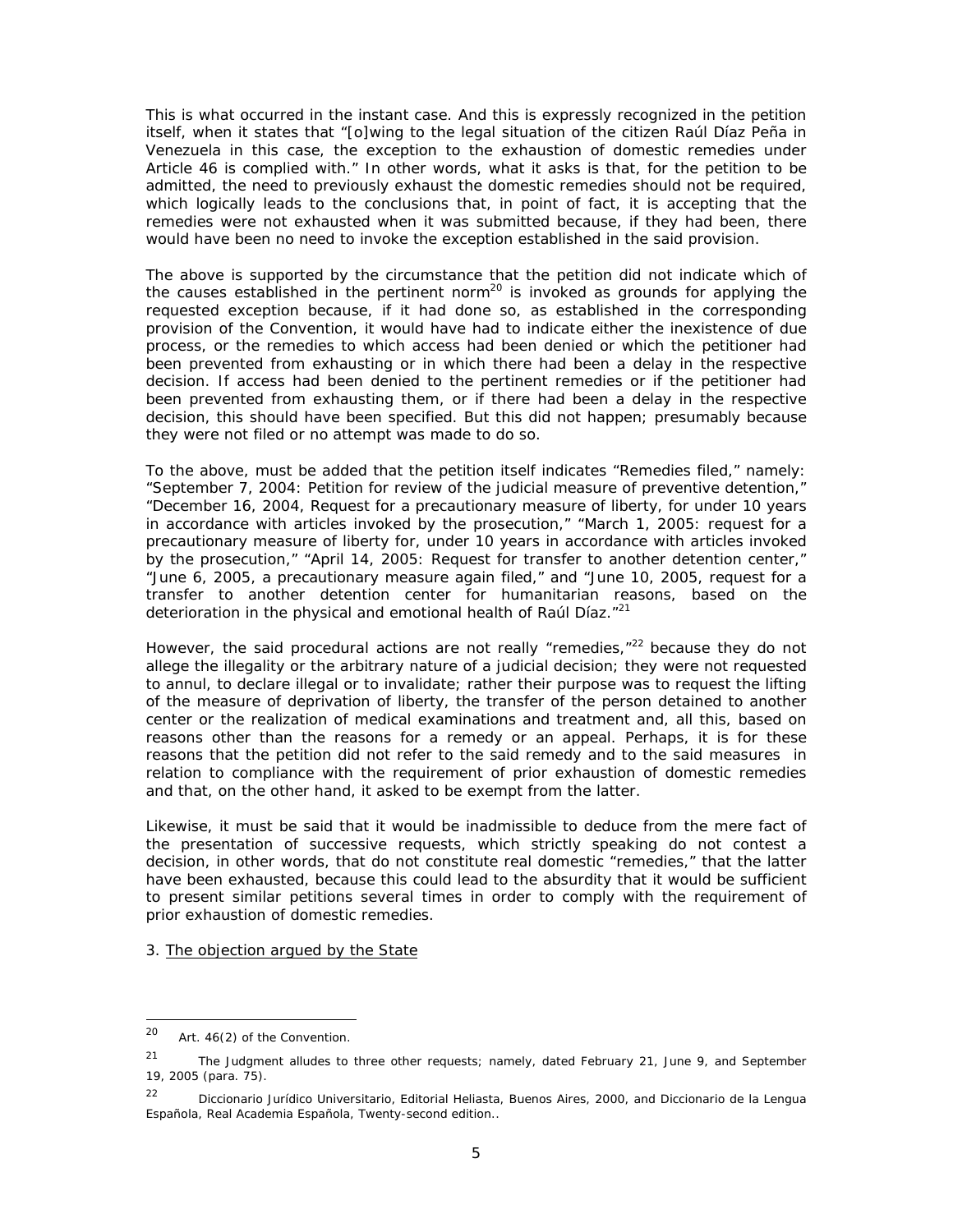Meanwhile it is also a fact of the case that the State, after receiving a copy of the "initial" or "original petition" in order to formulate its observations – that is during the admissibility proceeding and before the issue of the Admissibility Report of March 20, 2009 – mentioned the objection concerning prior exhaustion of domestic remedies in its briefs with observations on the petition of May 3 and August 5, 2007, indicating that the case was being heard in a criminal proceeding before a competent national court and *"the existing domestic remedies ha[d] not been exhausted."*23

Hence, the State's observations could only refer to the facts set out in the petition and not to those that occurred subsequently; and although "*the Commission indicated that after it received the initial petition it had identified*"24 the three groups of facts mentioned above, it has been verified in this case that the distinction was made on March 20, 2009; namely, when the Commission ruled on the admissibility of the said petition,<sup>25</sup> which occurred three years and five months after it had been presented and that, in addition, was its first decision on the petition, since it had not issued any other that were not merely formalities, made, in any case, by its Secretariat.<sup>26</sup>

Hence, when formulating its observations and indicating that all the domestic remedies had not been exhausted in relation to the petition, the State could not have known about the division of the petition that the Commission made subsequently. The observation of the State, which the Commission considered to be a "*generic*" argument<sup>27</sup> was, consequently, consistent with what really happened, because the remedies against the ruling that ended the criminal proceedings could not have been determined or specified or, especially, filed at that point.

In this regard, it is also necessary to bear in mind that the objection of failure to comply with the prior exhaustion of domestic remedies is related, not to the State's obligation to provide theoretical or hypothetical information on the national or domestic law in force concerning remedies that could be filed against a decision, but rather to demonstrating the real and effective possibility of appealing, at the appropriate time, a specific existing decision. In other words, whether, at that time and in those circumstances, the remedies against the said decision are truly available and are adequate, appropriate, and effective; and, to this end, it is evidently essential to know the exact terms of the decision, which can only occur once it has been issued. Consequently, the State could not be required to refer to the specific remedies that could be filed before the said decision had been issued, nor could it be presumed, in the event that it makes a general and, therefore, theoretical reference to them, that they do not exist.

It is therefore evident that, since at the date of the petition (October 12, 2005), and at the date of the State's observation on this (in 2007), no judgment had been delivered in the criminal proceedings, it was impossible, in this case, to require the State to comply with the jurisprudential requirements of indicating precisely or in detail, the remedies that could be filed against a ruling that was only delivered, convicting the victim, on April 29, 2008.28

<sup>23</sup> Para. 118, and also in the brief of August 8, 2007, presented in relation to the precautionary measures ordered.

<sup>24</sup> Para. 112.

<sup>25</sup> Paras. 39 and 122.

<sup>26</sup> Art. 29(1) of the Commission's Rules of Procedure: "*Initial Processing: The Commission, acting initially through the Executive Secretariat, shall receive and carry out the initial processing of the petitions presented, …*".

 $27$  Para. 111. Nevertheless, it did not proceed in the same way with regard to the petitioner's request that Article 46(2) of the Convention be applied to the petition, because it did not rule in this regard (para. 119(a)).

<sup>28</sup> Para. 87.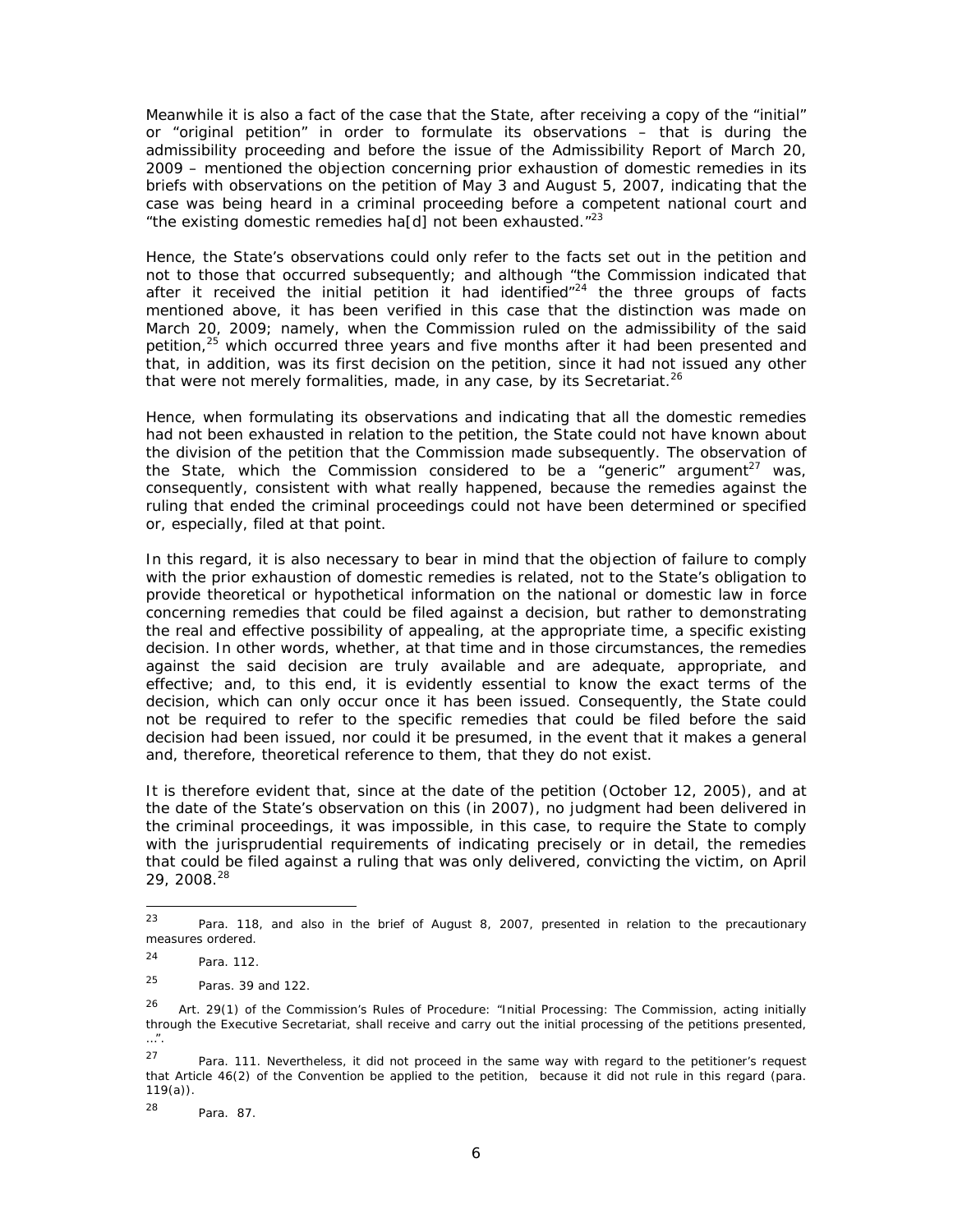And this is why, also, that the Judgment records that *"[o]n November 12, 2009, in the brief with observations submitted in the proceedings on the merits of the case before the Commission and after admissibility report No. 23/09 of March 20, 2009, the State referred to the existence of the ordinary remedy of appeal, the appeal for review, and the constitutional review, as well as the possibilities of protecting Mr. Díaz Peña's rights at the eventual stage of execution of judgment established in the Venezuelan system of criminal procedure*."29

The Commission's action has had another consequence that exceeds the provisions of international law, which is that the determination on admissibility was issued, not on the basis of the last decision of the State which, on October 12, 2005, had given rise to its international responsibility under international law, but principally on its decisions after that date.

#### 4. Inadmissibility of the petition with regard to facts relating to irregularities in the criminal proceedings

Now, based on the above distinction that it made with regard to the petition, the Commission declared it inadmissible regarding "*the presumed irregularities of the criminal proceedings,"* because, owing to "*the waiver of the right to appeal the adverse judgment […] the Commission found that, for these facts, the domestic remedies had not been exhausted and that, given the failure to comply with this requirement, the exceptions established in Article 46(2) of the American Convention had not been met.*"30

By doing this, the Commission not only considered events that had occurred after October 12, 2005; namely the adverse judgment of April 29, 2008, and even the convicted man's waiver to appeal the judgment on July  $17$ , 2008, $31$  but failed to deduce the corresponding logical conclusions from them. In other words, if it had considered the petition as a whole, as the petitioner requested, the way it proceeded would not have been possible. This is because the inadmissibility decided exclusively with regard to the irregularities in the criminal proceedings underway against Mr. Díaz Peña that, as mentioned, should have been established because at the time of the petition, the domestic remedies had not been previously exhausted, logically should also have resulted in inadmissibility with regard to the preventive detention and the duration of the proceedings, and to the detention conditions and to the lack of medical attention, because these circumstances occurred in the context of the said proceedings and not separate from them or with no close connection to them.

As already indicated, the Judgment validated the procedure followed by the Commission when it indicated, regarding "*the facts related to 'a group of irregularities in the criminal proceedings,' […] the petition was declared inadmissible and, therefore, they do not form part of the factual framework of the instant case.*"32

Based on this statement in the Judgment, the Court appears to renounce the exercise of its "*authority […], in matters it is considering, […] to monitor the legality of the Commission's conduct, which does not necessarily mean reviewing the proceedings conducted before the latter, unless there has been a grave error that violates the right to defense of the parties.*"33 This is because the said authority must be exercised if the

 $29$ Para. 120.

<sup>30</sup> Para. 119(f).

<sup>31</sup> Para. 88.

<sup>32</sup> Para. 121.

<sup>33</sup> Para. 115.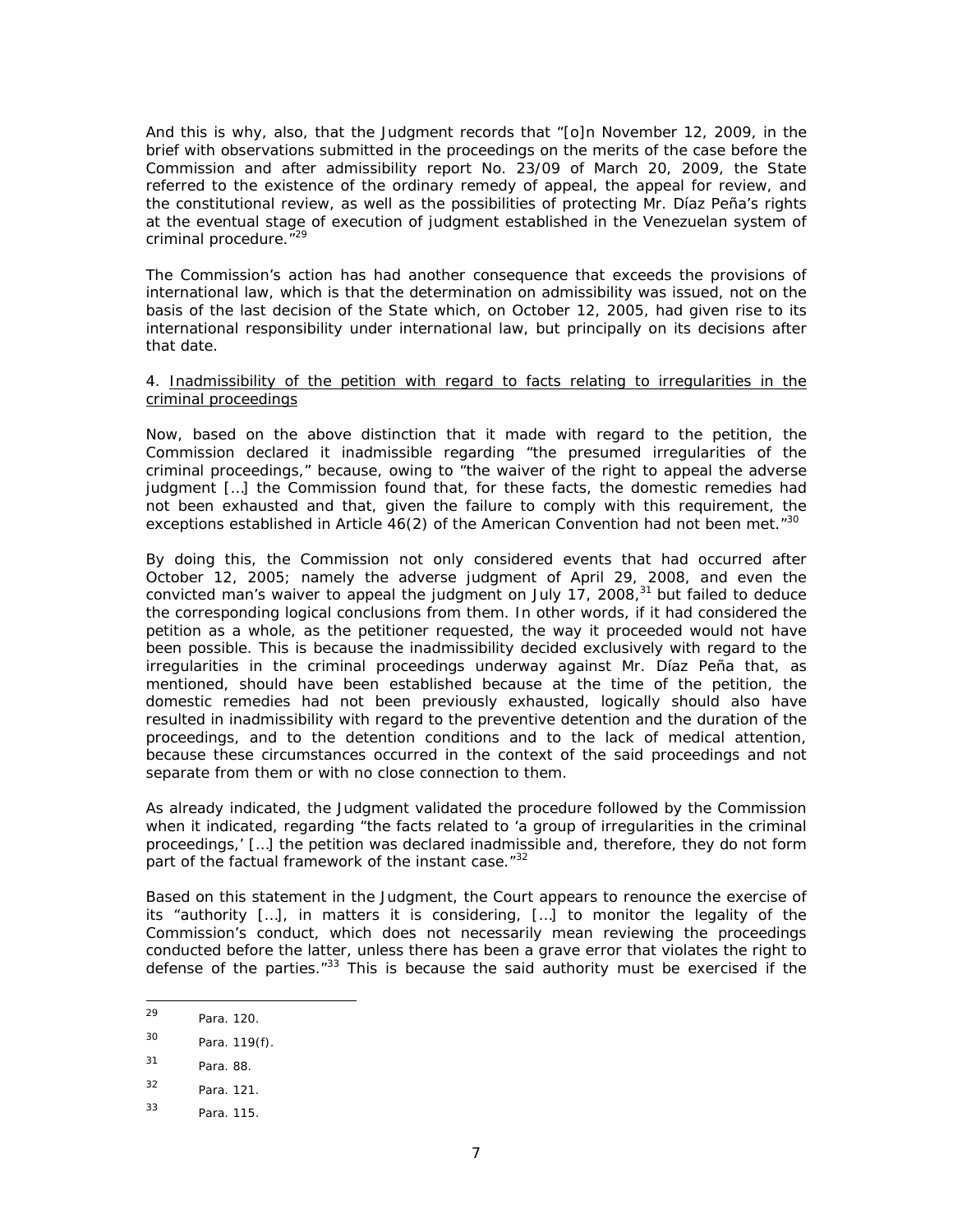State, despite having asserted the objection of failure to previously exhaust domestic remedies before the Commission, asserts this before the Court also; provided this is based on the "*rule …* [that this] *is a defense available to the State";*34 hence, not only and exclusively with regard to whether or not domestic remedies existed at the time of the petition, but basically regarding the decision which, on that occasion, the Commission adopted. Thus, it is specifically with regard to the decision taken by the Commission on the matter that the Court has competence to rule and, unfortunately, this did not happen in the instant case, even though the State filed the corresponding objection.

#### 5. Inadmissibility of the petition with regard to the facts relating to the pre-trial detention and the duration of the proceedings

The same can be said as regards the admissibility of the petition in relation to the facts corresponding to the preventive detention and the duration of the proceedings. This was established because the Commission found that this referred to a situation that was distinct and separate from the criminal proceedings. As mentioned above, this does not correspond to the content of the petition and, thus, it was not in order to separate it from the whole and establish partial admissibility on this basis.

But also and in addition, as indicated in relation to the whole petition, the said admissibility was established based on the fact *"that different appeals had been filed over the period from March 24, 2006, to May 11, 2007*,*" <sup>35</sup>* in other words, based on domestic procedural actions that took place months and years after the petition had been lodged, so that, obviously, they could not be included or invoked as its grounds.

This is precisely why the Judgment states that "*in these circumstances, it cannot be understood that the requirement of prior exhaustion of domestic remedies established in Article 46(1)(a) of the American Convention has been satisfied,"* and that "*furthermore*  [...] when the initial petition was forwarded to the State on February 23, 2007, the *decision of May 11, 2007, that supposedly exhausted domestic remedies had not yet been issued*."36 Consequently, it declared admitted "*the preliminary objection of failure to exhaust domestic remedies filed by the State is admitted as regards the facts relating to the preventive detention of Mr. Díaz Peña and the duration of the proceedings."37*

Furthermore, what is surprising is that the Judgment founded this statement also on the fact that "*[m]oreover, it cannot be considered that domestic remedies had been exhausted by the requests filed by Mr. Díaz Peña's defense counsel in the context of the criminal proceedings that were underway at the time,"* because *"the appropriate remedy in this regard, was to appeal the judgment delivered at the end of the proceedings,"* which *"Mr. Díaz Peña expressly waived the right to file,"* and on the fact that the Commission had declared that *"the arguments concerning the irregularities in the criminal proceedings that could have been rectified by contesting the adverse judgment were inadmissible*."38

In other words, this affirmation appears to recognize that the petition is dealt with considering the said three aspects merely because the Commission divided it up in this way and not because, in fact, these are three different matters. Moreover, the wording in the Judgment would appear to insinuate that, if the Commission had not considered the

 $34$ Para. 114.

<sup>35</sup> Para. 123.

<sup>36</sup> Para. 123.

<sup>37</sup> Para. 125.

<sup>38</sup> Para. 124.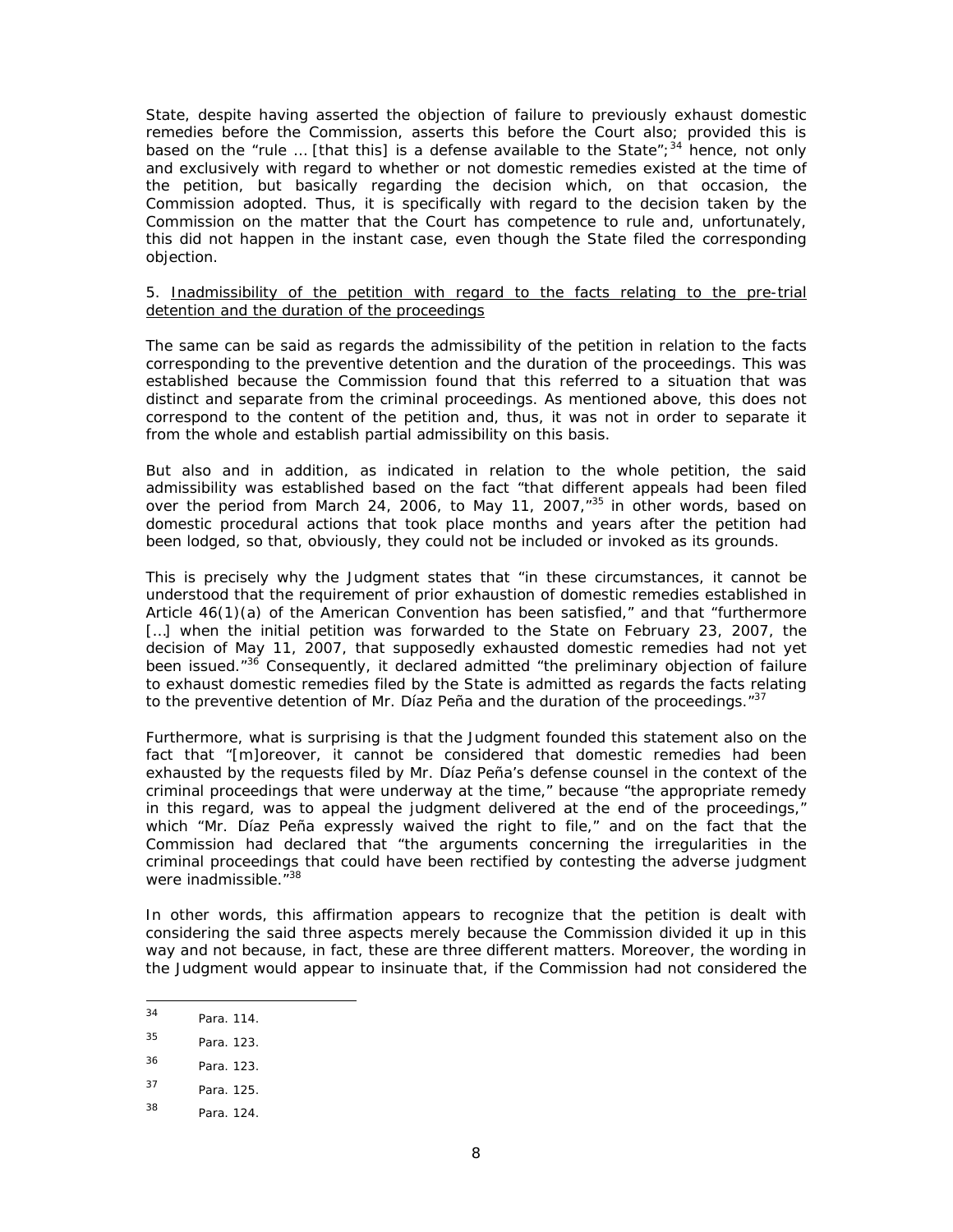petition in this way, the decision on the admissibility of the petition would have referred only to the criminal proceedings, which would include, consequently, the facts relating to the preventive detention and the duration of the proceedings.

#### 6. Admissibility of the petition with regard to the detention conditions and the lack of medical attention

Regarding the assertion in the Judgment, of the admissibility of the petition as regards the detention conditions and the deterioration in health or, as the Commission refers to them, the detention conditions and the lack of medical attention, $39$  it can also be maintained that, as the Judgment itself infers, $40$  all the facts gathered under this heading occurred in the context of the criminal proceedings, as is revealed by the circumstance that the requests concerning these aspects made by the detainee or his representatives were sent to the judge who was hearing the case. $41$  It can also be stated that these requests, as in the case of the others, were mere administrative measures and not real remedies. These reasons would have been sufficient to declare admissible the objection filed by the State regarding non-compliance with the requirement of prior exhaustion of domestic remedies and inadmissible, consequently, the petition also as regards the detention conditions and the deterioration in health.

But, to this should be added, with all the more reason, that the facts of the case are that several of the said requests were admitted, that "*it is a proven fact that, following the adoption of the precautionary measures, his physical detention conditions gradually*  improved<sup>"42</sup> and that, consequently, the detainee received medical attention.<sup>43</sup>

Therefore, the assertion made in the Judgment that, although "*the State cannot be blamed for the fact that, when presenting its observations on the petition, it made no specific reference to the available remedies*," an "*important exception*" existed in this regard "*that will be mentioned when analyzing the aspect regarding the detention conditions and the deterioration in Mr. Díaz Peña's health*."44 And, this is difficult to understand because, when referring to this aspect the Judgment merely indicates that *"[t]he situation is different as regards the detention conditions and the deterioration in Mr. Díaz Peña's health*" and that, *"[c]onsequently, the exception to the requirement of prior exhaustion of domestic remedies established in Article 46)(2)(a) of the American Convention is applicable*," so that, without further explanation, it ends by rejecting "*the objection of failure to exhaust domestic remedies filed by the State as regards the detention conditions and the deterioration in Mr. Díaz Peña's health."45*

The Judgment does not support this. It does not indicate why that "*situation*" was "*different*" or why, even though "*the Commission had not yet explained the division of the different aspects of the case into three parts, the State could not ignore that, in this regard, it should have referred to precise and opportune remedies."* Nor does it throw any light on the reason why it reproaches the State for not having indicated "*the remedies that could have been filed to obtain an improvement in the poor detention conditions that were alleged and to prevent the consequent deterioration in Mr. Díaz Peña's health that was alleged."* And what is even more striking is that it concludes

<sup>39</sup> Para. 126

<sup>40</sup> Paras. 91 to 108.

<sup>41</sup> Para. 103.

<sup>42</sup> Para. 94.

<sup>43</sup> Paras. 100 to 107.

<sup>44</sup> Para. 122.

<sup>45</sup> Paras. 126 and 127.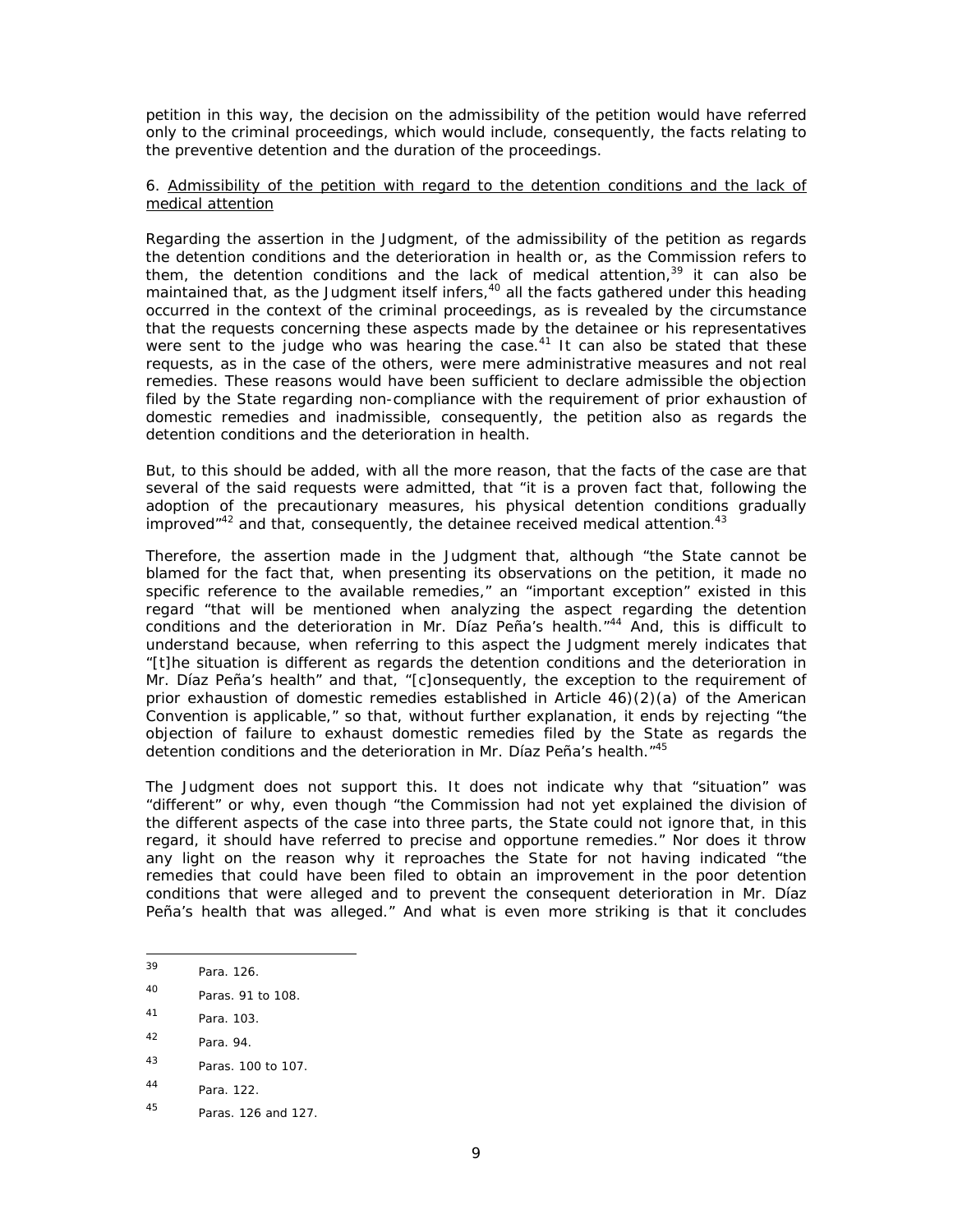presuming, without providing any explanation either, that "there were no remedies to be exhausted.*"46*

Since the statement made in the Judgment is contradictory and, all things considered, does not provide the arguments that would justify it, it is not comprehensible, and sows doubt as regards why the Court did not apply to this aspect of the petition at least the same consideration as it provided to the others

#### Conclusion

Finally, in this case, the said admissibility report and the Judgment that partially validates it affect the principles of subsidiarity and complementarity that imbue the inter-American system of human rights with the legal certainty and security with which its treaty-based provisions must be applied and interpreted, as well as the procedural balance and equality that should reign in the processing of "*petitions or communications lodged*" before the Commission and submitted to the Court and, therefore, placed and left the State in a situation of defenselessness.

Evidently, this opinion is issued, as in the case of other issued by the undersigned, $4^7$ taking into consideration one of the specific imperatives faced by a tribunal such as the Court, which is that it must act with full awareness that, as an autonomous and independent entity, there is no higher authority controlling it, which means that, in honor of the high function assigned to it, it must strictly respect the limits of this function, and remain and evolve within the sphere appropriate to a jurisdictional entity. Undoubtedly, acting in this way is the best contribution the Court can make to enhancing the inter-American institutional framework for human rights, a requirement *sine qua non* for the safeguard of these rights.

This opinion is issued from this perspective, bearing in mind that the Court is called on to interpret and apply the Convention, mindful that changing or amending it is the competence of its States Parties, $48$  so that, in the performance of its function, the Court must seek justice, not in abstract, but under the said Convention and not outside the Convention or in contradiction to it, or trying, directly or indirectly, to amend it.

It is based on the above that the Court's observations should be understood concerning "*the tolerance of 'evident violations of the procedural rules established in the Convention, would entail the loss of the essential authority and credibility of the organs*  responsible for administering the system of human rights protection,<sup>"49</sup> and this is precisely why it was necessary, in this case, to admit totally the objection of lack of prior exhaustion of domestic remedies submitted by the State.

<sup>46</sup> Para. 125.

 $47$  Complaint submitted to the Court on August 17, 2011, and Dissenting Opinion, Judgment on merits, reparations and costs, Case of Barbani Duarte *et al. v.* Uruguay, of October 13, 2011.

<sup>48</sup> Art. 76 of the Convention: *" 1. Proposals to amend this Convention may be submitted to the General Assembly for the action it deems appropriate by any State Party directly, and by the Commission or the Court through the Secretary General.* 

*<sup>2.</sup> Amendments shall enter into force for the States ratifying them on the date when two-thirds of the States*  Parties to this Convention have deposited their respective instruments of ratification. With respect to the other *States Parties, the amendments shall enter into force on the dates on which they deposit their respective instruments of ratification.* 

<sup>49</sup> Para. 43.